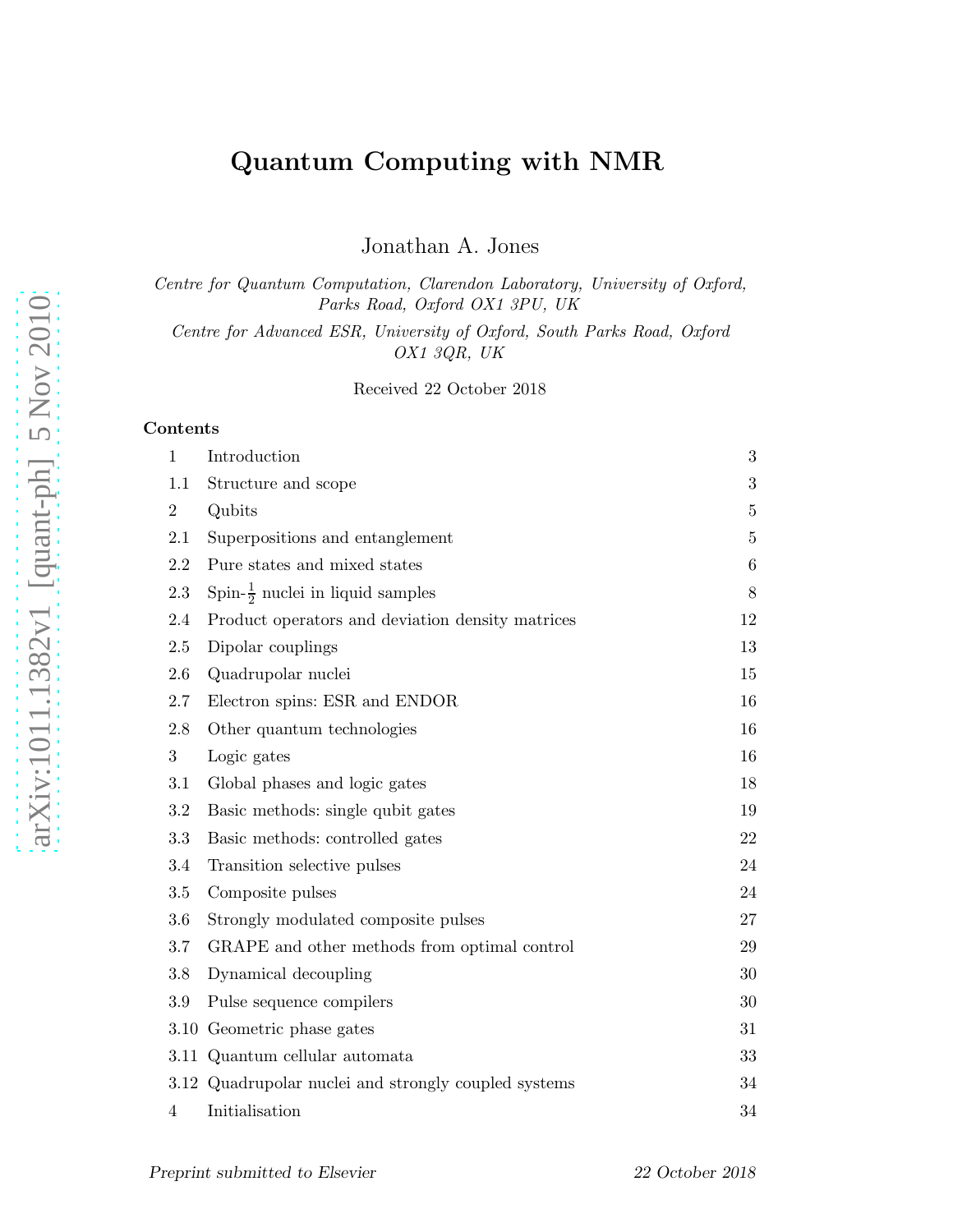| 4.1              | Preparing pure states by cooling                   | $35\,$ |  |
|------------------|----------------------------------------------------|--------|--|
| 4.2              | Pseudo-pure states and entanglement                | 36     |  |
| 4.3              | Preparing pseudo-pure states                       | 38     |  |
| 4.4              | Temporal averaging                                 | 39     |  |
| 4.5              | Spatial averaging                                  | 40     |  |
| 4.6              | Logical labelling                                  | 42     |  |
| 4.7              | Other routes to pseudo-pure states                 | 43     |  |
| 4.8              | Non-Boltzmann states                               | 44     |  |
| 4.9              | Optical pumping                                    | 44     |  |
|                  | 4.10 Para-hydrogen                                 | 45     |  |
|                  | 4.11 Algorithmic cooling                           | 46     |  |
|                  | 4.12 Use of mixed states                           | 46     |  |
| 5                | Readout                                            | 47     |  |
| 5.1              | Analysis of spectra                                | 48     |  |
| 5.2              | Forced decoherence                                 | 49     |  |
| 5.3              | Tomography                                         | 49     |  |
| 5.4              | Methods for single spin detection                  | 51     |  |
| $6\phantom{.}$   | Decoherence                                        | 51     |  |
| 6.1              | Modelling decoherence                              | 52     |  |
| 6.2              | Decoherence in large spin systems                  | 54     |  |
| $\overline{7}$   | Quantum Algorithms                                 | 54     |  |
| 7.1              | Deutsch's algorithms and related methods           | 55     |  |
| 7.2              | Grover and other quantum search algorithms         | 58     |  |
| 7.3              | Shor type algorithms                               | 60     |  |
| 7.4              | Quantum simulation                                 | 61     |  |
| 7.5              | Adiabatic algorithms                               | 62     |  |
| 7.6              | Gauss sums                                         | 62     |  |
| 8                | Other quantum information phenomena                | 63     |  |
| 8.1              | Quantum communication protocols                    | 63     |  |
| 8.2              | Quantum Cloning                                    | 66     |  |
| 8.3              | Decoherence, error correction, and fault tolerance | 66     |  |
| 8.4              | The quantum Zeno effect                            | 69     |  |
| 8.5              | Multi-spin entanglement                            | 69     |  |
| 9                | Conclusions                                        | 70     |  |
| Acknowledgements |                                                    |        |  |
| References       |                                                    |        |  |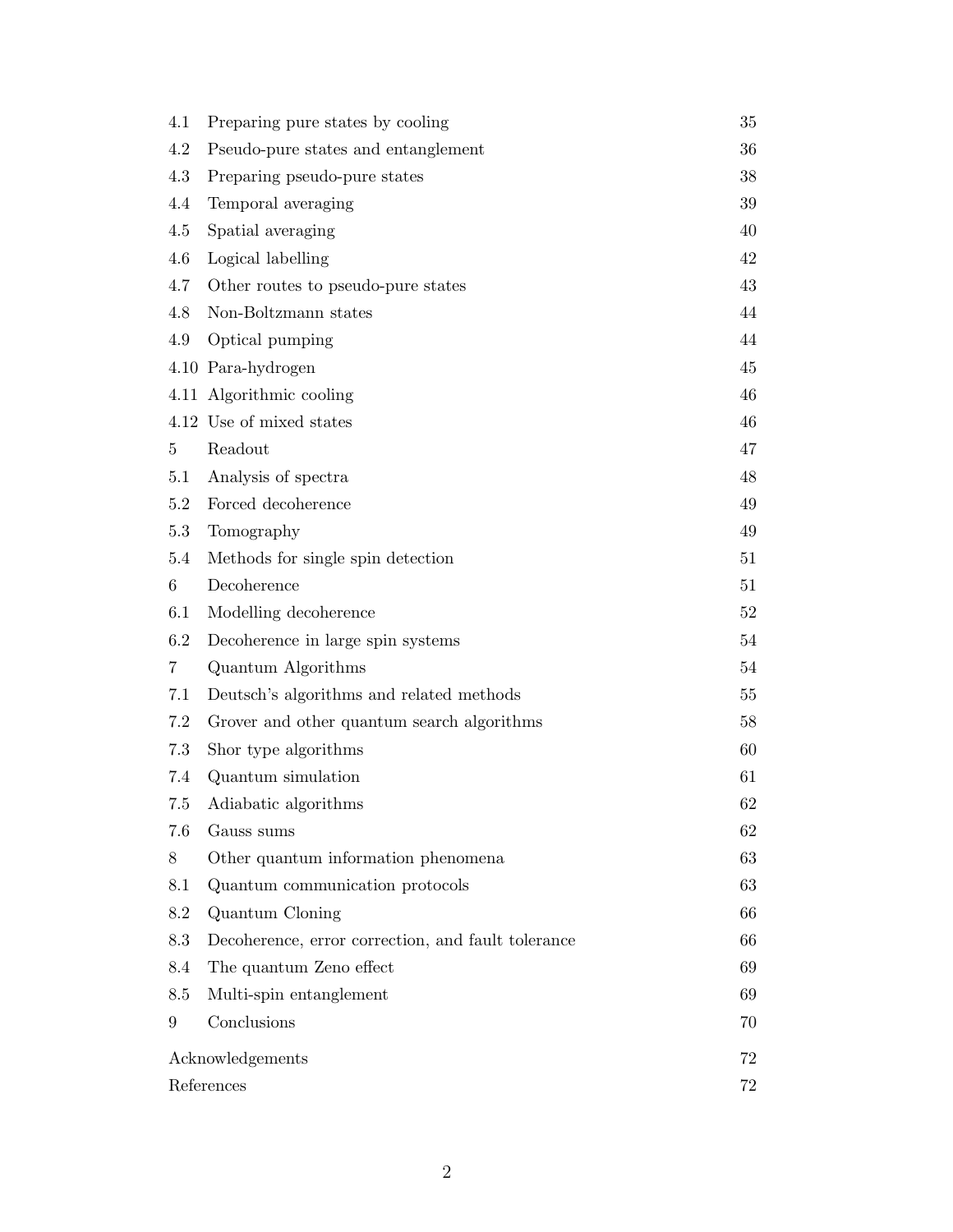# 1 Introduction

Quantum computers [\[1,](#page-71-0)[2](#page-71-1)[,3,](#page-71-2)[4\]](#page-71-3) are explicitly quantum mechanical systems that use phenomena such as superposition and entanglement to perform computational tasks more efficiently than any classical computer [\[5\]](#page-71-4). More generally, quantum information technologies can perform information processing tasks, such as unconditionally secure communication, which cannot be achieved by classical systems. Unsurprisingly quantum computation has generated an enormous amount of interest, reflecting not just its potential technological importance, but also the intellectual importance of the challenge it provides to previous formulations of computational complexity theory [\[6\]](#page-71-5), built on the Church–Turing thesis, which asserts that all physical models of computation are essentially equivalent to one another in computational power.

This intrinsic interest is partly tempered by the great practical difficulty in building large scale devices capable of implementing technologically important computations, but it has at least proved fairly simple to build small demonstration devices, and NMR has played a leading role in this field for many years. The first ideas on how to build quantum computers with NMR [\[7](#page-71-6)[,8](#page-71-7)[,9,](#page-71-8)[10](#page-71-9)[,11\]](#page-71-10) were swiftly followed by the first implementations of quantum algorithms [\[12,](#page-71-11)[13\]](#page-71-12), and it is only recently that other techniques have achieved similar sophistication in the manipulation of quantum states: although an implementation of the fundamental controlled-not gate with trapped ions was demonstrated in 1995 [\[14\]](#page-71-13) it was not until 2003 that a complete implementation of Deutsch's algorithm was achieved [\[15\]](#page-71-14). It must, however, be remembered that the great difficulty in preparing NMR systems in pure spin states, reflecting the tiny energy gap between nuclear spin states, has given rise to grave concerns about the direct relevance of NMR techniques to attempts to build large scale devices [\[16](#page-72-0)[,17\]](#page-72-1), and has even led to questioning of whether many NMR quantum computations can be considered true quantum computations at all [\[18\]](#page-72-2).

## 1.1 Structure and scope

In my previous introduction [\[19\]](#page-72-3) and reviews [\[20](#page-72-4)[,21](#page-72-5)[,22\]](#page-72-6) I described the fundamental concepts of quantum computation, and how these are related to more

*Email address:* jonathan.jones@qubit.org (Jonathan A. Jones).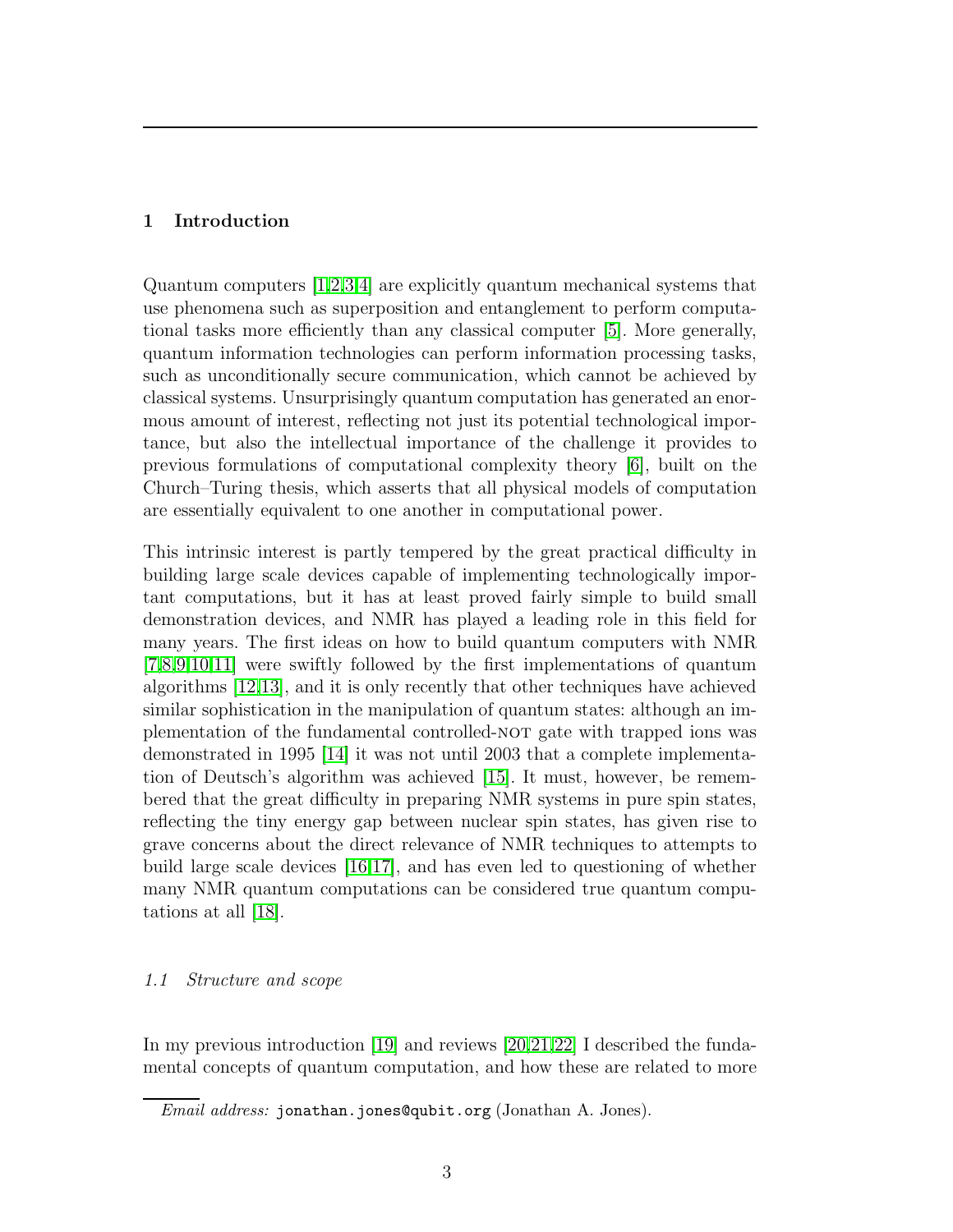familiar concepts in conventional NMR spectroscopy. For the most part I will only briefly repeat these here, and will largely assume familiarity with these basic concepts. A large number of excellent textbooks, e.g.  $[23, 24, 25, 26]$  $[23, 24, 25, 26]$  $[23, 24, 25, 26]$  $[23, 24, 25, 26]$  $[23, 24, 25, 26]$ , have now been published, providing many different approaches to the necessary background with almost any desired style and level of sophistication, and a number of reviews, e.g. [\[27](#page-72-11)[,28,](#page-72-12)[29,](#page-72-13)[30,](#page-72-14)[31,](#page-72-15)[32\]](#page-72-16), have described both fundamental concepts and recent developments in particular areas of NMR quantum computing.

The general requirements for implementing quantum information processing on a physical system are usually considered in terms of the seven DiVincenzo criteria [\[33,](#page-72-17)[34\]](#page-72-18), where the first five criteria are required for quantum computation and the final two permit quantum computers to be connected by quantum information links, in effect building a quantum internet. The first five criteria are:

- (1) a scalable physical system with well characterized qubits;
- (2) the ability to initialize the state of the qubits to a simple fiducial state such as  $|000 \dots \rangle$ ;
- (3) long relevant decoherence times, much longer than the gate operation time;
- (4) a "universal" set of quantum gate;
- (5) a qubit-specific measurement capability.

As is traditional I will structure the first part of my discussion around these five criteria, but will take them in a different, and more helpful, order. I will not consider the two additional criteria, the interconversion of *static qubits* (suitable for information processing) and flying qubits (suitable for information transmission), and the transmission of these flying qubits from place to place.

I will only describe in detail the simplest method for implementing quantum information processing with NMR, that is using  $\text{spin-}\frac{1}{2}$  nuclei in molecules in solution, although I will briefly comment on alternative approaches including solid-state NMR, the use of liquid crystal solvents, and the use of quadrupolar nuclei, as well as on approaches involving electron spins, either alone or combined with nuclear spins. As the discussion is structured around the Di-Vincenzo criteria, these topics will inevitably be scattered around the text. I will not discuss exotic long range proposals, such as the famous Kane proposal [\[35\]](#page-72-19) for a large scale quantum computer based on ENDOR manipulation of <sup>31</sup>P spins in doped silicon, but will largely confine myself to methods which can be implemented with relatively conventional NMR and ESR spectrometers, and for which at least elementary experimental demonstrations of quantum information processing have in fact been performed. These sections are followed by an introduction to some quantum algorithms and communication protocols, highlighting some experimental achievements. The available litera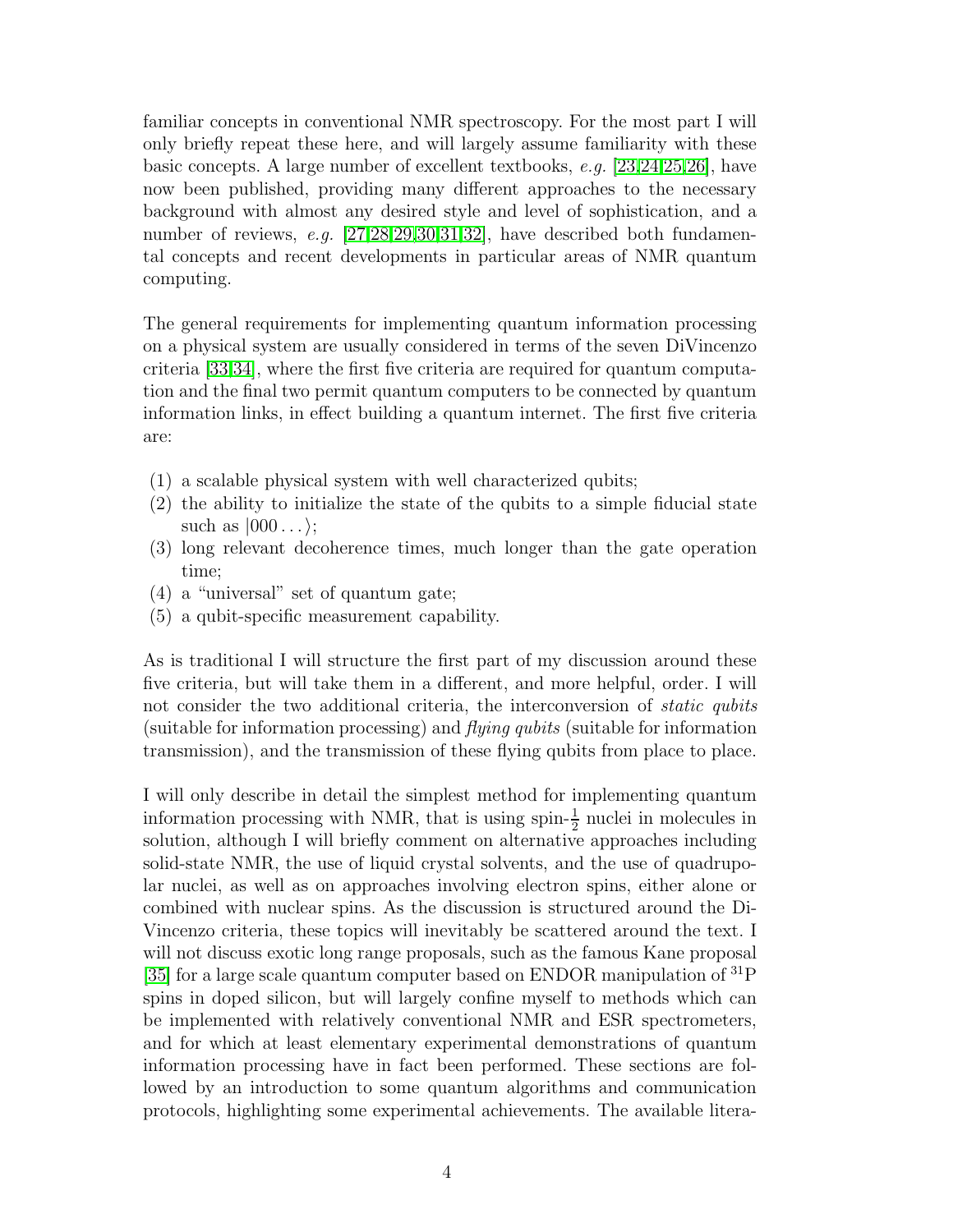ture is now too large to include every paper, or even every topic that has been investigated, and my selection is inevitably personal and incomplete.

# 2 Qubits

A quantum bit, or qubit [\[36\]](#page-72-20), is simply a two level quantum system, where the two levels are labelled as  $|0\rangle$  and  $|1\rangle$ , effectively identifying them with the two logic states 0 and 1. This choice is usually called the computational basis, and is the implicit basis used here; the state  $|0\rangle$  is usually chosen to have lower energy than  $|1\rangle$  but this is not essential.

## 2.1 Superpositions and entanglement

As a qubit is a quantum system it is not confined to these two basis states, but can exist in a general superposition state of the form

<span id="page-4-0"></span>
$$
\alpha|0\rangle + \beta|1\rangle \tag{1}
$$

where  $\alpha$  and  $\beta$  are arbitrary complex numbers subject to the constraint that  $|\alpha|^2 + |\beta|^2 = 1$ . However, this traditional description of a superposition state of a qubit is in some sense excessive, in that there is an ambiguity in the global phase of the state [\[37\]](#page-72-21), so that the set of states

<span id="page-4-1"></span>
$$
e^{i\gamma}|\psi\rangle = \alpha e^{i\gamma}|0\rangle + \beta e^{i\gamma}|1\rangle \tag{2}
$$

(where  $\gamma$  is the global phase, taking real values) are completely indistinguishable from one another. Equivalently, the global phase can be incorporated into the value of one of the coefficients, usually taken as the first coefficient  $\alpha$ , so that this coefficient can be assumed to be real. Such global phases must be sharply distinguished from the *relative phase* of two coefficients in a superposition, which is a measurable quantity.

The ability of quantum computers to process data in superposition states lies at the heart of their power. One particularly important pair of superposition states is  $|+\rangle$  and  $|-\rangle$ , defined by

$$
|\pm\rangle = \frac{|0\rangle \pm |1\rangle}{\sqrt{2}},\tag{3}
$$

which play a key role in many quantum algorithms.

A single qubit is not a particularly interesting object, but even a two qubit system can show interesting computational behaviour. A pair of qubits has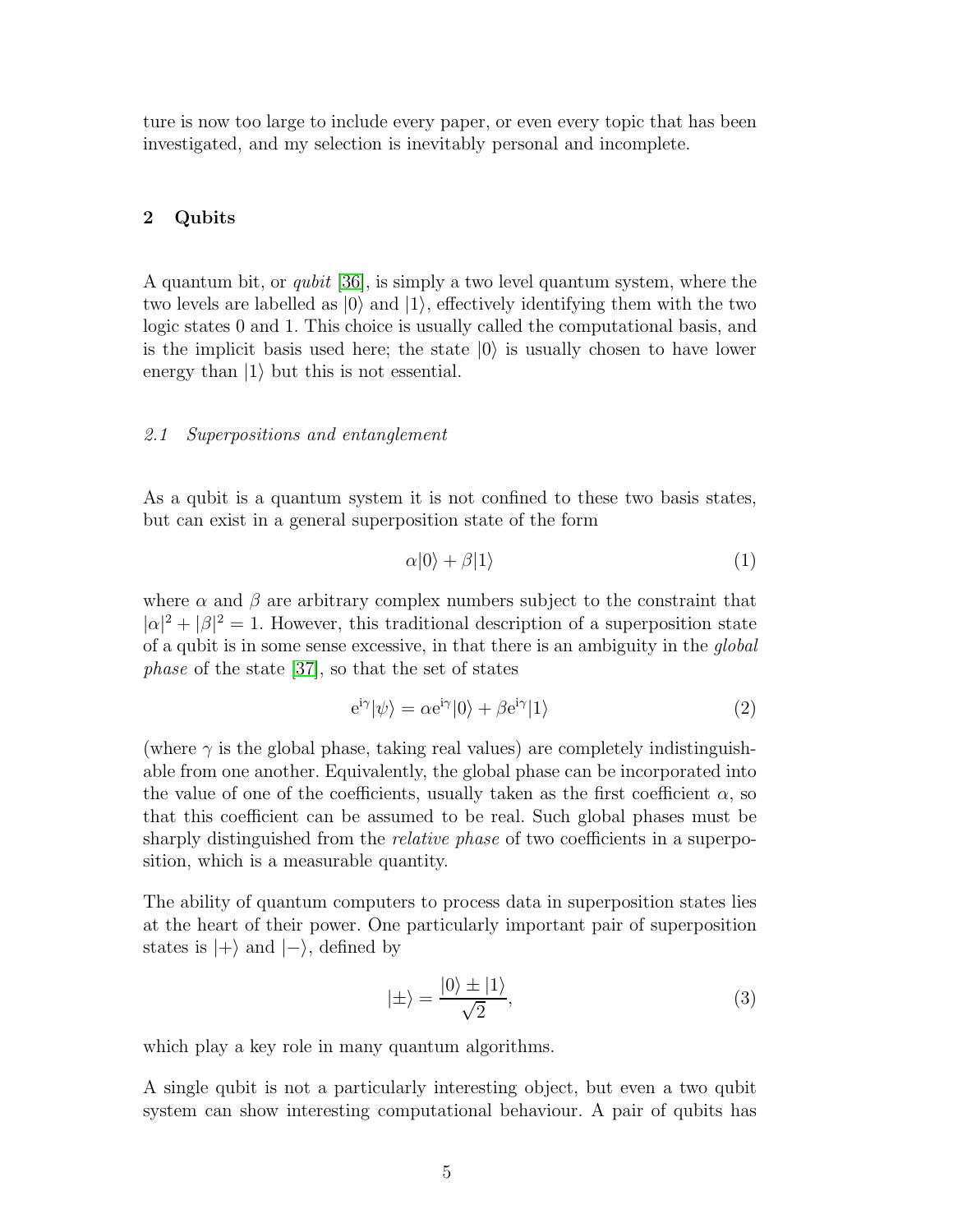four basis states, and can be found in some general superposition of all four,

$$
\alpha|00\rangle + \beta|01\rangle + \gamma|10\rangle + \delta|11\rangle \tag{4}
$$

with the constraint  $|\alpha|^2 + |\beta|^2 + |\gamma|^2 + |\delta|^2 = 1$ . These general states can be divide into two major groups: product states, which can be written as the direct product of two terms of the form Eq. [1,](#page-4-0) such as

$$
\frac{|00\rangle + |01\rangle}{\sqrt{2}} = |0\rangle| + \rangle,\tag{5}
$$

and entangled states, which cannot be decomposed in this way, such as the states

$$
|\phi_{\pm}\rangle = \frac{|00\rangle \pm |11\rangle}{\sqrt{2}} \quad |\psi_{\pm}\rangle = \frac{|01\rangle \pm |10\rangle}{\sqrt{2}} \tag{6}
$$

which are the four maximally entangled Bell-states. Entanglement is an important, but surprisingly slippery, concept which will be returned to on a number of occasions. The slipperiness arises from the fact that although it is relatively easy to demonstrate that a state is a product state, by writing it down in explicit product form, it is much more difficult to prove that a state cannot possibly be written in a product form, and so apparently entangled states may in fact turn out to be product states.

### 2.2 Pure states and mixed states

A qubit in a well defined quantum state  $|\psi\rangle$  (which can be a computational basis state or a superposition state) is most conveniently described in the ket notation used above, but such a state, called a pure state, can also be described using the density matrix description

<span id="page-5-0"></span>
$$
\rho = |\psi\rangle\langle\psi| = \begin{pmatrix} \alpha \\ \beta \end{pmatrix} \times \left(\alpha^* \beta^*\right) = \begin{pmatrix} \alpha\alpha^* \alpha\beta^* \\ \beta\alpha^* \beta\beta^* \end{pmatrix}
$$
(7)

where the constraint on  $\alpha$  and  $\beta$  now appears as the property that

$$
tr(\rho) = |\alpha|^2 + |\beta|^2 = 1.
$$
 (8)

For a pure state the density matrix  $\rho$  has the property that

$$
\rho^2 = |\psi\rangle\langle\psi|\psi\rangle\langle\psi| = |\psi\rangle\langle\psi| = \rho \tag{9}
$$

so that  $\rho$  is said to be idempotent, and  $tr(\rho^2) = 1$ . A qubit can also be in a more general *mixed state*, which is a statistical mixture of pure states

<span id="page-5-1"></span>
$$
\sum_{i} p_i |\psi_i\rangle\langle\psi_i| \tag{10}
$$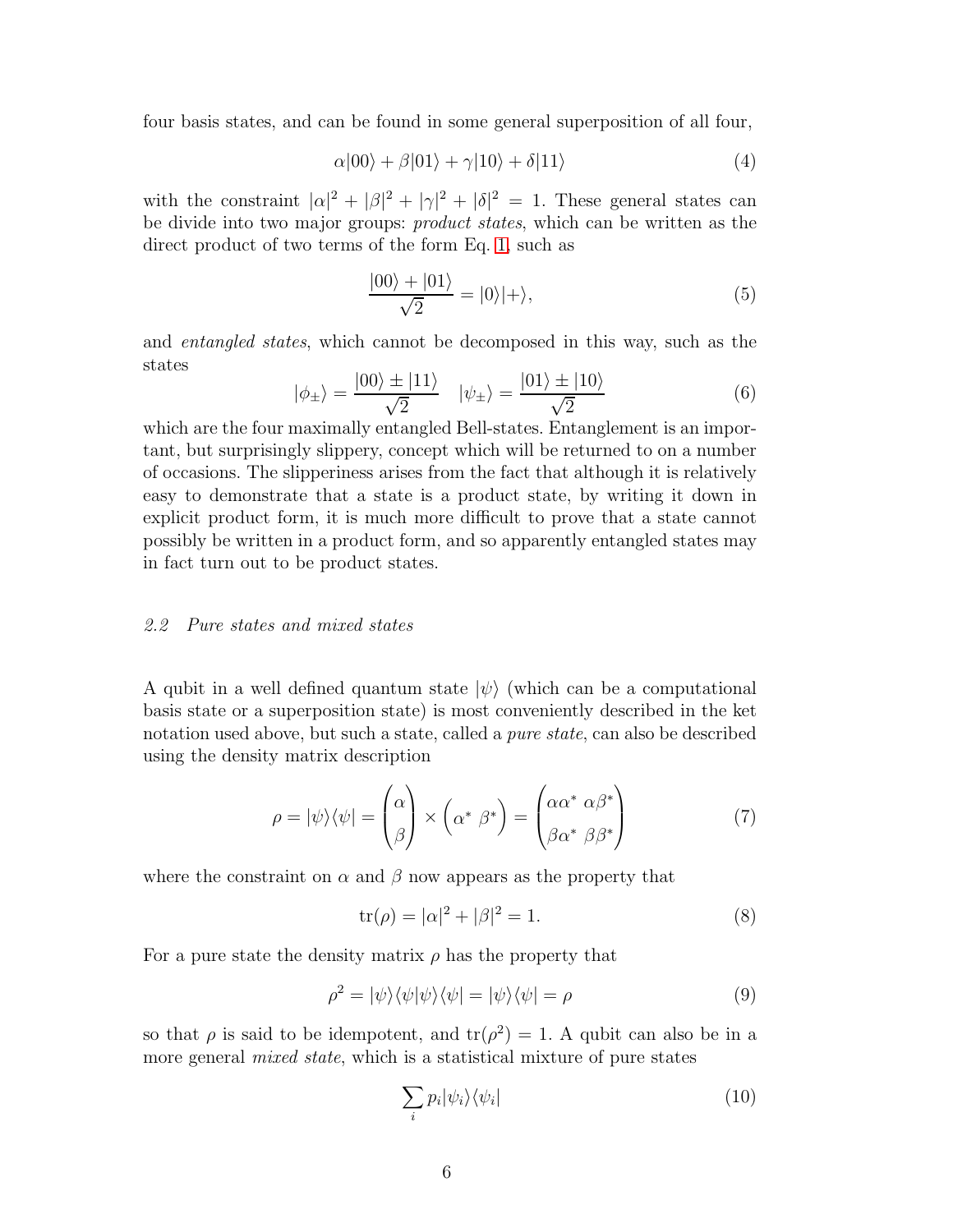where the  $p_i \geq 0$  are probabilities, so that  $\sum_i p_i = 1$ . Density matrices for mixed states are not idempotent. Mixed states can be classified according to their *purity*, which can be defined as  $tr(\rho^2) \leq 1$ , although other definitions are in use. Unitary transformations of a state leave the purity unchanged, while non-unitary operations normally act to to reduce the purity; increasing the purity of a state is a particularly tricky operation.

The ambiguous global phase term is not present in the density matrix description of a quantum state: for the state considered above, Eq. [2,](#page-4-1) the corresponding density matrix is

$$
e^{i\gamma}|\psi\rangle\langle\psi|e^{-i\gamma} = |\psi\rangle\langle\psi| \tag{11}
$$

as the contributions from the global phase terms in the ket and bra cancel out. Thus the density matrix contains only the physically observable information about a state.

For a pure state, the ket and density matrix approaches give two different ways of relating qubit states to the Bloch sphere. Firstly, considering the two constraints on the state of a qubit, Eq. [1,](#page-4-0) it can be written as

$$
\cos(\theta/2)|0\rangle + \sin(\theta/2)e^{i\phi}|1\rangle \tag{12}
$$

where  $0 \leq \theta \leq \pi$ , which determined the relative amplitude of the two basis states, is a co-latitude, and  $0 \leq \phi < 2\pi$ , the relative phase, is an azimuth angle. These two angles define a unique point on a sphere of radius 1, the Bloch sphere. Alternatively, the density matrix description of a qubit, Eq. [7](#page-5-0) can be written in the Pauli basis (which extends the three traditional Pauli matrices into a matrix basis by including  $\sigma_0$ , the two by two identity matrix) as

$$
\frac{1}{2}\left(s_0\sigma_0 + s_x\sigma_x + s_y\sigma_y + s_z\sigma_z\right). \tag{13}
$$

As both the density matrix and the Pauli basis are manifestly Hermitian, the four coefficients  $s_0$ ,  $s_x$ ,  $s_y$  and  $s_z$  are necessarily real. The constraint  $|\alpha|^2$  +  $|\beta|^2 = 1$  sets  $s_0 = 1$ , leaving the remaining three coefficients which define a vector of length 1. A similar approach can be used for mixed states, but in this case the state is described by a point inside the Bloch sphere. This is most easily seen by noting that the Bloch vector for a mixed state will be a weighted vector sum of the contributing Bloch vectors, and so must have length less than one.

In the discussions above I have used an explicit description of a density matrix, Eq. [10,](#page-5-1) composing it as a particular mixture of pure states. It is tempting to conclude that a given decomposition has some particular meaning, but in fact mixed state density matrices do not have unique decompositions, and no decomposition is more correct than any other. One famous example is that an equally weighted mixture of  $|+\rangle$  and  $|-\rangle$  states is indistinguishable from an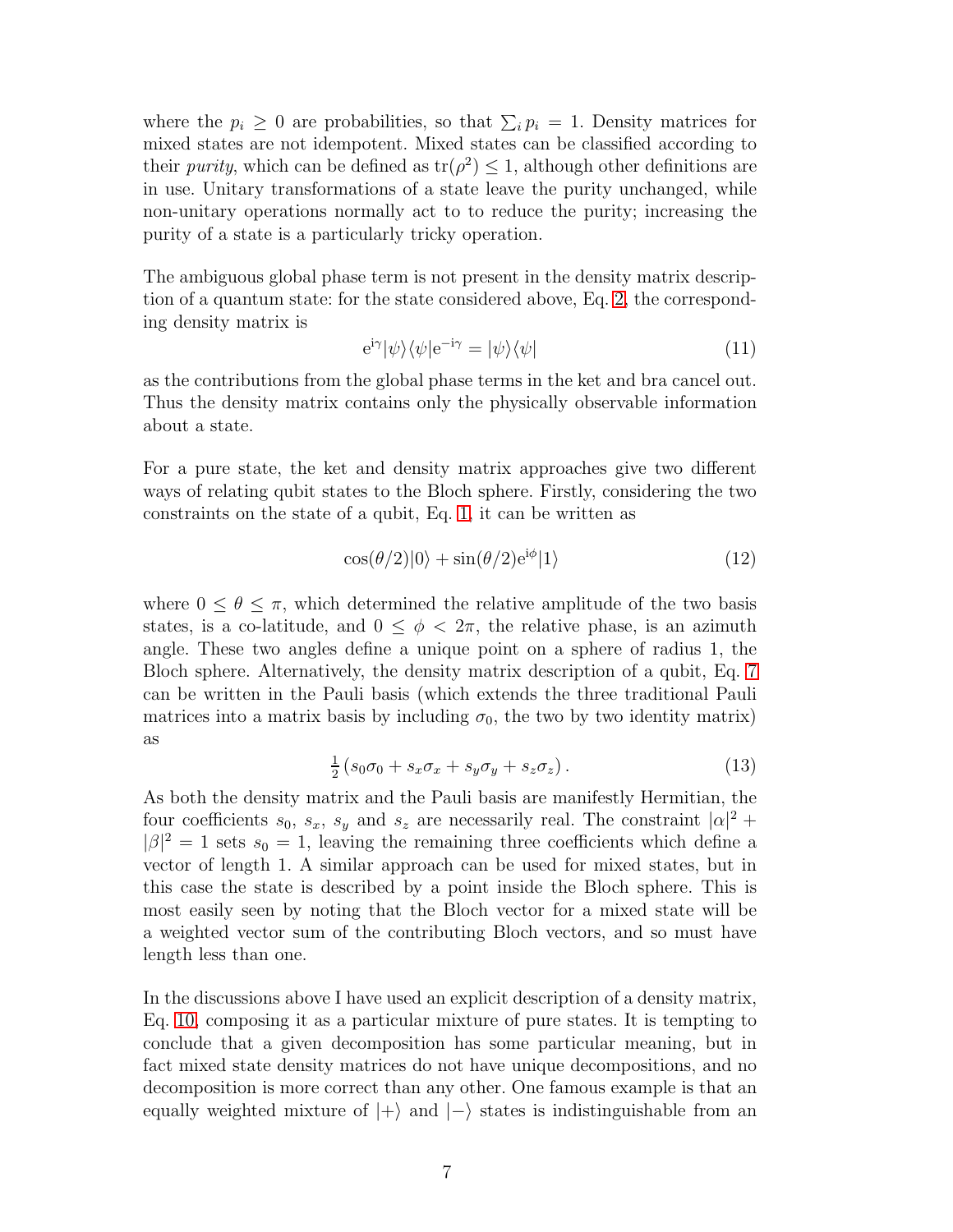equally weighted mixture of  $|0\rangle$  and  $|1\rangle$  states:

$$
\frac{1}{2}|+\rangle\langle+|+\frac{1}{2}|-\rangle\langle-| = \frac{1}{2}\begin{pmatrix}\frac{1}{2} & \frac{1}{2} \\ \frac{1}{2} & \frac{1}{2}\end{pmatrix} + \frac{1}{2}\begin{pmatrix}\frac{1}{2} & -\frac{1}{2} \\ -\frac{1}{2} & \frac{1}{2}\end{pmatrix}
$$
\n
$$
= \begin{pmatrix}\frac{1}{2} & 0 \\ 0 & \frac{1}{2}\end{pmatrix} = \frac{1}{2}|0\rangle\langle0| + \frac{1}{2}|1\rangle\langle1|.
$$
\n(14)

As the density matrix description contains all physically accessible properties of a state, these two mixtures are essentially equivalent.

The belief that one particular decomposition of a mixed state has particular validity is sometimes called the preferred ensemble fallacy or partition ensemble fallacy [\[38\]](#page-72-22), and can lead to serious confusion. This does not, of course, mean that it is not permissible to use a particular decomposition; indeed, it is frequently very useful to do so. However, one must be extremely cautious when making arguments that depend explicitly on any particular decomposition. For example, it is tempting to argue that a mixture of entangled states must itself be entangled, but it is easily shown that the apparently entangled mixture

$$
\frac{1}{2}|\phi_{+}\rangle\langle\phi_{+}| + \frac{1}{2}|\phi_{-}\rangle\langle\phi_{-}| \tag{15}
$$

can also be decomposed as the mixture

$$
\frac{1}{2}|00\rangle\langle00| + \frac{1}{2}|11\rangle\langle11|,\tag{16}
$$

which is clearly a mixture of product states. Such states are not entangled in any useful sense; this point will be explored in more detail when I consider the initialisation of quantum states.

# 2.3 Spin- $\frac{1}{2}$  nuclei in liquid samples

There are many possible physical implementations of a qubit, frequently based on a two-level subsystem of a larger quantum system, but a particularly natural implementation is provided by a spin- $\frac{1}{2}$  atomic nucleus, such as <sup>1</sup>H, and this is the approach used in the great majority of NMR implementations. A two-qubit quantum computer can be built from two  $\text{spin-}\frac{1}{2}$  nuclei, and so on. As will be discussed below it is necessary that the two nuclei are distinct, so that the two qubits can be separately addressed, and there must be some sort of spin–spin interaction, so that two-qubit logic gates can be constructed. This is easily achieved by using two inequivalent nuclei in a molecule. The great majority of experiments have been performed using conventional liquid state samples, where rapid molecular tumbling greatly simplifies the spin Hamiltonian [\[39\]](#page-73-0), with the isotropic part of the scalar J-coupling providing a suitable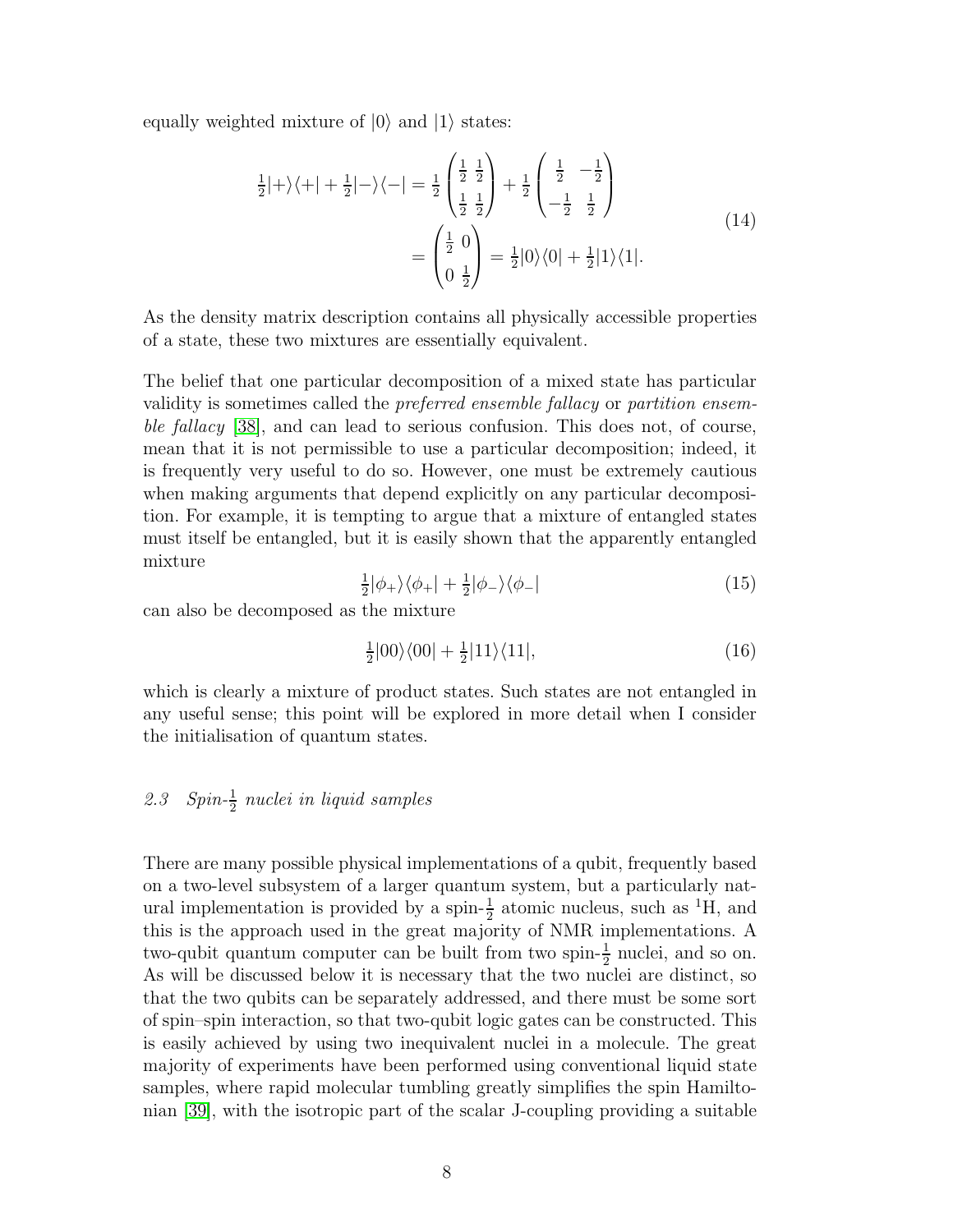form of coupling. Such a sample contains many copies of each molecule, but as intermolecular interactions are cancelled out by tumbling the result is an ensemble of identical independent molecules, which can for most practical purposes be treated as a single molecule in a mixed spin state.

In systems with two or more qubits an important practical distinction can be made between systems where all the spins are different nuclear species (a fully heteronuclear spin system) and those with two or more nuclei of the same type (a partially homonuclear spin system). As there are a limited number of different spin- $\frac{1}{2}$  nuclei, among which only six  $(^1H, ^{13}C, ^{15}N, ^{19}F, ^{29}Si$  and  $^{31}P)$ have been used in quantum computing experiments it is clear than only very small quantum computers can be fully heteronuclear, but the relative ease of working with such systems makes them popular for implementing simple tasks. Other spin- $\frac{1}{2}$  nuclei, such as <sup>117</sup>Sn and <sup>119</sup>Sn could in principle be used, but have not yet found use, presumably reflecting their low gyromagnetic ratios, low natural abundances, and the relative difficulty in obtaining isotopically labelled compounds. Similarly the difficulty of obtaining NMR probes capable of addressing more than five nuclei simultaneously (including the  ${}^{2}H$  lock), and the ready availability of sensitive probes optimised for particular nuclear combinations (such as  ${}^{1}H$ ,  ${}^{13}C$  and  ${}^{15}N$ , used in NMR studies of proteins) has to some extent determined the choice of spin systems used so far.

A (very incomplete) list of systems of  $\text{spin-}\frac{1}{2}$  nuclei which have been used to implement NMR quantum computing is given in table [1.](#page-9-0) Spins used to study single isolated qubits are not listed; nor are systems involving high-spin nuclei. A variety of larger spin systems have been explored in histidine [\[40\]](#page-73-1) which contains 14 spin- $\frac{1}{2}$  nuclei.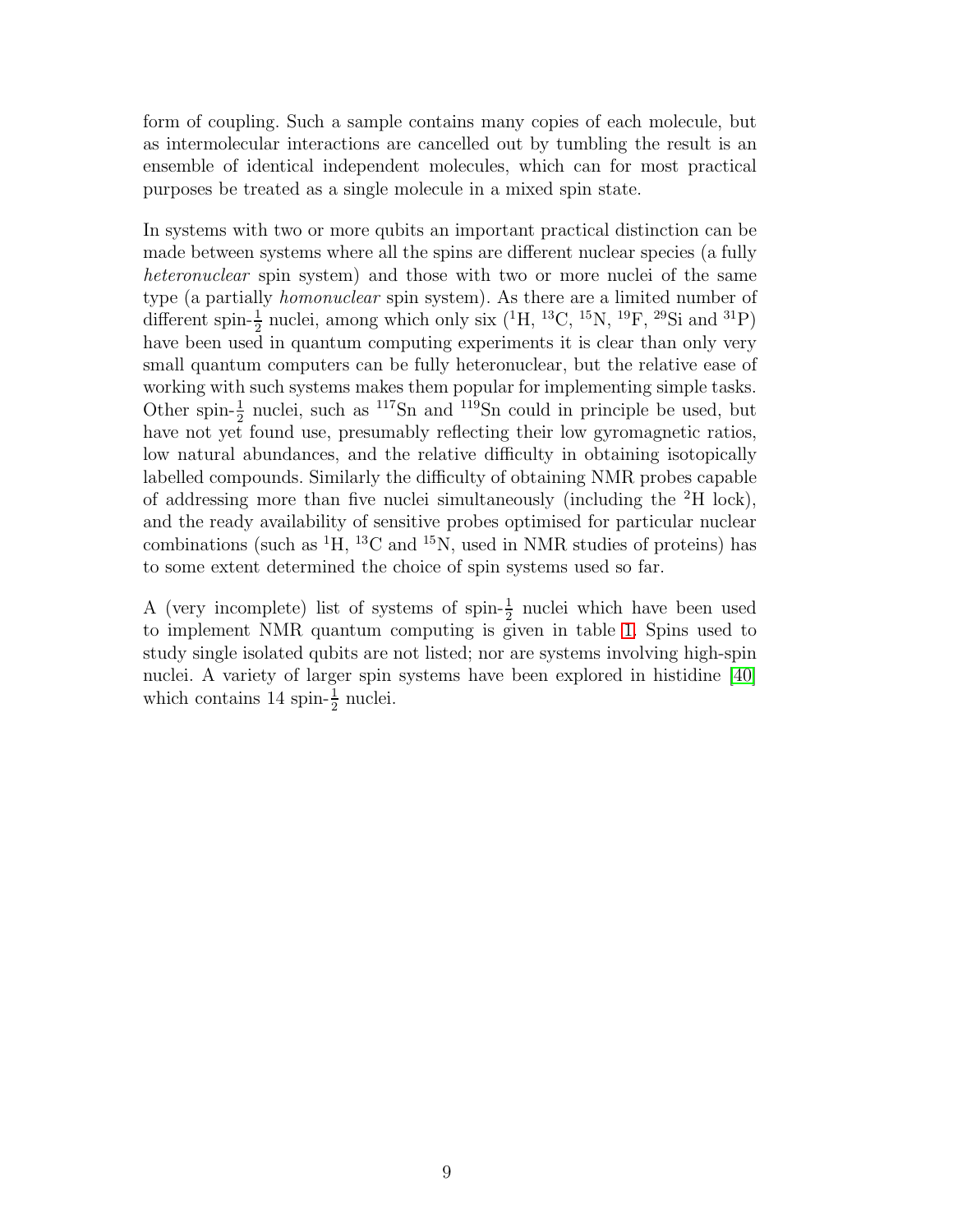Table 1: A partial list of spin systems of spin- $\frac{1}{2}$  nuclei used to implement quantum computing with NMR; only very selective references are given for each spin system. Isotopic labelling is not indicated, and in some cases different sized spin systems are created either by selective isotopic labelling of a compound, or by using decoupling to effectively remove a spin from the spin system.

<span id="page-9-0"></span>

| $\, n$         | spins                       | molecule                                     | references             |
|----------------|-----------------------------|----------------------------------------------|------------------------|
| $\overline{2}$ | HH                          | 2,3-dibromothiophene                         | [7,9,10,41,42]         |
|                |                             | cytosine                                     | [12, 43, 44]           |
|                |                             | uracil                                       | [45]                   |
|                |                             | 5-nitrofuraldehyde                           | [46, 47, 48]           |
|                |                             | coumarin                                     | [46]                   |
|                |                             | $Ir(H)Cl(H)(CO)(PPh_3)_2$                    | $[49]$                 |
|                |                             | $Ru(H)2(CO)2(dppe)$                          | [50, 51]               |
|                |                             | $Ru(H)2(CO)2(dpae)$                          | $[52]$                 |
|                |                             | 5-bromothiophene-2-carbaldehyde              | $[53]$                 |
|                | HC                          | chloroform                                   | [13,54,55,56,57,58,59] |
|                |                             | formate                                      | [60, 61, 62]           |
|                |                             | benzene                                      | [63]                   |
|                |                             | dimethylformamide                            | [64]                   |
|                | HF                          | 5-fluorouracil                               | [65]                   |
|                | HP                          | phosphonic acid                              | [66, 67]               |
|                | PP                          | $1,4$ -diphosphafulvene                      | [68]                   |
| 3              | <b>HHH</b>                  | 2,3-dibromopropionic acid                    | [69, 70]               |
|                |                             | chlorostyrene                                | [71, 72]               |
|                | <b>HHF</b>                  | 4-fluoro-7-nitro-benzofuran                  | [46, 73]               |
|                | $\rm{HHP}$                  | $E-(2\text{-chloroethenyl})$ phosphonic acid | $[74]$                 |
|                | HCC                         | trichlororethene                             | [75, 76, 77]           |
|                |                             | tris(trimethylsilyl)silane-acetylene         | $[78]$                 |
|                | $\ensuremath{\mathrm{HCF}}$ | $\operatorname{dibromofluorome thane}$       | $[79]$                 |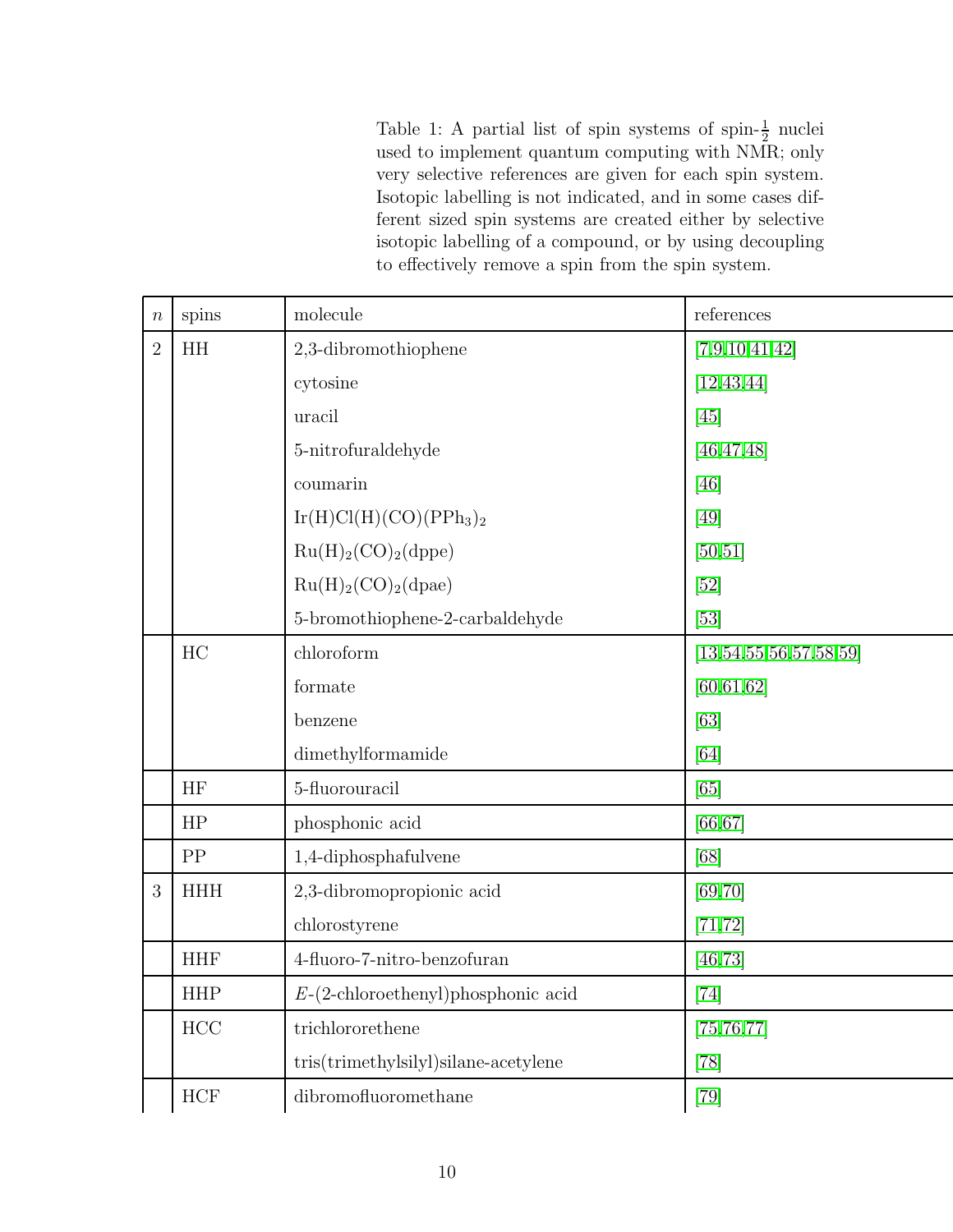|                |                              | $\operatorname{diethyl-fluoromalonate}$             | [80]                               |
|----------------|------------------------------|-----------------------------------------------------|------------------------------------|
|                | CCC                          | alanine                                             | [77,81,82,83,84,85,86,87,88,89,90] |
|                | $\ensuremath{\mathbf{FFF}}$  | bromotrifluoroethene                                | [95]                               |
|                |                              | $2,3,4$ -trifluoroaniline                           | [96]                               |
|                |                              | iodotrifluoroethene                                 | [97,98]                            |
|                | PPP                          | 3,4-dihydro-1,3,4-triphosphacyclopenta $[a]$ indene | [68]                               |
| $\overline{4}$ | <b>HHHH</b>                  | 1-chloro-2-nitrobenzene                             | $[9]$                              |
|                | <b>HHFF</b>                  | 2,3-difluoro-6-nitrophenol                          | [48, 73, 99]                       |
|                | HCCC                         | alanine                                             | $[72]$                             |
|                | ${\rm HNCC}$                 | glycine                                             | $[100]$                            |
|                | $\ensuremath{\mathrm{CCCC}}$ | crotonic acid                                       | [101, 102]                         |
|                | FFFF                         | 3-chloro-2,4,5,6-tetrafluoropyridine                | $[103]$                            |
| $\overline{5}$ | <b>HHFFF</b>                 | 2,4,5-trifluorobenzonitrile                         | [103, 104]                         |
|                | <b>HNCCF</b>                 | glycine fluoride                                    | $[105]$                            |
|                | <b>HFFFF</b>                 | $2,3,4,6$ -tetrafluoroaniline                       | [106, 107, 108]                    |
|                | <b>FFFFFF</b>                | pentafluorobutadienyl complex                       | $[109]$                            |
| 6              | <b>HHHHHH</b>                | inosine                                             | $[110]$                            |
| 7              | <b>HHHCCCC</b>               | crotonic acid                                       | [111, 112]                         |
|                | <b>CCFFFFF</b>               | pentafluorobutadienyl complex                       | $[113]$                            |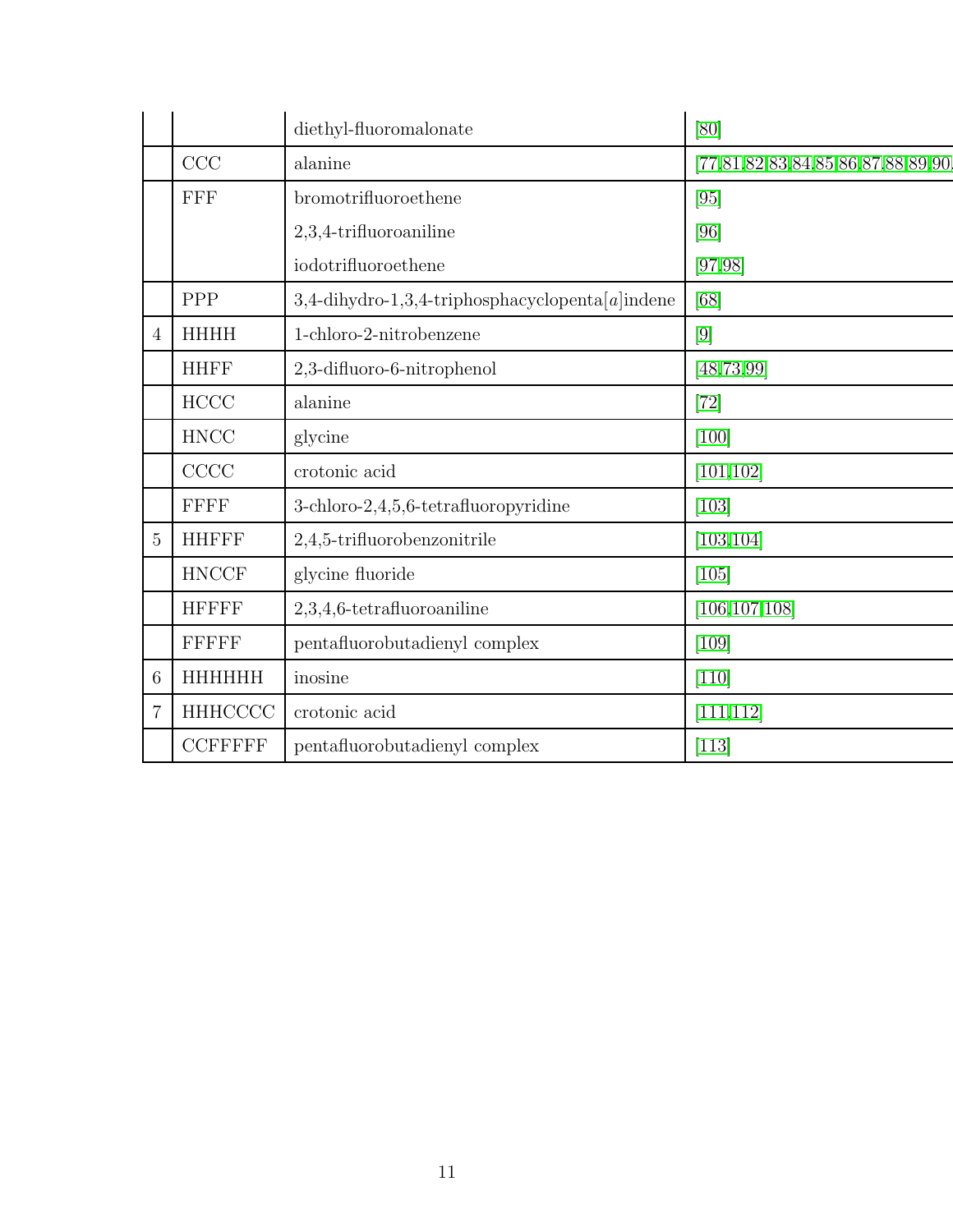One complexity which arises in larger spin systems is that they frequently include groups of two or more equivalent nuclei, such as the three  $\rm{^1H}$  nuclei in a methyl group, and these cannot be treated as independent qubits, but must all be considered together. However, it is possible to decompose a methyl group as the combination of a fictitious spin- $\frac{3}{2}$  particle and a fictitious spin- $\frac{1}{2}$  particle, and in some experiments it is possible to use only the spin- $\frac{1}{2}$  component of a CH<sub>3</sub> group [\[111](#page-76-7)[,112\]](#page-76-8) or the spin-1 component of a CH<sub>2</sub> group [\[40\]](#page-73-1). Equivalent nuclei can also be used directly in situations where only partial control of the spin system is needed, such as entanglement assisted magnetic field sensing [\[114,](#page-76-10)[115\]](#page-76-11).

### 2.4 Product operators and deviation density matrices

Liquid state NMR experiments are usually described using product operator notation [\[116\]](#page-76-12), which is almost equivalent to the Pauli basis, differing only in normalisation. As NMR spin states are almost always highly mixed it is common practice to be quite casual about normalisation, and simply concentrate on the relative size of terms in the density matrix which can be measured. This approach can lead to serious errors when describing quantum computing, and it is necessary to proceed with care.

We can describe single qubit density matrices using product operators; for example the pure ground state of a single qubit is described by

$$
|0\rangle\langle 0| = \begin{pmatrix} 1 & 0 \\ 0 & 0 \end{pmatrix} = \begin{pmatrix} \frac{1}{2} & 0 \\ 0 & \frac{1}{2} \end{pmatrix} + \begin{pmatrix} \frac{1}{2} & 0 \\ 0 & -\frac{1}{2} \end{pmatrix} = \frac{1}{2}E + I_z
$$
 (17)

while  $|1\rangle\langle 1| = \frac{1}{2}E - I_z$ . As NMR observables are traceless the  $\frac{1}{2}E$  component is not directly detectable, and so we can say that  $|0\rangle\langle 0|$  is equivalent to  $I_z$ . This description, in which multiples of the density matrix are ignored, is sometimes called the *deviation density matrix* [\[11\]](#page-71-10) description of a state. Note that deviation density matrices are not proper density matrices, in that they have trace 0 and negative eigenvalues, and so cannot actually describe the state of a real physical system; they are simply a useful computational fiction. Furthermore, the thermal state of a single spin is in fact the mixed state  $\frac{1}{2}E + \delta I_z$ , where  $\delta$  is the polarisation of the spin. Although the absolute value of  $\delta$  is not normally directly measurable, it will nevertheless ultimately determine the signal size, and so cannot be entirely ignored.

For a single spin the thermal state is broadly equivalent to the desired initial state  $|0\rangle\langle 0|$ , but this simple equivalence does not remain true for larger spin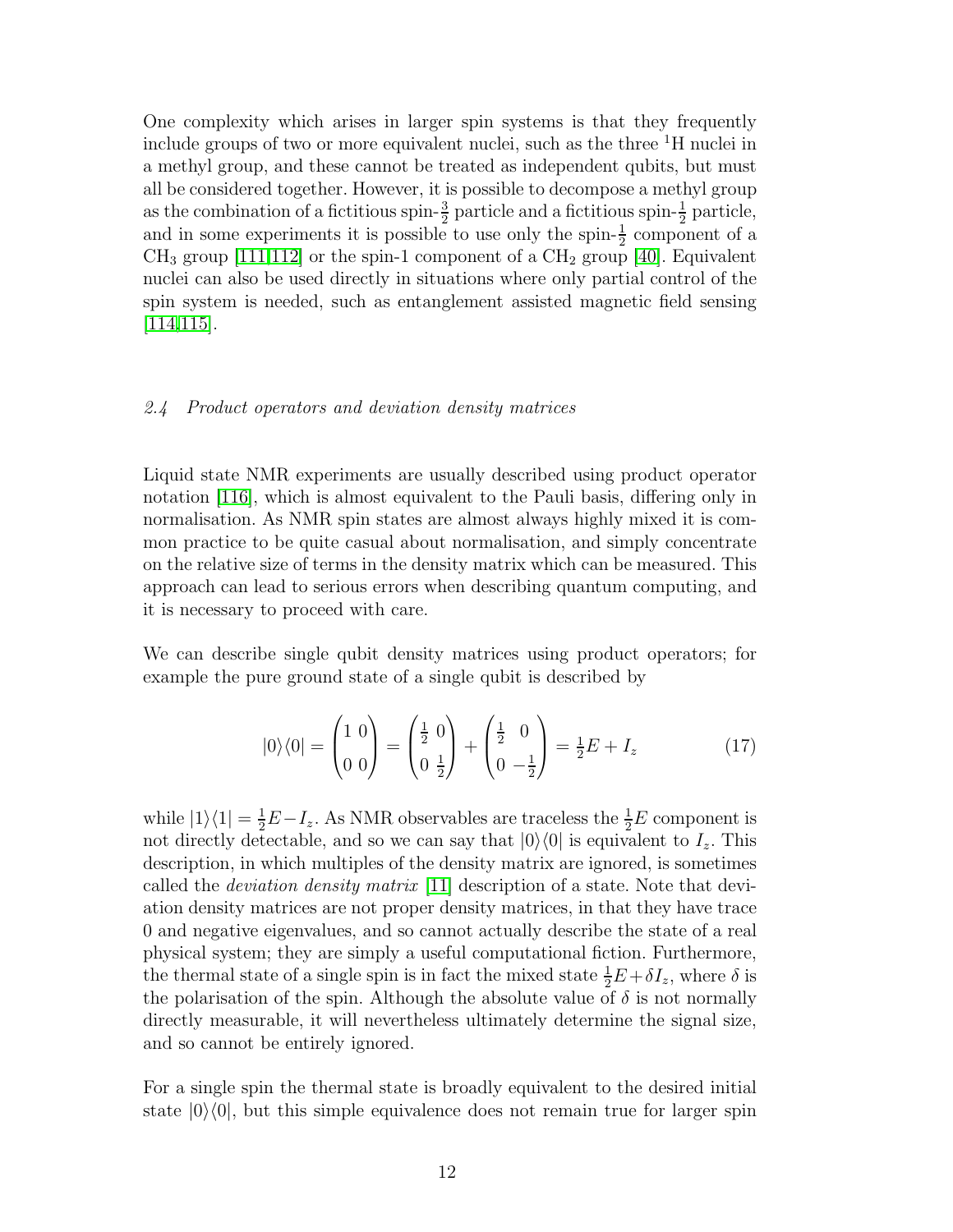systems. For example, with two spins the desired initial state is

$$
|00\rangle\langle00| = \begin{pmatrix} 1 & 0 & 0 & 0 \\ 0 & 0 & 0 & 0 \\ 0 & 0 & 0 & 0 \\ 0 & 0 & 0 & 0 \end{pmatrix} = \frac{1}{2}(\frac{1}{2}E + I_z + S_z + 2I_zS_z)
$$
(18)

while the thermal state for a homonuclear spin system is  $\frac{1}{2}E + \delta(I_z + S_z)$ . These points are explored in detail in Section [4](#page-33-0) where methods of initialising spin systems are considered.

## 2.5 Dipolar couplings

NMR studies in the solid state [\[117,](#page-76-13)[118\]](#page-76-14) are considerably more complicated than those in the liquid state as the direct dipolar coupling term in the spin Hamiltonian is not averaged by rapid molecular tumbling. This has the potential advantage that direct dipolar couplings are normally considerably larger than the isotropic part of the scalar coupling, but this on turn means that dipolar couplings are unlikely to be in the weak coupling limit, complicating the Hamiltonian further. More seriously, intermolecular dipolar couplings mean that it is not usually possible to treat the molecules as an ensemble of identical independent copies. Further difficulties arise from the orientation dependence of chemical shifts and the presence of multiple molecules with different orientations in the unit cells of many crystals. Nevertheless, the considerable advantages that solid state systems might offer [\[28\]](#page-72-12), most notably the ability to cool nuclear spins close to their ground states, have encouraged initial attempts at this problem.

The first implementation of quantum, computing by solid state NMR [\[119\]](#page-76-15) used a single crystal of glycine, containing  $10\%$  of fully  $^{13}$ C and  $^{15}$ N labelled glycine diluted with natural abundance glycine to minimise the effects of intermolecular couplings. The sample orientation was set so that one molecule in the unit cell gave sharp lines well resolved from the signals from other orientations, and  ${}^{1}H$  decoupling was applied throughout all experiments, effectively removing the <sup>1</sup>H nuclei from the spin system with the exception of an initial cross-polarization phase to increase the polarization of the  $^{13}$ C and  $^{15}$ N nuclei. The heteronuclear couplings between  ${}^{13}$ C and  ${}^{15}$ N are weak compared to the Zeeman energy scale, and the homonuclear coupling between the two  ${}^{13}C$ nuclei (conventionally called Co and  $C_{\alpha}$ ) can also be treated (to a reasonable approximation) as weak. Thus the final spin system is very similar to that used in liquid state experiments, and similar techniques can be applied [\[119\]](#page-76-15).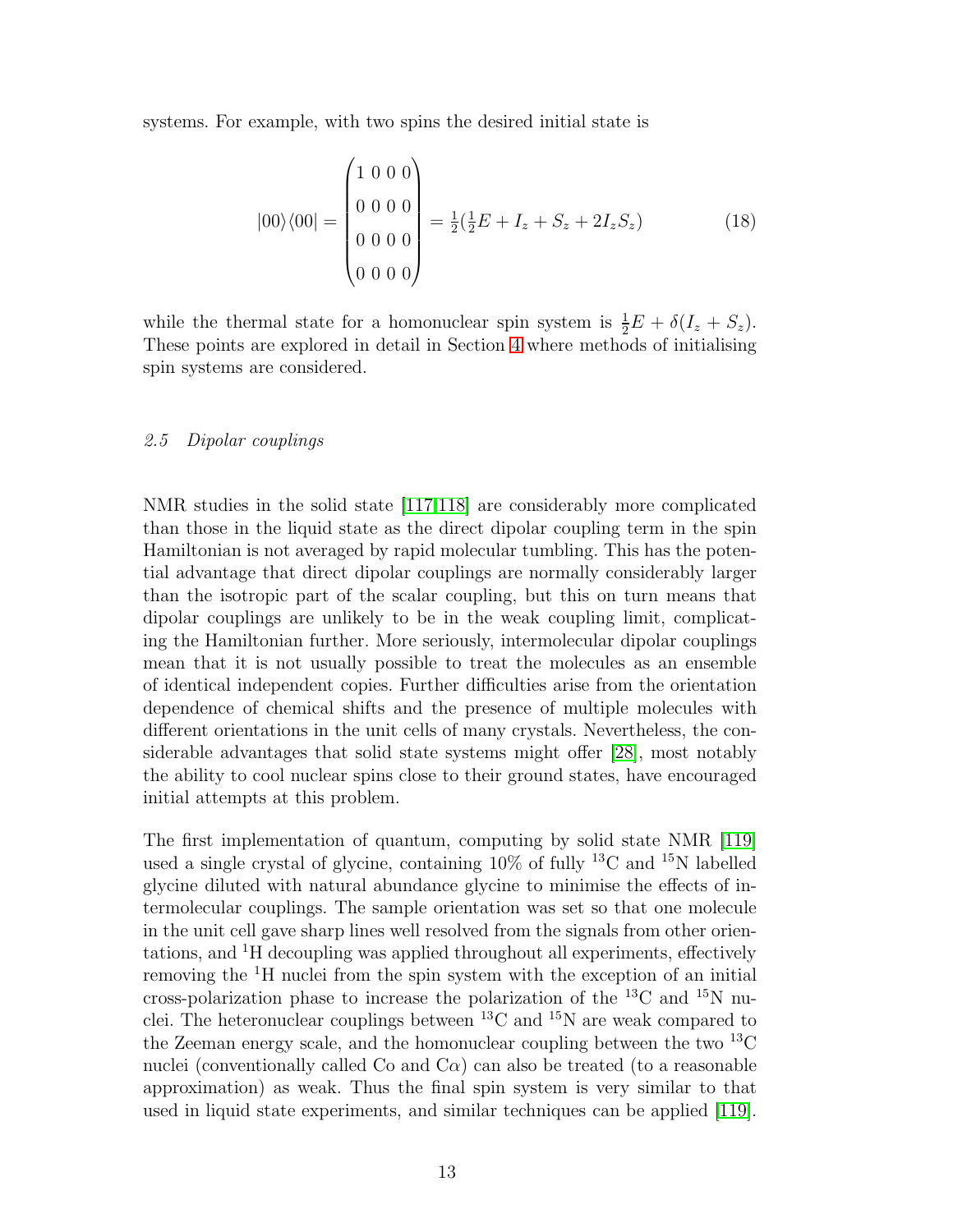This early work overcame the complexities inherent in solid state NMR by carefully choosing a spin system where they could be largely ignored rather than by tackling them head on. A later more ambitious approach [\[120,](#page-76-16)[121,](#page-76-17)[122\]](#page-76-18) used three <sup>13</sup>C nuclei in fully <sup>13</sup>C labelled malonic acid. Once again an oriented single crystal was used containing 3.2% labelled malonic acid diluted with natural abundance malonic acid. In this spin system, however, the dipolar couplings cannot be taken as weak, and it is necessary to consider the full dipolar Hamiltonian in designing logic gates (the couplings are weak enough that it is still possible to identify the nuclear eigenstates with the computational basis states in a reasonably straightforward manner). This problem was tackled by using strongly modulated composite pulses [\[89\]](#page-75-7) and GRAPE (gradient ascent pulse engineering) pulses [\[123\]](#page-76-19) which will be described in Sections [3.6](#page-26-0) and [3.7.](#page-28-0)

The methods described above all use oriented single crystals, as couplings which are truncated by the Zeeman interaction depend strongly on the relative orientation of the coupling tensor (aligned with the crystal axes) and the magnetic field. The approach commonly used in conventional solid state NMR of spinning out these interactions and then selectively reintroducing them by recoupling [\[118\]](#page-76-14) will not work well in NMR quantum computing as the orientation dependence of the reintroduced couplings, visible as spinning sidebands, will prevent the accurate implementation of quantum gates. A radically different approach, representing quantum information using Floquet states in spinning samples has been proposed [\[124\]](#page-77-0), but has not been further explored.

NMR studies of molecules dissolved in liquid crystal solvents [\[125,](#page-77-1)[126\]](#page-77-2) provide a convenient half-way house between conventional solutions and solid state samples: the partial local ordering induced by the solvent results in intramolecular dipolar couplings being scaled down, but not averaged to zero, while intermolecular couplings are effectively averaged, as in true liquids, and can be ignored. Thus the system can again be treated as an ensemble of identical independent molecules. Early attempts to implement NMR quantum computation with liquid crystals used systems where the internal couplings could still be treated as weak [\[56,](#page-73-17)[57,](#page-73-18)[103\]](#page-75-21), and the experiments are very similar to conventional liquid state experiments, but later experiments have used systems with strongly coupled spins [\[127](#page-77-3)[,128\]](#page-77-4).

A more extreme approach is to use clusters of equivalent spins; the dipolar coupling between such spins cannot normally be seen in liquids, but is revealed in liquid crystal solutions [\[129\]](#page-77-5). Early experiments were performed on the three <sup>1</sup>H nuclei and single <sup>13</sup>C nucleus in a methyl group [\[130,](#page-77-6)[131\]](#page-77-7), but these have now been extended to much larger spin systems, most notably the 12 spins (six equivalent <sup>1</sup>H nuclei and six equivalent <sup>13</sup>C nuclei) in <sup>13</sup>C labelled benzene [\[132](#page-77-8)[,133,](#page-77-9)[134\]](#page-77-10). A partial review of experiments in this field has now been published [\[135\]](#page-77-11), and there has also been significant theoretical work [\[136\]](#page-77-12).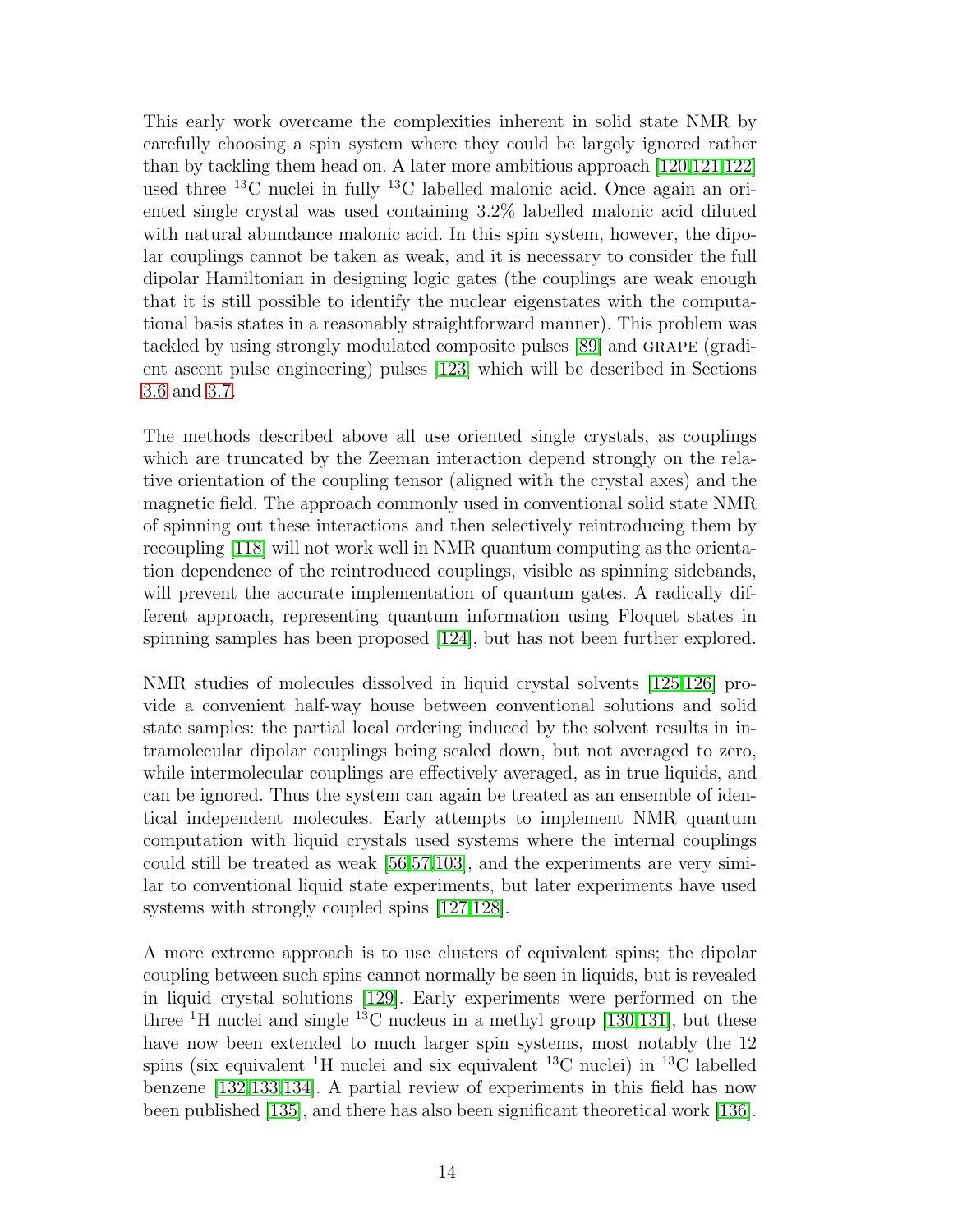#### 2.6 Quadrupolar nuclei

Nuclear spins with spin quantum numbers greater than one half have quadrupolar interactions with electric field gradients [\[137](#page-77-13)[,138\]](#page-77-14) in addition to the Zeeman interaction with magnetic fields and dipolar and scalar couplings, and so are called *quadrupolar nuclei*. In the liquid state these terms are averaged by molecular motion, although their effects are frequently seen in the short relaxation times of many quadrupolar nuclei. In solid state samples quadrupolar interactions can be comparable to or even larger than Zeeman interactions and have huge effects on the NMR spectra. As before, the use of liquid crystal solvents provides a convenient middle way, allowing the quadrupolar interaction to be introduced in a measured and controllable fashion, although short relaxation times remain a problem.

More fundamentally still, such nuclei have more than two spin states and so do not provide a natural implementation of a qubit (although the behaviour of direct NMR observables can often be described using a Bloch sphere picture, more detailed consideration shows that the underlying behaviour is considerably more complicated). Two approaches are then possible: either the spin can be used to represent a larger quantum information carrier (for example, a spin-1 nucleus such as  ${}^{2}H$  is a quantum three-level system and so can be used to implement a qutrit [\[139\]](#page-77-15)), or a group of levels can be used to represent two or more quantum bits. This second approach has dominated, with the four levels of the spin- $\frac{3}{2}$  nuclei <sup>23</sup>Na [\[140,](#page-77-16)[141,](#page-77-17)[142](#page-77-18)[,143,](#page-77-19)[144](#page-77-20)[,145](#page-77-21)[,146,](#page-78-0)[147\]](#page-78-1) and <sup>7</sup>Li [\[148\]](#page-78-2) being used to represent two qubits, and the eight levels in the spin- $\frac{7}{2}$  nucleus <sup>113</sup>Cs being used to represent three qubits [\[149,](#page-78-3)[150,](#page-78-4)[151,](#page-78-5)[152\]](#page-78-6). These experiments have used liquid crystal solvents, but studies have also been performed on  $^{23}$ Na nuclei in a single crystal of NaNO<sub>3</sub> [\[153\]](#page-78-7).

A major disadvantage of approaches of this kind is that embedding multiple qubits in a single spin can make it very hard to scale up the system. In conventional quantum computing another qubit can be added to the system simply by adding another spin- $\frac{1}{2}$  particle which is coupled to the existing spin system. By contrast, to move from two qubits to three requires replacing a spin- $\frac{3}{2}$  nucleus with a spin- $\frac{7}{2}$  nucleus, while a four-qubit system would require a (non-existent) spin- $\frac{15}{2}$  nucleus. This weakness can to some extent be overcome by using molecular magnets, which use clusters of spins to create systems equivalent to very high spin nuclei [\[154](#page-78-8)[,155\]](#page-78-9), but this does not really address the fundamental problem.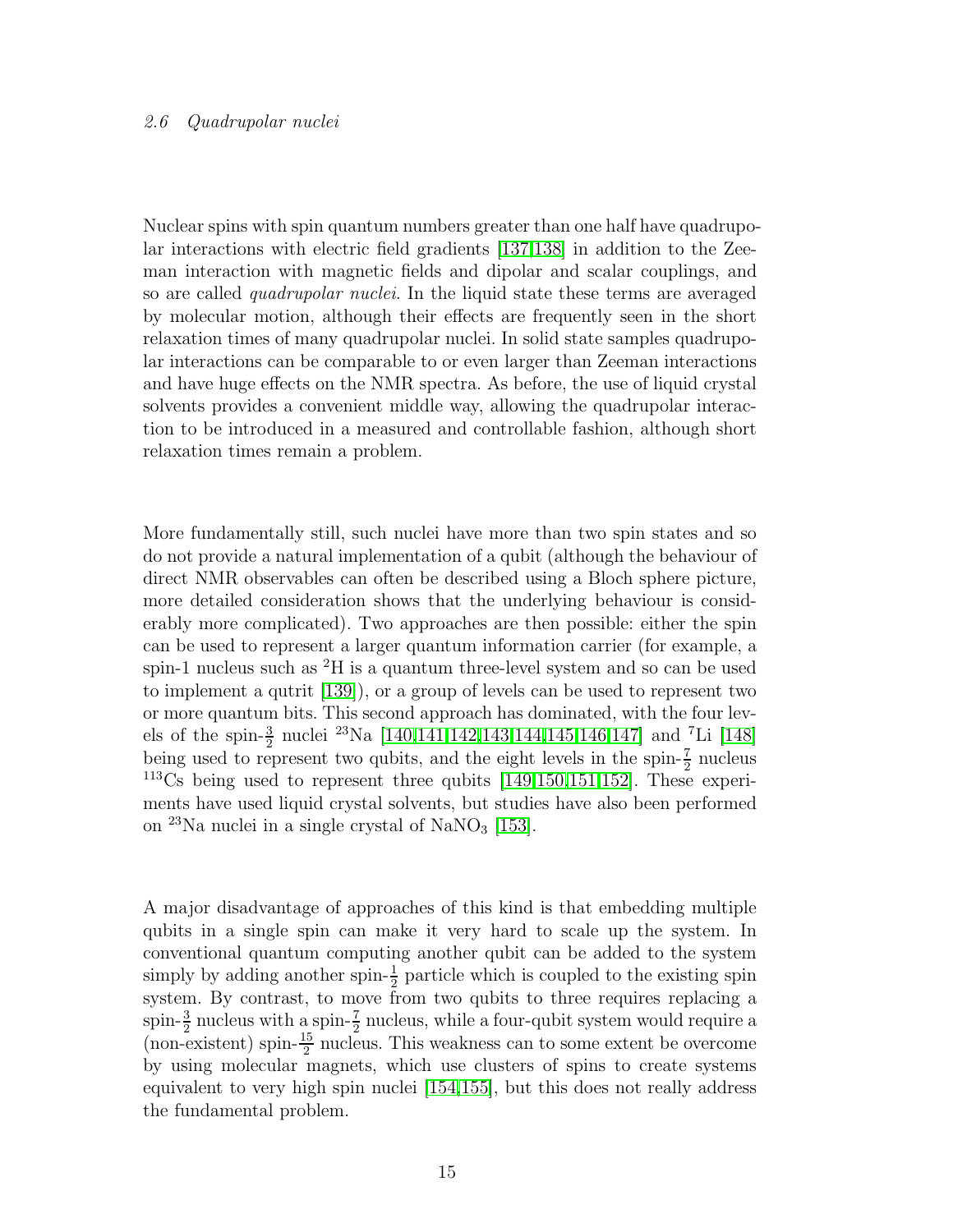## 2.7 Electron spins: ESR and ENDOR

There have been many proposals for implementing quantum information processing with electrons, or electrons and nuclei, in solid state systems [\[156\]](#page-78-10). Here I will only consider a small number of systems which have been studied with relatively conventional ESR techniques [\[157\]](#page-78-11).

One system which has been extensively studied  $[158,159,160,161,162,163,164]$  $[158,159,160,161,162,163,164]$  $[158,159,160,161,162,163,164]$  $[158,159,160,161,162,163,164]$  $[158,159,160,161,162,163,164]$  $[158,159,160,161,162,163,164]$  $[158,159,160,161,162,163,164]$ is the  ${}^{4}S_{3/2}$  electronic state of nitrogen endrohedrally doped into a  $C_{60}$  fullerene cage (*i*-NC<sub>60</sub>, or N@C<sub>60</sub>), which provides a spin- $\frac{3}{2}$  system coupled to either a  $\frac{2}{2}$   $\frac{15}{2}$   $\frac{15}{2}$  N nucleus or a spin-1<sup>14</sup>N nucleus. However, although several quantum phenomena have been demonstrated this system has not yet been used for implementing full quantum computation.

An alternative spin system, which should perhaps be better suited to simple quantum computations, is provided by the single electron  $(S = \frac{1}{2})$  $(\frac{1}{2})$  and <sup>1</sup>H nuclear spin  $(I = \frac{1}{2})$  $\frac{1}{2}$ ) in the <sup>•</sup>CH radical formed by x-ray irradiation of a single crystal of malonic acid [\[165](#page-78-19)[,166\]](#page-78-20). So far, however, this system has only been used to demonstrate two qubit gates used to prepare Bell states [\[167\]](#page-78-21). ENDOR techniques have also been used to demonstrate the spin-bus or S-bus proposal for quantum computing in  $CaF_2$  doped with  $Ce^{3+}$  [\[168\]](#page-79-0) and the transfer of quantum states between electron spin and  ${}^{31}P$  nuclear spin states for use as a quantum memory [\[169\]](#page-79-1).

#### 2.8 Other quantum technologies

There is a very wide range of other technologies which have been suggested for implementing quantum computing, but it is not sensible to attempt to summarise these here. An excellent recent set of reviews has been published describing several major approaches, including trapped ions [\[170\]](#page-79-2), ultracold atoms trapped in optical lattices [\[171\]](#page-79-3), superconducting qubits [\[172\]](#page-79-4), spins in exotic systems such as semiconductors [\[173\]](#page-79-5), and possible approaches for a quantum internet [\[174\]](#page-79-6).

## 3 Logic gates

Just as classical computers are built out of a small set of basic logic elements, quantum computers can be constructed from a universal set of quantum logic gates [\[175\]](#page-79-7). A traditional set of gates for discussing classical computation is AND, OR and NOT, as any desired binary logic function can be assembled from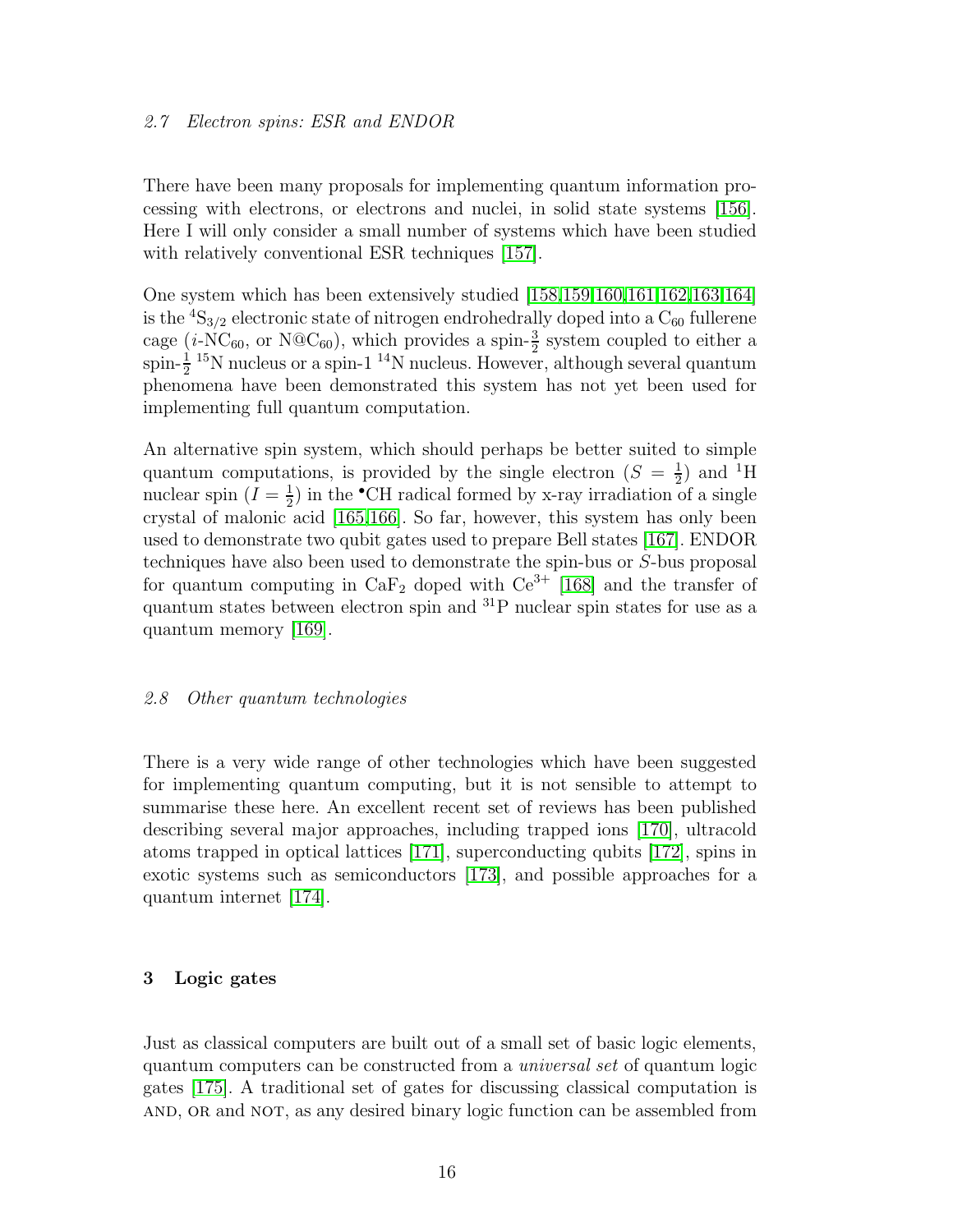these [\[176\]](#page-79-8). In fact this set is excessive as all three of these gates can themselves be constructed as circuits of nand or nor gates, and so both nand and nor are universal for classical computation. These two gates are also relatively simple to implement in electronic circuits.

These gates are, however, completely unsuitable for quantum computations, which proceed by a series of unitary transformations of quantum states. Unitary transformations must be logically reversible (since they have inverses), and both NAND and NOR are logically irreversible, as it is not possible to reconstruct the inputs knowing only the outputs. It is possible to implement classical computations entirely reversibly  $[176]$ , and the three-bit TOFFOLI gate, or controlled-controlled-not gate, is a reversible equivalent to nand, and is universal for classical reversible computation. It is not, however, universal for quantum computation, as it does not interconvert eigenstates and superposition states of qubits, and so confines qubits to a classical subspace.

Access to superposition states appears initially to create a problem for describing a universal set of quantum logic gates, as there are an infinite number of superposition states of the general form Eq. [1,](#page-4-0) and it is not possible to create an infinite number of different superposition states using only finite circuits built from a finite number of logic gates. It is, however possible to find a circuit which approaches arbitrarily close to any desired unitary transformation using a number of logic gates which rises only modestly with the desired accuracy [\[177,](#page-79-9)[178,](#page-79-10)[179\]](#page-79-11). Indeed it can be shown that almost any two-qubit gate is universal in this pragmatic sense [\[180,](#page-79-12)[181](#page-79-13)[,182\]](#page-79-14). In practice, however, it is usually more convenient to enlarge the set of gates, and one common universal set is made up of three gates. Two single-qubit gates, the Hadamard gate (H)

<span id="page-16-1"></span>
$$
-\boxed{\text{H}} = \begin{pmatrix} \frac{1}{\sqrt{2}} & \frac{1}{\sqrt{2}} \\ \frac{1}{\sqrt{2}} & \frac{-1}{\sqrt{2}} \end{pmatrix} \tag{19}
$$

which performs the transformations

$$
|0\rangle \xrightarrow{H} |+\rangle \xrightarrow{H} |0\rangle
$$
 (20)

$$
|1\rangle \xrightarrow{H} |-\rangle \xrightarrow{H} |1\rangle \tag{21}
$$

and the fourth root of Z gate (T)

<span id="page-16-0"></span>
$$
-\boxed{\mathrm{T}} = \begin{pmatrix} 1 & 0 \\ 0 & e^{i\pi/4} \end{pmatrix} \tag{22}
$$

can be combined to make any desired single-qubit gate. With the addition of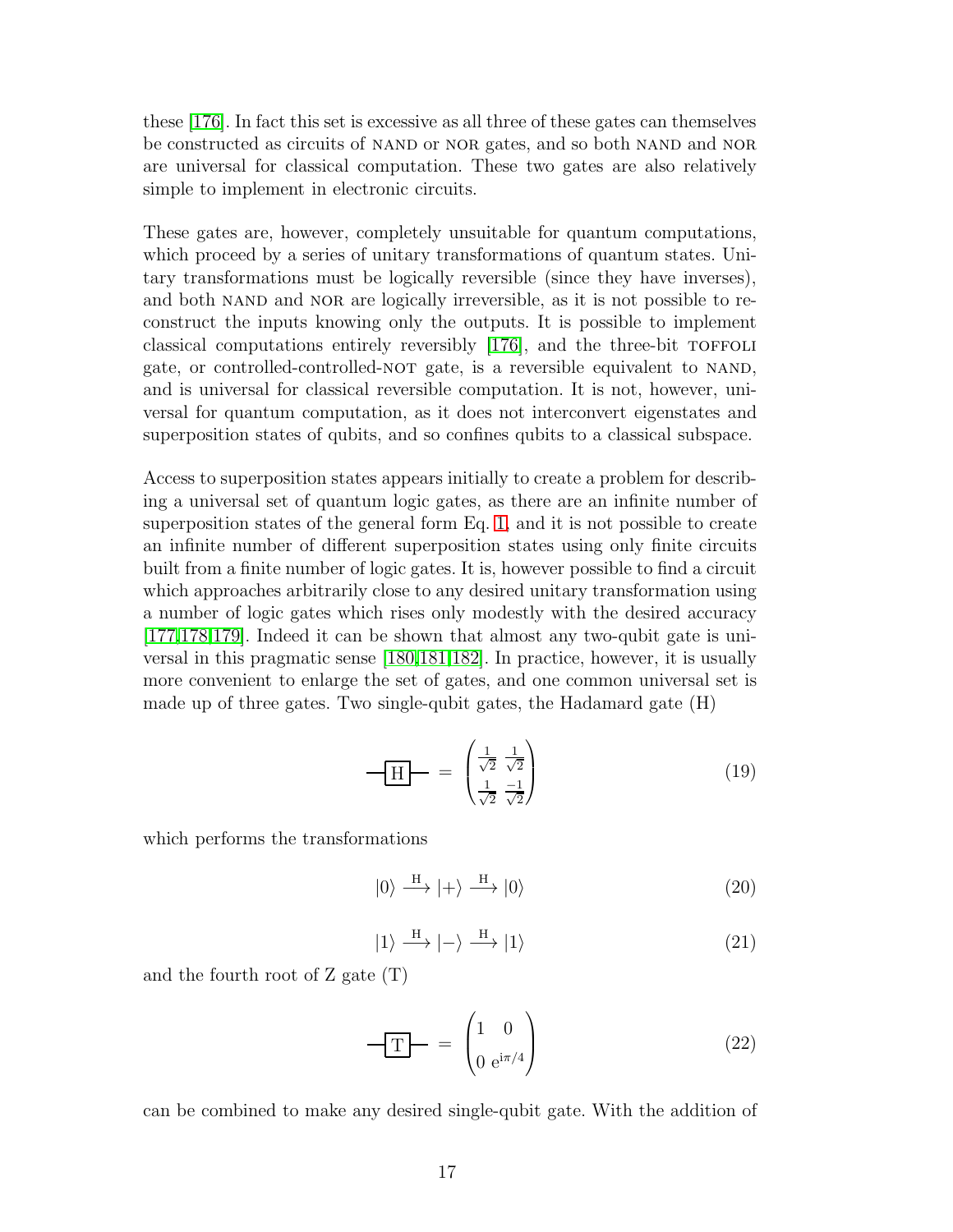the two-qubit controlled-NOT gate (CNOT)

<span id="page-17-0"></span>
$$
\frac{1}{\Phi} = \begin{pmatrix} 1 & 0 & 0 & 0 \\ 0 & 1 & 0 & 0 \\ 0 & 0 & 0 & 1 \\ 0 & 0 & 1 & 0 \end{pmatrix} . \tag{23}
$$

any desired gate can then be constructed with relative ease [\[175](#page-79-7)[,178\]](#page-79-10).

Important single-qubit gates include the three elementary gates X, Y, and Z, corresponding to the three Pauli matrices  $\sigma_x$ ,  $\sigma_y$ , and  $\sigma_z$ . Of these three gates only X is a classical logic gate, being simply a NOT gate, while Y and Z only make sense on a quantum computer. As discussed below, however, it is usually more sensible in NMR to implement X and Y gates (and any other rotations in the  $xy$ -plane) using RF pulses, and then construct H and T from networks of these pulses.

## 3.1 Global phases and logic gates

Just as global phases can be ignored when considering qubit states, they can also be ignored when designing quantum logic gates, as the effect of a global phase in a logic gate is simply to impose an irrelevant global phase on any state. Another way of looking at this is that a quantum logic gate is a propagator U, that will be implemented by applying some effective Hamiltonian  $\mathcal H$  for a time t, such that  $U = \exp(-i\mathcal{H}t)$ . A global phase in U then corresponds to a constant offset in  $H$ , in effect moving the zero of the energy scale.

The quantum logic gates used in NMR descriptions usually differ from their traditional forms in precisely this way, because most NMR treatments place the energy zero between the two spin states, treating the Zeeman effect and scalar couplings as splittings around this centre, while most other implementations of quantum computing place the energy zero coincident with the lowest eigenstate. Thus, for example, the fourth root of Z gate in NMR implementations typically takes the form

$$
T = \begin{pmatrix} e^{-i\pi/8} & 0\\ 0 & e^{i\pi/8} \end{pmatrix}
$$
 (24)

rather than the form above, Eq. [22.](#page-16-0) In single qubit systems this is obviously completely irrelevant, and it is also irrelevant when a single qubit gate is applied in a system with two (or more) qubits, as the gate then takes the form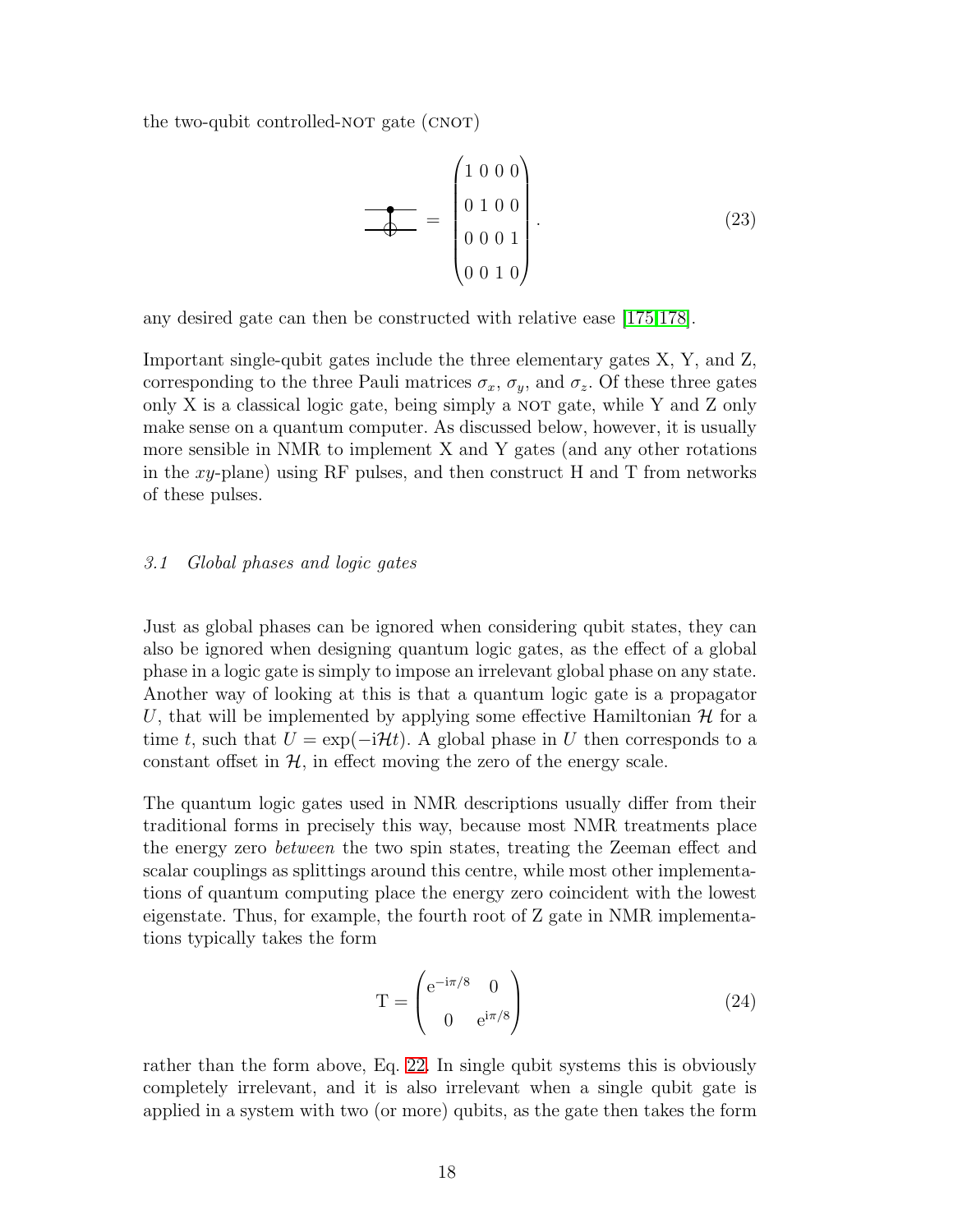$T \otimes \mathbf{1}$ , if applied to the first qubit, or  $\mathbf{1} \otimes T$  if applied to the second qubit. In either case the global phase remains a global phase.

With controlled gates, however, it is necessary to be much more careful. Consider for example the controlled-T gate, which traditionally takes the form

<span id="page-18-0"></span>
$$
\frac{1}{\sqrt{T}} = \begin{pmatrix} 1 & 0 & 0 & 0 \\ 0 & 1 & 0 & 0 \\ 0 & 0 & 1 & 0 \\ 0 & 0 & 0 & e^{i\pi/4} \end{pmatrix} .
$$
 (25)

It might seem tempting to replace this by an NMR-like form, with a phase shift on the T-gate,

$$
\begin{pmatrix}\n1 & 0 & 0 & 0 \\
0 & 1 & 0 & 0 \\
0 & 0 & e^{-i\pi/8} & 0 \\
0 & 0 & 0 & e^{i\pi/8}\n\end{pmatrix}
$$
\n(26)

but this is entirely wrong, as the phase shift is now a local phase shift, and these two gates are quite different. It is, of course, permissable to use an alternative controlled-T which differs only by a global phase, such as

$$
\begin{pmatrix}\ne^{-i\pi/8} & 0 & 0 & 0 \\
0 & e^{-i\pi/8} & 0 & 0 \\
0 & 0 & e^{-i\pi/8} & 0 \\
0 & 0 & 0 & e^{i\pi/8}\n\end{pmatrix} = e^{-i\pi/8} \begin{pmatrix}\n1 & 0 & 0 & 0 \\
0 & 1 & 0 & 0 \\
0 & 0 & 1 & 0 \\
0 & 0 & 0 & e^{i\pi/4}\n\end{pmatrix}
$$
\n(27)

as long as the global phase shift is done correctly.

## 3.2 Basic methods: single qubit gates

As noted above, it is only necessary to implement single-qubit gates, which only change the state of a single qubit, and one non-trivial two-qubit gate. Here non-trivial means that the final state of at least one of the two qubits involved depends on the initial states of both qubits, so that the two-qubit gate encodes some sort of conditional logic. Non-trivial two qubit gates can interconvert product states and entangled states, and so are essential to access the full range of possible states. Trivial two qubit gates can either be written as products of single qubit gates, or as products of single qubit gates and the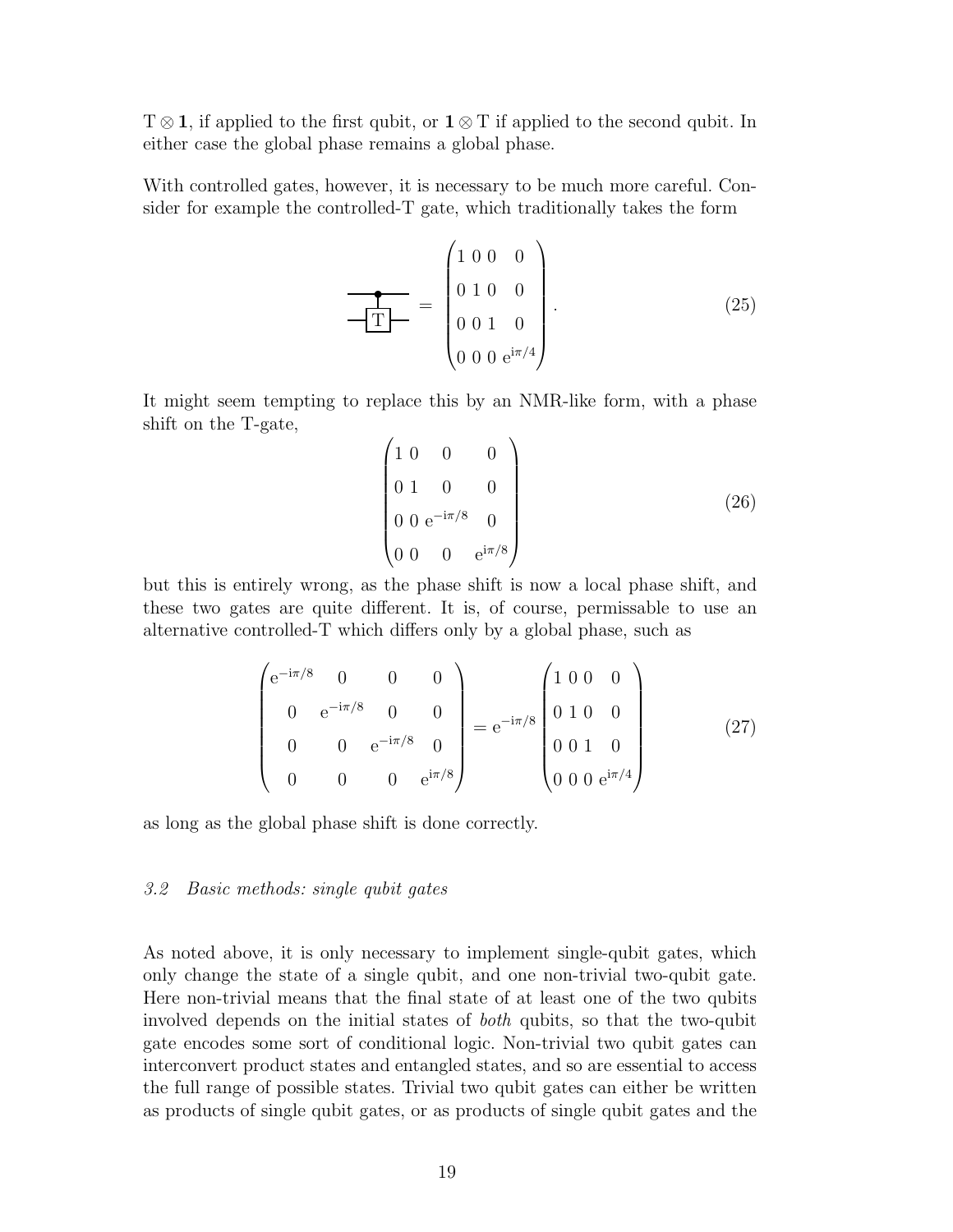(trivial) two-qubit swap gate, which simply swaps the states of two qubits [\[45](#page-73-6)[,183\]](#page-79-15).

Single-qubit gates correspond to rotating a single spin in its own one-spin Hilbert space. For a one qubit computer, implemented using a single nuclear spin, this can be achieved by applying RF fields. A completely general rotation can be described by three angles

$$
U(\theta, \psi, \phi) = \exp[-i\theta(I_x \sin \psi \cos \phi + I_y \sin \psi \sin \phi + I_z \cos \psi)] \tag{28}
$$

where  $\psi$  describes the co-latitude of the rotation axis and product operator notation [\[116\]](#page-76-12) has been used. For simplicity it is often best to consider only resonant RF fields, so that  $\psi = \pi/2$  and the rotation is reduced to the conventional form

$$
U(\theta, \phi) = \exp[-i\theta(I_x \cos \phi + I_y \sin \phi)]
$$
 (29)

where  $\theta$  and  $\phi$  are the pulse nutation and phase angles.

Pulses of this kind provide a direct route to the basic gates X and Y, which can be implemented as  $180^\circ_x$  and  $180^\circ_y$  rotations respectively. Rotations about axes not in the xy plane can then be implemented as sequences of pulses. Rotations around the  $z$  axis are easily constructed with composite  $z$ -rotations [\[184\]](#page-79-16), using the identity

$$
\theta_z = 90_y^{\circ} \ \theta_x \ 90_{-y}^{\circ} \tag{30}
$$

where the pulse sequence is written with time running from left to right, so that the leftmost pulse is the first pulse applied. This is, of course, the reverse of the order used to describe a sequence of propagators

$$
\exp(-i\theta I_z) = \exp(i\pi/2 I_y) \times \exp(-i\theta I_x) \times \exp(-i\pi/2 I_y)
$$
 (31)

which can lead to considerable confusion, as it is not always obvious whether a particular equation is describing a sequence of propagators or of pulses. Some authors have tried to sidestep this by describing inverse propagators, as these multiply in the same order as pulses are listed, but this can simply deepen the confusion.

In larger spin systems it is necessary to implement logic gates in a qubitselective manner, so that only a single-qubit is affected by the RF field. In a fully heteronuclear spin system qubit selection is simple, as every spin will be a long way from resonance with every other spin, and simple hard pulses applied on resonance can be used [\[13\]](#page-71-12), but in homonuclear systems it is essential to be more careful.

First, it is necessary to ensure that only one spin is directly affected by the pulse, which can be achieved by the use of shaped selective pulses [\[12,](#page-71-11)[113](#page-76-9)[,185\]](#page-79-17), with Gaussian [\[186\]](#page-79-18), Hermite [\[187\]](#page-79-19) and BURP [\[188\]](#page-79-20) pulses being particularly popular. Although many more sophisticated selective pulses are known, these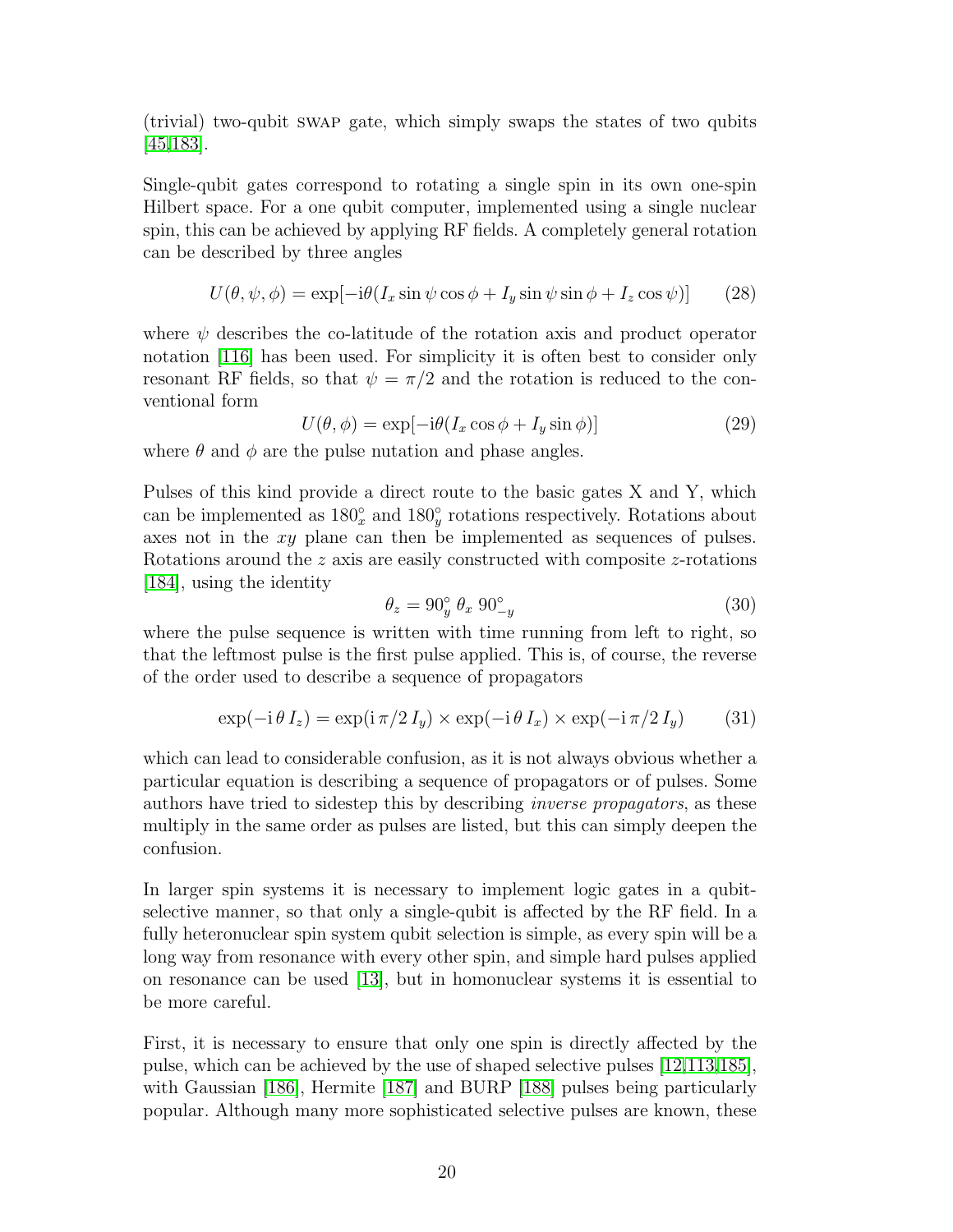must be used with great care, as they are normally optimised for particular transformations on the Bloch sphere (such as excitation or refocussing), while quantum logic gates must be implemented using general rotations, which act properly on all possible initial states. Alternatively, it is possible to use variations on "jump and return" and related pulse sequences [\[189,](#page-79-21)[190\]](#page-79-22) to achieve selection [\[44,](#page-73-5)[74,](#page-74-14)[191,](#page-79-23)[192\]](#page-79-24), but this is normally possible only when there are just two spins of a particular species.

Secondly, it is also important to think about the free evolution of any unexcited nuclei in the spin system. Even if an apparently ideal selective pulse is used, any other spins will still evolve during the pulse duration at their own Larmor frequencies, picking up phases reflecting both Zeeman interactions and spin– spin couplings. With real pulses these spins will also experience additional rotations from transient Bloch–Siegert shifts [\[193\]](#page-79-25), and all these phases must be considered. Early papers only considered the effects of the direct Zeeman interaction, neglecting the two smaller terms, but correction of these (not always small) terms has become a major topic in more recent work [\[29](#page-72-13)[,31\]](#page-72-15).

The simplest approach to correcting the direct Zeeman interaction is to choose the length of the selective pulses so that the phase acquired is a multiple of  $2\pi$ , allowing it to be ignored [\[12\]](#page-71-11). Again, this approach can be used only when there are just two spins of a particular nuclear type as the pulse sequence is synchronised with the stroboscopic alignments between the two spins occurring at time intervals of  $1/\delta \nu$ , where  $\delta \nu$  is the difference in Larmor frequencies. Methods based on jump and return sequences implicitly use this stroboscopic effect, and so can include the desired corrections automatically.

With more than two spins a more sophisticated approach is necessary, and the most common is the use of abstract reference frames [\[111\]](#page-76-7). Rather than using a single rotating frame for each nuclear species, a separate frame is used for each individual spin, with every spin being in resonance with its own frame. It is not, of course, necessary to have a separate RF transmitter for each spin, as "virtual transmitters" can be created using phase ramps [\[185\]](#page-79-17) to shift the transmitter frequency and calculating the appropriate initial phase for each spin at each point in time. Note that when applying the same single qubit gate to two or more spins it is no longer possible to use the simple direct method of applying a hard pulse; instead it is necessary to use a sequence of selective pulses, exciting the spins one at a time, or a specially designed selective pulse addressing multiple spins. Abstract reference frames can also be used to correct transient Bloch–Siegert shifts, by rotating each frame appropriately to absorb the additional phase shifts. This process is conceptually straightforward but computationally tedious, and so is frequently handled by a pulse sequence compiler as described below. Undesired evolution under spin–spin couplings can be handled in a similar way, although this process is slightly more complicated [\[194\]](#page-80-0).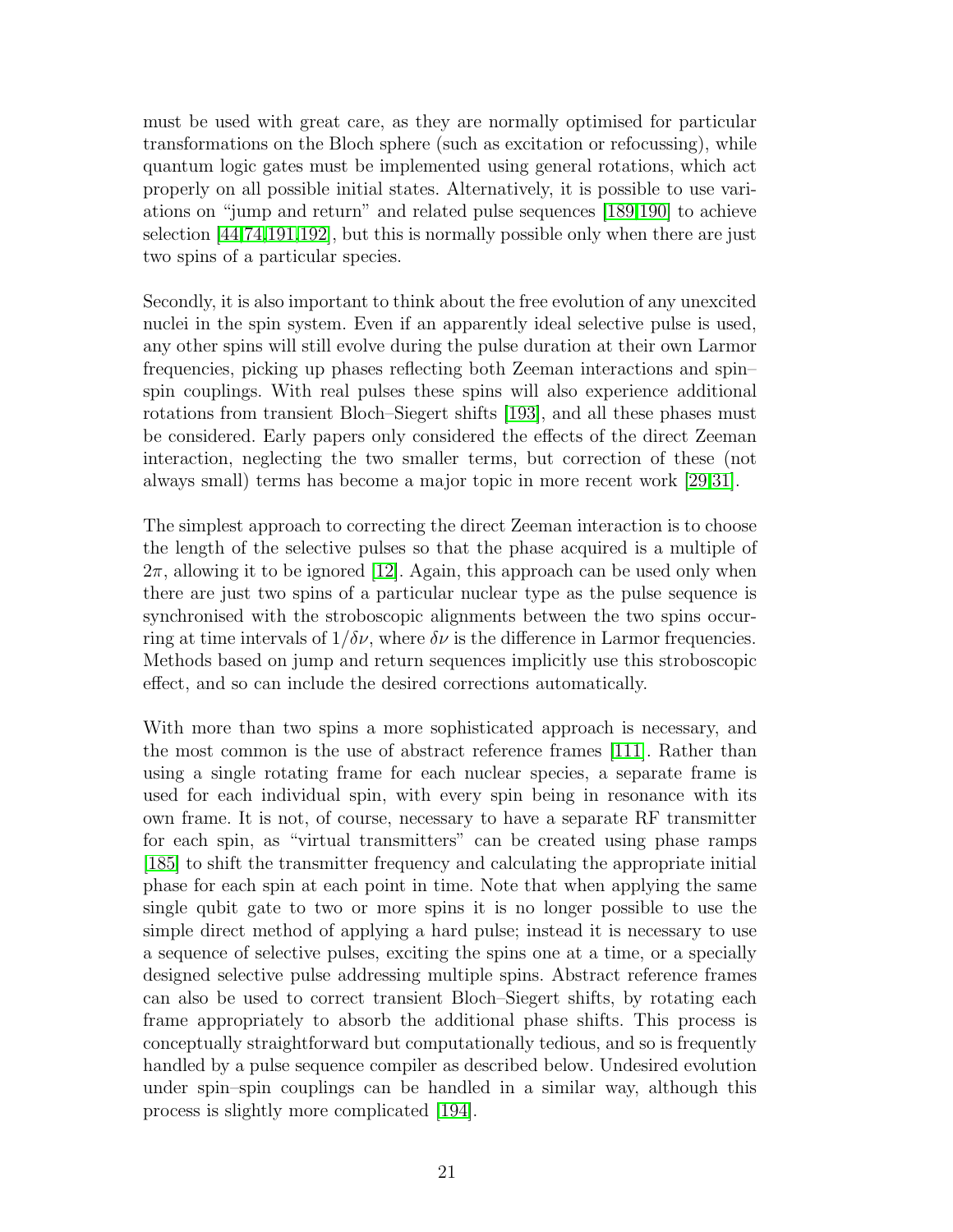Abstract reference frames simplify the implementation of single qubit gates by avoiding the necessity of correcting phase shifts (z-rotations), but also provide a simple way of implementing desired z-rotations. Rotating the frame instead of the spin is simply a matter of computational book keeping, and so can in principle be done instantaneously and perfectly. For this reason it is often sensible to decompose single-qubit gates into circuits involving  $z$ -rotations wherever possible. One important example is the Hadamard gate, Eq. [19,](#page-16-1) which can be implemented using the pulse sequence  $90_{-y} 180_z$  or equivalently  $180_z 90_y$ . The z-rotations can be absorbed into the reference frame, and so Hadamard gates can be replaced by  $h = 90<sub>y</sub>$ , sometimes called the pseudo-Hadamard gate [\[12,](#page-71-11)[19\]](#page-72-3), or its inverse,  $h^{-1} = 90_{-y}$ . As Hadamard gates frequently occur in pairs, these pairs can be replaced by one h<sup>-1</sup> and one h gate, with the  $180_z$ rotations cancelling out; when they do not occur in pairs it is still possible to replace them with pseudo-Hadamard gates as long as the  $180<sub>z</sub>$  rotations are absorbed into the reference frames.

An alternative approach which has grown in popularity is to use methods from optimal control theory to develop shaped pulses which both provide selective excitation and refocus undesirable interactions. This approach is explored in more detail in Section [3.7](#page-28-0) below.

## 3.3 Basic methods: controlled gates

Next I turn to non-trivial two-qubit gates, and will begin by considering twospin (two-qubit) systems. It is in principle only necessary to construct a single gate of this kind, and the traditional gate used in most theoretical descriptions is the controlled-not gate, or controlled-X gate, Eq. [23.](#page-17-0) In NMR experiments, however, the key two-qubit gate is the controlled-Z gate

$$
\frac{1}{\sqrt{Z}} = \begin{pmatrix} 1 & 0 & 0 & 0 \\ 0 & 1 & 0 & 0 \\ 0 & 0 & 1 & 0 \\ 0 & 0 & 0 & -1 \end{pmatrix}
$$
 (32)

which is easily converted to a controlled-NOT gate

$$
\frac{1}{\sqrt{2}} = \frac{1}{\sqrt{2}} = \frac{1}{\sqrt{2}} = \frac{1}{\sqrt{2}} \tag{33}
$$

with the application of a pair of Hadamard gates [\[21\]](#page-72-5). Note that, just like pulse sequences, gate networks are written with time running from left to right.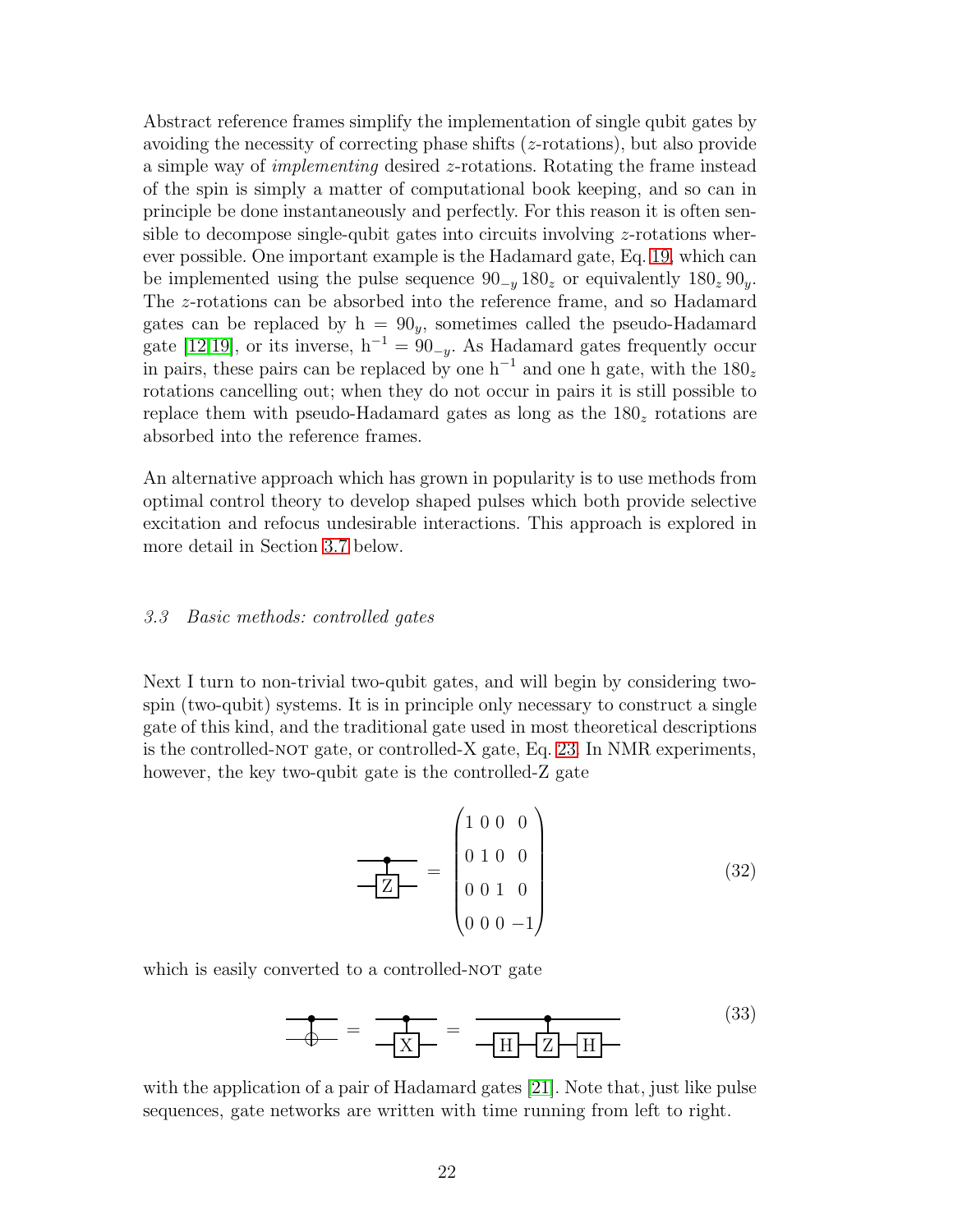Unlike the controlled-NOT gate, controlled- $Z$  is symmetric between the two spins, which is the form expected for a spin–spin interaction, and it can be easily decomposed with product operators [\[116\]](#page-76-12)

controlled-Z = exp[-i(
$$
\pi/2
$$
) ( $\frac{1}{2}E - I_z - S_z + 2I_zS_z$ )] (34)

<span id="page-22-0"></span>
$$
= \exp[-i(\pi/2)(-\frac{1}{2}E + I_z + S_z - 2I_zS_z)]
$$
 (35)

where the choice between the two decompositions is simply a matter of convenience. All four terms commute, and so can be considered individually. The  $\frac{1}{2}E$ term is just a global phase, and can be ignored as usual. Terms in  $I_z$  and  $S_z$  are just single qubit rotations, and can be implemented with single-qubit gates, or simply absorbed into the reference frame. This leaves the only important term, which in Eq. [34](#page-22-0) corresponds to evolution under the (Ising like) spin–spin coupling term,  $\pi J 2I_zS_z$  for a time  $1/2J$ ; note that there is a close analogy between controlled logic gates and spin-state-selective coherence transfer sequences [\[195,](#page-80-1)[196\]](#page-80-2) in conventional NMR. The spin Hamiltonian will include both Zeeman and coupling terms, but conventional spin-echo sequences can be used to remove the undesirable terms [\[70\]](#page-74-10). Similar methods can, of course, be used to generate closely related gates [\[19](#page-72-3)[,21\]](#page-72-5), such as the controlled-T gate, Eq. [25.](#page-18-0)

Similar methods can also be used in systems with more than two spins; the key element lies in the use of spin-echo sequences to isolate the desired spin– spin coupling, while suppressing all undesired interactions. Conventional approaches, based on nesting spin-echoes, become very complicated in large fully-coupled spin systems, and this should instead be done efficiently using sequences based on Hadamard matrices  $[110,197,198]$  $[110,197,198]$  $[110,197,198]$ . In a system of *n* spins, all of which are coupled weakly to one another, any desired coupling can be isolated with around  $n^2$  pulses, although it is not always necessary to refocus all the additional couplings [\[194\]](#page-80-0).

Most spin systems are not fully coupled, and a much smaller number of pulses can be used to isolate desired couplings in such systems [\[110](#page-76-6)[,197\]](#page-80-3). If a desired coupling does not exist, or is too small to be useful, then it must be generated indirectly. This is straightforward in principle, as quantum swap gates [\[45,](#page-73-6)[183\]](#page-79-15) can be used to move logical qubits around a spin system to bring them into contact; in practice it is not necessary to use full swap gates, and considerably more efficient approaches are known [\[82](#page-75-0)[,199\]](#page-80-5). It is, of course, essential that every pair of spins must be connected either directly or indirectly by some chain of usable couplings: it is not possible to perform two-qubit gates between spins in completely separate spin systems.

More complex gates, such as the TOFFOLI gate, or controlled-controlled-NOT, can then be constructed using quantum circuits [\[175](#page-79-7)[,178\]](#page-79-10), but it is often better to construct these gates directly from NMR primitives, as this can lead to significantly simpler implementations [\[200](#page-80-6)[,201\]](#page-80-7).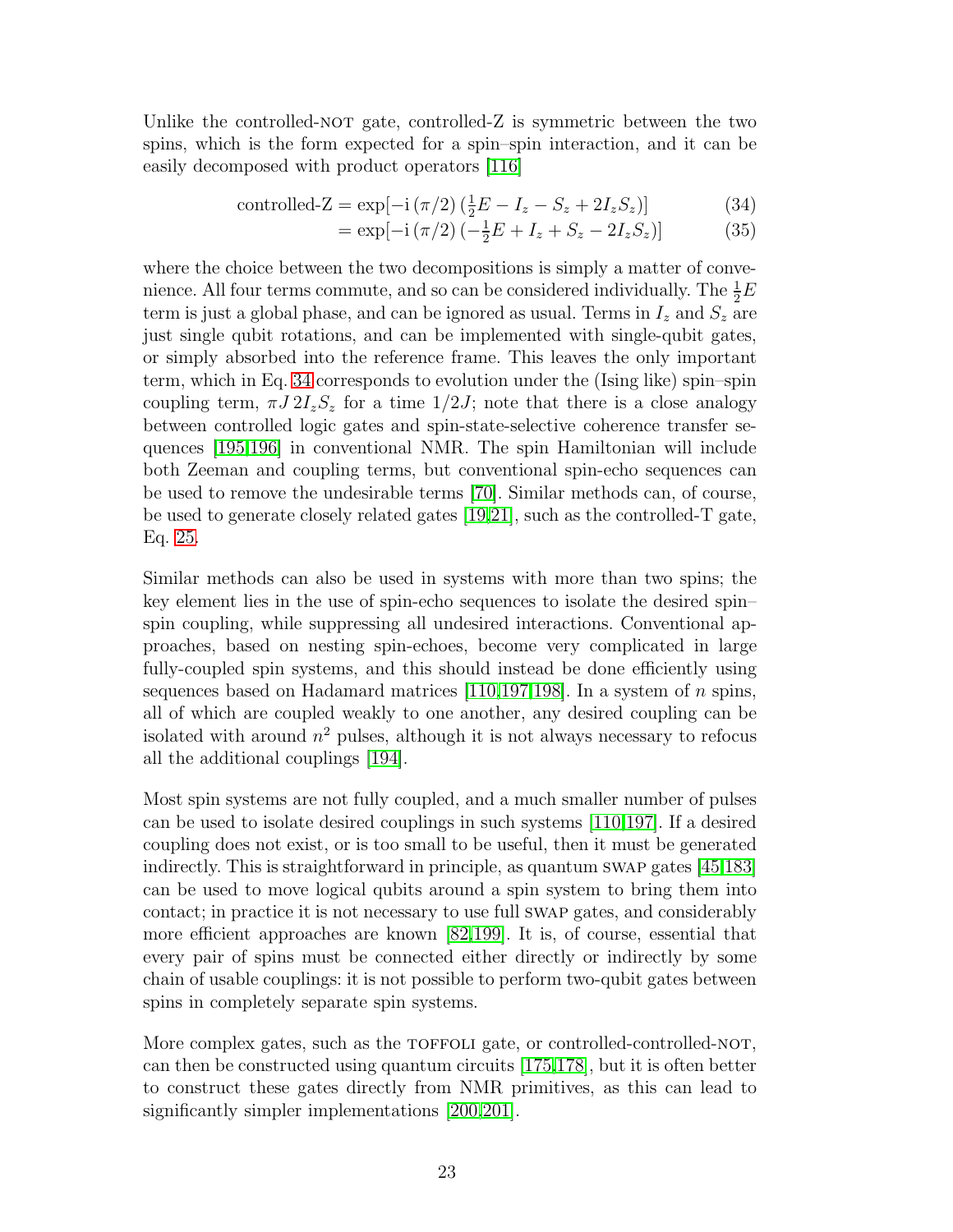### 3.4 Transition selective pulses

An alternative, conceptually simpler, approach to implementing controlled gates is simply to use transition selective pulses [\[202\]](#page-80-8). The NMR spectrum of a two-spin system will contain two doublets, and a sufficiently long selective pulse will only excite one transition in a doublet, and so will only affect the state of the excited spin if the coupled partner is in the desired state. It might seem that applying a  $180^\circ_x$  pulse to one transition would implement a controlled-not gate, but it is necessary to think carefully about global phases. The propagator corresponding to a  $180^\circ_x$  rotation is  $-i\sigma_x$ , which differs from a NOT gate by a global phase, reflecting spinor behaviour [\[9\]](#page-71-8). For a transition selective pulse [\[203\]](#page-80-9) this phase is no longer global, and so cannot be ignored: the propagator is

$$
\begin{pmatrix}\n1 & 0 & 0 & 0 \\
0 & 1 & 0 & 0 \\
0 & 0 & 0 & -i \\
0 & 0 & -i & 0\n\end{pmatrix}
$$
\n(36)

which differs from a controlled-NOT gate, Eq. [23,](#page-17-0) by a z-rotation on the control spin.

In a two-spin system this approach has no particular advantage, and is indeed fundamentally equivalent to the more traditional approach based on pulses and delays, which can be considered as a "jump and return" style implementation [\[192\]](#page-79-24) of a transition selective pulse. Alternatively, the transition selective pulse method relates to the pulses and delays method much as the selective population transfer experiment [\[204\]](#page-80-10) relates to INEPT [\[205\]](#page-80-11). In multi-spin systems, however, transition selective pulses provide a simple and direct way of implementing more complex quantum logic gates. For example, in a three-spin system the TOFFOLI gate can be implemented directly as a transition selective pulse addressing one of the four lines in the double doublet corresponding to the target spin [\[46,](#page-73-7)[48](#page-73-9)[,69](#page-74-9)[,71](#page-74-11)[,72\]](#page-74-12). A corresponding disadvantage of this method is, of course, that constructing a two qubit gate in this system will require a pulse which selects two of the four transitions for the target spin [\[21\]](#page-72-5).

## 3.5 Composite pulses

Composite pulses [\[206\]](#page-80-12) have found widespread use in conventional NMR experiments to reduce the effects of a wide range of experimental imperfections, most notably off-resonance effects and pulse length errors arising from RF inhomogeneity. Similar imperfections are likely to affect most experimental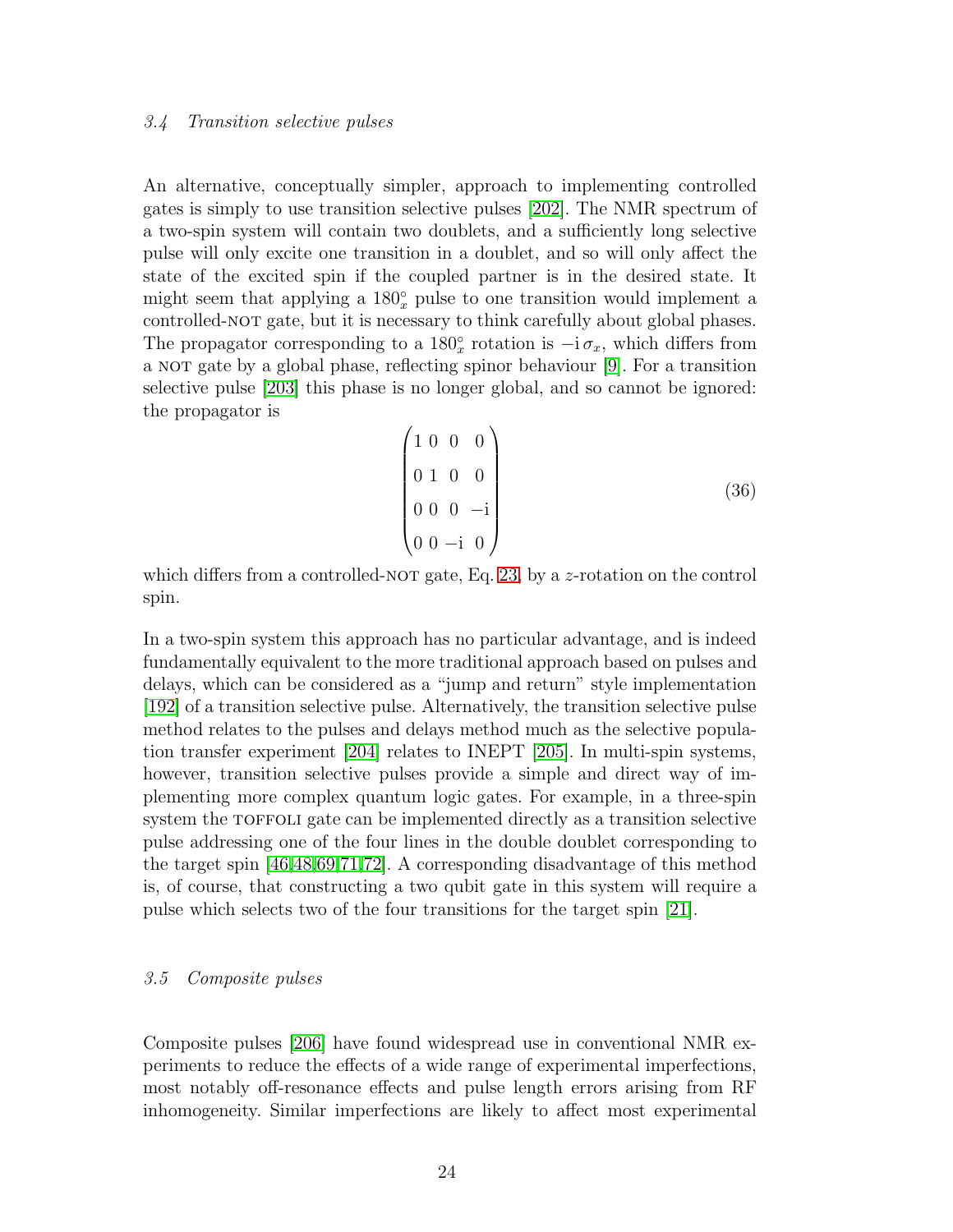implementations of quantum information processing and there has been considerable interest in applying these ideas. Most conventional composite pulses are not, however, suitable for use in quantum computers, as they are optimised for particular classes of initial state: for example, most composite 180◦ pulses are optimised either for inverting the population of a spin, or for producing a spin echo on a coherent superposition. By contrast, pulses used on quantum computers must be general rotors, which perform well for any initial state. Composite pulses of this kind are rarely used in conventional NMR, but a small number of so-called Class A composite pulses [\[206\]](#page-80-12) are known, and these have been developed for wider use [\[21,](#page-72-5)[207](#page-80-13)[,208\]](#page-80-14). A method for constructing general rotors from conventional point-to-point pulses has also been described [\[209\]](#page-80-15).

An early composite 90◦ pulse tackling off-resonance errors was described by Tycko [\[210\]](#page-80-16), replacing a  $90^\circ_x$  pulse with the three pulse sequence  $385^\circ_x 320^\circ_x 25^\circ_x$ , has been generalised to give the CORPSE family of composite pulses [\[208](#page-80-14)[,211\]](#page-80-17), in which a  $\theta_x$  pulse is replaced by three pulses, applied along the  $+x$ ,  $-x$  and  $+x$  axes as before, with flip angles given by

$$
\theta_1 = 2n_1\pi + \frac{\theta}{2} - \arcsin\left(\frac{\sin(\theta/2)}{2}\right) \tag{37}
$$

$$
\theta_2 = 2n_2\pi - 2\arcsin\left(\frac{\sin(\theta/2)}{2}\right) \tag{38}
$$

$$
\theta_3 = 2n_3\pi + \frac{\theta}{2} - \arcsin\left(\frac{\sin(\theta/2)}{2}\right) \tag{39}
$$

where  $n_1$ ,  $n_2$  and  $n_3$  are integers, with the best results [\[208\]](#page-80-14) occurring for  $n_1 = n_2 = 1$  and  $n_3 = 0$ . These sequences have been demonstrated by NMR [\[211\]](#page-80-17) and squip  $[212]$  experiments. Pulse sequences have also been designed which are tailored for particular off-resonance effects [\[191\]](#page-79-23).

There has been considerably more interest in composite pulses to tackle pulse length errors, which can largely be traced back to a three pulse composite 180◦ pulse due to Tycko and coworkers [\[210\]](#page-80-16) or to the BB1 family of sequences discovered by Wimperis [\[213\]](#page-80-19). Tycko's pulse sequence has been generalised to give the scroefulous family of composite pulses  $[208]$ , but using the BB1 family is preferable in most cases.

BB1 differs from many other composite pulses in that it seeks to design an error-correcting pulse, which can be combined with the naive error-prone pulse to give a more accurate compound pulse, much as a contact lens can be used to correct eyesight. Originally [\[213\]](#page-80-19) this error correcting sequence (sometimes called a W1 sequence) was placed before the naive pulse, but it can instead be placed after the naive pulse, or indeed in the middle of it [\[208](#page-80-14)[,214\]](#page-80-20). It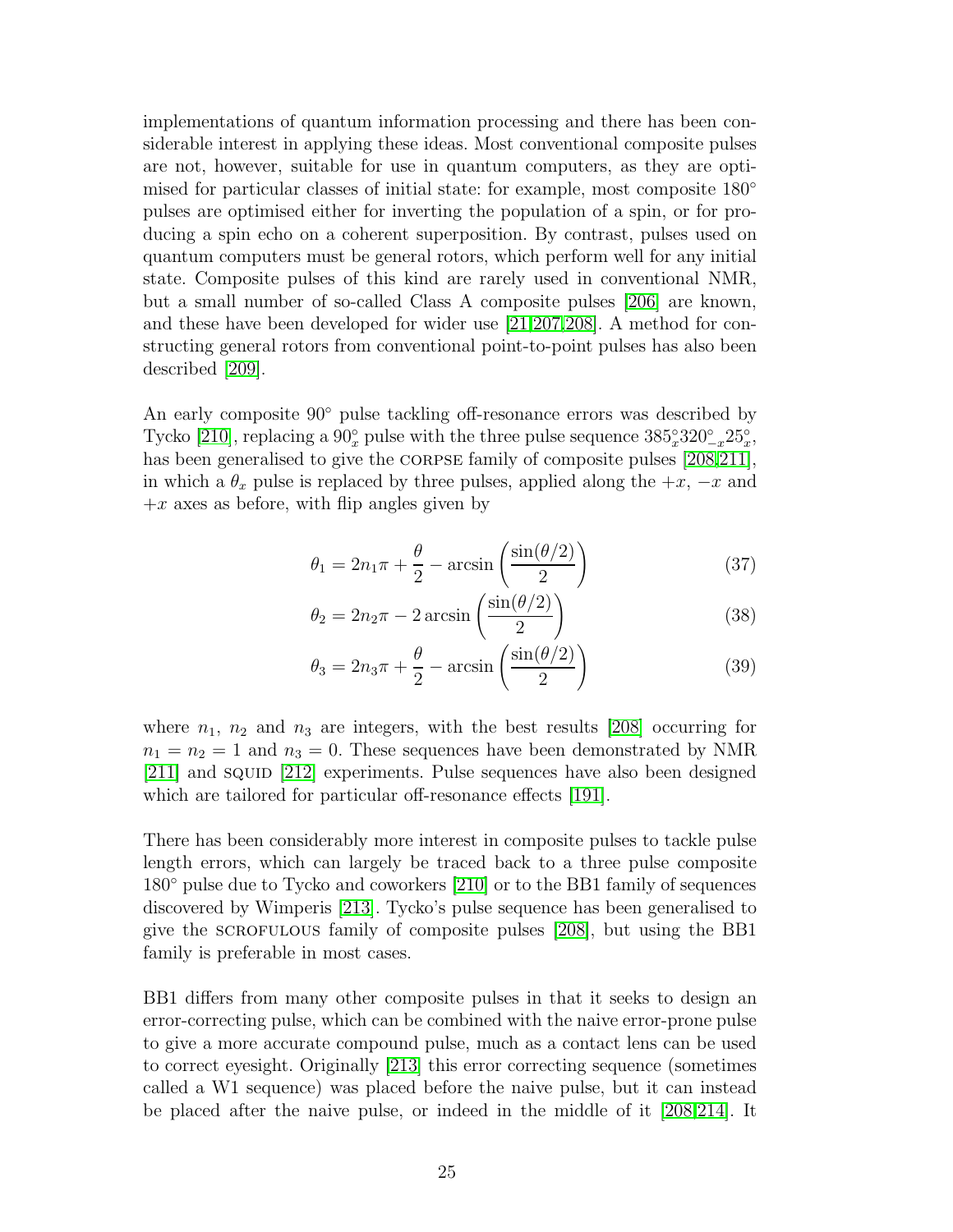comprises three pulses, in the form  $180^{\circ}_{\phi_1} 360^{\circ}_{\phi_2} 180^{\circ}_{\phi_1}$ , with  $\phi_2 = 3 \phi_1$  and

$$
\phi_1 = \pm \arccos\left(-\frac{\theta}{4\pi}\right) \tag{40}
$$

where the choice of sign is unimportant as long as it is made consistently. The method can be extended to build two-qubit gates which are robust to variations in the size of the underlying scalar coupling [\[215](#page-80-21)[,216](#page-80-22)[,214\]](#page-80-20)

BB1 has proved a remarkably successful composite pulse, and is surprisingly difficult to improve upon. The quality of a composite pulse for quantum computing can be assessed in various ways, but in practice there are two important families of approaches. The most direct approach is to expand the propagator for the composite pulse as a power series in the size of the error, and determine the size and order of the lowest order error term. As an example consider implementing a  $180^\circ_x$  pulse using a naive pulse with a fractional pulse length error of  $\epsilon$ , so that the flip angle of the pulse is in fact  $180° \times (1 + \epsilon)$ . The propagator is then

$$
\exp[-i\pi(1+\epsilon)I_x] = \begin{pmatrix} 0 & -i \\ -i & 0 \end{pmatrix} - \epsilon \begin{pmatrix} \pi/2 & 0 \\ 0 & \pi/2 \end{pmatrix} + O(\epsilon^2)
$$
(41)

and so the naive pulse has an error of order  $\epsilon$ . Alternatively the quality can be assessed by calculating the propagator fidelity F between the desired propagator  $U$  and the actual propagator  $V$ , given by

$$
F = |\text{Tr}(VU^{-1})/\text{Tr}(UU^{-1})|,
$$
\n(42)

and then expanding the fidelity as a power series in the error. For the naive pulse considered above the fidelity is

$$
F = 1 - \epsilon^2 \pi^2 / 8 + \mathcal{O}(\epsilon^4)
$$
\n(43)

and so the naive pulse has *infidelity* of order  $\epsilon^2$ . The difference between these two methods of assessing a pulse must be borne in mind when comparing pulses in different papers; in general an error of order n will correspond to an infidelity of order 2n.

BB1 pulses can be derived by designing composite pulses which suppress first order pulse length errors, but it turns out that BB1 also suppresses second order errors automatically, leaving only third order errors (sixth order infidelity). It is not clear why this fortuitous double cancellation occurs; it is not a general feature of composite pulses. Other pulses with similar properties are known [\[217\]](#page-80-23), but these have no advantages over BB1. Beyond this, BB1 pulses are also relatively robust to off resonance-errors [\[208\]](#page-80-14), and generally insensitive to small errors in their implementation, so that BB1 pulses work in practice very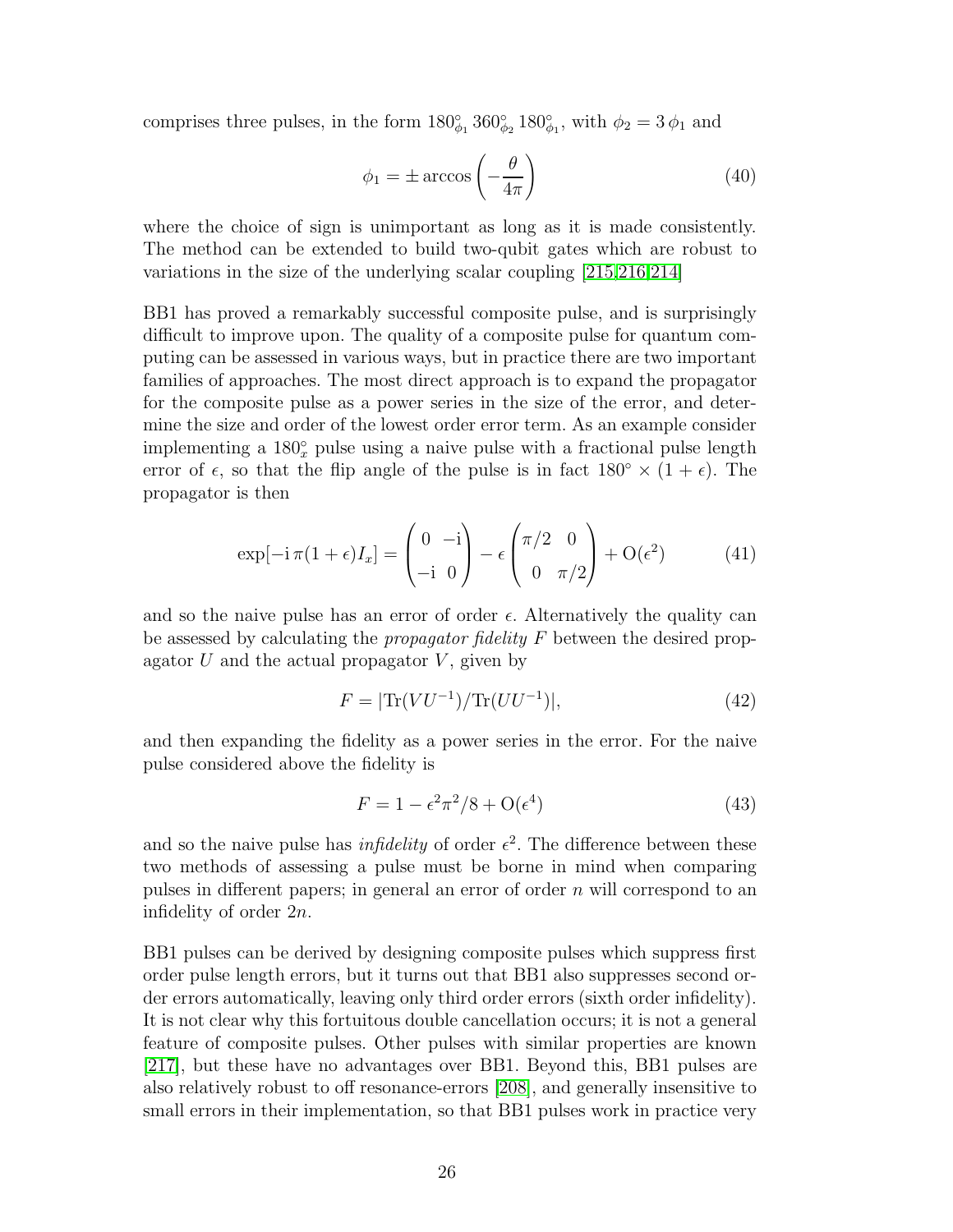much as expected from theory [\[214\]](#page-80-20). In addition to NMR experiments [\[61,](#page-74-1)[214\]](#page-80-20) BB1 pulses have been demonstrated in electron spin resonance [\[160](#page-78-14)[,163\]](#page-78-17) and have inspired applications in other fields [\[218,](#page-81-0)[219](#page-81-1)[,220](#page-81-2)[,221\]](#page-81-3).

Although BB1 has proved highly successful, it is obviously interesting to seek still better pulse sequences, and Brown et al. have tackled this in two ways [\[222,](#page-81-4)[223\]](#page-81-5). Firstly they have shown how the BB1 approach can, in effect, be nested, creating ever higher orders of simultaneous correction. A robust 90◦ pulse from the B4 family of pulses (which remove the third order error term) has been implemented in NMR experiments [\[214\]](#page-80-20), but this composite pulse is very long (the correction sequence contains 27 pulses with a total length equivalent to a 7200◦ rotation) and does not perform much better than BB1. Secondly they have described a general method, using insights from the Solovay– Kitaev theorem [\[179\]](#page-79-11), showing how arbitrarily accurate composite pulses can be constructed in general by building a series of correction sequences which correct errors one order at a time. An expanded version of part of their method written in more conventional NMR notation is also available [\[224\]](#page-81-6). These ideas have subsequently been extended to multi-qubit systems [\[225\]](#page-81-7).

# <span id="page-26-0"></span>3.6 Strongly modulated composite pulses

Strongly modulated composite pulses [\[89](#page-75-7)[,102](#page-75-20)[,226\]](#page-81-8) are not composite pulses in the conventional sense, but are in many ways closer to shaped pulses [\[185\]](#page-79-17). Conventional composite pulses are comprised of a small number of pulses which usually vary only in length and phase, while shaped pulses are made up from a large number of pulses of the same length, with control of both amplitude and phase. Strongly modulated composite pulses contain a small number of pulses, but these pulses can differ in amplitude and frequency, as well as length and phase. In practice strongly modulated pulses are always implemented as shaped pulses, with frequency shifts implemented as phase ramps [\[185\]](#page-79-17), so that strong modulation can be thought of as an unusual method for parameterising a shaped pulse, and strongly modulated pulses are designed by numerical simulation rather than analytical calculation. Unlike most conventional methods, however, the propagator for the pulse can be calculated using the short composite pulse description, rather than the much longer shaped pulse description, simplifying calculations. It is, of course, necessary to ensure that the sufficient digitisation is used when implementing the composite pulse as a shaped pulse.

Strongly modulated pulses were originally developed to allow desired quantum logic gates to be implemented in complex multi-spin systems. The conventional approach, using spin-echoes to isolate desired terms in the spin Hamiltonian and then constructing a logic circuit from these elementary terms, can become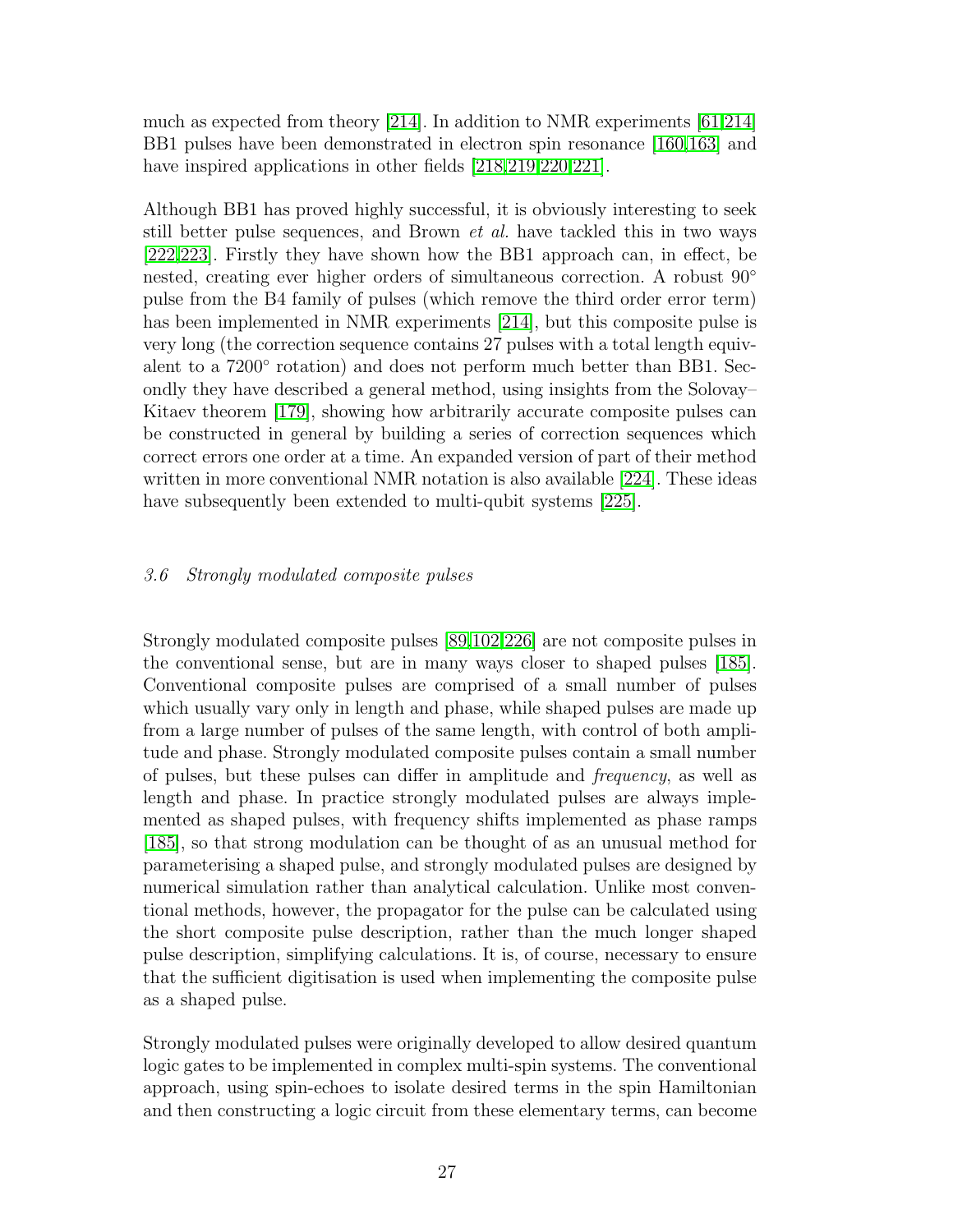impractical in larger spin systems, due both to the large number of interactions which have to be considered and interactions between non-idealities arising from individual pulses. Strongly modulated pulses seek to implement the desired logic gate in one go, simply optimising the propagator of the whole composite pulse, calculated from the sum of the background and RF Hamiltonians, by changing the parameters describing the RF component [\[89\]](#page-75-7). This also allows the pulses to correct for any non-idealities in the system: for example, strongly modulated pulses can deal with the slight deviations from weak coupling found in homonuclear systems, by simply using the full coupling term in the Hamiltonian used to calculate the pulse propagator. In the same way non-idealities, such as transient Bloch–Siegert shifts and interactions between selective pulses, are automatically incorporated in the calculation and corrected for in the pulse sequence, as can effects such as short delays around pulses imposed by the spectrometer hardware. The effects of incoherent effects, such as RF inhomogeneity, are not automatically incorporated, but can be included by simultaneously optimising the propagator for a range of RF strengths [\[89,](#page-75-7)[227\]](#page-81-9); this also allows incoherent effects to be distinguished from decoherent effects [\[226\]](#page-81-8).

The discussion above assumes that a strongly modulated pulse can be found to implement a desired propagator. As the NMR Hamiltonian supplemented by RF fields provides a universal set of quantum controls, it should always be possible (neglecting RF inhomogeneity) to find a suitable pulse, as long as a sufficient number of pulses and total pulse length are available. The required number of pulses is usually found by trial and error, with the number of pulses being increased until a suitable solution is found. The total pulse length required can be estimated from optimal control theory (see below), and then optimised by the algorithm, or can simply be found by trial and error. It is usual to start optimisation from a fairly smooth low power initial pulse, and to use several initial pulse sequences, retaining those which seem to converge to an acceptable solution for further optimisation. If desired penalty functions can be added to dissuade the algorithm from designing pulses with excessive length, offset frequencies, or RF power, but this is not always necessary. In practice it is usually possible to find suitable pulse sequences fairly easily, which perform desired transformations with high fidelity (values above 0.999 are usually possible). When the effects of RF inhomogeneity are included the process becomes a little more complicated, but it is often possible to find sequences with fidelities above 0.99 over a reasonable range of inhomogeneities.

Strongly modulated pulses have been demonstrated in a range of NMR quantum information processing experiments with spin- $\frac{1}{2}$  nuclei in the liquid state [\[40](#page-73-1)[,89,](#page-75-7)[94,](#page-75-12)[97,](#page-75-15)[98,](#page-75-16)[102,](#page-75-20)[226,](#page-81-8)[227](#page-81-9)[,228](#page-81-10)[,229,](#page-81-11)[230\]](#page-81-12) or solid state [\[120](#page-76-16)[,121\]](#page-76-17), as well as to strongly coupled systems [\[128\]](#page-77-4), quadrupolar nuclei [\[147](#page-78-1)[,153\]](#page-78-7) and ENDOR [\[231\]](#page-81-13). Until the arrival of GRAPE techniques, described below, it seemed likely that strong modulation would become the dominant method for de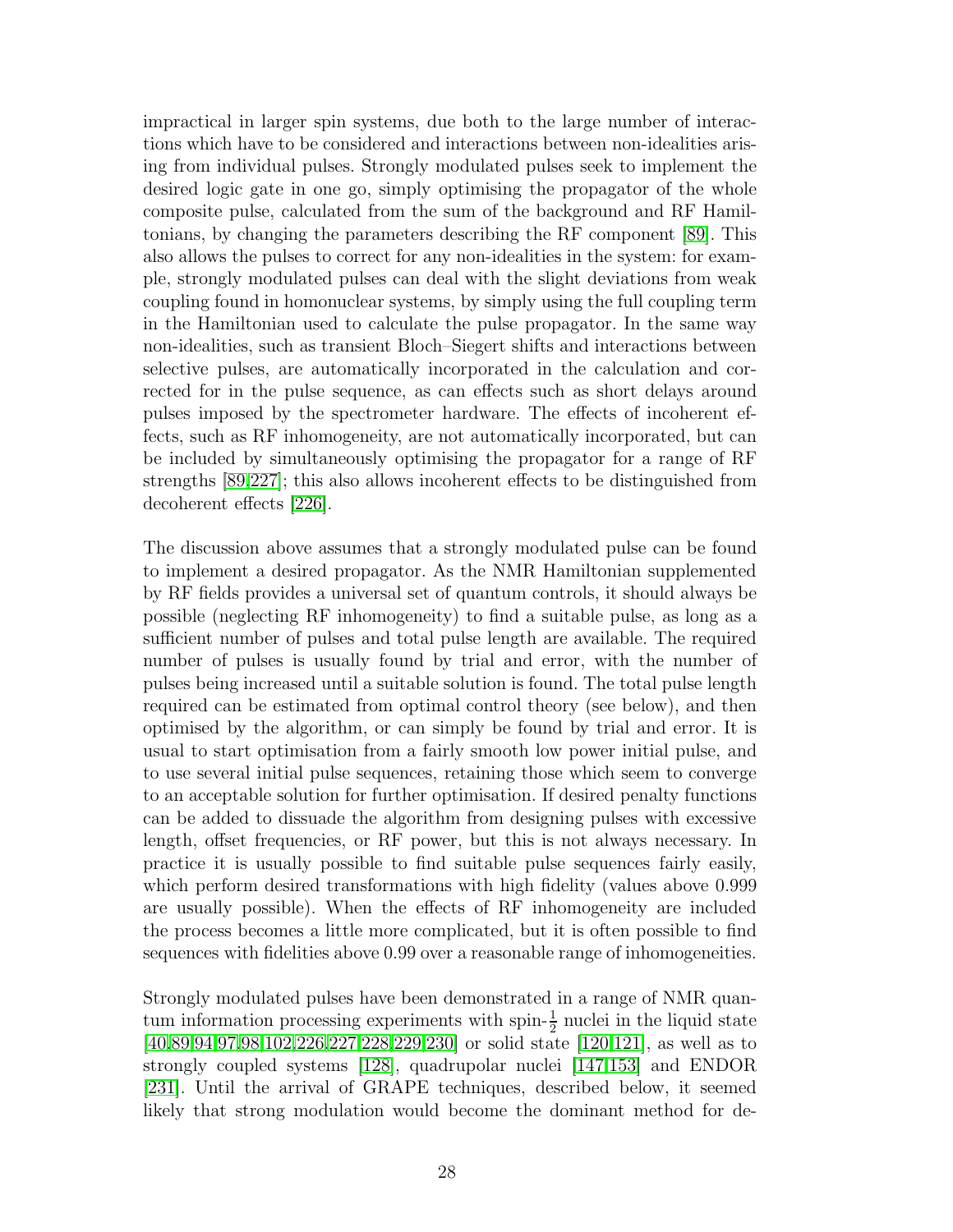signing pulses for NMR quantum information processing. There is, however, some concern as to whether using such pulses is in some sense cheating, as their design requires a full simulation of the entire spin system, and the difficulty of the simulation increases exponentially with the number of spins involved [\[40\]](#page-73-1). Indeed, the best way to design strongly modulated pulses would be to use a quantum computer! For this reason some authors have avoided strongly modulated pulses where possible, and have selected spin systems carefully to minimise these problems [\[232\]](#page-81-14).

# <span id="page-28-0"></span>3.7 GRAPE and other methods from optimal control

As strong modulation is simply an unusual method of parameterising a shaped pulse, allowing the numerical optimisation of arbitrary transformations with arbitrary Hamiltonians, one might wonder why shaped pulses shouldn't be designed by brute force numerical optimisation of the amplitude and phase of each period, with no attempt at imposing a particular parameterisation. Historically this has not been done, due to a perception that optimising over a large number (hundreds or even thousands) of amplitudes and phases would be computationally infeasible.

Despite these perceived difficulties there has always been some interest in this approach, arising from the field of optimal control theory. Once it has been established whether a transformation is possible in principle [\[233\]](#page-81-15), the next obvious question is how the required resources, such as the time required to implement the transformation, can be minimised. While there has been some abstract work on this question from the viewpoint of quantum computation [\[234,](#page-81-16)[235,](#page-81-17)[236\]](#page-81-18) a more profitable approach for pulse design is provided by the field of coherent control [\[237,](#page-81-19)[238](#page-81-20)[,239\]](#page-81-21). Early applications to NMR largely studied methods for performing coherence transfers between spins in the minimum possible time [\[240,](#page-81-22)[241](#page-82-0)[,242\]](#page-82-1), including relayed transfers via intermediate spins [\[243\]](#page-82-2); these ideas have obvious applications in branches of NMR spectroscopy where signal loss due to spin–spin relaxation during coherence transfers is a problem [\[244,](#page-82-3)[245](#page-82-4)[,246\]](#page-82-5).

These ideas were then generalised to the implementation of quantum logic gates [\[247\]](#page-82-6) and the grape (gradient ascent pulse engineering) algorithm was described [\[123\]](#page-76-19) which allows arbitrary shaped pulses to be developed to perform desired unitary transformations by adding control fields to a background Hamiltonian. The key idea behind grape is a simple and efficient method [\[123\]](#page-76-19) for estimating the gradient of the fidelity between a shaped pulse and the desired transformation, thus allowing conventional optimisation methods to be used to design pulses. The traditional method for estimating a gradient for a composite pulse with  $n$  independent time periods, and so described by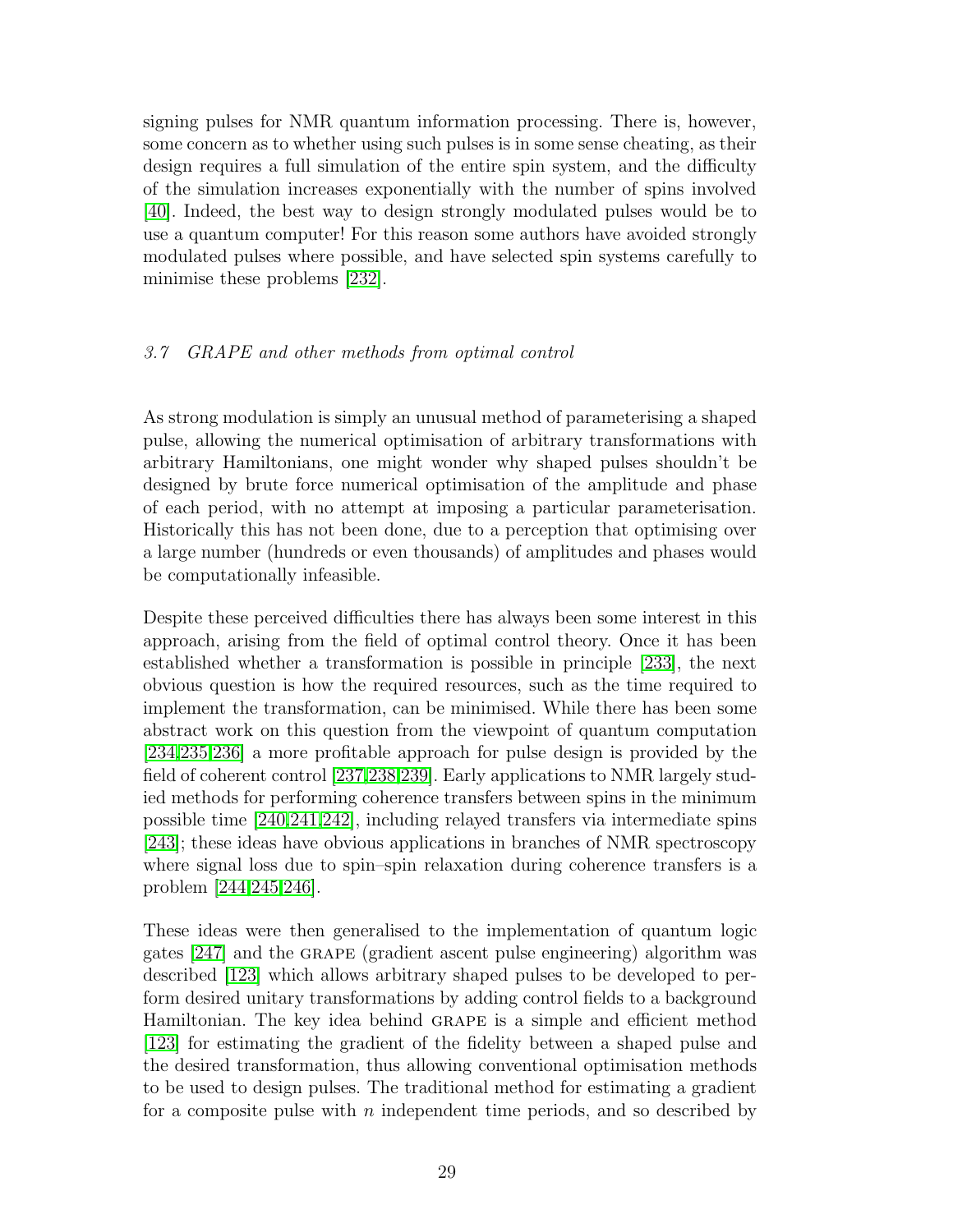2n variables, requires  $2n + 1$  complete evaluations of the pulse propagator, but the GRAPE approach enables the gradient to be estimated using only 2 complete evaluations, by eliminating unnecessarily repeated calculations. This makes it possible to optimise shaped pulses described by very large numbers of parameters (hundreds, or even thousands of time periods).

grape methods have been used to design a wide variety of exotic shaped pulses with applications in conventional NMR [\[248,](#page-82-7)[249](#page-82-8)[,250](#page-82-9)[,251\]](#page-82-10) and to quantum information processing using both NMR [\[122,](#page-76-18)[252](#page-82-11)[,253\]](#page-82-12) and other techniques [\[221,](#page-81-3)[231,](#page-81-13)[254\]](#page-82-13). An excellent recent description of the approach can be found in [\[31\]](#page-72-15). Two particularly interesting developments are grape pulses which work entirely by phase modulation [\[250\]](#page-82-9), and give compensation for RF inhomogeneity over extremely wide ranges, and pulses which work entirely by amplitude modulation (except for 180◦ phase shifts) [\[231\]](#page-81-13) and so can be used in experimental fields where small angle phase shifts are not available.

Given that GRAPE pulses are in principle more powerful than strongly modulated composite pulses, one might expect them to become the method of choice in NMR quantum information processing, and there are some signs of this happening. However, grape pulses are vulnerable to the same fundamental criticism as strongly modulated composite pulses, namely that their design requires a full simulation of the entire spin system. An attempt has been made to mitigate this problem by combining grape methods with pulse sequence compilers, as described below.

# 3.8 Dynamical decoupling

Dynamical decoupling [\[255](#page-82-14)[,256](#page-82-15)[,257\]](#page-82-16) extends the ideas of coherent control to the problem of controlling open quantum systems, such as quantum systems undergoing decoherence. The ideas can be related to ideas in conventional NMR [\[257](#page-82-16)[,258\]](#page-82-17), including the use of decoupling techniques to suppress unwanted couplings, and the use of spin locking to create an effective relaxation time  $T_{1\rho}$ . These ideas have been extensively studied [\[259,](#page-82-18)[260,](#page-82-19)[261](#page-82-20)[,262,](#page-82-21)[263\]](#page-82-22) and have found applications in NMR [\[264\]](#page-83-0) and EPR [\[162\]](#page-78-16). Conceptual links can also be drawn between dynamical decoupling and the use of decoherence free subspaces, discussed in Section [8.3](#page-65-0) below.

# 3.9 Pulse sequence compilers

The pulse sequences used in NMR quantum information processing are, even by the standards of NMR, extremely long and complicated. For example, one pulse sequence used in an NMR implementation of Shor's quantum factor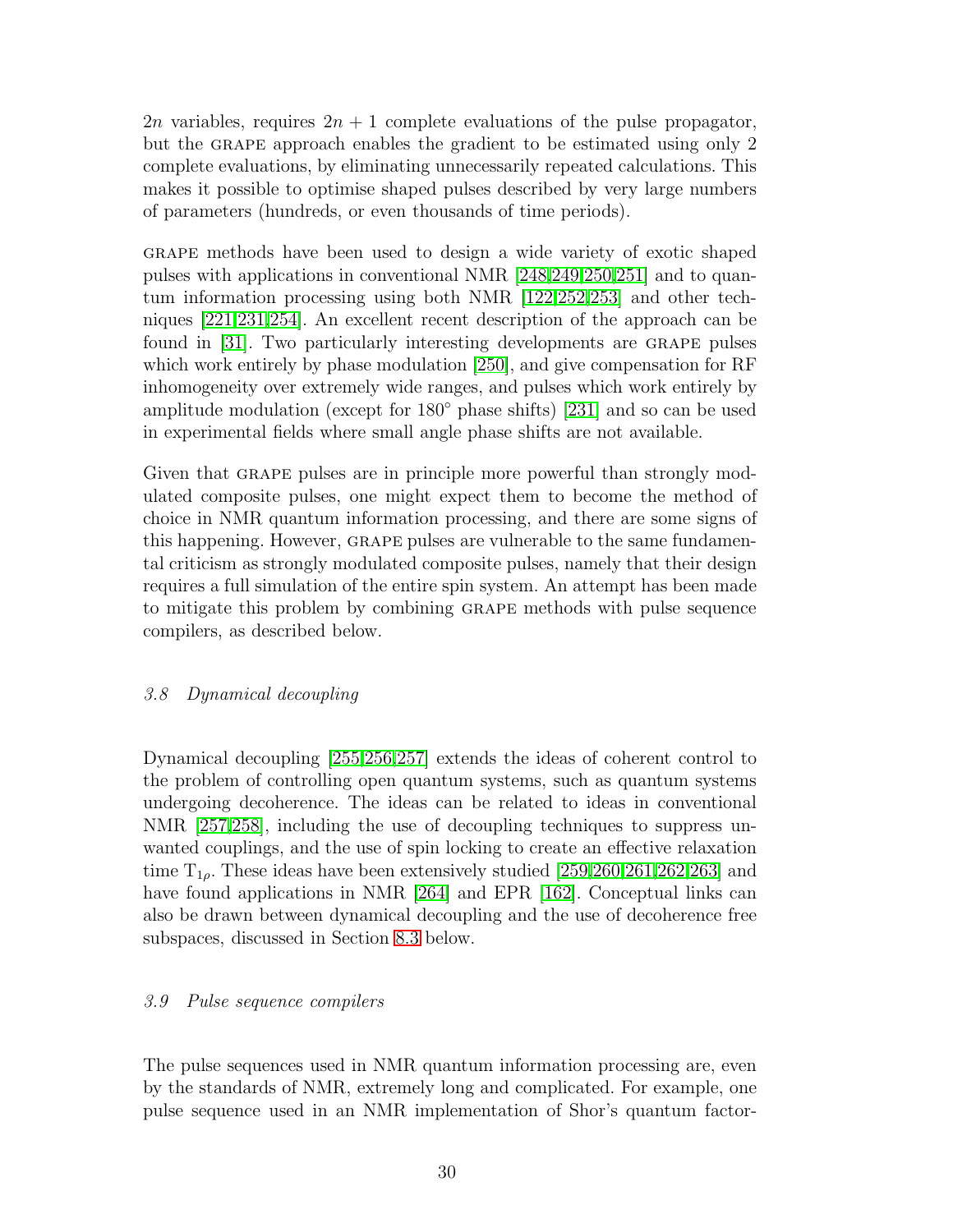ing algorithm contains 299 shaped pulses [\[113\]](#page-76-9). While some solid state NMR experiments can involve larger numbers of pulses, these are usually found in highly repetitive decoupling or mixing sequences, rather than individually placed pulses. The sheer complexity of writing such pulse sequences has led many groups to develop simple computerised tools, usually called pulse sequence compilers, which can handle many of the more mundane steps in the calculation.

Pulse sequence compilers can act at a variety of levels, from the abstract network description, where they can be used to cancel unnecessary gates [\[113\]](#page-76-9), to low level frame tracking, where they are used to keep a record of frame rotations and extraneous couplings [\[31,](#page-72-15)[194\]](#page-80-0). The combined use of grape pulses, designed to work within a spin subspace, and pulse compilers which keep track of interactions with spins outside the subspace seems particularly powerful, and is described in detail elsewhere [\[31\]](#page-72-15).

# 3.10 Geometric phase gates

Geometric phases are a topic of considerable interest in many branches of physics [\[265](#page-83-1)[,266,](#page-83-2)[267,](#page-83-3)[268](#page-83-4)[,269\]](#page-83-5), and have over many years been explored in the context of NMR [\[270,](#page-83-6)[271,](#page-83-7)[272](#page-83-8)[,273\]](#page-83-9), ESR [\[274,](#page-83-10)[275\]](#page-83-11) and NQR [\[276,](#page-83-12)[277,](#page-83-13)[278](#page-83-14)[,279](#page-83-15)[,280](#page-83-16)[,281,](#page-83-17)[282,](#page-83-18)[283\]](#page-83-19). The simplest example of a geometric phase is Berry's phase [\[266\]](#page-83-2), which arises when a Hamiltonian is adiabatically varied around a circuit. A quantum system which starts in an eigenstate of the initial Hamiltonian will always remain in the corresponding instantaneous eigenstate of the time-varying Hamiltonian (as the process is adiabatic) and so will return to its initial state (as the process is cyclic). The state can, of course, acquire a phase in this process, and as well as the conventional dynamic phase, which depends on the average energy of the state and the time taken for the process, the state will acquire an additional geometric phase, whose size depends only on the solid angle subtended by the circuit in some appropriate parameter space, and in particular is independent of the time taken to complete the circuit.

A simple way of thinking about these geometric phases is that the motion of the Hamiltonian leads to a fictitious magnetic field (a gauge field) [\[276\]](#page-83-12) which interacts with the spins. The size of the field is proportional to the rate of change of the Hamiltonian, and so the product of the field strength and the cycle time is constant. This picture makes clear that different spin states acquire different geometric phases, so that the Berry phase is not a global phase, and the difference between two geometric phases can be detected as a relative phase shift in the evolution of a superposition. Alternatively, geometric phases can be detected in interference experiments; in effect these work by replacing the global phase by a controlled phase, controlled by the "which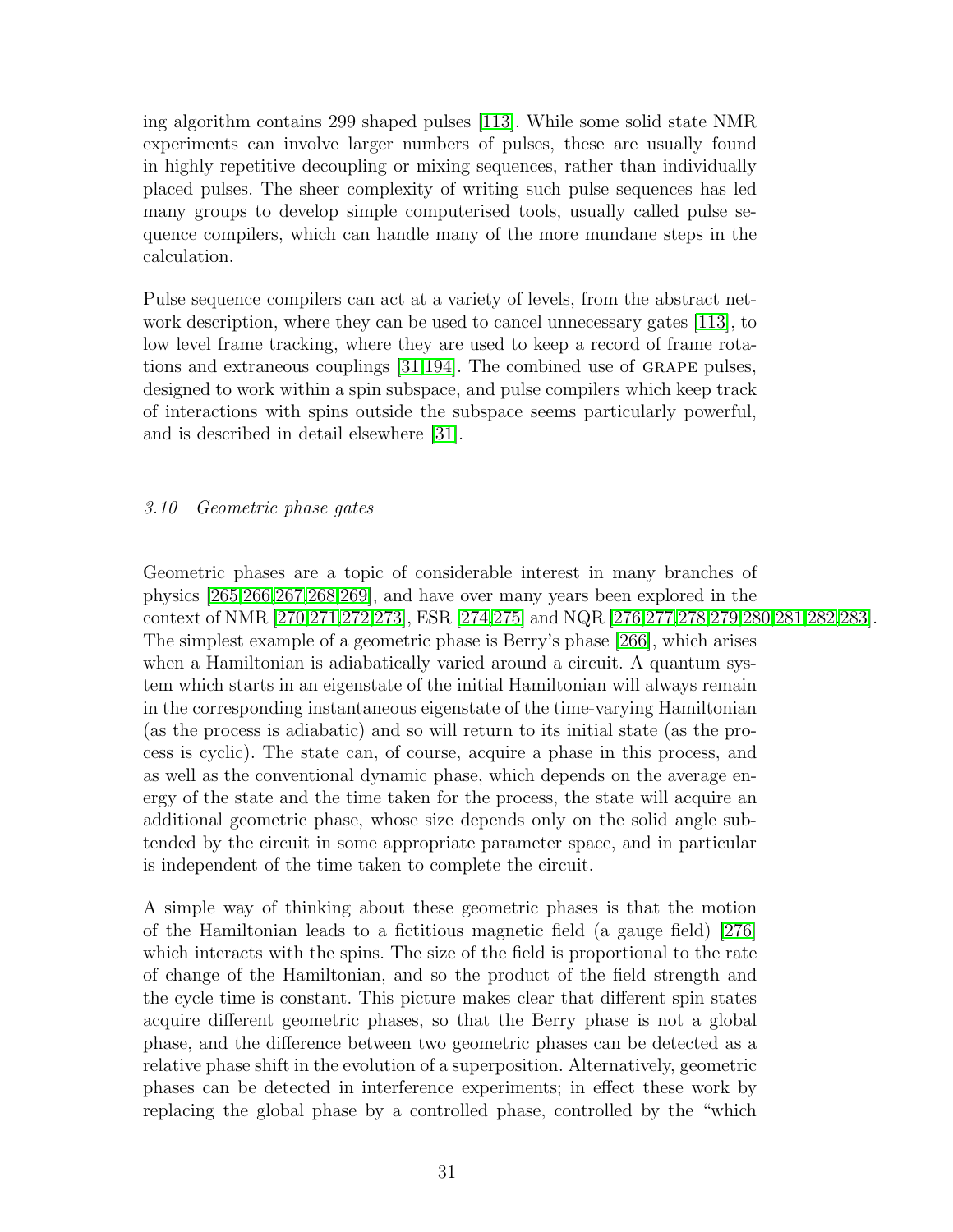way" path information [\[271\]](#page-83-7).

Berry's phase can be generalised in several important ways. In NQR experiments the degeneracy of spin states means that the system need not return to the same state at the end of a cyclic evolution; instead mixing can occur within the degenerate spin states. Unlike phase shifts, this more general mixing need not be Abelian [\[277\]](#page-83-13), which can lead to more complex behaviour [\[278\]](#page-83-14) than that seen for spin- $\frac{1}{2}$  nuclei. More usefully, Aharonov and Anandan have shown [\[284\]](#page-83-20) that Berry's phase can be seen as the adiabatic limit of a much more general phase, and that in non-adiabatic cases this phase depends on the trajectory of the state, not the trajectory of the Hamiltonian. Such Aharonov– Anandan phases are relatively simple to observe [\[271\]](#page-83-7); indeed they frequently arise in quite conventional NMR experiments. For example, the fact that evolution under two 180 $^{\circ}$  pulses with phases differing by  $\phi$  is equivalent (up to a global phase) to a z-rotation through an angle of  $2\phi$  can be understood as an Aharonov–Anandan phase [\[271\]](#page-83-7).

In addition to their fundamental interest, it has been widely suggested that geometric phases could be technically important, as their size depends only on the geometry of the cyclic path and not on other details, and thus geometric phases might be robust to variations in experimental parameters. It is, however, not clear that such robustness can always be achieved. Firstly, the geometric phase usually (but not always [\[285\]](#page-83-21)) occurs on top of a (usually much larger) dynamic phase, and it is necessary to remove this dynamic phase term. This can usually be achieved by refocussing it with a spin-echo sequence, but the quality of the geometric phase will then depend on the quality of the refocussing step. Secondly, the geometry of the path can itself depend on experimental parameters, and it is necessary to think carefully about exactly what determines the geometry in a particular physical situation. In particular, with Aharonov–Anandan phases it is important to ensure that the state evolution does in fact form a closed cycle; if it does not then the path must be closed with a geodesic, changing the solid angle subtended by the path from its naive value.

Despite these caveats there has been considerable interest in the use of geometric phases to implement quantum logic gates. The first experimental demonstration [\[58](#page-73-19)[,286\]](#page-83-22) used the controlled-acquisition of Berry phases to implement a two-qubit quantum logic gate in the heteronuclear two-spin system provided by  ${}^{13}C$  labelled chloroform. This has been followed by many experiments and proposed experiments in NMR [\[152,](#page-78-6)[287](#page-83-23)[,288](#page-83-24)[,289,](#page-83-25)[290](#page-84-0)[,291,](#page-84-1)[292](#page-84-2)[,293\]](#page-84-3) and ESR [\[161,](#page-78-15)[162\]](#page-78-16), and in other systems [\[294,](#page-84-4)[295](#page-84-5)[,296](#page-84-6)[,297,](#page-84-7)[298,](#page-84-8)[299,](#page-84-9)[300\]](#page-84-10) (many of these later papers are largely based on an earlier proposal for holonomic quantum computation [\[301\]](#page-84-11), which uses non-Abelian phase mixing effects). There have also been theoretical studies of the robustness of such gates against decoherence [\[302\]](#page-84-12), variations in control parameters [\[303](#page-84-13)[,304](#page-84-14)[,305,](#page-84-15)[306\]](#page-84-16), and non-cyclic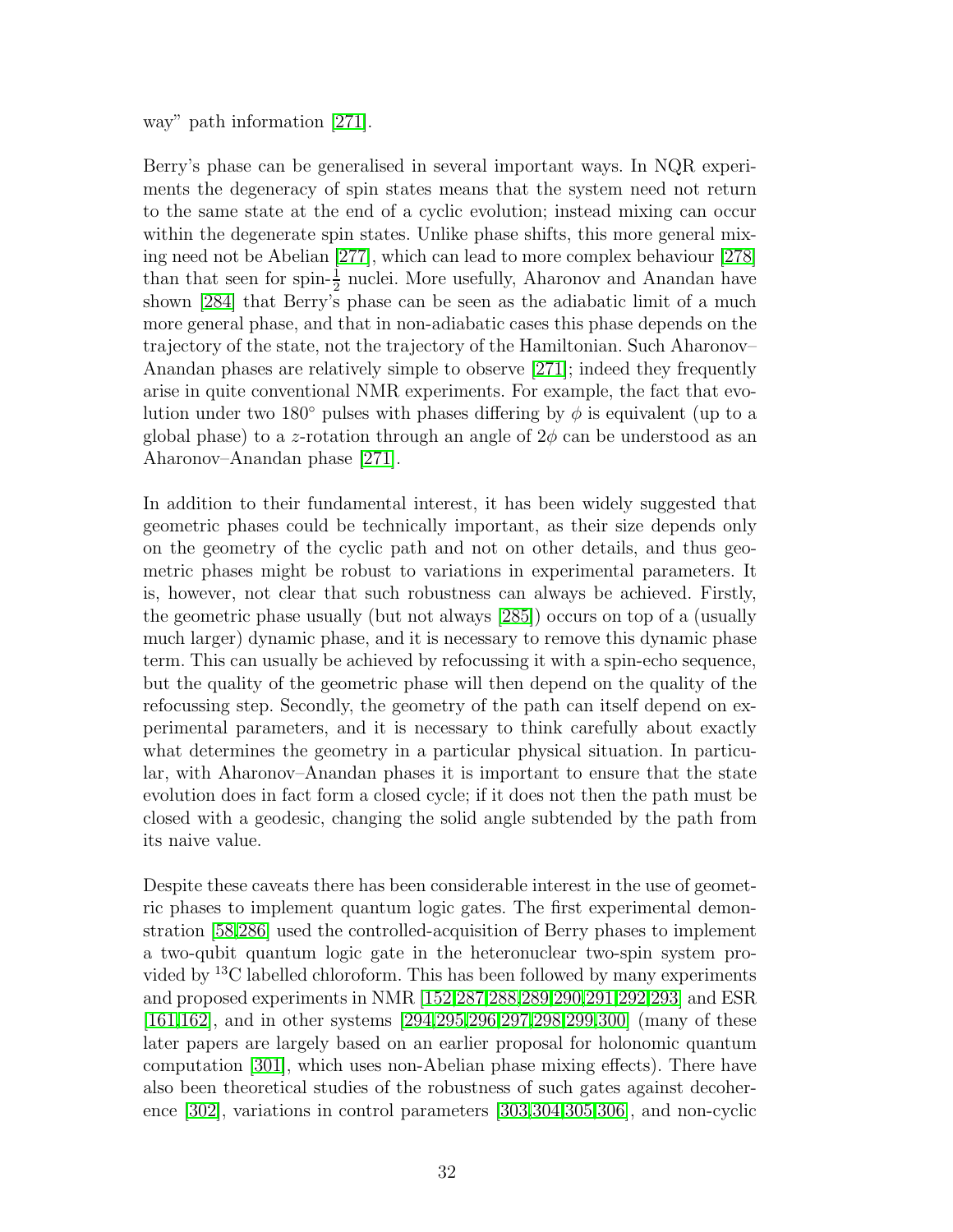evolution [\[307\]](#page-84-17).

# 3.11 Quantum cellular automata

The discussion so far has assumed that it is necessary to selectively address single qubits and pairs of qubits in order to implement general quantum computations. In fact it has been known for many years that quantum information processing can be implemented in systems with much less control of individual qubits [\[308,](#page-84-18)[309,](#page-84-19)[310](#page-84-20)[,311](#page-84-21)[,312](#page-84-22)[,313,](#page-84-23)[314,](#page-84-24)[315](#page-84-25)[,316,](#page-85-0)[317](#page-85-1)[,318\]](#page-85-2), sometimes referred to as quantum cellular automata, or QCA, although that this term is also used to describe classical cellular automata implemented with quantum dots or other quantum technologies [\[319](#page-85-3)[,320,](#page-85-4)[321,](#page-85-5)[322](#page-85-6)[,323](#page-85-7)[,324](#page-85-8)[,325\]](#page-85-9), and, to add further confusion, there is occasional discussion of implementing quantum information processing on quantum dot cellular automata, sometimes called coherent quantum dot cellular automata [\[326\]](#page-85-10). In this discussion I will only consider schemes capable of implementing quantum information processing without selective qubit addressing; these ideas may have important applications to quantum information processing in optical lattices [\[327\]](#page-85-11).

Quantum cellular automata proceed by dividing up spins into two or more groups (usually labelled A, B and so on), such that all the spins of a particular type can be addressed simultaneously but it is not possible to separately address individual spins within a given type. The spins are assumed to interact through some network of couplings, typically acting between nearest neighbours in a linear chain or two dimensional array. The simplest practical scheme [\[94](#page-75-12)[,318\]](#page-85-2) assumes a linear chain of spins, all of the same type and connected by Ising couplings. In systems of this kind it is always possible to address the end spins separately from the spins inside the chain, and this provides sufficient control to implement full quantum computing [\[94\]](#page-75-12); it is not necessary to be able to distinguish the two end spins from each other, although this does help. It is even theoretically possible to use a completely symmetric ring of spins [\[317\]](#page-85-1), but it is not clear that this scheme can in fact be implemented in physical systems.

The simple linear chain scheme has been implemented on an NMR quantum cellular automaton using three  $^{13}$ C nuclear spins in alanine [\[94\]](#page-75-12), which was used to implement both a two-qubit and a three-qubit algorithm. The system was also used to explore quantum mirroring, in which qubits are moved along a chain to their mirror-image locations. As mirroring moves a qubit from one end of a chain to the other it can be used to transfer spin states along a quantum wire, thus moving a qubit around a quantum computer [\[328,](#page-85-12)[329,](#page-85-13)[330](#page-85-14)[,331\]](#page-85-15).

In addition to quantum mirroring, there has also been interest in implement-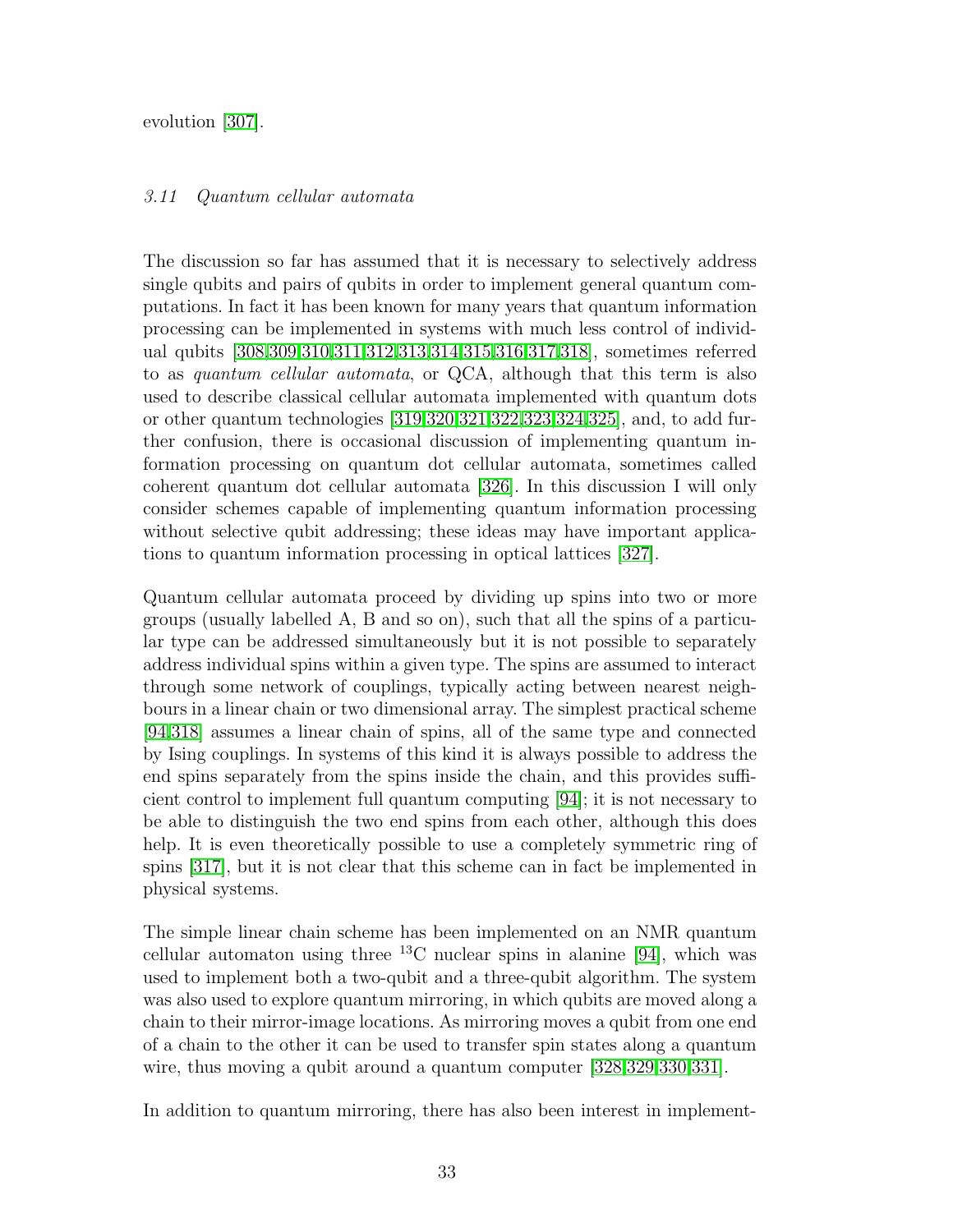ing particular quantum information processing tasks which do not require complete control of a quantum system; indeed, in some cases the implementation may be simpler if the spin system has a QCA structure. One obvious and important example of this is entanglement assisted spin state measurement [\[228,](#page-81-10)[332\]](#page-85-16), and the related technique of entanglement assisted magnetic field sensing [\[114](#page-76-10)[,115\]](#page-76-11), where the use of a star-topology QCA permits a highly entangled state to be prepared with relative ease.

## 3.12 Quadrupolar nuclei and strongly coupled systems

The methods used to implement quantum logic gates in quadrupolar systems are not fundamentally different from those used for spin- $\frac{1}{2}$  nuclei, but there is a difference of emphasis. The large size of quadrupolar couplings means that transition-selective pulses are simple to apply, and provide the most natu-ral way of implementing controlled-nor gates [\[140](#page-77-16)[,142,](#page-77-18)[148\]](#page-78-2); they can also be used to implement controlled phase-shift gates using geometric phases [\[152\]](#page-78-6). Much is often made of the relative simplicity of implementing two-qubit gates, especially the swap gate [\[148\]](#page-78-2) in such systems, but it must be remembered that implementing single-qubit gates can be correspondingly difficult, requiring pulses which simultaneously or sequentially select multiple transitions. It is also necessary to consider carefully the effects of background evolution under the quadrupolar coupling on spin states not affected by selective pulses [\[145\]](#page-77-21).

The methods used to implement quantum logic gates in strongly coupled systems are frequently complicated and depend strongly on the details of the system. In spin-systems where the weak coupling approximation is starting to break down the use of strongly modulated composite pulses [\[120](#page-76-16)[,121\]](#page-76-17) or grape pulses [\[122\]](#page-76-18) provides a simple solution. In more strongly coupled systems strongly modulated composite pulses [\[128\]](#page-77-4) have been used, but the use of single transition selective pulses [\[127\]](#page-77-3) or methods adapted from solid state NMR [\[135\]](#page-77-11) may be more appropriate.

## <span id="page-33-0"></span>4 Initialisation

Initialisation is the process of preparing qubits in some well defined initial state from which a computation can proceed. This process is not much discussed in conventional computation, as it is seen as trivial and uncontroversial, but it plays an important and explicit role in reversible computation [\[176\]](#page-79-8), as the initialisation step is fundamentally irreversible (the bits must be set to the desired initial state whatever their state was before the initialisation process).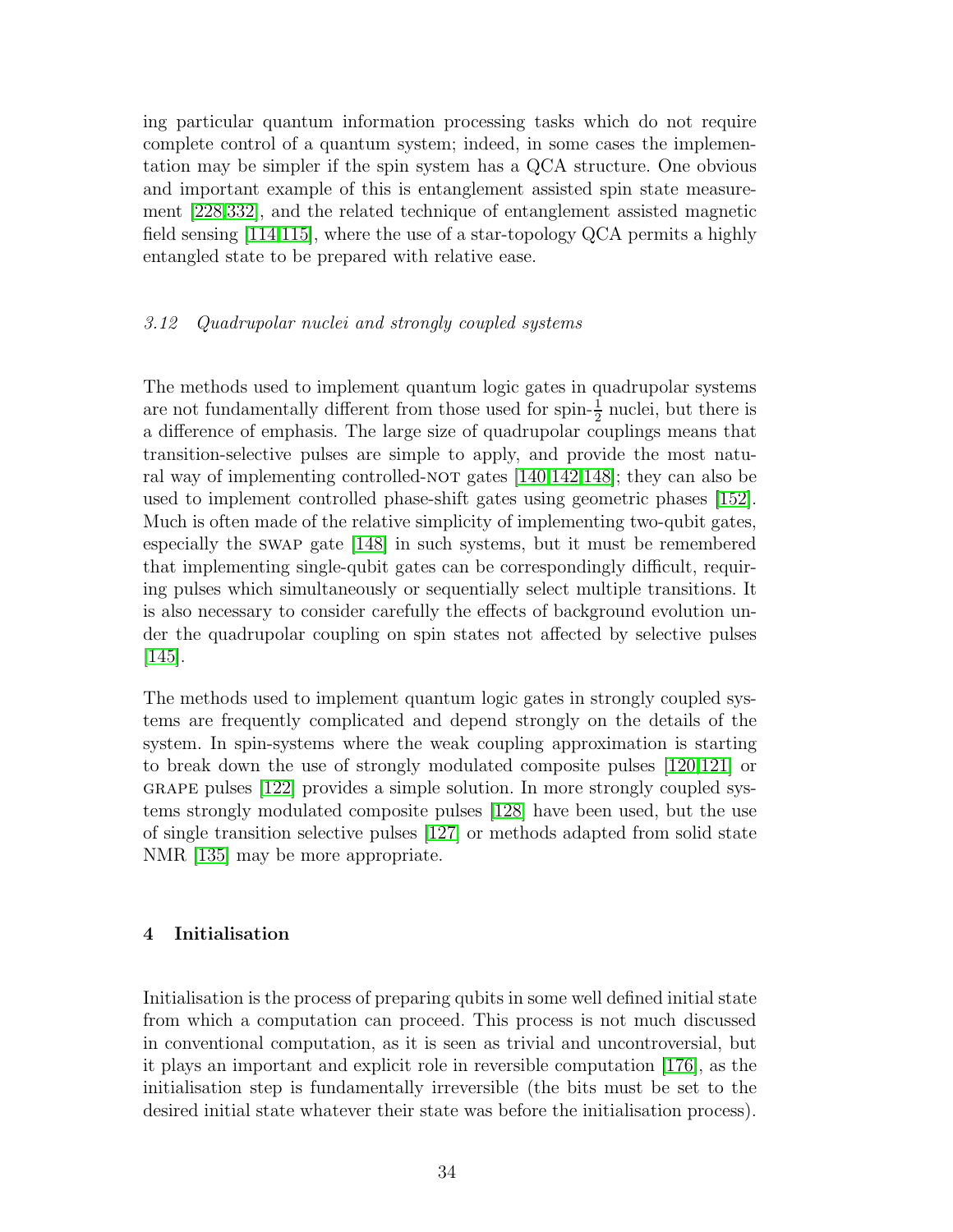This fact leads to a minimum energy cost for computation [\[333\]](#page-85-17), resolving the apparent paradox of Maxwell's Demon.

The situation is perhaps even more stark for quantum computers, where Mermin has forcefully argued [\[24,](#page-72-8)[334\]](#page-85-18) that the state of a qubit is not even a meaningful concept until the qubit has been initialised by a measurement. Whether or not one accepts Mermin's arguments, it is clear that initialisation and measurement are intimately connected. The simplest way of initialising a qubit is to measure it in the computational basis: if the result is  $|0\rangle$  then the qubit should be left alone, while if the result is  $|1\rangle$  then it should be flipped with a NOT gate. This procedure, however, requires access to a true quantum measurement device, which projects the qubit into the measurement basis. As we shall see in the discussion on readout, conventional NMR measurements do not have this property, and so cannot be used to initialise spin states. Instead it is necessary to use indirect methods, in which the spin state is implicitly measured by the environment.

# 4.1 Preparing pure states by cooling

The most obvious method for preparing a spin system (or indeed any system) into a pure quantum state is by cooling it into its ground state. Considering the Boltzmann expression it is immediately clear that this will only work if the thermal energy kT is much less than the energy difference  $\Delta E = h\nu$  between the ground and first excited state. For NMR with a Larmor frequency below 1 GHz this requires  $T \ll 0.05$  K, which is clearly impractical for most liquid state samples, although it can be reached by solid state NMR or for liquid state studies of <sup>3</sup>He [\[335\]](#page-85-19). For this reason, most implementations of NMR quantum information processing have not used pure states, but rather pseudo-pure states as described below. There is also considerable interest in developing methods for generating non-Boltzmann populations in spin systems [\[20\]](#page-72-4), although with the exception of techniques based on para-hydrogen [\[49](#page-73-10)[,50,](#page-73-11)[336,](#page-85-20)[337](#page-85-21)[,338\]](#page-85-22) these attempts have not yet been completely successful. The situation is, of course, more promising for electron spins, due to the much higher Larmor frequencies involved, although cooling to the solid state is still required [\[339\]](#page-85-23).

One important point that is frequently neglected is that it is not really sufficient to have just a method for preparing a pure state at the start of a computation. Instead, many quantum information processing methods, most notably error correction, require the ability to reinitialise at least some qubits in the middle of a computation. For this reason, no method yet demonstrated is entirely satisfactory, although some methods could in principle be extended to permit this.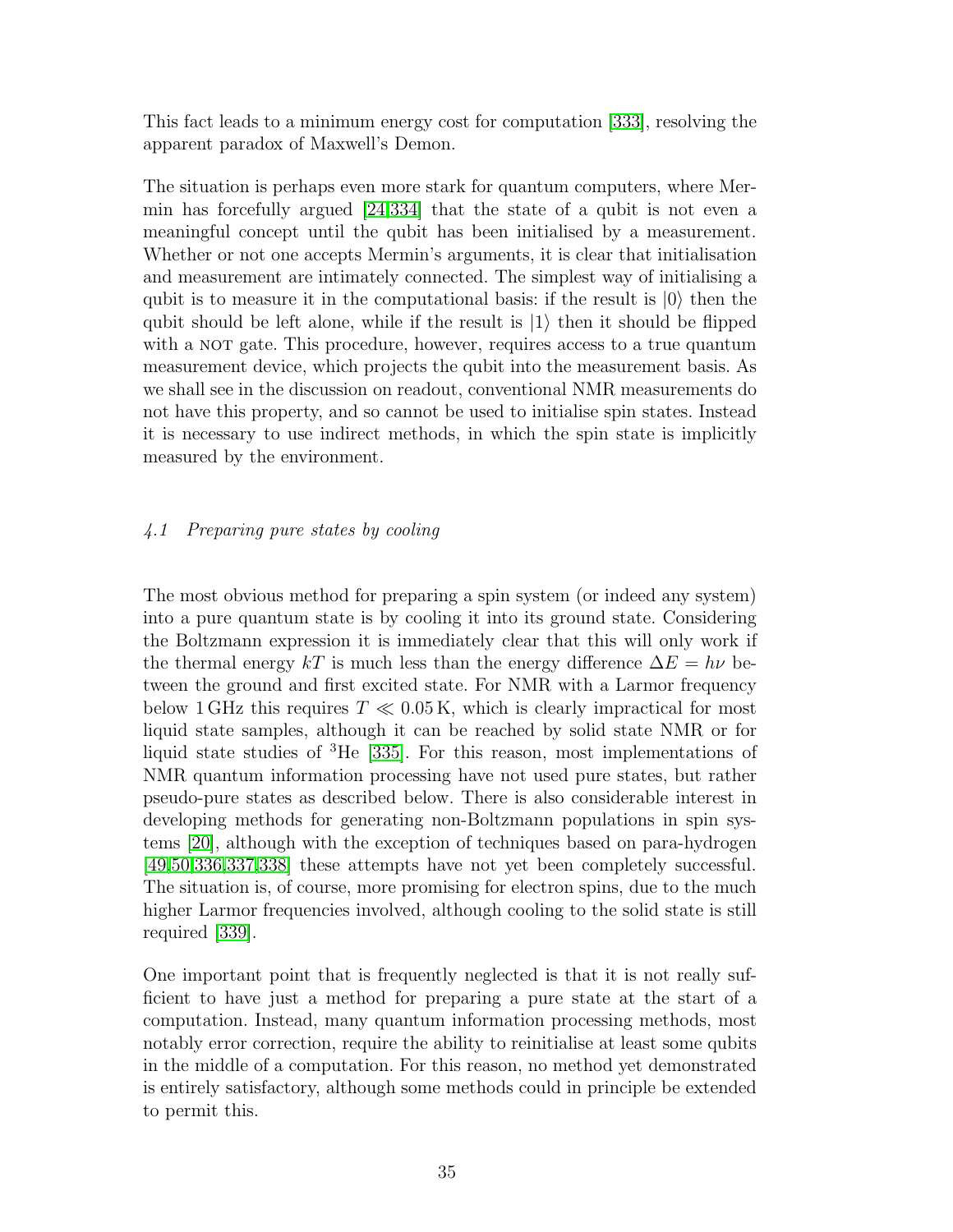#### 4.2 Pseudo-pure states and entanglement

Because of the difficulty in preparing pure spin states in NMR systems, almost all NMR quantum information processing experiments have used pseudo-pure states [\[7,](#page-71-6)[8,](#page-71-7)[9\]](#page-71-8), sometimes called *effective pure states* [\[10\]](#page-71-9). There are many different ways of preparing such states, which will be discussed below, but it is useful to begin by considering their general properties.

A pseudo-pure state in a system of  $n$  spins is simply a mixed state of the form

$$
(1 - \epsilon) \frac{1}{2^n} + \epsilon |\psi\rangle\langle\psi| \tag{44}
$$

where  $|\psi\rangle$  is the corresponding pure state,  $1/2^n$  is the maximally mixed state (that is, equal probability of the system being found in any particular state), and  $\epsilon$ , the excess probability of finding the system in the desired pure state, can be taken as a measure of the purity of the state. Since quantum computations proceed through a series of unitary transformations the pure component of a pseudo-pure state will evolve in exactly the same way as a pure state would, while the maximally mixed state is unaffected by any unitary transformation; thus the behaviour of a pseudo-pure state is effectively the same as that of a pure state. For initialisation the pure component  $|\psi\rangle$  can be taken to be the ground state  $|0\rangle = |00...0\rangle$ .

Significant differences will, of course, be seen at the end of the computation, when an attempt is made to measure the final state of the quantum computer. With conventional quantum measurements the result may correspond to some component from the maximally mixed state, rather than the desired pure component, and for the low purities found in NMR systems such results might be expected to overwhelm the tiny pure component. However, NMR measurements are not sensitive to the maximally mixed state (in effect, the signals from the different components of the maximally mixed state cancel out), and only the signal from the pure component is observed. Of course the size of the observable signal *does* depend on the purity, and so pseudo-pure states will give much smaller signals than pure states.

This small signal size might not immediately concern NMR spectroscopists who are accustomed to observing signals from spin systems with very low polarisations. It is, however, important to realise that the states observed in most conventional NMR spectra are not pseudo-pure states [\[19\]](#page-72-3), and so instinct may not be reliable. This problem was immediately raised by Warren [\[16\]](#page-72-0), who showed that the maximum pseudo-pure state signal obtainable from a system of  $n$  identical spins in thermal equilibrium cannot exceed a simple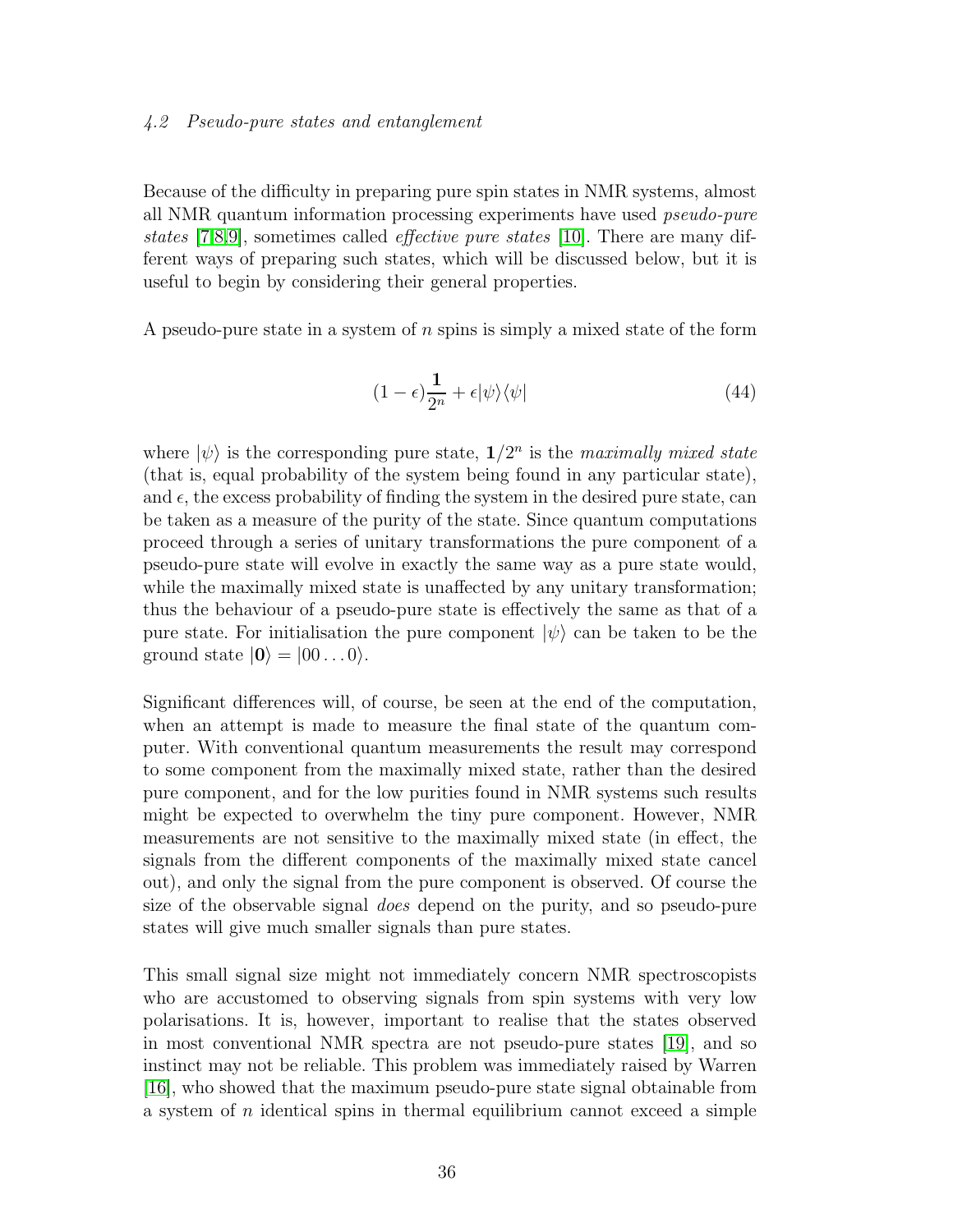bound [\[16](#page-72-0)[,22\]](#page-72-1) of

$$
\frac{2\sinh(nh\nu/2kT)}{2^n\cosh^n(h\nu/2kT)} \approx \frac{n}{2^n} \times \frac{h\nu}{kT}
$$
\n(45)

where the approximation applies in the *high temperature limit*, that is  $h\nu \ll$  $kT$ , which is appropriate in conventional NMR experiments. The key part of this result is the first term of the high temperature result, which shows that the observable signal decreases exponentially with the size of the spin system [\[16\]](#page-72-0). This effect appears to limit NMR quantum computing based on pseudo-pure states to around 10–20 qubits [\[10,](#page-71-0)[17\]](#page-72-2).

This practical concern about the scalability of NMR quantum computers is bad enough [\[20\]](#page-72-3), but has also led to more fundamental concerns [\[18\]](#page-72-4) as to whether NMR quantum computers are really quantum devices at all! When considering this claim it is vital to understand that the word quantum is being used in a very technical sense, essentially equivalent to *provably non*classical, to describe systems which transcend known limits on the processing power of classical systems, and so the two formulations commonly heard (NMR quantum computers are not really quantum, and NMR quantum computers are quantum, but not usefully so) are less different than it might at first appear.

The essence of this discussion revolves around the problem of quantifying the extent of entanglement in pseudo-pure states. Entanglement is widely believed to play a key role in quantum information processing [\[340\]](#page-85-0), and it has been established that many quantum algorithms must involve the generation of entangled states [\[341\]](#page-86-0). Unfortunately pseudo-pure states corresponding to entangled states (sometimes called pseudo-entangled states) are only genuinely entangled if their purity is high enough [\[18\]](#page-72-4). It should be noted, however, that although individual NMR spin states can be described using a classical model, attempts to describe complete NMR experiments in this way [\[342\]](#page-86-1) have so far proved unsuccessful.

Problems of this kind were first considered by Werner [\[343\]](#page-86-2), and two-qubit pseudo-pure states where the pure component is a Bell state are usually known as Werner states. These states were analysed in detail by Peres [\[344\]](#page-86-3) who showed that a pseudo-entangled state of this kind is entangled if  $\epsilon > \frac{1}{3}$  and is separable at or below this bound. (Note that the bound corresponds to a fractional population of one-half in the Bell state, not one-third, as the two-thirds part of the ensemble in the maximally mixed state can itself be decomposed as an equal mixture of the four Bell states.)

Quantifying the entanglement of pseudo-pure states in larger spin systems is not a completely solved problem, but several key results have been derived.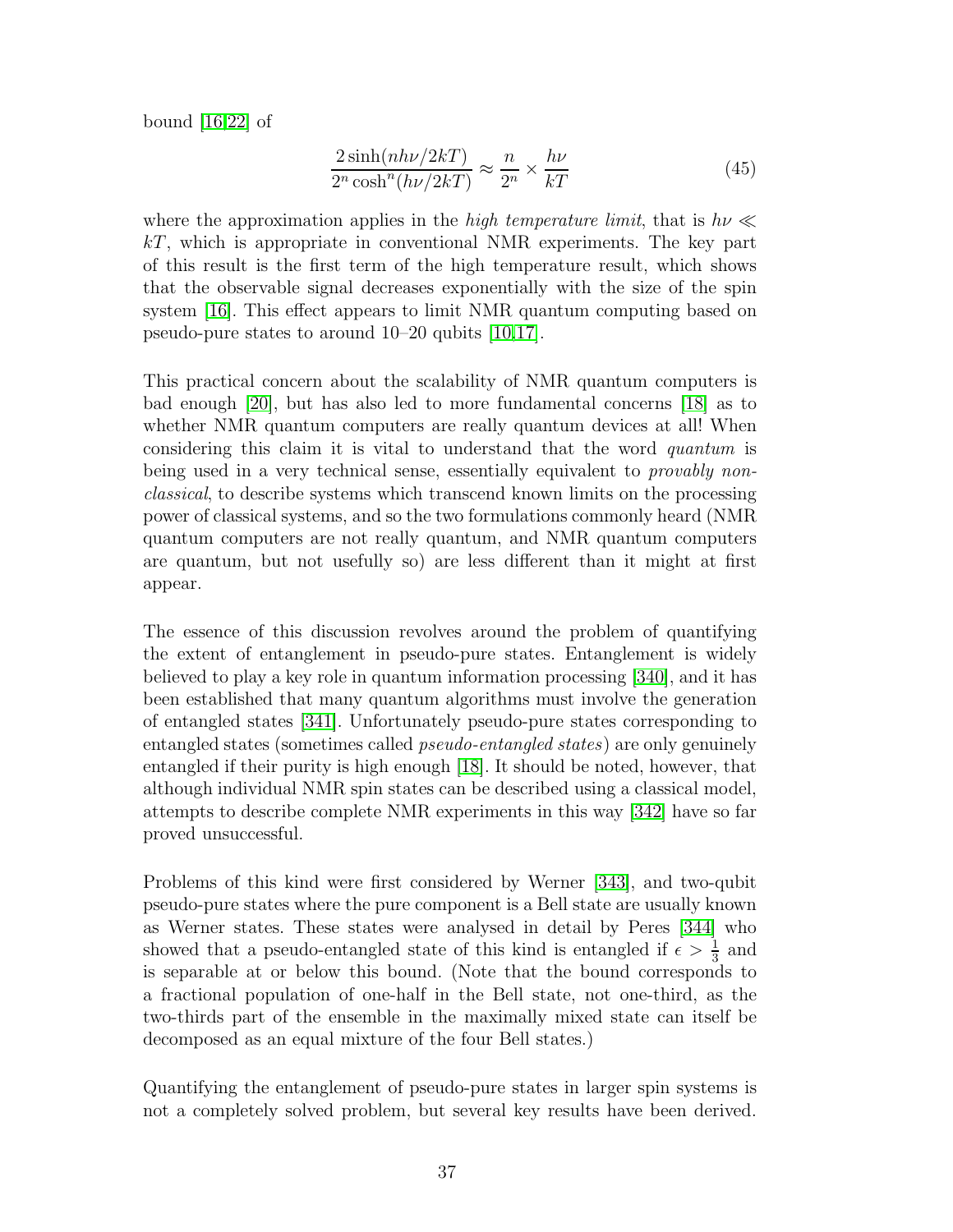Braunstein and coworkers [\[18\]](#page-72-4) originally derived a lower bound

$$
\epsilon \le \frac{1}{1 + 2^{2n - 1}} \sim \frac{2}{4^n} \tag{46}
$$

below which all pseudo-pure states are certainly separable, and an upper bound

$$
\epsilon > \frac{1}{1 + 2^{n/2}} \sim \frac{2}{2^{n/2}} \tag{47}
$$

above which provably entangled states can be made, leaving an intermediate region which is not well understood. Subsequent results have tightened these bounds further [\[345,](#page-86-4)[346,](#page-86-5)[347\]](#page-86-6), but they do not as yet coincide.

### 4.3 Preparing pseudo-pure states

Although the basic idea of using pseudo-pure states is straightforward, it is necessary to consider how they can be prepared. For a single spin the thermal state, with an excess population in the lower level, is a pseudo-pure state, but this is not true in larger spin systems [\[19\]](#page-72-5). Furthermore, in such systems the thermal state cannot be converted into a pseudo-pure state by any sequence of pulses and delays, or indeed by any unitary transformation. This is most easily seen by noting that the eigenvalues of the two states are quite different, and that the eigenvalues of a matrix are invariant under unitary transformations. (For a pseudo-pure ground state these eigenvalues are simply the diagonal elements of the density matrix, that is the populations of the basis states, while a general pseudo-pure state will also be diagonal in some appropriately chosen basis.)

A pseudo-pure state has a single large eigenvalue,  $\epsilon + (1 - \epsilon)/2^n$ , corresponding to the population of the desired ground state, and  $2<sup>n</sup> - 1$  identical smaller eigenvalues,  $(1 - \epsilon)/2^n$ , corresponding to the equal populations of the various excited states; by contrast a thermal state has a complex pattern of eigenvalues reflecting the varying populations of the different excited states. For example, for a homonuclear two-spin system the relative thermal state populations in the deviation density matrix are

$$
\{1,0,0,-1\} \tag{48}
$$

while the desired pattern for a pseudo-pure state is

<span id="page-37-0"></span>
$$
\{1, -\frac{1}{3}, -\frac{1}{3}, -\frac{1}{3}\}.
$$
\n(49)

This comparison also makes clear how in principle a pseudo-pure state can be prepared: all that is necessary is to average the values of the smaller eigenvalues while leaving the largest eigenvalue untouched.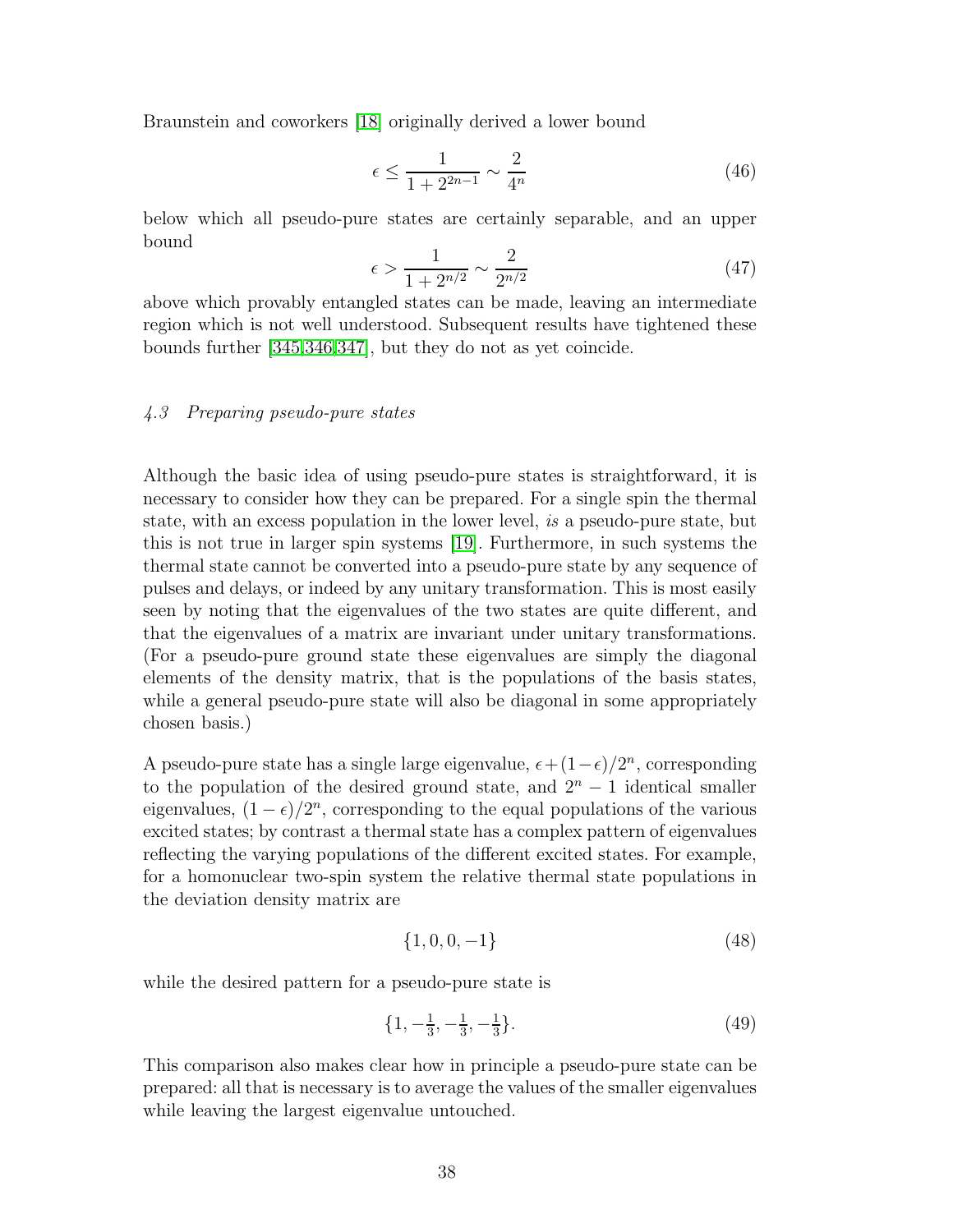### 4.4 Temporal averaging

Perhaps the conceptually simplest approach to averaging the smaller eigenvalues is the method of temporal averaging [\[55\]](#page-73-0), in which the final result is obtained by averaging the experiment over a number of different starting states. As quantum logic gates and the NMR detection process are linear in the input state, this is entirely equivalent to performing the experiment on a single averaged input state. By this means the desired component can be retained, while the undesirable terms cancel out. Conceptually this is somewhat similar to the use of phase cycling, with the averaging occuring over a range of different initial states.

For example, in a two-spin system, a pseudo-pure state can be achieved by averaging over the three initial states (described as before by the relative populations in their deviation density matrices)

$$
\{1,0,0,-1\} \{1,0,-1,0\} \{1,-1,0,0\} \tag{50}
$$

as these average to the desired pseudo-pure state, Eq. [49.](#page-37-0) This example also makes clear which initial states should be averaged: the first state is simply the thermal state, while the remaining two can be obtained by cyclically permuting the three smaller populations in the thermal state.

In a system of n spins there will be  $2<sup>n</sup> - 1$  smaller populations in the thermal state  $\rho_{\text{th}}$ , and it clearly suffices to average the  $2^{n} - 1$  cyclic permutations of these populations to obtain the desired pseudo-pure state  $\rho_0$ . In general one may write

$$
\rho_0 = \frac{1}{2^n - 1} \sum_{j=0}^{2^n - 2} P_j \rho_{\text{th}} P_j^{\dagger} \tag{51}
$$

where the  $P_i$  are permutation operations, with  $P_0$  being the trivial identity operation. This approach is called exhaustive averaging, and will work for any size of spin system and for any set of thermal populations (so it will work for heteronuclear spin systems as well as homonuclear systems), or indeed for almost any set of initial populations. All that is necessary is that the desired state  $|0\rangle\langle 0|$  has the largest population in the system; if this is not the case then each permutation must be preceded by an initial operation which swaps the largest population to  $|0\rangle\langle 0|$ . The desired permutation operations can be implemented using gate networks [\[55,](#page-73-0)[348\]](#page-86-7). For the two-spin case the two permutation networks can be constructed using controlled-NOT gates

$$
P_1 = \begin{array}{c|c|c|c|c} \hline \mathbf{0} & \mathbf{0} & \mathbf{0} \\ \hline \mathbf{0} & \mathbf{0} & \mathbf{0} \end{array} \tag{52}
$$

and general permutations can always be constructed from NOT, controllednot and toffoli gates, although this theoretical description assumes that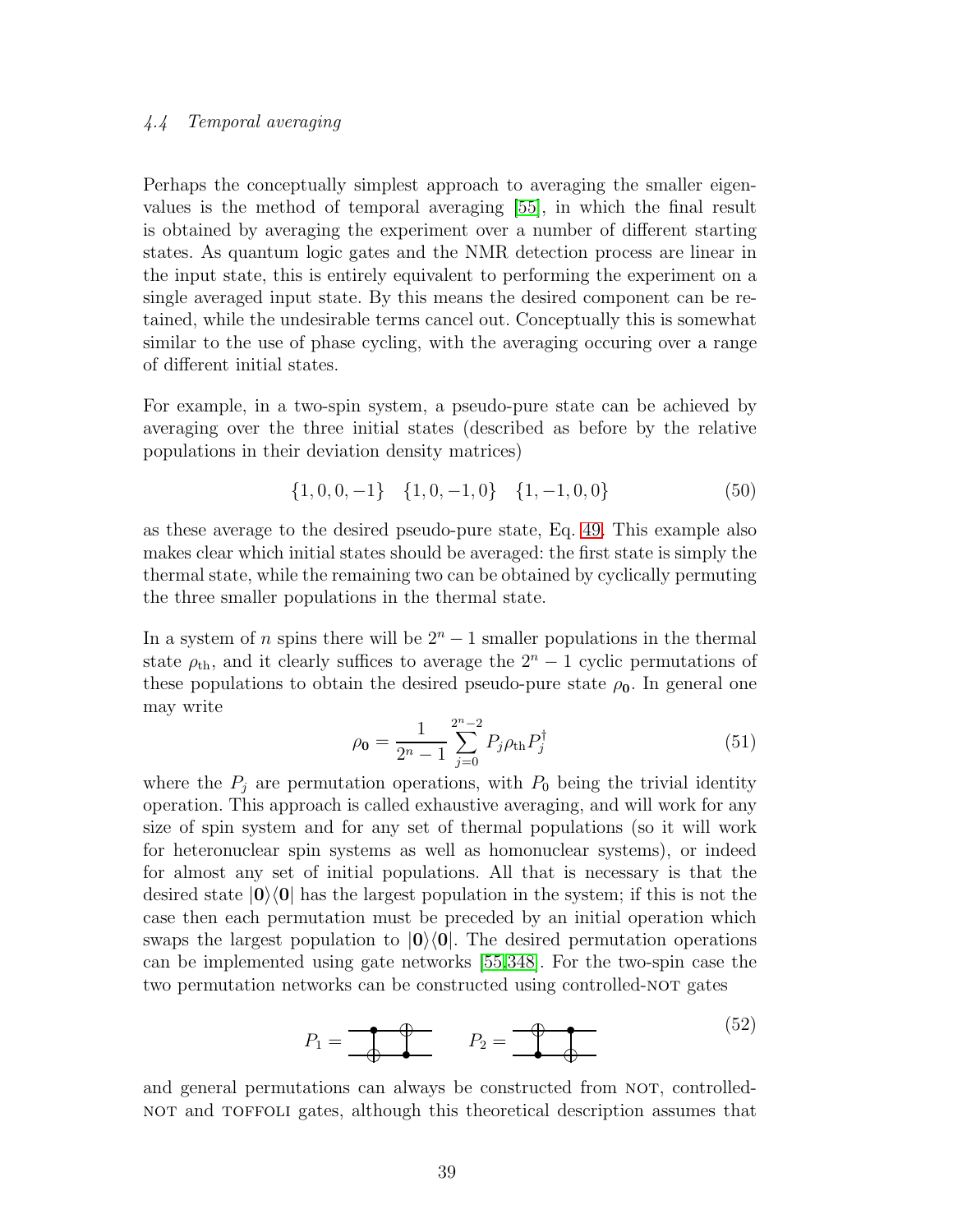permutations can be implemented without errors arising from experimental imperfections and relaxation, which may not be realistic in complicated spin systems.

An obvious disadvantage of exhaustive temporal averaging is that the number of initial states used increases exponentially with the number of qubits in the system. This increases the number of separate experiments by the same margin, and thus the overall time taken to implement the calculation; this completely cancels any exponential improvements in computational complexity that can arise from using quantum algorithms. Because of this limitation there has been interest in finding more efficient methods, using non-cyclic permutations and applying unequal weightings to different permutations. For example, preparing a pseudo-pure state in a system of four spins would require 15 cyclic permutations, but a method for achieving this with a weighted sum of only five permutations has been described [\[349\]](#page-86-8). For very large spin systems randomly chosen permutations can be used to prepare approximations to pseudo-pure states [\[55\]](#page-73-0).

An alternative approach to temporal averaging is to decompose the desired pseudo-pure state in terms to product operators. For example the deviation density matrix for the pseudo-pure ground state of a two-spin system (Eq. [18\)](#page-12-0) contains the three product operators  $I_z$ ,  $S_z$  and  $2I_zS_z$ . Each of these can be prepared as the starting state for an individual experiment, and the final result obtained by averaging over these starting states as before. Clearly there are  $2^n - 1$  product operators needed to assemble a pseudo-pure state in an n spin system (the spin system is described by  $2^n$  product operators, but  $\frac{1}{2}E$  is not required), suggesting that  $2<sup>n</sup> - 1$  separate experiments will be required, although in practice this can be reduced by combining experiments (obviously  $I_z$  and  $S_z$  can be "prepared" simultaneously). In some cases it can be shown by pre-calculation that it is not necessary to include the contributions from certain initial states, as these cannot lead to any detectable NMR signals [\[105\]](#page-76-0), but clearly this approach cannot be used in general.

## 4.5 Spatial averaging

Spatial averaging preceded temporal averaging as a method for preparing pseudo-pure states, but has generally proved less popular, perhaps because it requires magnetic field gradients which are not always available. Conceptually it can be related to temporal averaging much as gradient coherence pathway selection is related to phase cycling, although this similarity is not always obvious in particular implementations. The original approach of Cory et al. [\[7](#page-71-1)[,8\]](#page-71-2) uses crush gradients to remove undesirable off-diagonal terms, leaving the desired diagonal density matrix. It is most easily understood using product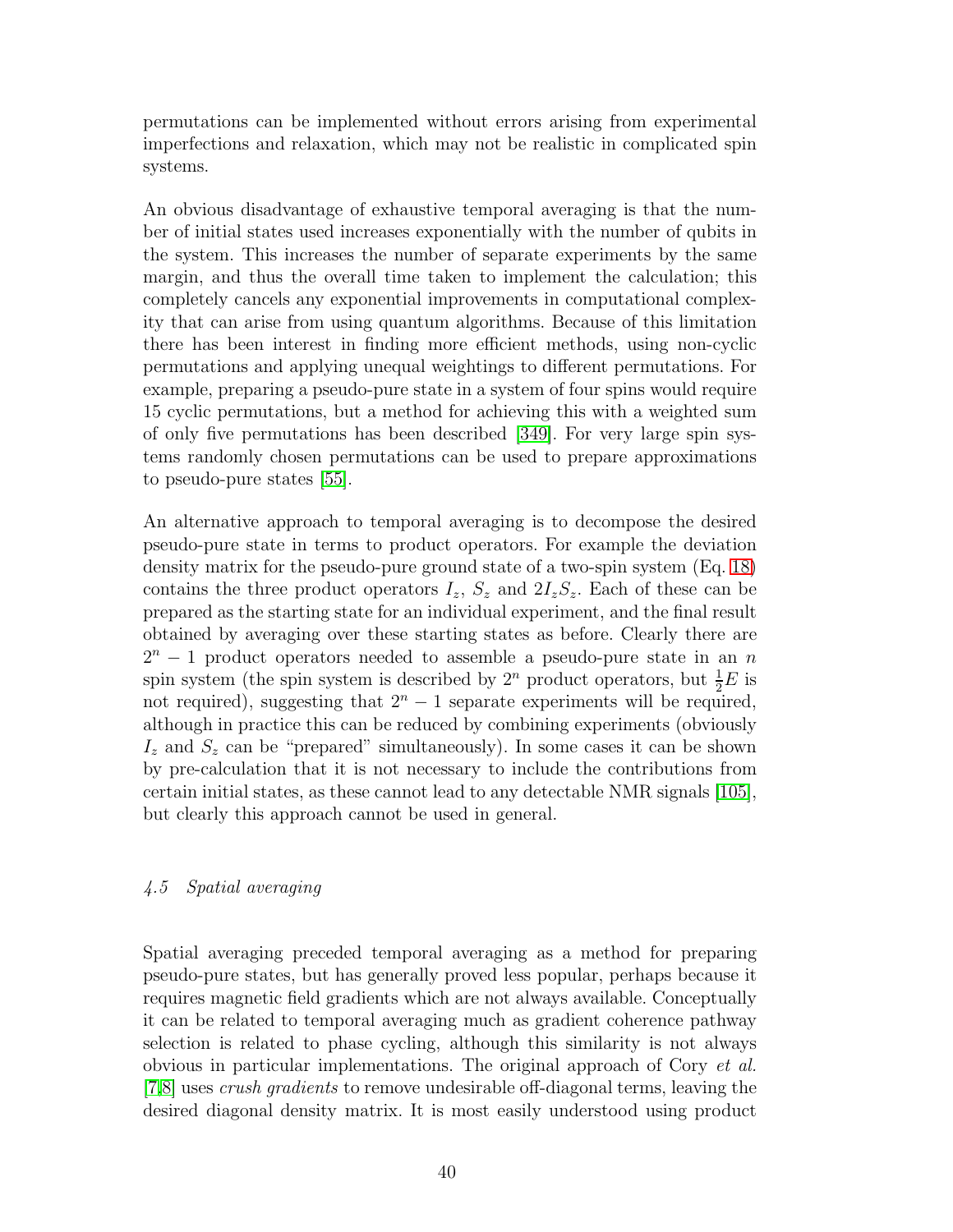operators

$$
I_{z} + S_{z} \xrightarrow{\text{60}^{\circ}S_{x}} I_{z} + \frac{1}{2}S_{z} - \frac{\sqrt{3}}{2}S_{y}
$$
  

$$
\xrightarrow{\text{crush}} I_{z} + \frac{1}{2}S_{z}
$$
  

$$
\xrightarrow{\text{45}^{\circ}I_{x}} \xrightarrow{\frac{1}{\sqrt{2}}} I_{z} - \frac{1}{\sqrt{2}}I_{y} + \frac{1}{2}S_{z}
$$
  

$$
\xrightarrow{\text{couple}} \xrightarrow{\frac{1}{\sqrt{2}}} I_{z} + \frac{1}{\sqrt{2}} 2I_{x}S_{z} + \frac{1}{2}S_{z}
$$
  

$$
\xrightarrow{\text{45}^{\circ}I_{-y}} \xrightarrow{\frac{1}{2}} I_{z} - \frac{1}{2}I_{x} + \frac{1}{2}2I_{x}S_{z} + \frac{1}{2}S_{z} + \frac{1}{2}2I_{z}S_{z}
$$
  

$$
\xrightarrow{\text{crush}} \xrightarrow{\frac{1}{2}} I_{z} + \frac{1}{2}S_{z} + \frac{1}{2}2I_{z}S_{z}
$$
  
(53)

where "couple" indicates evolution under the spin–spin coupling Hamiltonian  $\pi J 2I_zS_z$  for a time  $1/2J$ . The coupling period can be implemented by refocusing the Zeeman interactions with spin echoes, but it is not in fact necessary to do so, as the initial state commutes with  $S_z$  and evolution under the  $I_z$ term can simply be tracked and then implemented by adjusting the phase of the subsequent pulse. In general the action of the gradient pulses in crushing off-diagonal terms (which are sensitive to the phase of the reference frame) can significantly simplify the implementation of the transformations needed to prepare desired states.

As with any use of gradient crush sequences it is necessary to guard against inadvertent gradient echoes, where two crush sequences partly cancel each other causing undesired terms to be refocused. In homonuclear systems it is also important to ensure that the off-diagonal terms do not include zero-quantum coherences, as these are not removed by crush gradients. In heteronuclear systems this is not a problem, and the simpler sequence [\[350\]](#page-86-9)

$$
I_z + S_z \xrightarrow{\text{45}^\circ(I_x + S_x)} \xrightarrow{\text{couple}} \xrightarrow{30^\circ(I_{-y} + S_{-y})}
$$
  

$$
\xrightarrow{\text{crush}} \sqrt{\frac{3}{8} (I_z + S_z + 2I_z S_z)}
$$
 (54)

can be used instead. It is, however, necessary to begin by equalising the polarisations of the I and S spins; this can be achieved either by applying a pulse with an appropriately chosen flip angle to the spin with higher polarization followed by a crush gradient, or by using a more complex sequence [\[350\]](#page-86-9) which averages the two polarizations. Sequences have also been developed for systems with larger numbers of spins [\[351\]](#page-86-10), but these have not been widely used.

Spatial averaging is in some ways preferable to temporal averaging in that the result is obtained in a single experiment, but suffers from the obvious disadvantage that the signal intensity will be lower. This is not only because temporal averaging combines data from multiple experiments, but also because the permutation method automatically produces the pseudo-pure state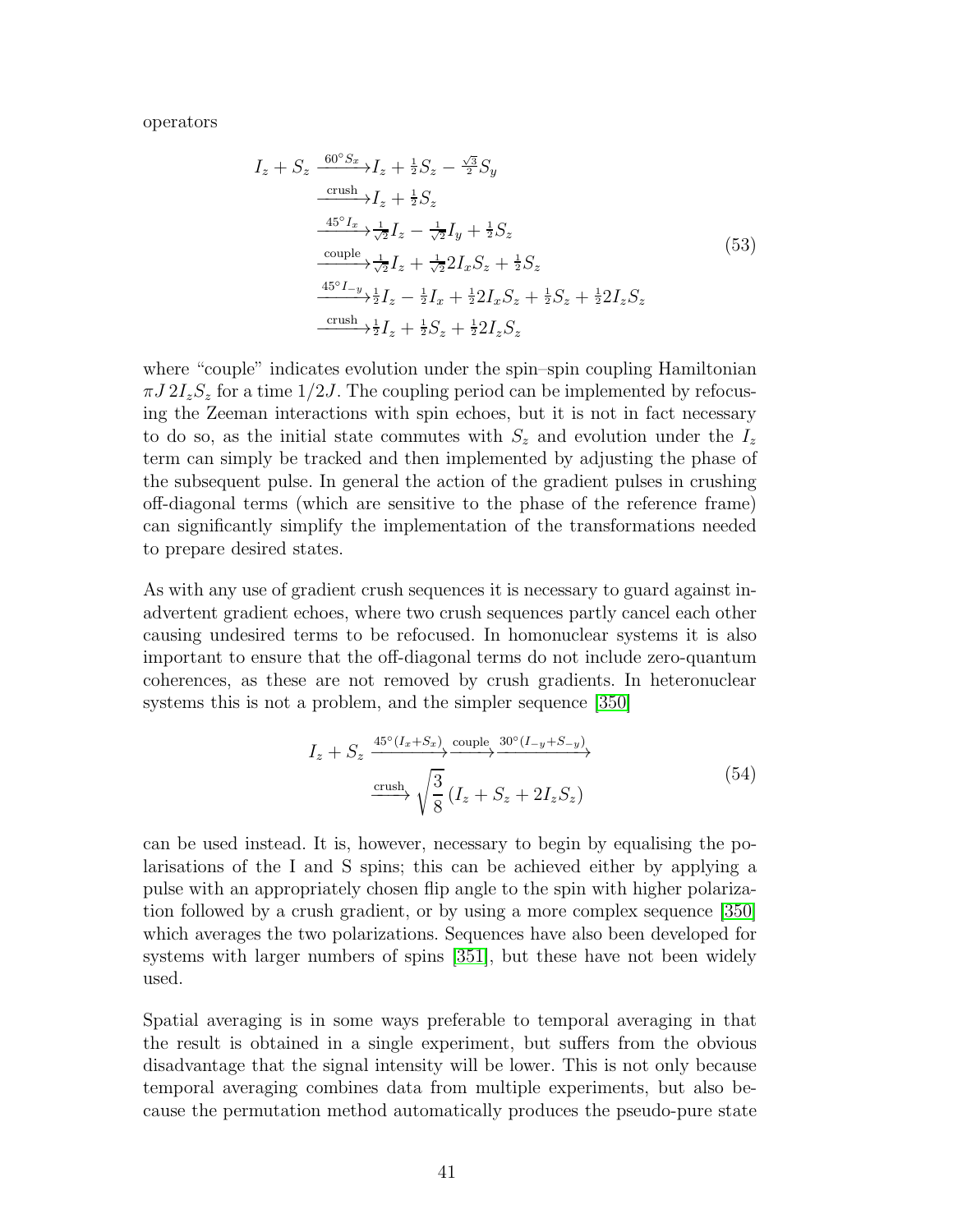with the highest possible purity, while spatial averaging methods frequently sacrifice some of the available purity for simplicity in the preparation sequence. One exception to this is use of controlled-transfer gates [\[352\]](#page-86-11), which permit the spatial averaging equivalent of permutations; related ideas have been explored using line-selective pulses [\[353\]](#page-86-12). It is also possible to combine ideas from temporal and spatial averaging [\[354\]](#page-86-13).

## 4.6 Logical labelling

Logical labelling [\[10](#page-71-0)[,11\]](#page-71-3) is the conceptually most elegant approach to generating pseudo-pure states, although it is quite complex in practice and has not yet found widespread use. The basic idea is to find a subset of spin states with a pattern of populations matching that of a pseudo-pure state, and then simply "relabel" these. For example, a pseudo-pure state of a two qubit system has one state with a large population and three other states with equal smaller populations, and these can be mapped onto the ground state  $|000\rangle$  and the three excited states  $|001\rangle$ ,  $|010\rangle$  and  $|100\rangle$  of a homonuclear three-spin system. More sensibly one should choose the ground state  $|000\rangle$  and the three upper excited states  $|110\rangle$ ,  $|101\rangle$  and  $|011\rangle$ , as this gives a higher signal intensity in the pseudo-pure state. Clearly one must always embed the logical spin system within a larger number of physical spins, but the required overhead is not large [\[10\]](#page-71-0).

As described the preparation sequence is extremely simple, comprising nothing more than mental relabelling of states, but this apparently simple approach would come at a great cost in the complexity of implementing quantum logic gates, as gates which act in a simple way on the logical qubits will be very complex when applied to the physical qubits. A far simpler and more sensible approach is to permute the initial populations, so that the desired population pattern is moved to the four states  $|000\rangle, |001\rangle, |010\rangle$  and  $|011\rangle$ , giving a direct relationship between logical and physical states [\[10,](#page-71-0)[11\]](#page-71-3). In this case the spinsystem is in a pseudo-pure state, conditional on the first qubit being in state  $|0\rangle$ , and logic gates can now be implemented directly as long as they do not interchange states in the  $|0\rangle$  and  $|1\rangle$  manifolds of this labelling spin. Explicit methods for doing this have been described [\[11\]](#page-71-3). A key disadvantage of logical labelling remains, however, in that it is necessary to "waste" at least one spin as a labelling spin. Applications to date have concentrated on encoding two logical qubits in a three-spin system [\[46,](#page-73-1)[95,](#page-75-0)[355\]](#page-86-14).

Finally there has been interest in combining logical labelling with averaging techniques, allowing the simple preparation of a pseudo-pure state of  $n-1$ qubits in an n spin system. The labelled temporal averaging process is usually described as labelled flip and swap [\[55\]](#page-73-0), and the spatially averaged logical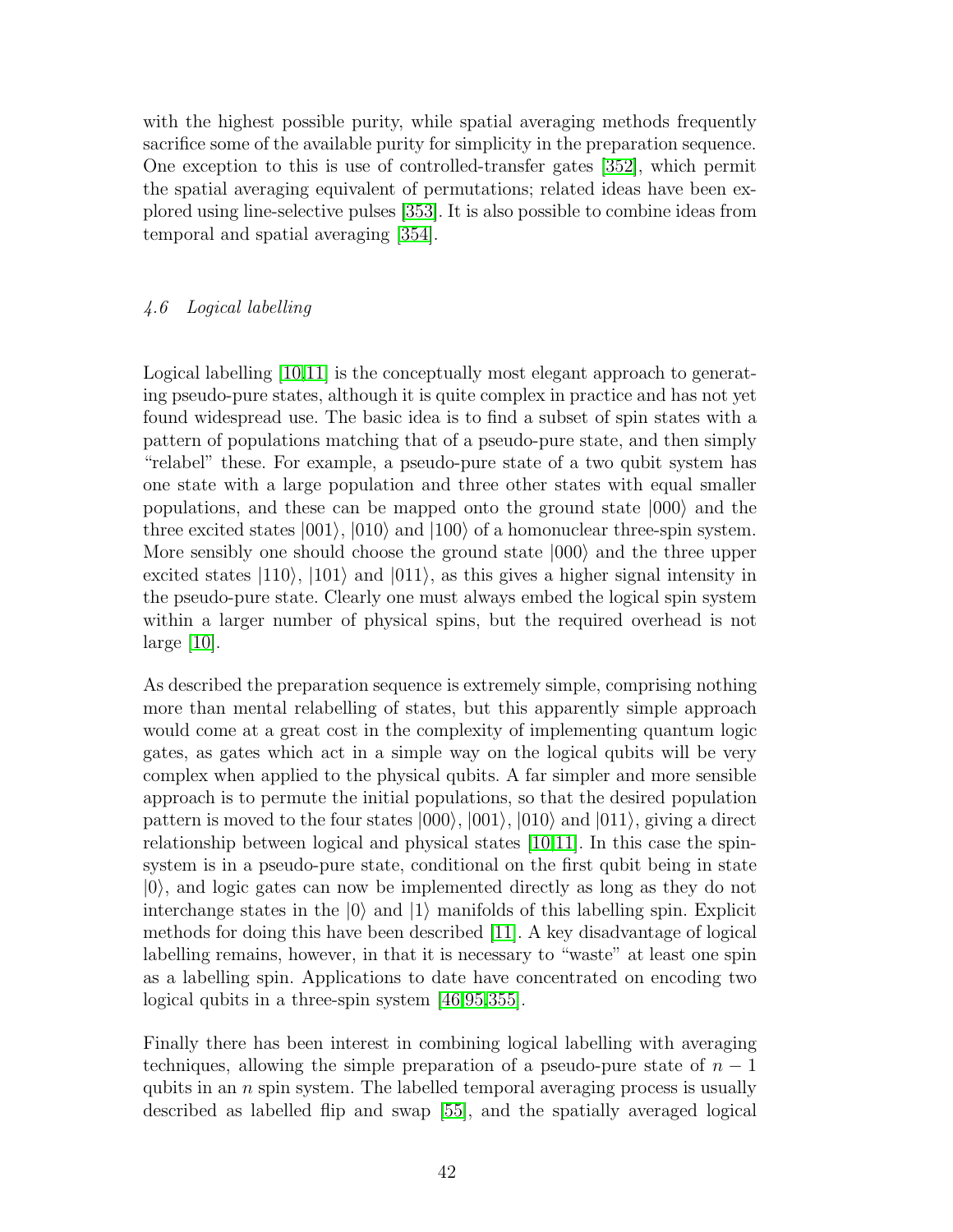labelling technique (SALLT) is broadly similar [\[356\]](#page-86-15).

## 4.7 Other routes to pseudo-pure states

In addition to these three main approaches, many other techniques have been described for preparing pseudo-pure states, or approximations to them. Although superficially different from one another, many of these can be related to each other and to the approaches described previously [\[357\]](#page-86-16). One interesting approach is based on selecting highly entangled states [\[111\]](#page-76-1), sometimes known as *cat states* after Schrödinger's cat. Such states can be easily generated from pure states using simple networks, as illustrated



for a system with four qubits. Such cat states are closely related to, although not quite the same as [\[19,](#page-72-5)[21\]](#page-72-6), maximal quantum coherences in conventional NMR; in particular they have the same n-fold sensitivity to frequency offsets and to phase shifts, and so gradients or phase cycling can be used to select them from complicated mixtures of states. (This n-fold sensitivity of cat states is also the basis of entanglement assisted magnetic field sensing [\[114,](#page-76-2)[115\]](#page-76-3).)

If the cat state preparation sequence is applied to a highly mixed state, such as a thermal equilibrium state, then the component in the desired ground state will be converted to a cat state, while other components will be converted to states with different coherence-orders. Selecting for the cat state is then equivalent to selecting the ground state component, and reversing the cat state network will generate the desired ground state; the remaining components are converted into maximally mixed states, and so this process prepares a pseudopure ground state.

Unfortunately it is not possible to apply this procedure exactly as described: although cat states do uniquely show an  $n$ -fold sensitivity to phase shifts, the sensitivity is the same for the two cat states  $(|0\rangle \pm |1\rangle)/\sqrt{2}$ . Selecting for both these states is equivalent to selecting both the desired ground state and a second population state, corresponding to a pseudo-pure state of  $n -$ 1 spins in an *n*-spin system [\[111\]](#page-76-1) with the remaining spin being in a state proportional to  $\sigma_z$ . In some cases this apparent waste of a single spin is not, in fact, problematic [\[74\]](#page-74-0) as the mixed state spin can still be used. Despite this disadvantage, generation of maximum quantum coherences provides a natural route to the preparation of pseudo-pure states, and this approach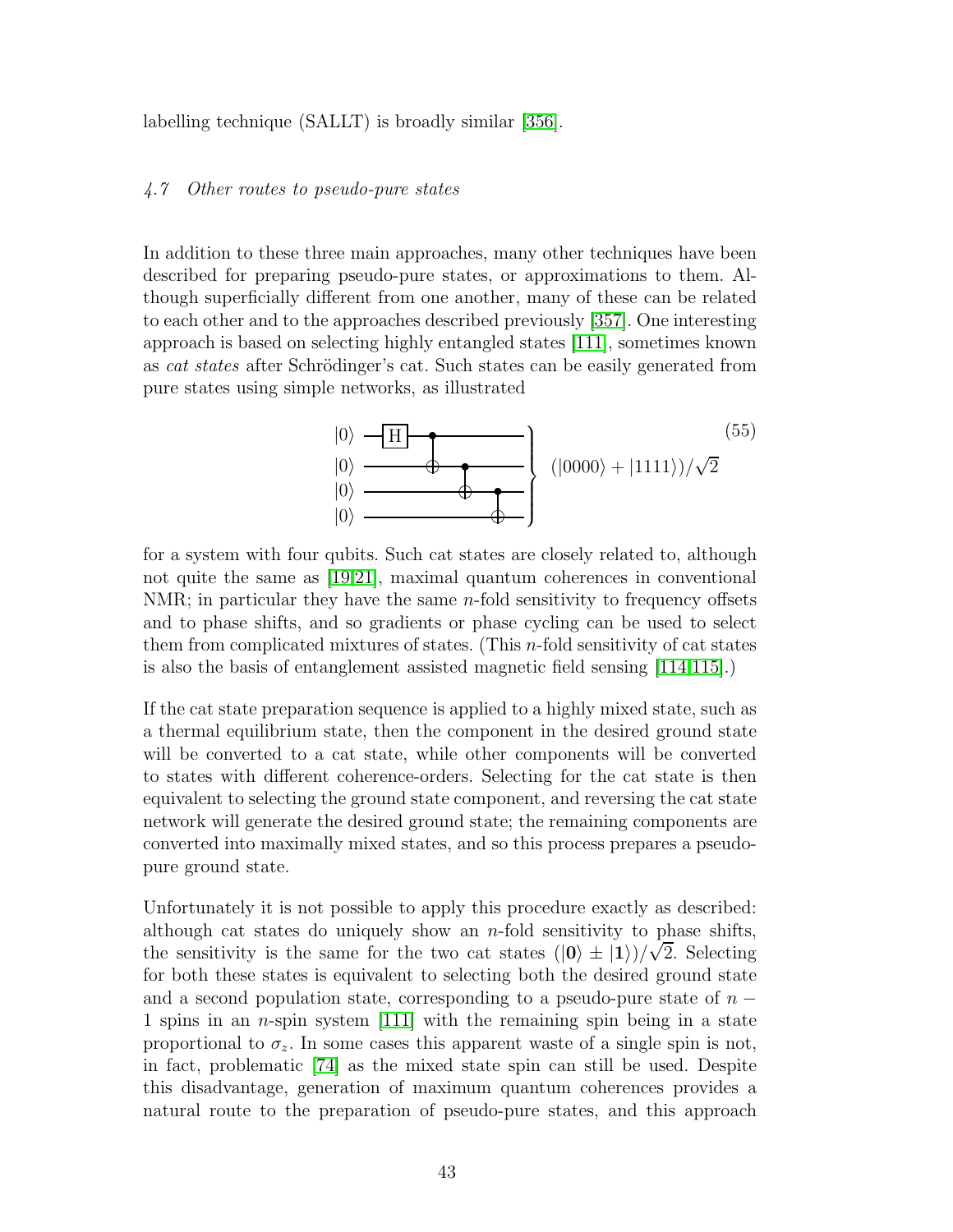has been explored in the context of dipolar coupled systems [\[132,](#page-77-0)[136\]](#page-77-1). It is in general much simpler to produce states which are almost pseudo-pure than full pseudo-pure states and several techniques for doing this have been described [\[130,](#page-77-2)[358,](#page-86-17)[359\]](#page-86-18). These ideas have also been explored in liquid crystal systems [\[132,](#page-77-0)[133,](#page-77-3)[134,](#page-77-4)[135\]](#page-77-5).

Instead of preparing pseudo-pure states, it is possible to select a pseudo-pure component during the final detection of the NMR signal. In some cases the signal from the desired pseudo-pure state is localised to a single line in a multiplet [\[114](#page-76-2)[,115\]](#page-76-3), making its selection particularly simple. A more complex approach is to use state tomography, described in Section [5.3,](#page-48-0) to completely characterise a mixed state, and then use an eigenvector analysis to select the component corresponding to the ground state [\[76\]](#page-74-1).

# 4.8 Non-Boltzmann states

The approaches described above are all methods for preparing pseudo-pure states from a thermal mixed state in the high temperature limit  $(kT \gg h\nu)$ , as this is only regime accessible at equilibrium in the liquid state. To move beyond this it is necessary to prepare non-equilibrium states, in which the spin temperature is very different from the bulk temperature. Here I will consider techniques for generating low temperature spin states, so that  $kT < h\nu$ . Note that unless the spin temperature is very low, it will normally still be necessary to prepare a pseudo-pure state, but high polarization pseudo-pure states can in principle sustain entanglement and so such methods can be scalable.

Although there are a wide range of conventional NMR techniques for enhancing spin polarisation [\[20](#page-72-3)[,360](#page-86-19)[,361,](#page-86-20)[362,](#page-86-21)[363\]](#page-86-22), very few of these are capable of reaching the low temperature regime in the liquid state. The two main candidates for doing this are *optical pumping* and the use of *para-hydrogen*; a third possibility is the use of algorithmic cooling to cool a small subset of spins in a larger spin system.

## 4.9 Optical pumping

Spin-exchange optical pumping of noble gas nuclei [\[364\]](#page-86-23), notably  ${}^{3}$ He,  ${}^{129}$ Xe and <sup>131</sup>Xe has been used in a variety of NMR experiments, such as NMR imaging [\[365\]](#page-86-24). The process involves optical pumping of the electronic states of alkali metal atoms, followed by spin exchange between the electron and nuclear spin states. Noble gases are, however, unsuitable for NMR quantum computers as they are isolated atoms, and so can only provide single qubit systems. It is in principle possible to transfer the polarization to more complex molecules by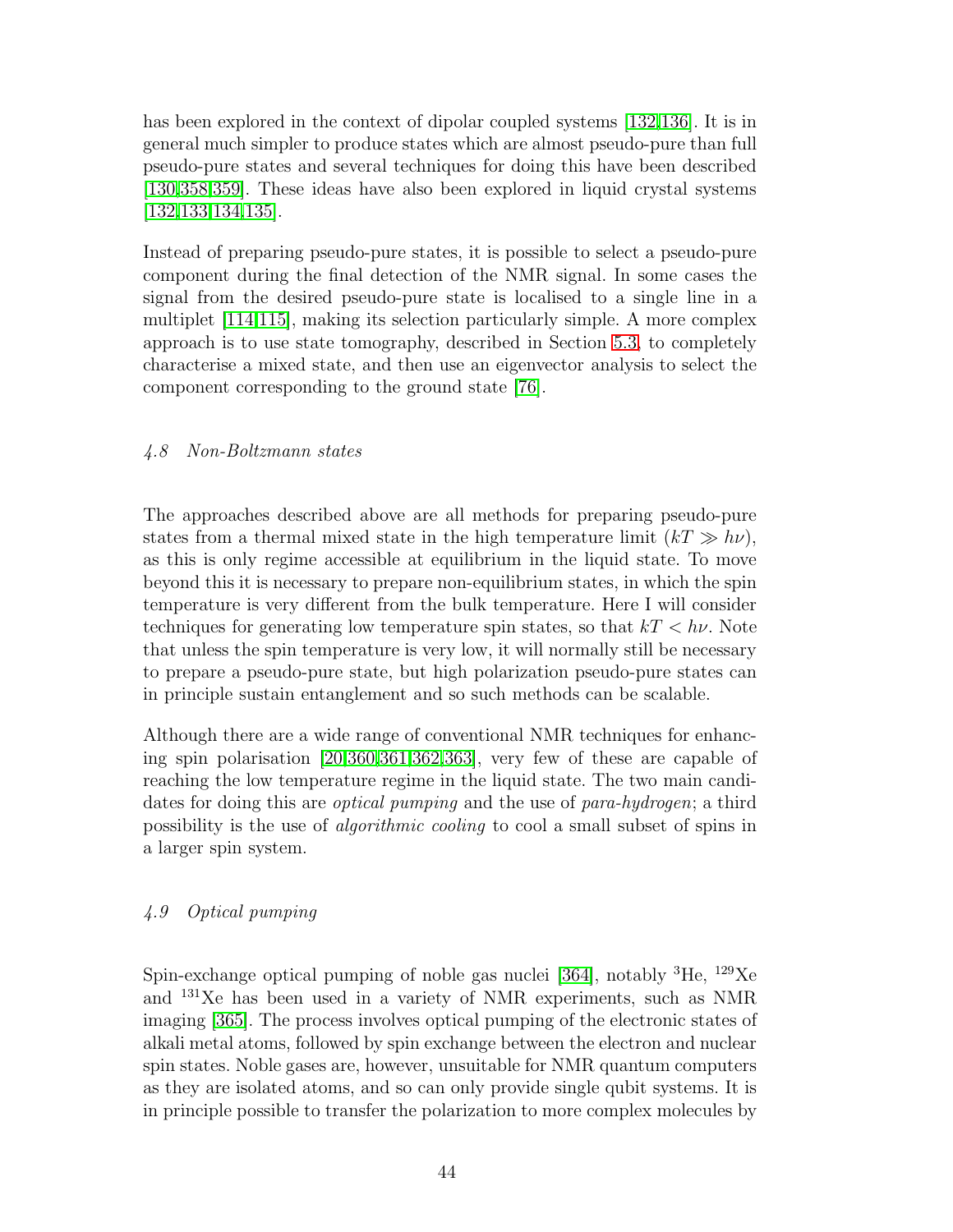cross polarization [\[366\]](#page-87-0), but although this approach has been used to enhance signal intensities in NMR quantum computing [\[367\]](#page-87-1) the transfer efficiency is too low to be genuinely useful. Optical pumping in bulk semiconductors [\[368\]](#page-87-2) is even less likely to be useful for liquid state NMR computers.

## 4.10 Para-hydrogen

Para-Hydrogen Induced Polarization (PHIP) [\[336](#page-85-1)[,337,](#page-85-2)[338\]](#page-85-3) is the only technique which has so far been used to prepare NMR spin systems with purities above the entanglement threshold [\[50\]](#page-73-2). The properties of para-hydrogen are a consequence of the Pauli principle, which requires that  $H_2$  molecules in even rotational states have an antisymmetric nuclear wave function, that is the unique nuclear spin singlet state, while molecules in odd rotational states have nuclear spin triplet states. Preparation of pure para-hydrogen is difficult because interconversion of singlet and triplet states is forbidden; however adsorption onto a catalyst surface breaks the symmetry, allowing interconversion to occur. Upon moving away from the surface interconversion is once again suppressed, and so the molecular spin state effectively remembers the temperature of the last catalytic surface encountered, and remains stable at room temperature. A preparation temperature around 20 K is low enough to prepare hydrogen with an essentially pure nuclear spin state [\[50\]](#page-73-2).

The para-hydrogen molecule cannot be observed directly by NMR because of its high symmetry, but it can be made to undergo a chemical reaction, producing a new molecule in which the two hydrogen atoms are distinct and can be observed and addressed. In conventional PHIP experiments this reaction is fairly slow, taking around 1 s, and the off-diagonal terms in the initial density matrix dephase at a rate determined by the frequency difference between the two spins, thus converting a pure nuclear spin singlet state into a mixture of singlet and  $T_0$  triplet states. In order to prepare a pure ground state for NMR quantum computing it is essential to suppress this dephasing. One possibility is to apply an isotropic mixing sequence during the reaction [\[49\]](#page-73-3), but relaxation during the reaction remains a problem.

The most direct approach is to ensure that the reaction is rapid compared with dephasing and relaxation, and this can be achieved by using a rapid addition reaction with an unstable intermediate prepared by flash photolysis [\[50\]](#page-73-2). This leads to an essentially pure spin singlet state which can easily be converted to a pure ground state  $|00\rangle$ , and used for quantum computation  $[50,51,52,369]$  $[50,51,52,369]$  $[50,51,52,369]$  $[50,51,52,369]$ . So far, however, the process has only be used to prepare two-qubit computers, although this polarization could in principle be shared among three qubits [\[370\]](#page-87-4) while remaining above the entanglement threshold.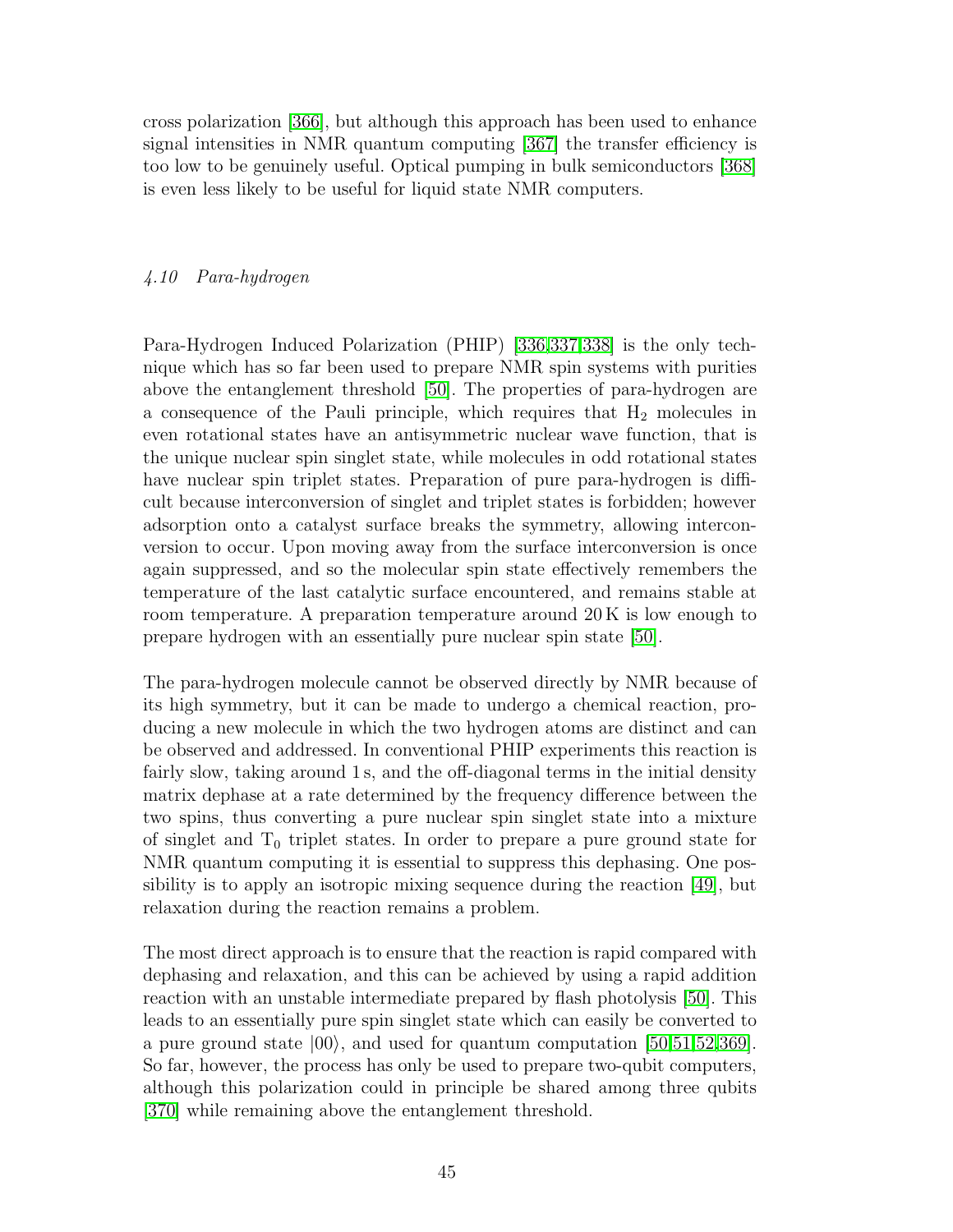## 4.11 Algorithmic cooling

Algorithmic cooling refers to a family of techniques which use computational ideas to cool part of a spin system, transferring the undesired heat either to other parts of the spin system, or to the wider surroundings. The original idea [\[371\]](#page-87-5) is based on the observation that a molecular heat engine can be made to operate reversibly, and so can be implemented using only unitary quantum logic gates. Similar ideas were previously considered in the context of polarisation transfer [\[361\]](#page-86-20), but by using the full control offered by universal quantum logic gates it is possible to surpass the Sørensen bounds, and generate spins with arbitrarily high polarisation. The key step in this process, a FREDKIN gate, or controlled-swap, has been demonstrated in a three-spin system [\[372\]](#page-87-6).

Although these methods do in principle allow arbitrarily high polarisations to be reached, the overhead needed is extraordinarily high [\[371\]](#page-87-5), with about 10<sup>9</sup> thermal spins being needed to produce a single fully polarised spin [\[372\]](#page-87-6). Fortunately more practical approaches have been developed, with smaller overheads. Algorithmic cooling [\[373\]](#page-87-7) surpasses Shannon's spin entropy bound by permitting the hot spins to rethermalise with a lattice, so that the entropy is now conserved over the whole system and not just the spins in the quantum computer. To work efficiently this process requires that the spins at the hot end of the molecular heat engine have much shorter  $T_1$  times that the spins which are being cooled. The basic ideas have been demonstrated in experiments [\[120](#page-76-4)[,122\]](#page-76-5), and more sophisticated algorithms have been developed [\[374,](#page-87-8)[375,](#page-87-9)[376,](#page-87-10)[377](#page-87-11)[,378\]](#page-87-12), but to date genuinely useful polarization enhancements remain out of reach.

## 4.12 Use of mixed states

The simplest approach to the problem of preparing pseudo-pure states is just to sidestep it completely by using mixed states directly. One example is entanglement assisted magnetic field sensing, where it is not necessary to begin by preparing a pseudo-pure state as the desired component can be immediately identified as the signal from one of the outermost lines in a multiplet and the remaining lines can also be interpreted in a useful way [\[114,](#page-76-2)[115\]](#page-76-3).

A more generally useful approach is to note that in many computations it is not necessary to prepare all the qubits in pseudo-pure states; instead some qubits can be left in mixed states [\[379\]](#page-87-13). Indeed it has been shown [\[380\]](#page-87-14) that useful quantum computations can be performed in systems with a single pure qubit, with the other qubits being in maximally mixed states, an approach known as DQC1 (deterministic quantum computing with one quantum bit).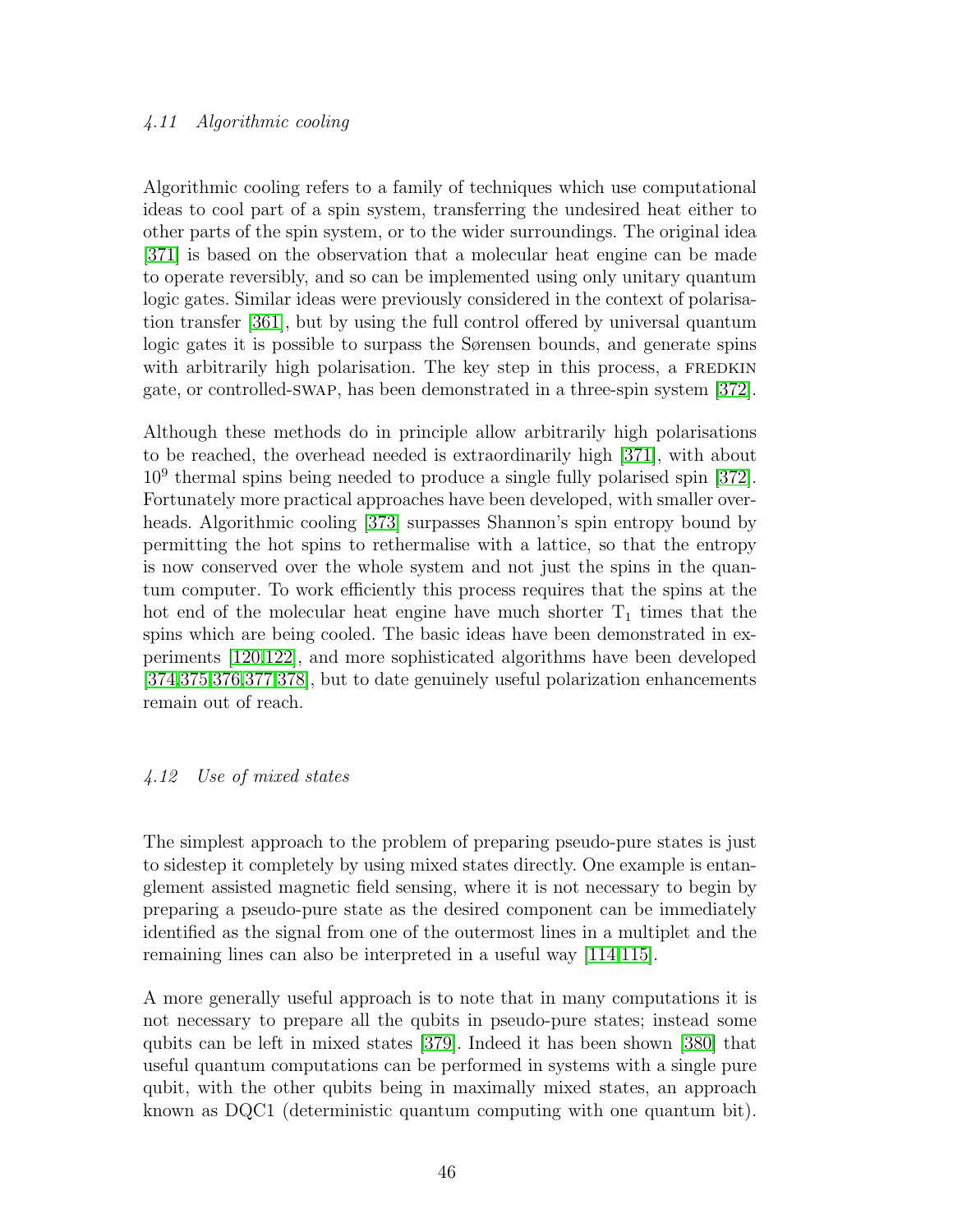Although DQC1 is less powerful than a general purpose quantum computer, it can perform some tasks exponentially faster than the best known classical algorithm [\[381,](#page-87-15)[382,](#page-87-16)[383](#page-87-17)[,384\]](#page-87-18). If the DQC1 model is expanded to permit projective quantum measurements on a single qubit then it can even be used to implement Shor's quantum factoring algorithm [\[385\]](#page-87-19); however this is less impressive than it might seem as the ability to perform projective measurements on a single qubit, when combined with quantum swap operations, permits a pure state of the whole system to be prepared.

### 5 Readout

The final stage in a quantum computation is reading out the answer, which requires the final quantum state to be characterised. This would normally be achieved by performing quantum measurements, which project the quantum state onto the measurement basis. This approach is not possible in conventional NMR experiments, as detection of the NMR signal is not a strong projective measurement, but rather is a weak ensemble measurement [\[386\]](#page-87-20) which monitors the state of the spin system without changing it. This is easily seen by noting that observing the free induction decay in an NMR experiment is equivalent to continuously monitoring two non-commuting observables,  $\sigma_x$ and  $\sigma_{\nu}$ . The explanation for this behaviour lies in properties of the operator corresponding to the mean of some observable evaluated over an ensemble of N identical subsystem; in particular it can be shown that in the limit  $N \to \infty$ every state is an eigenstate of every mean operator [\[386\]](#page-87-20). For finite values of N the accuracy of this approximation grows with  $\sqrt{N}$ , and for NMR systems the error is negligible.

This ability to monitor without disturbance might seem to be an advantage of NMR over other, non-ensemble, approaches, but is in fact a source of many problems. In particular, measuring a qubit is the best way of initialising it as discussed in Section [4.](#page-33-0) It is, however possible to demonstrate many quantum algorithms and phenomena using only weak measurements. Just as for initialisation, a range of approaches have been used, but all these approaches combine the same main elements, based around the analysis of NMR spectra. For simplicity I will start by assuming that the computation ends with all the qubits in eigenstates, rather than in superposition states or entangled states; a small number of measurements will then provide all the information required. A more thorough approach is to characterise completely the final state of the spin system by *quantum state tomography*; while this can be useful in small spin systems the effort required for full tomography increases greatly with the size of the spin system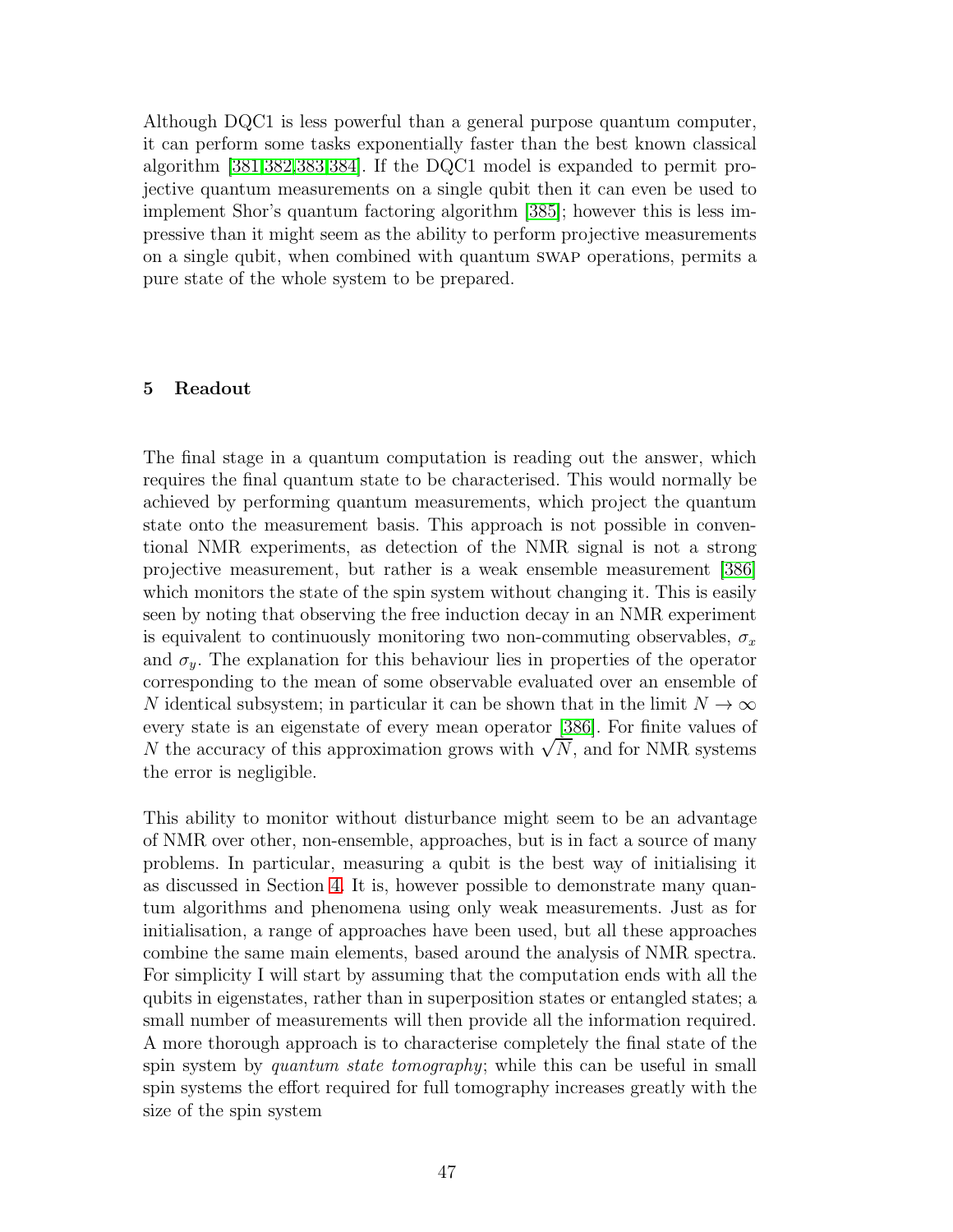#### 5.1 Analysis of spectra

The simplest situation is a one-qubit NMR quantum computer for which the states  $|0\rangle$  and  $|1\rangle$  correspond to the NMR states  $I_z$  and  $-I_z$  respectively. A  $90° I_y$  pulse will convert these to  $\pm I_x$ , which will appear as absorption or emission lines in a properly phased NMR spectrum; this makes sense as  $|0\rangle$ and  $|1\rangle$  correspond to excess population in the low energy and high energy spin states. As the absolute phase of an NMR signal is meaningless it is essential to obtain a reference signal against which phases can be determined; this is most easily achieved by acquiring a signal from the computer when it is known to be in the initial state  $|0\rangle$ .

The situation is similar with larger spin systems, but it is necessary to be more careful. The NMR spin state corresponding to  $|00\rangle$  is not  $I_z + S_z$  but  $I_z+S_z+2I_zS_z$ . A general pseudo-pure eigenstate of two qubits can be expressed similarly as

$$
|ab\rangle\langle ab| = \frac{1}{2}\left((-1)^{a}I_{z} + (-1)^{b}S_{z} + (-1)^{a+b}2I_{z}S_{z}\right).
$$
 (56)

This state can be analysed in two ways. In a homonuclear spin system it is simple to excite and observe both spins, and the two population terms  $(I_z)$ and  $S_z$ ) are converted to observable single quantum coherences, while the longitudinal two-spin order  $(2I_zS_z)$  becomes unobservable double and zero quantum coherence. The observable signal after a  $90<sup>°</sup><sub>y</sub>$  pulse is then

$$
(-1)^{a}I_{x} + (-1)^{b}S_{x}
$$
\n(57)

and the desired state information is encoded in the phases (absorption or emission) of the NMR signals from the two spins. In a heteronuclear spin system it is more natural to excite and observe just one spin, say  $I$ . Application of a  $90^{\circ} I_y$  pulse to the state gives

$$
\left((-1)^{a}I_{x}+(-1)^{b}S_{z}+(-1)^{a+b}2I_{x}S_{z}\right)/2, \tag{58}
$$

and the observable signal is now proportional to

$$
(-1)^{a} \left( I_{x} + (-1)^{b} 2I_{x} S_{z} \right). \tag{59}
$$

Only one of the two lines in the  $I$  spin doublet will be observed; the choice of line depends on  $b$ , the state of spin  $S$ , while the phase of the signal indicates a, the state of spin  $I$ , as before.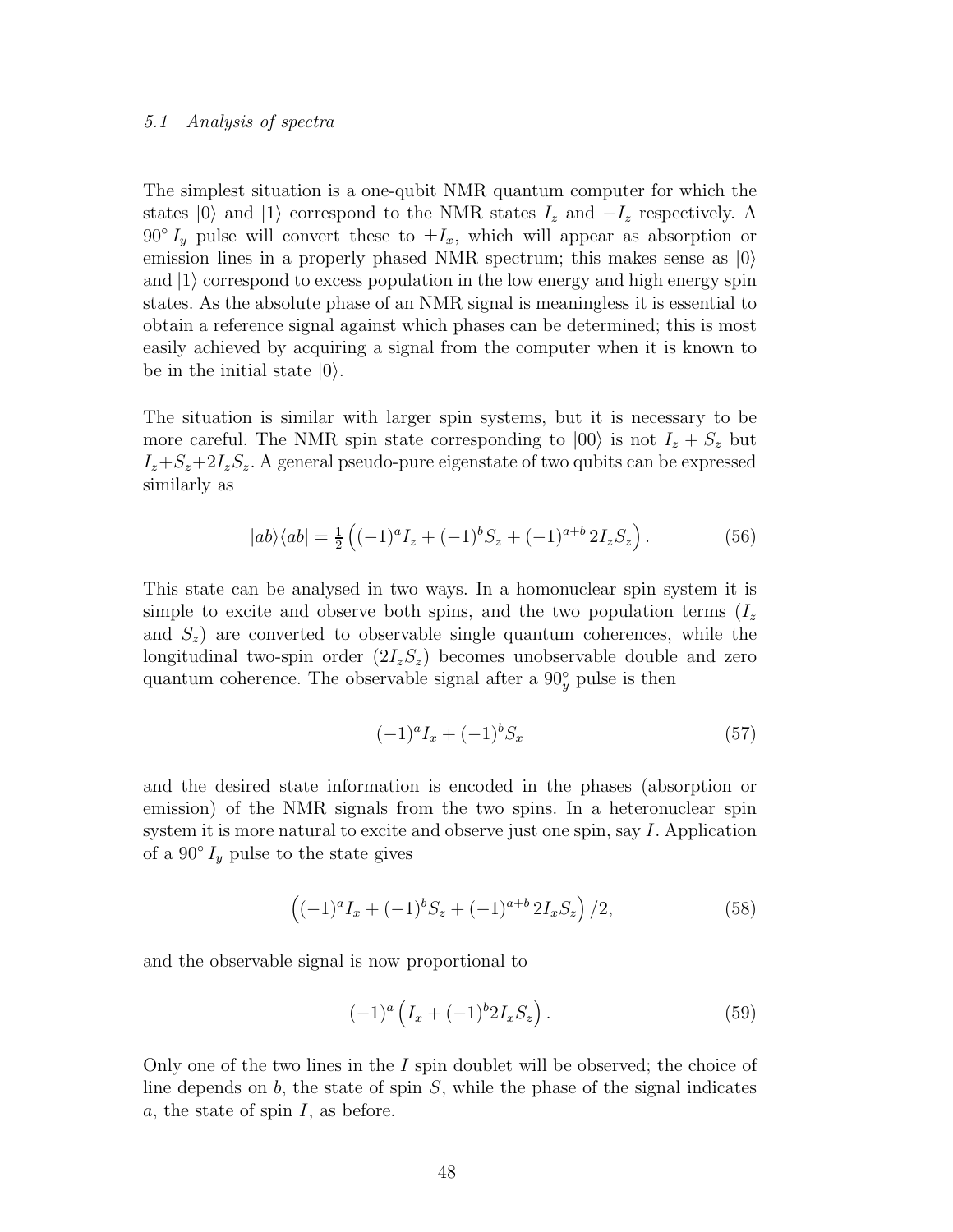### <span id="page-48-1"></span>5.2 Forced decoherence

The effect of a projective measurement on a qubit is to project a superposition of the form

$$
|\psi\rangle = \alpha|0\rangle + \beta|1\rangle \tag{60}
$$

onto its eigenstates, so that qubit is found in  $|0\rangle$  with probability  $|\alpha|^2$  and in  $|1\rangle$  with probability  $|\beta|^2$ . If the outcome of the measurement is unknown then the final state is described by a mixed state of the form

$$
\rho = |\alpha|^2 |0\rangle\langle 0| + |\beta|^2 |1\rangle\langle 1|.\tag{61}
$$

Thus the key effect of projective measurement is to decohere the state, removing the off-diagonal coherence terms [\[387\]](#page-87-21).

The same result can be achieved without explicit measurements by forcibly increasing the decoherence rate. This can be conveniently simulated by reducing the apparent coherence time  $T_2^*$  by applying a magnetic field gradient. Of course gradients do not truly decohere the state, as their effects can be reversed by echoes, but diffusion within the sample volume means that gradients cannot be exactly reversed [\[388\]](#page-88-0), and so gradient dephasing can be made indistinguishable from true decoherence [\[77\]](#page-74-2).

Forced decoherence of this kind is widely used when it is desirable to simulate the effects of true projective measurements. It can also be useful to remove undesired off-diagonal terms which arise from pulse sequence errors [\[44\]](#page-73-6), although in homonuclear systems it is necessary to worry about the invulnerability of zero-quantum error terms to gradient dephasing [\[44\]](#page-73-6). This approach can be generalised to select other states; for example singlet states can be selected by TWIRL operations [\[229\]](#page-81-0). Methods for simulating arbitrary decoherence processes have been described [\[389\]](#page-88-1).

Artificial decoherence can also be imposed using temporal averaging rather than spatial averaging approaches, by averaging the result over experiments in which a range of gates are applied to the system [\[84,](#page-75-1)[102\]](#page-75-2). This approach allows considerable control over the exact form of the artificial decoherence, and also permits the decoherence to be applied rapidly within a particular instance of the experiment, although the use of temporal averaging means that the whole process takes longer than spatially averaged approaches.

## <span id="page-48-0"></span>5.3 Tomography

Quantum state tomography refers to the process of completely characterising the state of a quantum system. Originally developed in optics [\[390\]](#page-88-2), the process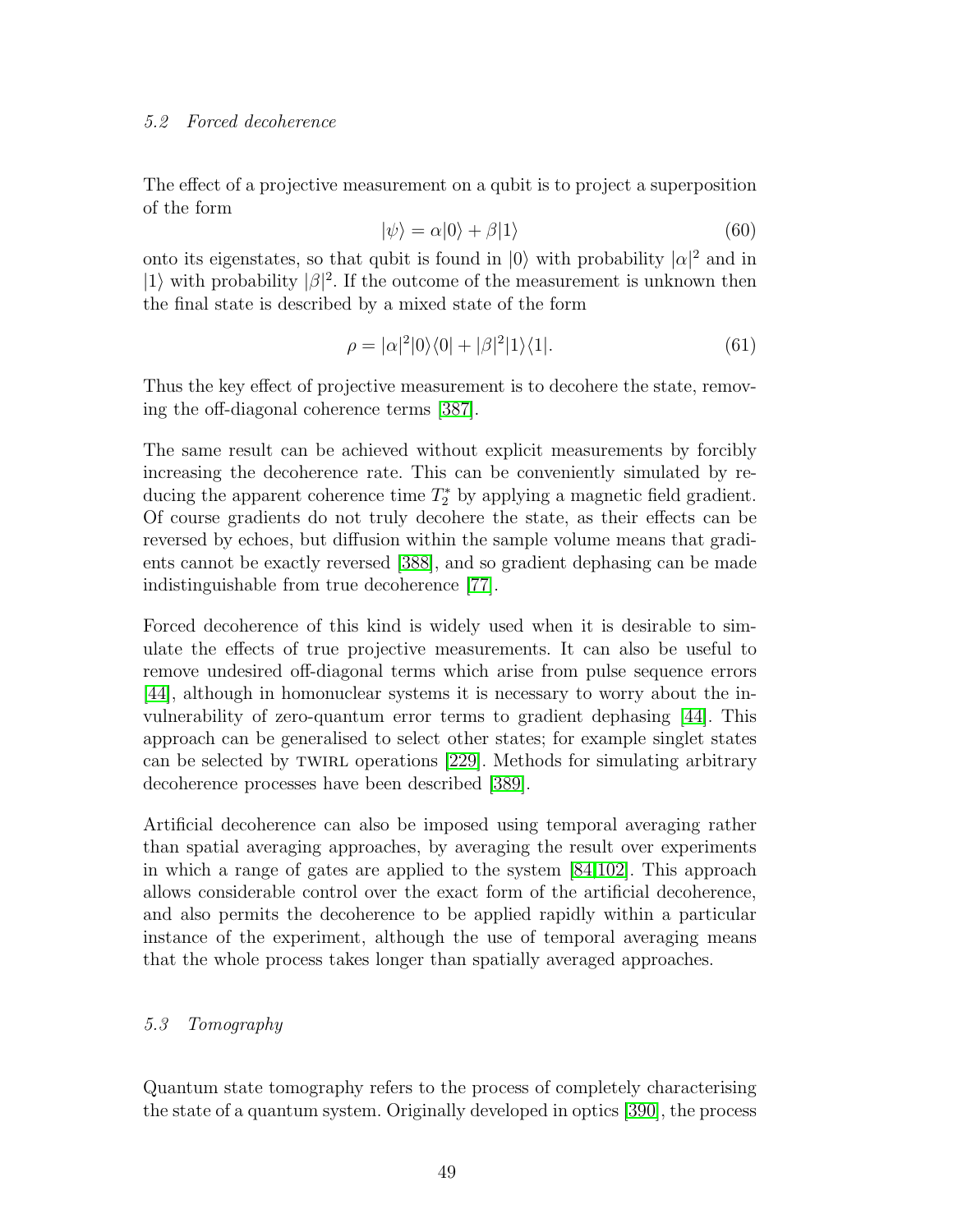is comparatively simple in spin systems where it is only necessary to determine a finite (if large) number of elements in the density matrix description. Clearly this is not possible in a single experiment, and tomography can be quite a lengthy process.

In an NMR context it is most helpful to consider the process in terms of product operators [\[116\]](#page-76-6). A single spin is described by four operators,  $\frac{1}{2}E$ ,  $I_x$ ,  $I_y$ and  $I_z$ . Two of these,  $I_x$  and  $I_y$ , are NMR observables, and can be characterised directly by recording the free induction decay. The  $I_z$  term is not observable, but can be characterised by applying a 90◦ pulse to convert it into one of the observable terms. Note that this process inevitably renders one of the directly observable terms unobservable, and it is impossible to characterise these three terms in a single experiment. The  $\frac{1}{2}E$  term is completely unobservable in any NMR experiment, and these methods only determine the deviation density matrix [\[11\]](#page-71-3). It is also necessary to obtain a reference spectrum from a spin in a known state (usually thermal equilibrium), firstly to obtain a phase reference allowing  $I_x$  and  $I_y$  to be separated, and secondly to obtain an amplitude reference so that the absolute size of the terms in the deviation density matrix can be determined.

In a two-spin system fifteen product operators have to be characterised [\[391\]](#page-88-3), of which eight are directly observable, the four inphase coherences  $(I_x, I_y,$  $S_x, S_y$  and the four antiphase coherences  $(2I_xS_z, 2I_yS_z, 2I_zS_x, 2I_zS_y)$ . In a homonuclear system these eight terms can all be determined from the amplitudes and phases of the four lines in the spectrum. The remaining seven indirectly observable terms must be converted to observables, and it is not possible to achieve this for all seven terms in one go. A minimum of four experiments is necessary [\[391](#page-88-3)[,392\]](#page-88-4), although it is common to use a larger number. One popular approach is to use nine experiments corresponding to three possible pulses (no pulse,  $90^\circ_x$  and  $90^\circ_y$ ) applied to spin I and spin S in all possible combinations [\[391\]](#page-88-3). Quantum state tomography has been widely demonstrated in spin- $\frac{1}{2}$  NMR experiments [\[11](#page-71-3)[,13](#page-71-4)[,53,](#page-73-7)[56,](#page-73-8)[64,](#page-74-3)[96,](#page-75-3)[393\]](#page-88-5), as well as with quadrupolar nuclei [\[144,](#page-77-6)[145](#page-77-7)[,394\]](#page-88-6) and electron spins [\[164\]](#page-78-0).

It is possible to go beyond quantum state tomography to quantum process tomography [\[395](#page-88-7)[,396,](#page-88-8)[397\]](#page-88-9), which attempts to characterise the detailed behaviour of a pulse sequence by effectively determining the corresponding superoperator matrix. This process is inevitably extremely time consuming, but has been demonstrated in liquid state [\[59,](#page-73-9)[226\]](#page-81-1) and solid state [\[153\]](#page-78-1) NMR experiments. Because of the extreme effort required for full process tomography there has been interest in partial tomography, which either seeks to determine the overall fidelity of the process [\[398,](#page-88-10)[399,](#page-88-11)[400\]](#page-88-12) or concentrates on transfer between states of particular spins [\[74](#page-74-0)[,75\]](#page-74-4). As relaxation is a major source of errors in quantum processes there is also considerable overlap between quantum process tomography and studies of decoherence.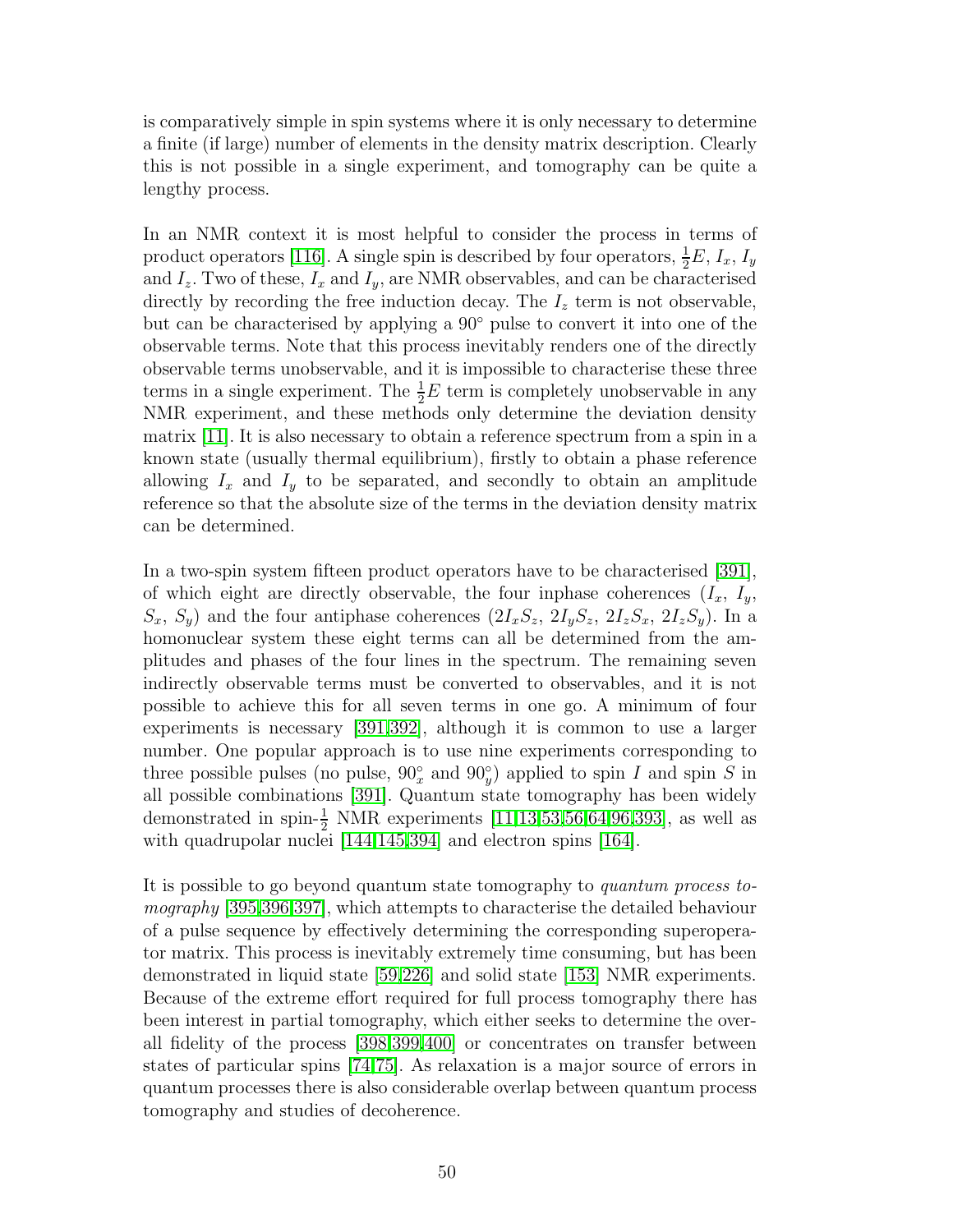### 5.4 Methods for single spin detection

The prospects for NMR quantum computation would be greatly improved if it was in fact possible to perform conventional projective measurements on single spins. Direct detection of NMR transitions of a single spin is impractical due to the very low energies involved, and it is necessary to couple the NMR transition to a process with a larger energy scale. One possible approach is optically detected ENDOR [\[401](#page-88-13)[,402\]](#page-88-14), but most interest has focussed on Magnetic Resonance Force Microscopy (MRFM) [\[403](#page-88-15)[,404,](#page-88-16)[405\]](#page-88-17), and there have been proposals for building quantum computers with this approach [\[406,](#page-88-18)[407](#page-88-19)[,408\]](#page-88-20). It should be noted, however, that such devices will necessarily bear little resemblance to current liquid state NMR experiments. It has been suggested [\[409\]](#page-88-21) that spin-sensing chemical reactions can be considered as projective quantum measurements, but this interpretation is controversial.

A quite different perspective is provided by entanglement based spin measurements, which seek to enhance the signal from a single spin by correlating it with a large number of other spins [\[410\]](#page-88-22). The basic method uses cat state techniques to entangle the single spin with a large number of ancilla spins

$$
(\alpha|0\rangle + \beta|1\rangle) \otimes |0...0\rangle \rightarrow \alpha|00...0\rangle + \beta|11...1\rangle \tag{62}
$$

and then performs a collective measurement on all the spins. The cat-like state corresponds to a state of maximal quantum coherence, and is not directly detectable, but if the off-diagonal terms in the density matrix are dephased then the remaining diagonal terms correspond to population states with very high longitudinal spin order, which will give a correspondingly large collective signal. This approach has been demonstrated in small systems [\[228\]](#page-81-2) and possible implementations in much larger systems using techniques adapted from quantum cellular automata have been analysed [\[332,](#page-85-4)[411,](#page-88-23)[412](#page-89-0)[,413](#page-89-1)[,414\]](#page-89-2).

#### 6 Decoherence

Decoherence [\[387\]](#page-87-21) refers to any incoherent processes which cause the spin system to undergo non-unitary evolution. The term is essentially equivalent to relaxation. Some authors chose to distinguish between  $T_2$  processes, which they call decoherence, and  $T_1$  processes, which they call relaxation, but such distinctions should not in general be relied upon. As quantum computation relies on the use of coherent superpositions of quantum states, decoherence appears to provide a fundamental limit on the complexity of computations which can be performed [\[415\]](#page-89-3). The development of *decoherence free subspaces* [\[416,](#page-89-4)[417,](#page-89-5)[418,](#page-89-6)[419](#page-89-7)[,420\]](#page-89-8), quantum error correction [\[421](#page-89-9)[,422](#page-89-10)[,423](#page-89-11)[,424\]](#page-89-12), and fault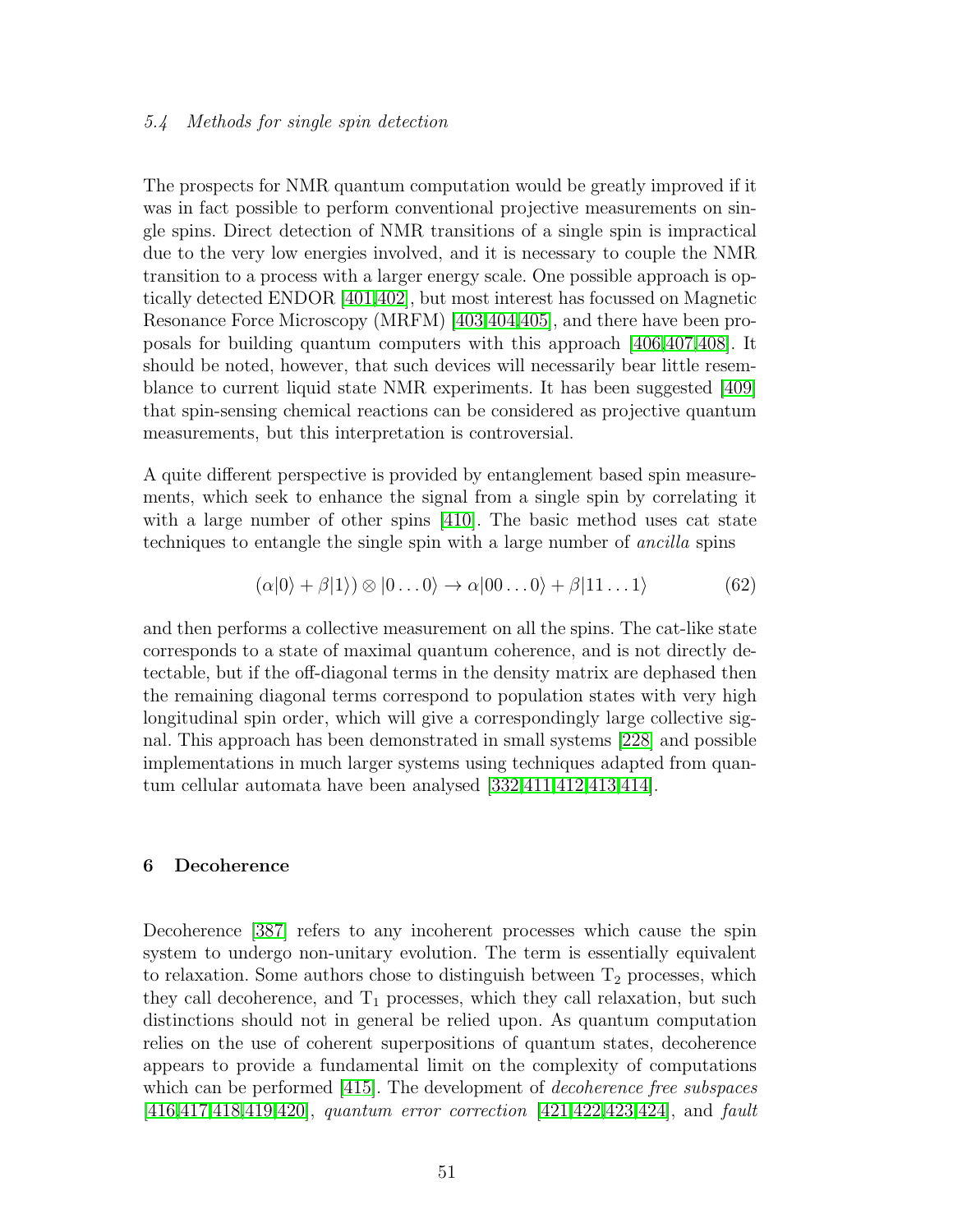tolerant computation [\[425](#page-89-13)[,426,](#page-89-14)[427\]](#page-89-15) have enabled these limits to be partially sidestepped, but decoherence remains a fundamental concern.

#### 6.1 Modelling decoherence

Although decoherence in large spin systems can be a very complex process, some progress can be made in simulations by incorporating very simple models of decoherence [\[113\]](#page-76-7), in essence assuming that every spin relaxes independently with its own time constants  $T_1$  and  $T_2$ . Typically relaxation is dominated by T<sup>2</sup> processes, but these largely lead to signal loss, without introducing significant error signals; by contrast  $T_1$  processes, although usually significantly slower, can lead to ambiguous results in some quantum computations.

Both types of relaxation are easily modelled using the *operator sum represen*tation [\[23\]](#page-72-7)

$$
\rho \to \sum_{k} E_k \rho E_k^{\dagger} \tag{63}
$$

where the operators  $E_k$  can take any form (in particular, they need not be unitary), subject only to the requirement that

$$
\sum_{k} E_{k}^{\dagger} E_{k} = \mathbf{1}
$$
\n(64)

if the process is to be trace preserving (so that density matrices remain density matrices). T<sub>2</sub> processes are easily described using *phase damping* [\[113\]](#page-76-7), which relies on the fact that for a single qubit the process

$$
\rho \to \frac{1}{2}\rho + \frac{1}{2}Z\rho Z \tag{65}
$$

will completely remove any off-diagonal terms from a density matrix  $\rho$ . More realistic decoherence can be modelled by removing the off-diagonal terms from some steadily increasing fraction of the density matrix. This gives the set of operators

$$
E_0 = \sqrt{\lambda} \begin{pmatrix} 1 & 0 \\ 0 & 1 \end{pmatrix} \qquad E_1 = \sqrt{1 - \lambda} \begin{pmatrix} 1 & 0 \\ 0 & -1 \end{pmatrix} \tag{66}
$$

where

$$
\lambda = \frac{1}{2} \left( 1 + e^{-t/T_2} \right). \tag{67}
$$

 $T_1$  processes are a bit more complicated, as it is necessary to allow for the fact that the system does not relax to the ground state, but rather to the thermal equilibrium state. This process, *generalized amplitude damping* [\[113\]](#page-76-7), can be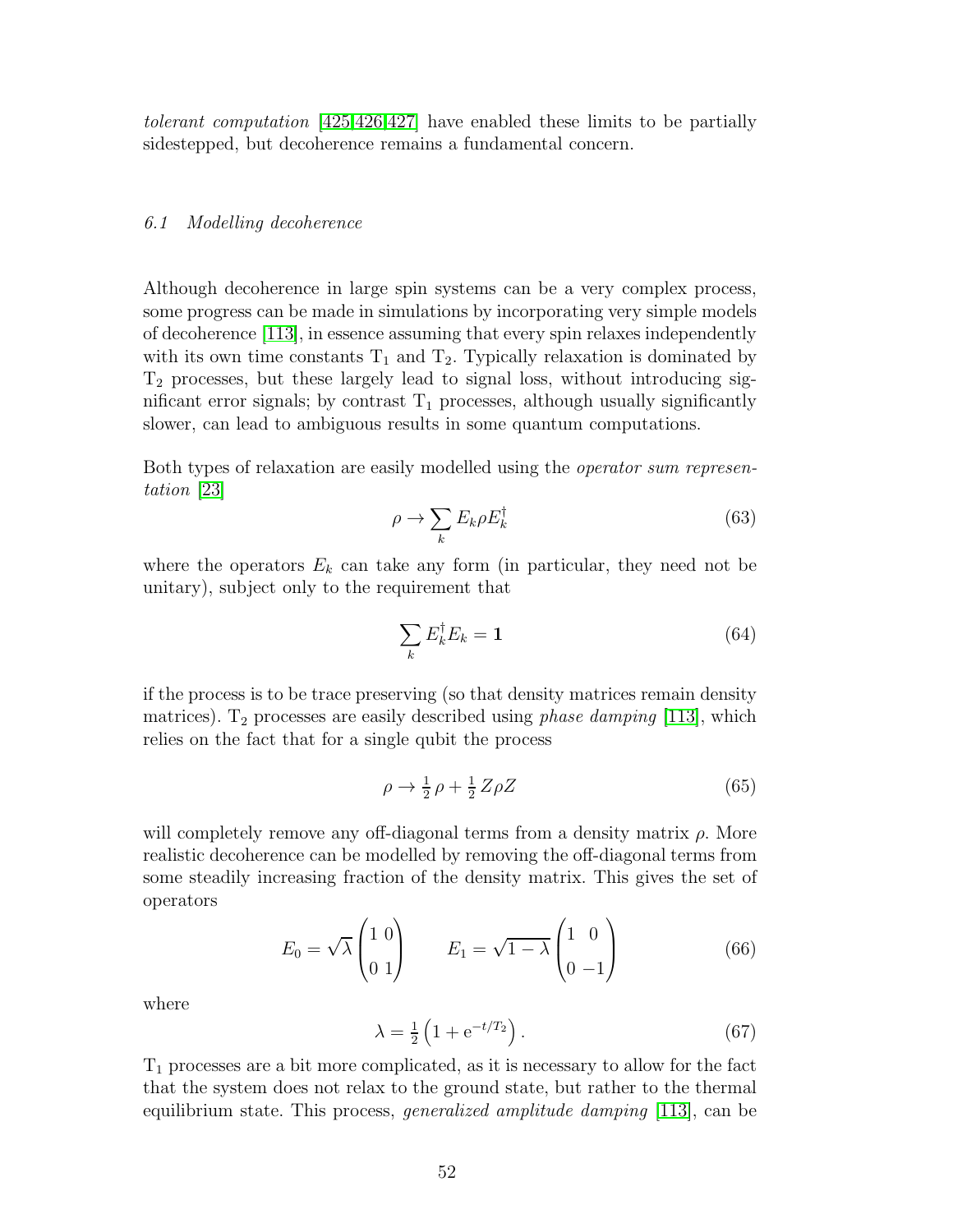described by the set of four operators

$$
E_0 = \sqrt{p} \begin{pmatrix} 1 & 0 \\ 0 & \sqrt{1 - \gamma} \end{pmatrix} \quad E_1 = \sqrt{p} \begin{pmatrix} 0 & \sqrt{\gamma} \\ 0 & 0 \end{pmatrix}
$$
  
\n
$$
E_2 = \sqrt{1 - p} \begin{pmatrix} \sqrt{1 - \gamma} & 0 \\ 0 & 1 \end{pmatrix} \quad E_3 = \sqrt{1 - p} \begin{pmatrix} 0 & 0 \\ \sqrt{\gamma} & 0 \end{pmatrix}
$$
 (68)

where

$$
\gamma = 1 - e^{-t/T_1} \qquad p = \frac{1}{2}(1 + \epsilon) \tag{69}
$$

and  $\epsilon$  is the polarization at thermal equilibrium, so that the thermal state is

$$
\rho_{\rm th} = \frac{1}{2}E + \epsilon I_z. \tag{70}
$$

As expected  $\rho_{th}$  is unaffected by either kind of relaxation. It might seem tempting to concentrate on the pseudo-pure component of the spin state, which corresponds to  $\epsilon = 1$ , in which case the operators  $E_2$  and  $E_3$  can be dropped, but while this process will work for a single spin it will give incorrect results when extended to larger spin systems.

The complete relaxation process for a single spin can be described by applying both amplitude damping and phase damping, remembering that the measured  $T_2$  time includes a contribution from  $T_1$  relaxation. The relaxation of a group of two or more spins can be described by applying relaxation sequentially to each spin; in this case it is vital to calculate the amplitude damping correctly, so that the system relaxes back to the correct thermal state and not to a pseudo-pure state.

The approach outlined above only applies to decoherence during a single period of free precession. With a more complicated pulse sequence the simplest approach is to break it up into a sequence of pulses (assumed to be instantaneous) and delays, with the decoherence that occurs during a delay being calculated at the end of the delay, immediately before the following pulse. Note that only the spins experiencing the pulse need be considered at this stage; decoherence of other spins can be saved up, to be applied just before the next pulse addressing those spins. If only  $T_2$  processes are considered then this can be simplified further, as  $T_2$  relaxation is not affected by  $180°$  pulses, and so T<sup>2</sup> relaxation can be calculated at the end of a whole spin-echo period, rather than step by step. This approach will not be entirely correct in experiments with long selective pulses, but has proved fairly successful in some cases [\[113\]](#page-76-7). It will, however, be difficult to apply to pulse sequences which make extensive use of gates derived by optimal control methods, as in this case any division into pulses and delays is to some extent artificial.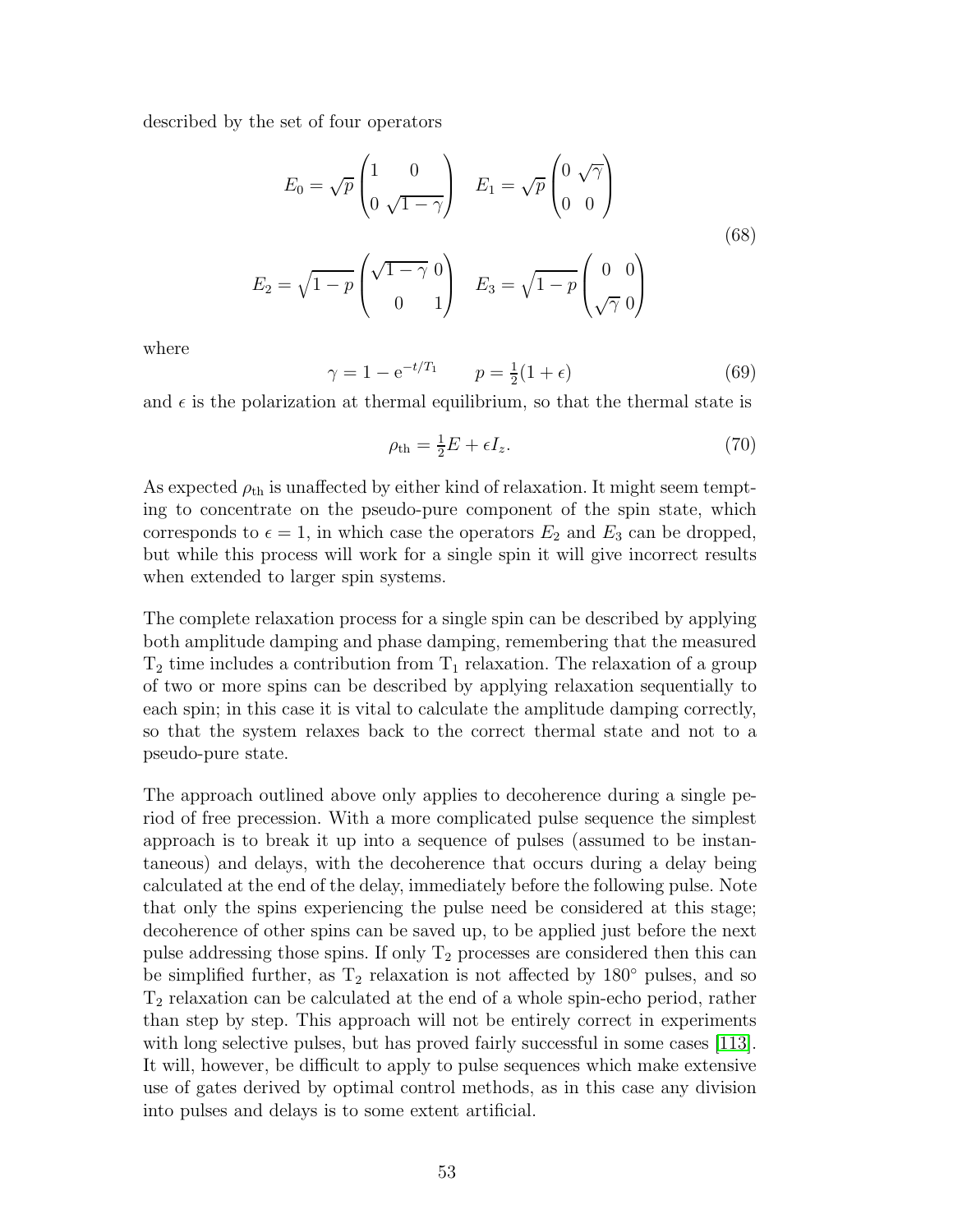#### <span id="page-53-0"></span>6.2 Decoherence in large spin systems

The previous section has assumed that every spin relaxes individually, uncorrelated with the relaxation of neighbouring spins, and it is well known that this assumption is rarely correct in NMR spin systems. Obvious examples in conventional NMR include nuclear Overhauser effects [\[428\]](#page-89-16) arising from correlated  $T_1$  relaxation, the differential linewidths in multiplets used in transverse relaxation-optimized spectroscopy (TROSY) experiments [\[429\]](#page-89-17), and the relaxation of multiple quantum coherences [\[430\]](#page-89-18).

NMR techniques can also be used to study decoherence processes, and in particular to determine how decoherence rates scale with the number of qubits in real physical systems, as well as the use of decoupling techniques to reduce decoherence rates by suppressing undesirable interactions in such systems [\[106,](#page-76-8)[107,](#page-76-9)[264,](#page-83-0)[431](#page-89-19)[,432](#page-89-20)[,433\]](#page-89-21).

### 7 Quantum Algorithms

I will now consider some of the quantum algorithms which have been implemented using NMR quantum computers. Before doing so it is useful to say a little more about the implementation of mathematical operations with reversible quantum devices, and in particular to explore how functions can be evaluated in a reversible context. The obvious direct approach of creating a propagator which implements

$$
|x\rangle \xrightarrow{U_f} |f(x)\rangle. \tag{71}
$$

is not normally practical, as this process will only be reversible if the function is itself intrinsically reversible, which is not generally the case. The solution to this problem is to preserve the input qubits and store the output in an ancilla bit. The output cannot, however, simply overwrite the initial value of the ancilla, as that would be irreversible. Instead the new value of the ancilla must be obtained by reversibly combining the output of the gate with the old value, and this is most simply achieved by using bitwise addition modulo 2 (the xor gate), so that

$$
|x\rangle|y\rangle \xrightarrow{U_f} |x\rangle|y \oplus f(x)\rangle. \tag{72}
$$

If the ancilla bit is initially set to zero then the value of the function can be easily obtained

$$
|x\rangle|0\rangle \xrightarrow{U_f} |x\rangle|f(x)\rangle. \tag{73}
$$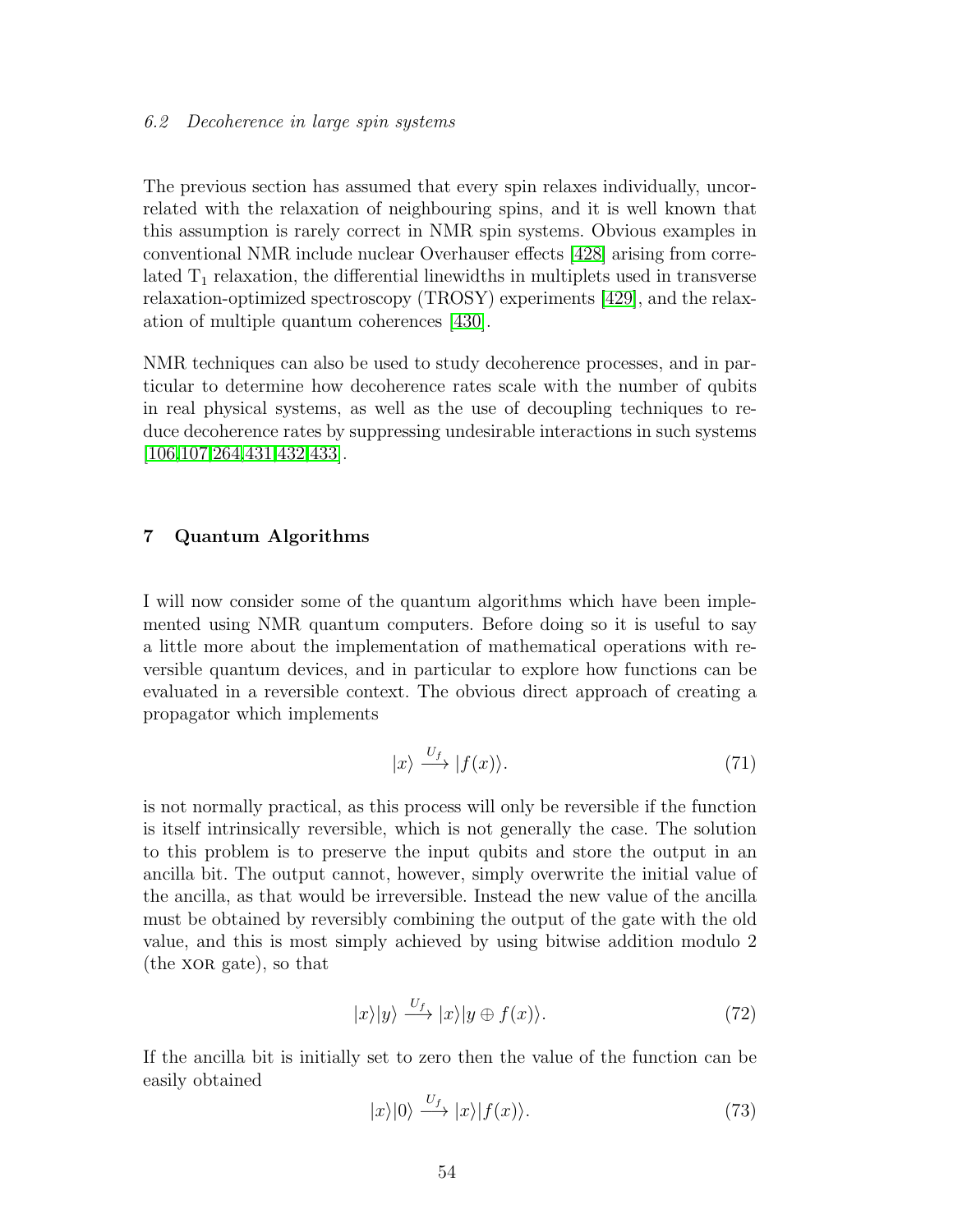For a function with two input bits and one output bit this can be written as a quantum network

$$
\begin{array}{c}\n a \\
b \\
c\n \end{array}\n \begin{array}{c}\n \begin{array}{c}\n \stackrel{a}{f} \\
b \\
c \end{array}\n \end{array}\n \begin{array}{c}\n \stackrel{a}{f} \\
\stackrel{b}{f} \\
c \end{array}\n \end{array}\n \tag{74}
$$

sometimes called a f-controlled-nor gate. Functions with more than one output bit can be handled by combining each output bit with its own ancilla. Note that while reversible logic can perform any desired transformation on a set of input bits it does not provide any means to set the input or ancilla bits into the desired initial states, and so a reversible computation must begin with an irreversible initialisation process.

#### 7.1 Deutsch's algorithms and related methods

Deutsch's algorithm plays a central role in the historical development of quantum computing, being both the first quantum algorithm to be described and the first quantum algorithm to be implemented experimentally. It considers the analysis of the simplest type of functions: binary functions which map a single input bit to a single output bit. Clearly there are only four such functions

|  | $\mid x \mid f_{00}(x) \mid f_{01}(x) \mid f_{10}(x) \mid f_{11}(x)$ |  |  |
|--|----------------------------------------------------------------------|--|--|
|  |                                                                      |  |  |
|  |                                                                      |  |  |

where each function is conveniently labeled by the pattern of output bits in its truth table.

Deutsch's problem considers the identification of a function, which is known to be one of these four functions but otherwise undetermined, in a situation where the only possible access to the function is by finding its output for a particular input (that is, there is no way of determining how the function values are calculated). This is sometimes called the oracle model of computation, and each function evaluation is called an *oracle query*. Clearly it is necessary and sufficient to make two oracle queries to completely identify a function, evaluating both  $f(0)$  and  $f(1)$  with f-controlled-NOT gates.

The function can in some cases be partially identified in a single query: for example  $f_{00}$  and  $f_{01}$  can be distinguished from  $f_{10}$  and  $f_{11}$  by evaluating  $f(0)$ . Suppose, however, it is desired to distinguish functions according to their parity,  $f(0) \oplus f(1)$ , so that the *balanced* functions  $f_{01}$  and  $f_{10}$ , which give outputs of 0 for one input and 1 for the other, are distinguished from the constant functions  $f_{00}$  and  $f_{11}$ , which give the same output for all inputs.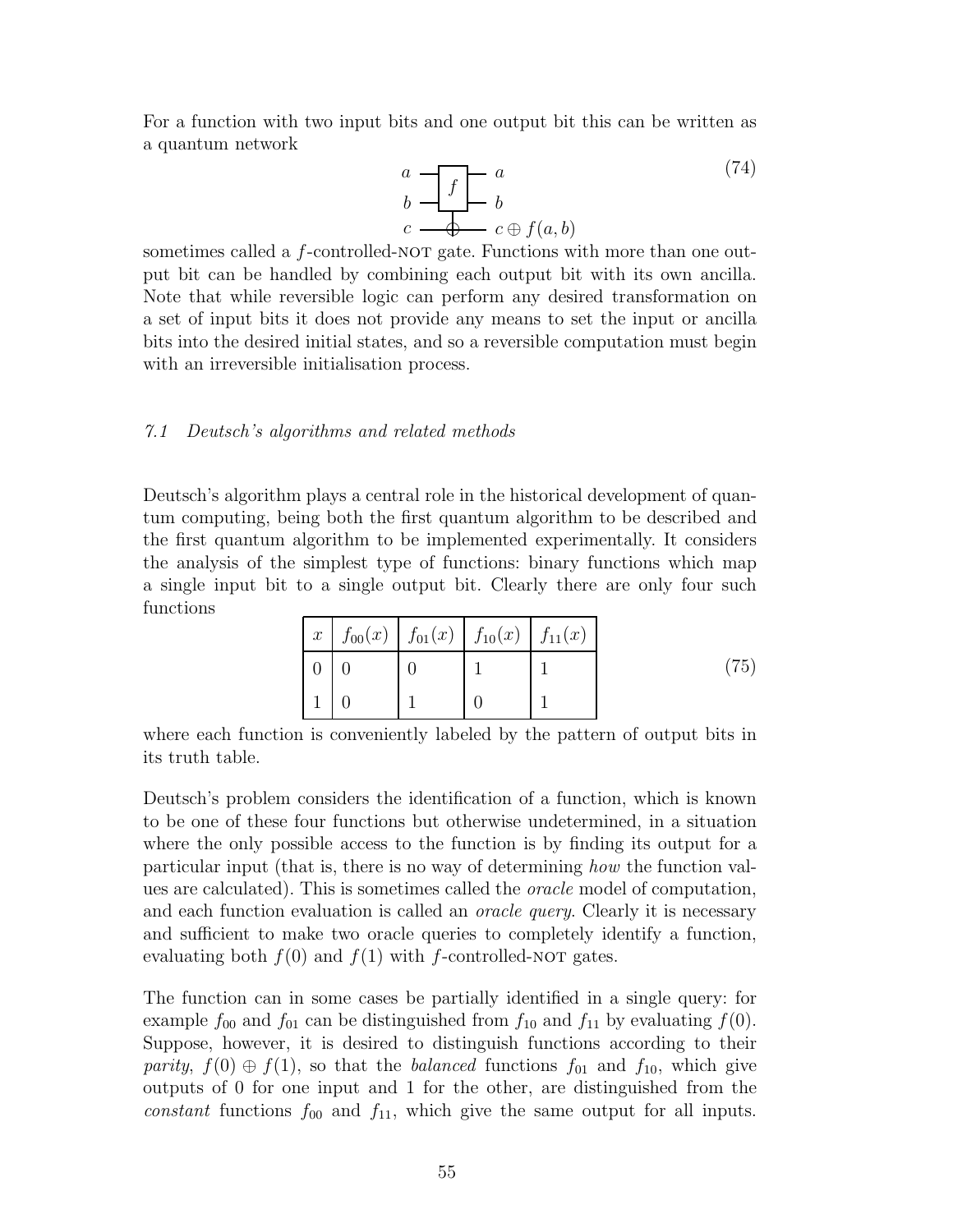With a classical computer this distinction requires two queries, as calculating the parity requires both  $f(0)$  and  $f(1)$  to be determined. Deutsch, however, showed that a quantum computer can determine the parity with a single query.

Deutsch's original algorithm is not particularly useful, as it only works half the time at random [\[1\]](#page-71-5), reporting an inconclusive result the other half of the time. Thus references to Deutsch's algorithm almost always refer to a more modern version which works with certainty [\[434\]](#page-89-22). The quantum network to achieve this

$$
|0\rangle \longrightarrow H \longrightarrow f \longrightarrow H \longrightarrow |f(0) \oplus f(1)\rangle
$$
  

$$
|1\rangle \longrightarrow H \longrightarrow H \longrightarrow |1\rangle
$$
 (76)

is well explained elsewhere [\[12](#page-71-6)[,21](#page-72-6)[,24](#page-72-8)[,434\]](#page-89-22), but can be broken down into three parts. The initial Hadamard gate on the first qubit generates  $|+\rangle$ , a uniform superposition of the two possible input values; this is then passed to the  $f$ controlled-not which evaluates the function for both inputs simultaneously. As the ancilla qubit is in the state H|1 $\rangle = |-\rangle$  the effect of the function on a single input is given by

$$
|x\rangle|-\rangle = \frac{|x\rangle|0\rangle - |x\rangle|1\rangle}{\sqrt{2}} \xrightarrow{U_f} \frac{|x\rangle|f(x)\rangle - |x\rangle|1 \oplus f(x)\rangle}{\sqrt{2}}\tag{77}
$$

and this result can be simplified by considering the two possible values of  $f(x)$ . For the case  $f(x) = 0$  the result is

$$
\frac{|x\rangle|0\rangle - |x\rangle|1\rangle}{\sqrt{2}} = |x\rangle|-\rangle\tag{78}
$$

while if  $f(x) = 1$  the result is

$$
\frac{|x\rangle|1\rangle - |x\rangle|0\rangle}{\sqrt{2}} = -|x\rangle|-\rangle. \tag{79}
$$

This can be summarised as

$$
|x\rangle|-\rangle \xrightarrow{U_f} (-1)^{f(x)}|x\rangle|-\rangle \tag{80}
$$

so the value of the function determines the phase of the state. This might appear to be a global phase, and so irrelevant, but if the input qubit is in a superposition state then the function values can appear as a relative phase

$$
|+\rangle|-\rangle \xrightarrow{U_f} \frac{(-1)^{f(0)}|0\rangle + (-1)^{f(1)}|1\rangle}{\sqrt{2}}|-\rangle.
$$
 (81)

If the function f is constant, so that  $f(0) = f(1)$ , this simplifies to

$$
(-1)^{f(0)}\frac{|0\rangle+|1\rangle}{\sqrt{2}}|-\rangle=(-1)^{f(0)}|+\rangle|-\rangle
$$
\n(82)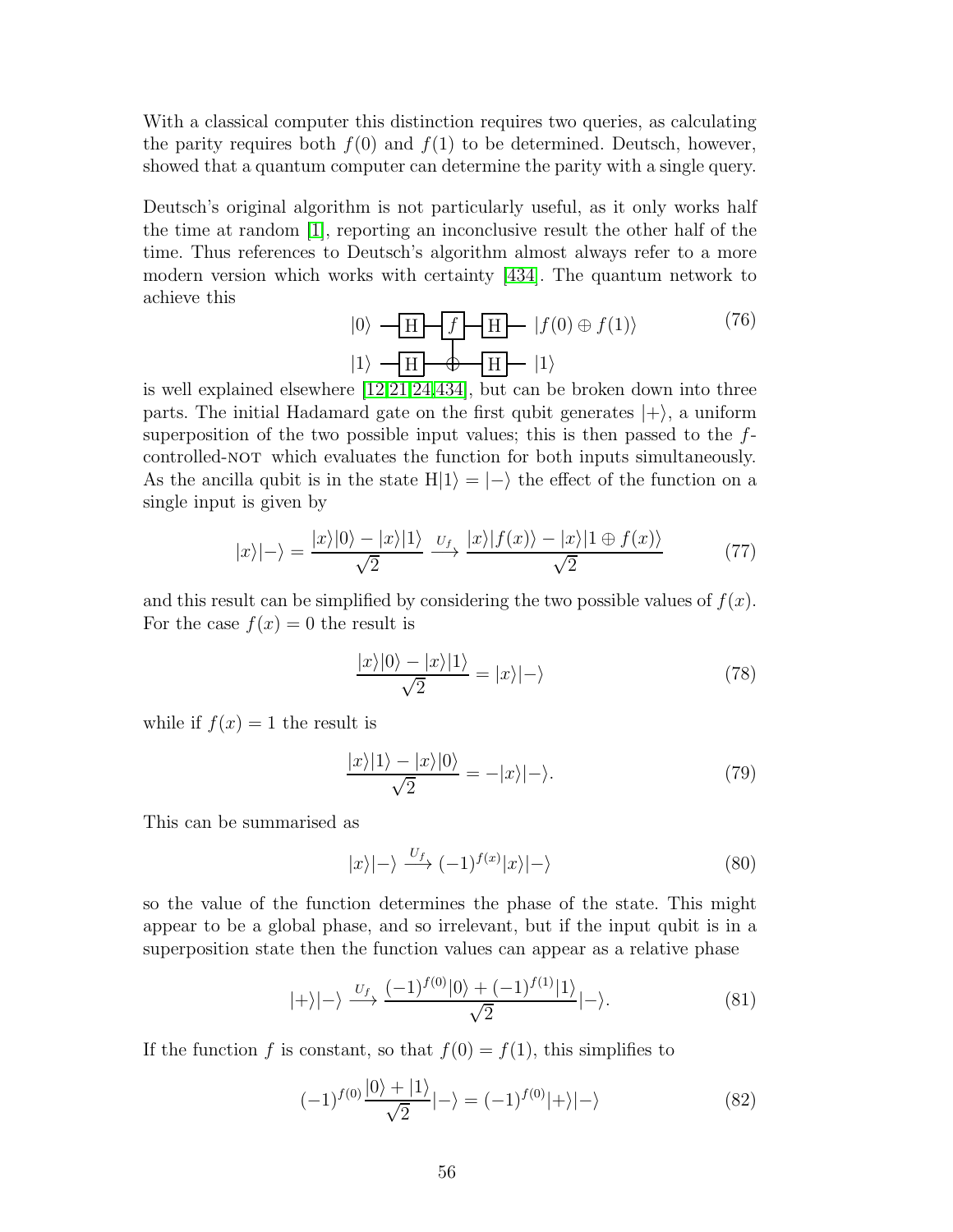while if the function is balanced the result is

$$
(-1)^{f(0)}\frac{|0\rangle - |1\rangle}{\sqrt{2}} |-\rangle = (-1)^{f(0)} |-\rangle |-\rangle. \tag{83}
$$

The effect of the final pair of Hadamard gates is to convert this to  $|0\rangle|1\rangle$  or  $|1\rangle|1\rangle$  as appropriate, completing the desired computation of the parity. Note that the final value of  $f(0)$  is encoded as an undetectable global phase, and so this algorithm enables only the parity to be determined; it is not possible to make further distinctions between the two constant or two balanced functions without making further oracle queries.

The simplicity of the network, requiring only two qubits, makes it an extremely attractive early target. It is necessary to implement the f-controlled-NOT gates explicitly, but these are trivial for the two constant functions,  $f_{00}$  and  $f_{11}$ , and only require a single controlled-nor gate for the two balanced functions,  $f_{01}$ and  $f_{10}$  [\[12,](#page-71-6)[21\]](#page-72-6). Deutsch's algorithm was implemented almost simultaneously using homonuclear [\[12\]](#page-71-6) and heteronuclear [\[13\]](#page-71-4) two-spin systems, and has subsequently been implemented on an ion trap quantum computer [\[15\]](#page-71-7), with a pure state NMR quantum computer [\[51\]](#page-73-4), and with a photon cluster state quantum computer [\[435\]](#page-89-23).

Most NMR developments have, however, involved not Deutsch's algorithm, but its generalisation, the Deutsch–Jozsa algorithm [\[434,](#page-89-22)[436\]](#page-90-0), which considers functions from  $n$  bits to 1 bit (as Deutsch's algorithm can be considered as the simplest example of the more general Deutsch–Jozsa algorithm, with  $n = 1$ , the general name is sometimes used for this case as well [\[49](#page-73-3)[,63\]](#page-74-5)). Such functions need not be constant (the same output for all inputs) or balanced (an equal number of 0s and 1s in the outputs); for example a function with  $n = 2$ might output 0 for one input and 1 for three inputs. Suppose, however, that the function is promised to be either constant or balanced; in this case it is possible to determine which sort of function it is with a single evaluation. The quantum network is an expansion of that for Deutsch's algorithm, and for  $n = 2$  takes the form

$$
|0\rangle \longrightarrow H
$$
  
\n
$$
|0\rangle \longrightarrow H
$$
  
\n
$$
|1\rangle \longrightarrow H
$$
  
\n
$$
|1\rangle \longrightarrow H
$$
  
\n
$$
|1\rangle \longrightarrow H
$$
  
\n
$$
|1\rangle |1\rangle
$$
  
\n(84)

where the output bits,  $a$  and  $b$ , are both equal to 0 if the function is constant, and are not both equal to 0 if the function is balanced. This generalises to  $n$ bit functions in the obvious way, with all output bits equal to 0 if the function is constant, and at least one bit equal to 1 if the function is balanced.

Implementing the Deutsch–Jozsa algorithm would appear to require a device with at least three qubits, and the first implementation [\[69\]](#page-74-6) did precisely that,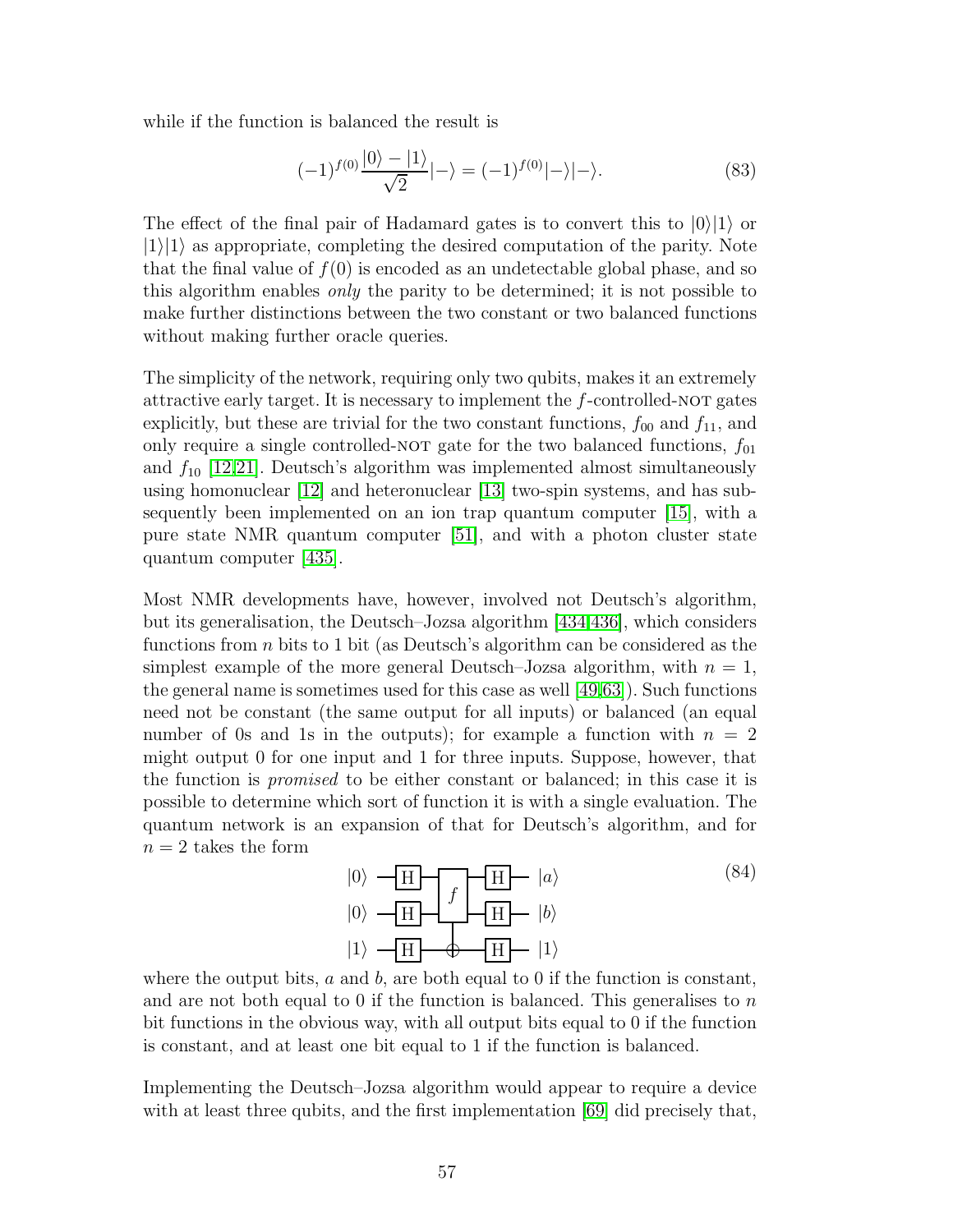using line selective pulses in a three-spin homonuclear spin system; this simplifies the implementation of two of the balanced functions, which would require toffoli gates if implemented using standard circuits [\[355,](#page-86-14)[48](#page-73-10)[,104\]](#page-76-10). The algorithm has also been implemented for 4-bit functions in a 5-spin system [\[105\]](#page-76-0), restricting the choice to a single balanced function which could be implemented relatively simply.

Although the conventional Deutsch–Jozsa algorithm requires a minimum of three qubits, it was noted early on [\[437\]](#page-90-1) that the ancilla bit is not really necessary. The ancilla bit is used in classical function evaluations to hold the function value, but in quantum versions the effect of setting the ancilla bit to  $|-\rangle$  is that the function value is stored as a phase rather than a bit value. Thus it is possible to remove the ancilla qubit if the conventional classical oracle is replaced by a purely quantum oracle, which implements

$$
|x\rangle \xrightarrow{U_f} (-1)^{f(x)} |x\rangle \tag{85}
$$

directly. This quantum oracle cannot be used for classical algorithms (as the qubit phase is a purely quantum mechanical phenomenon), but will work perfectly well in quantum algorithms. This purely quantum version [\[65](#page-74-7)[,82\]](#page-75-4), which is sometimes called the *refined* Deutsch–Jozsa algorithm [\[83\]](#page-75-5) or the Collins version of the Deutsch–Jozsa algorithm [\[96\]](#page-75-3), permits n-bit functions to be studied using an *n*-spin system. This approach can even be used to implement Deutsch's algorithm with a single spin [\[47\]](#page-73-11).

### 7.2 Grover and other quantum search algorithms

Grover's quantum search algorithm [\[438](#page-90-2)[,439\]](#page-90-3) is the simplest member of the second major family of quantum algorithms. In general the algorithm concerns the analysis of functions of n input bits for which the output is 0 except for a single satisfying input, for which the output is 1. If the function is only accessible through an oracle implementation, so that it is not possible to analyse the function itself, but only its values, the only practical approach to locating the satisfying input is to try inputs at random until it is found. This unstructured search, equivalent to trying to find the name corresponding to a particular telephone number by reading through the telephone directory, is obviously extremely inefficient: for a function with  $n$  input bits there are  $N = 2<sup>n</sup>$  possible inputs, and on average it will be necessary to try about  $N/2$ of these before the satisfying input is found. By contrast, Grover's algorithm allows it to be located with around  $\sqrt{N}$  queries.

The quantum circuit implementing Grover's search algorithm in the case  $n = 2$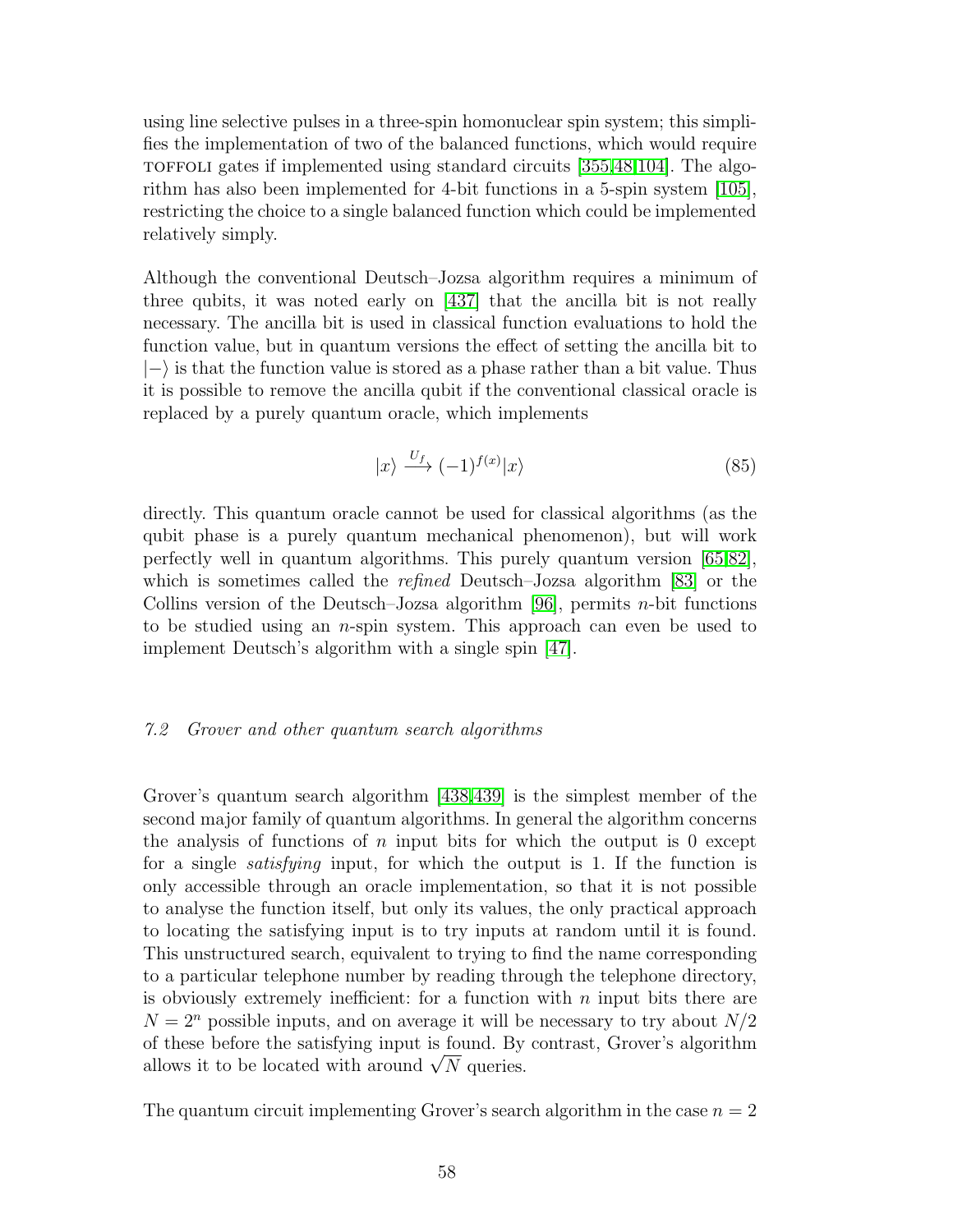$(N = 4)$  is



where the first two bits represent the inputs to the function and the third bit is an ancilla. The first three qubit gate is an  $f$ -controlled-NOT gate and the second one is a close relative of the TOFFOLI gate which applies a NOT gate to the ancilla bit if the input bits are both in state 0. As in the Deutsch–Jozsa algorithm the ancilla bit is not really necessary as it only serves to convert the function result from a bit value to a phase, and so the network can be simplified to

$$
|0\rangle \longrightarrow H
$$
\n
$$
U_f
$$
\n
$$
U_{10}
$$
\n
$$
U_f
$$
\n
$$
U_{00}
$$
\n
$$
H
$$
\n(87)

where  $U_{00}$  negates the basis state  $|00\rangle$  but leaves all other basis states alone, and  $U_f$  negates the basis state corresponding to the unique satisfying input. This simplified algorithm is universally used in NMR implementations of Grover's search.

As usual the initial Hadamard gates convert the input qubits to a uniform superposition of the four possible inputs, and the function is evaluated over all four inputs in parallel, leaving the satisfying input uniquely marked with a phase shift. The remaining gates then convert this phase difference to an amplitude difference, so that all the amplitude in the superposition is concentrated on the satisfying input, and when the input bits are measured at the end of the process their values will indicate the satisfying input. The circuit is similar for cases with  $n > 2$ , except that it is now necessary to repeat the function evaluation and amplitude concentration stages several times, with the amplitude of the satisfying input in the final superposition varying sinusoidally with the number of repetitions. This has two consequences: firstly that it is necessary to choose the number of repetitions appropriately, and secondly that it is usually not certain that the satisfying input will be located, even if the optimum number of repetitions are used, as in the general case the amplitude may never be completely concentrated on the satisfying input.

The case  $n = 2$  is special, in that the algorithm is guaranteed to work after a single repetition, making this case an attractive target, and Grover's search was implemented early on with both heteronuclear [\[54\]](#page-73-12) and homonuclear [\[43\]](#page-73-13) spin systems. Later implementations have been used to demonstrate the use of dipolar couplings in liquid crystal solvents [\[56\]](#page-73-8), efficient quantum state tomography [\[64\]](#page-74-3), the stability of Grover's search under imperfect gates [\[67\]](#page-74-8), and NMR quantum computing with highly polarized [\[367\]](#page-87-1) and almost pure [\[52\]](#page-73-5) states. Unlike the Deutsch–Jozsa algorithm there has been little in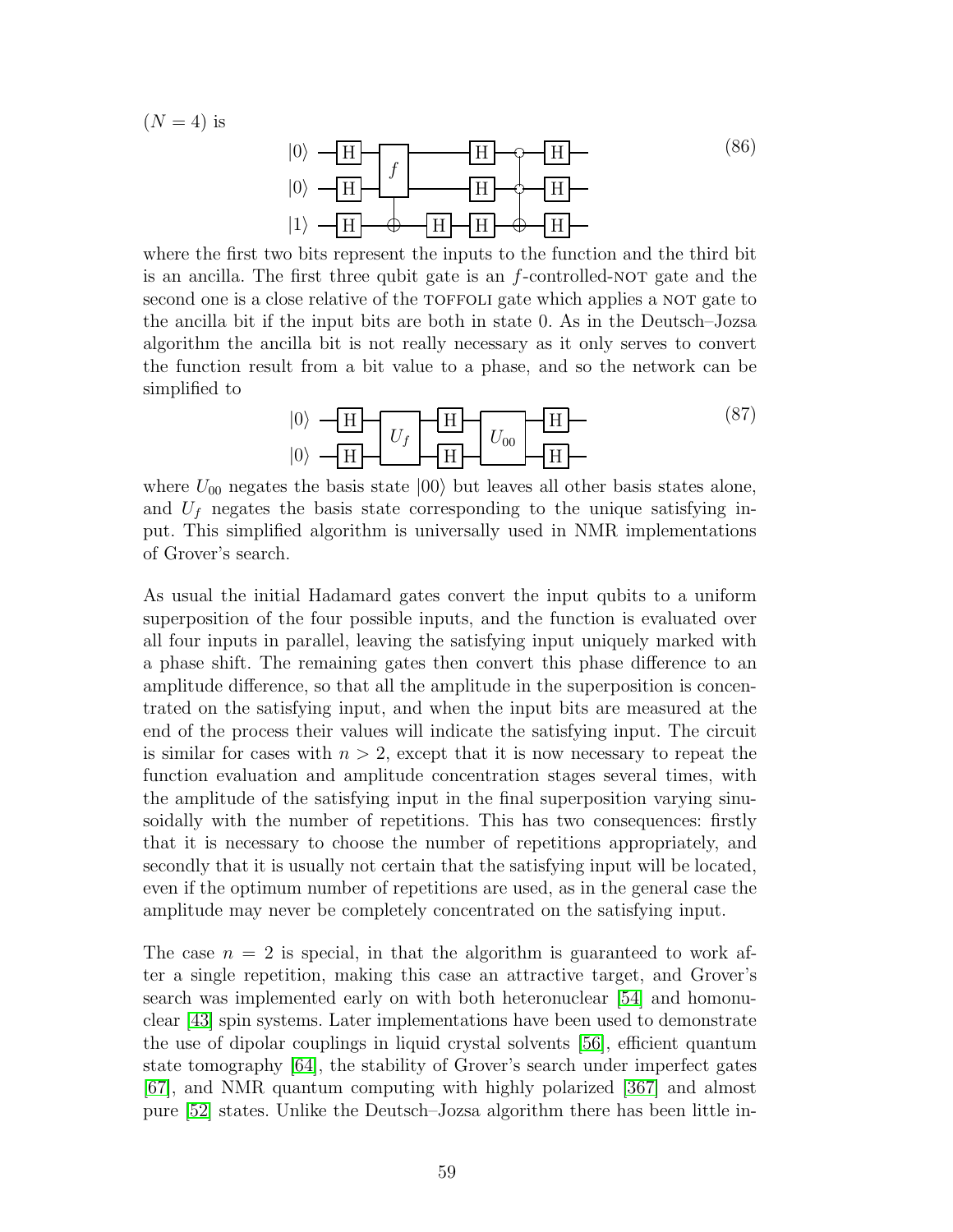terest in increasing the value of  $n$ , but there has been one demonstration of searching over three-bit functions on a three-spin device [\[79\]](#page-74-9), demonstrating the expected oscillatory behaviour as the number of repetitions is varied.

Grover's algorithm can be extended to more general functions with more than one satisfying input; the network is identical, but the number of repetitions required now depends on  $\sqrt{N/k}$ , where k is the number of satisfying inputs [\[440\]](#page-90-4). The output qubits are in a uniform superposition of all the matching inputs, which makes this an unattractive algorithm for NMR implementations, as the non-projective readout process will not cope well with this superposition. A related algorithm, approximate quantum counting, permits  $k$  to be estimated by observing the oscillation frequency [\[440](#page-90-4)[,441\]](#page-90-5), and this is a much more attractive target. The algorithm requires an additional control qubit in addition to the n bits defining the input to the function, but a two-spin sys-tem has been used [\[44\]](#page-73-6) to demonstrate the case  $n = 1$ , for which k equals 0, 1 or 2, and a related experiment has been performed in a three-spin system [\[93\]](#page-75-6). The oscillatory behaviour inherent in quantum counting allows this algorithm to be used to explore the effects of applying very large numbers of logic gates, and this has been used to demonstrate the effects of composite pulses in suppressing off-resonance errors [\[211\]](#page-80-0).

An alternative approach developed by Grover replaces the simple repetition of a single search operator with a more complicated recursive operator [\[442\]](#page-90-6), which causes the algorithm to converge on a superposition of satisfying inputs no matter what the value of k is. This algorithm permits an efficient search to be performed when the value of  $k$  is unknown, although it is much less efficient than the original quantum search algorithm when  $k$  is known. This algorithm has been implemented by NMR [\[61\]](#page-74-10) for the case  $n = 2$  in a two-spin system. Results were demonstrated for functions with  $k = 1$  and  $k = 2$ ; in the latter case care was needed in interpreting the final result, as this corresponds to a superposition of the two satisfying states.

In addition to Grover's unstructured search, quantum algorithms have also been developed for searching functions whose structure is partly known. NMR implementations include the Bernstein–Vazirani algorithm [\[73,](#page-74-11)[443\]](#page-90-7) and Hogg's structured search [\[73,](#page-74-11)[444](#page-90-8)[,445\]](#page-90-9). Several of these implementations build on the concept of searching in Liouville space [\[183,](#page-79-0)[446,](#page-90-10)[447\]](#page-90-11) which is particularly appropriate to ensemble implementations such as NMR.

## 7.3 Shor type algorithms

Shor's quantum factoring algorithm [\[448,](#page-90-12)[449,](#page-90-13)[450](#page-90-14)[,451\]](#page-90-15) is perhaps the best known application of quantum computation because of its potential significance to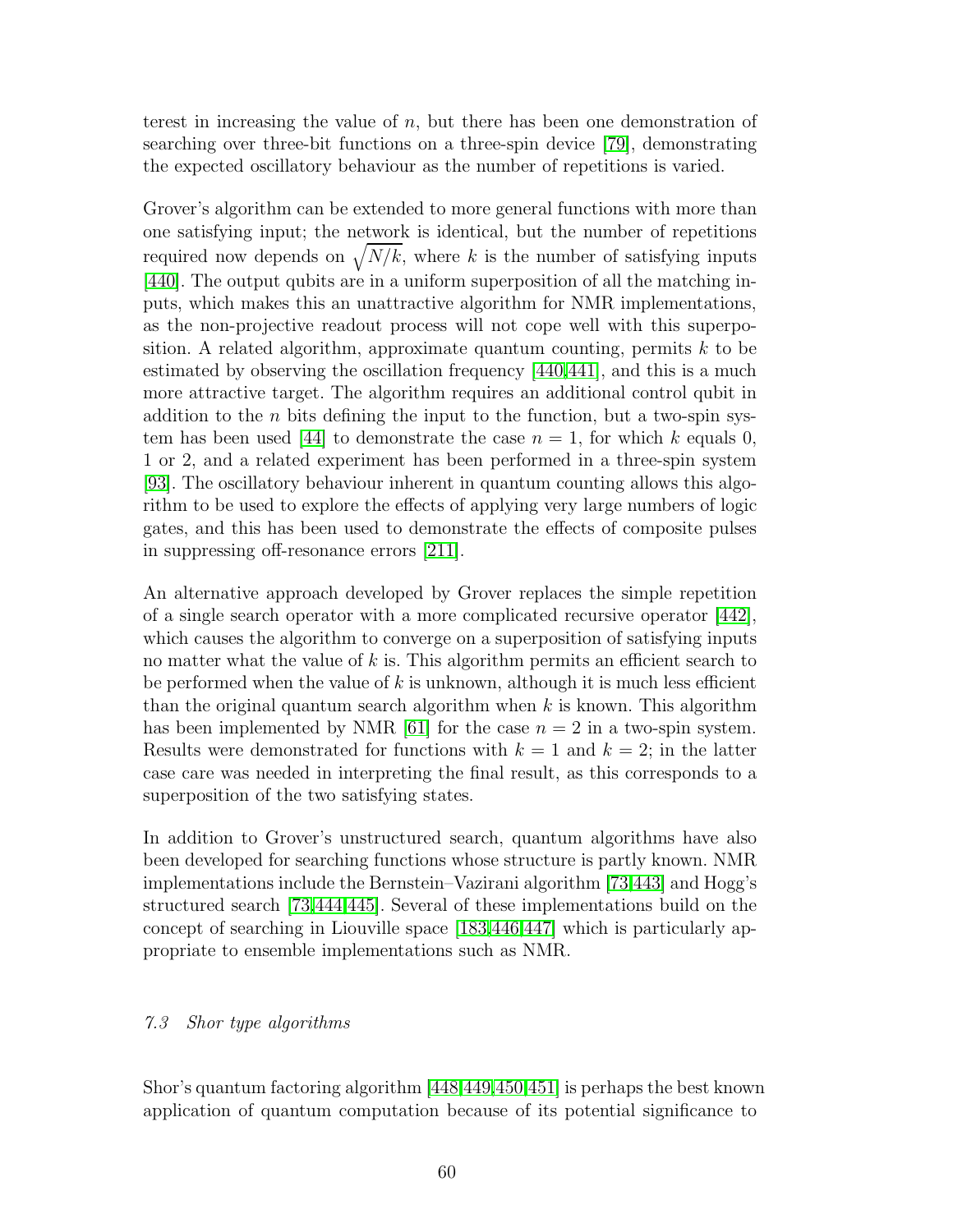wider society. Many current cryptographic schemes underlying the security of financial systems [\[452\]](#page-90-16) and of the internet in general [\[453\]](#page-90-17) rely on the apparent difficulty of factoring large composite numbers, or closely related problems such as calculating discrete logarithms [\[454\]](#page-90-18). No efficient algorithm is known for solving these problems on a classical computer, and it is widely presumed that no such algorithm exists. By contrast a quantum computer can efficiently solve such problems, rendering much of current cryptography obsolete.

Shor's algorithm works by finding the period of the modular exponentiation function, after which results from classical number theory allow a variety of particular problems to be solved [\[449\]](#page-90-13). Period finding is, in fact, a general feature of several quantum algorithms, such as the Deutsch–Jozsa algorithm, and Shor's algorithm can be related to these [\[450\]](#page-90-14). A key element is the implementation of a quantum Fourier transform [\[449\]](#page-90-13) which was demonstrated by NMR in a three-spin system [\[85\]](#page-75-7) and used to find the order of a permutation in a five spin system [\[109\]](#page-76-11).

It was then a small step to a full implementation of Shor's algorithm by NMR [\[113\]](#page-76-7). A key step in achieving this [\[455\]](#page-90-19) was that realisation that the implementing the simplest non trivial example of the algorithm, in effect factoring  $N = 15$ , is particularly simple, requiring only seven qubits. The implementation was further simplified by noting that certain gates could be, in effect, compiled out of the quantum network, substantially reducing the complexity of the final circuit. Even so the final pulse sequence [\[113\]](#page-76-7), containing around 300 distinct shaped pulses, remains one of the most complex NMR experiments ever demonstrated.

## 7.4 Quantum simulation

Quantum simulation is the idea of using one quantum mechanical system to simulate another quantum mechanical system more efficiently than can be achieved by any system based on classical physics [\[5\]](#page-71-8). Although such simulations may not look like conventional algorithms, a quantum simulator can equally well be thought of as a special purpose quantum computer for solving an otherwise intractable problem.

It is wise to use some caution in developing this argument, as in principle almost any physical process can be considered as a computation [\[456](#page-90-20)[,457\]](#page-90-21). The approach is, however, clearly useful as long as it is possible to simulate evolution under arbitrary Hamiltonians, and it has been shown [\[458,](#page-90-22)[459,](#page-90-23)[460,](#page-90-24)[461\]](#page-91-0) that any quantum system evolving under a local Hamiltonian can be efficiently simulated on a quantum computer. Specific algorithms have been developed for many important problems, including molecular energies [\[462\]](#page-91-1), molecular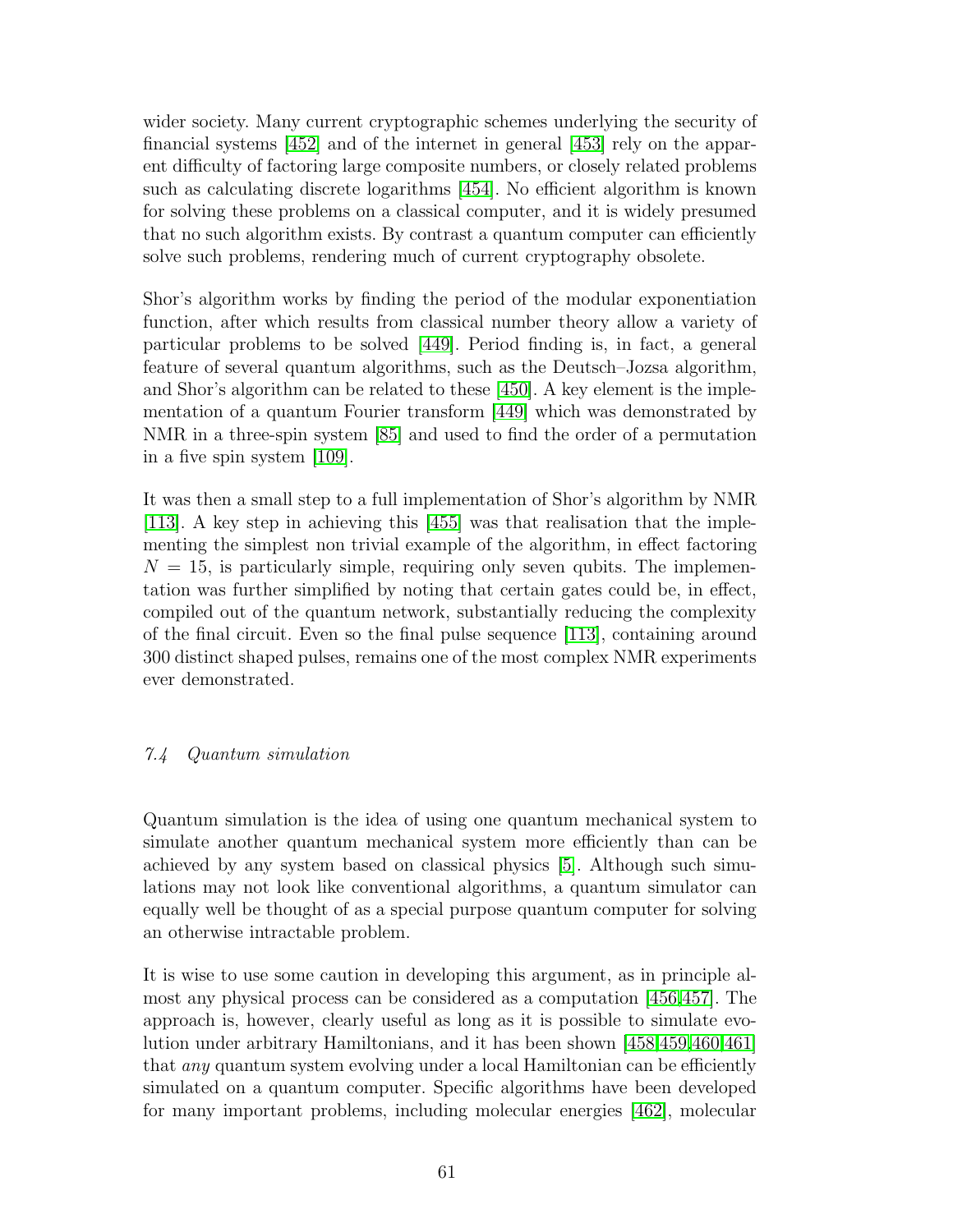geometries [\[463\]](#page-91-2), and chemical dynamics [\[464\]](#page-91-3). Arbitrary Hamiltonians can either be simulated using quantum networks, or by constructing effective Hamiltonians using Trotter approximations [\[29,](#page-72-9)[465\]](#page-91-4).

Simple simulations can be implemented on a two qubit system, and NMR was used early on to simulate a truncated quantum harmonic oscillator [\[41](#page-73-14)[,42\]](#page-73-15). Subsequently NMR techniques were used to simulate the Heisenberg Hamiltonian in spin chains [\[466\]](#page-91-5), and pairing Hamiltonians [\[467,](#page-91-6)[468,](#page-91-7)[469\]](#page-91-8). Recently quantum chemistry algorithms developed for use in photonic systems [\[470\]](#page-91-9) have also been applied in NMR [\[471\]](#page-91-10).

### 7.5 Adiabatic algorithms

If a quantum system starts in the ground state of its Hamiltonian, and the Hamiltonian is slowly varied, then the system will stay in its instantaneous ground state. This adiabatic following forms the basis of adiabatic algorithms for quantum computing [\[472](#page-91-11)[,473\]](#page-91-12). These algorithms work by constructing a Hamiltonian corresponding to the problem to be solved, such that the ground state of the Hamiltonian encodes the solution. This ground state can then be determined by slowly interpolating the experimental Hamiltonian between some initial form, such as the background Hamiltonian of the system, and the desired final form. Although this approach appears quite different to conventional circuit methods, it has been shown that the two schemes are fundamentally equivalent [\[474\]](#page-91-13), and the methods used to implement adiabatic algorithms are closely related to those used in quantum simulations.

This approach was first implemented using a three-spin system [\[475\]](#page-91-14) to implement an optimization algorithm, with the interpolation between the two Hamiltonians implemented using Trotter approximations [\[465\]](#page-91-4). Subsequently adiabatic methods were used to demonstrate Grover's quantum search and Deutsch's algorithm [\[476\]](#page-91-15), to solve the 1-SAT satisfiability problem [\[98\]](#page-75-8), and to implement quantum factoring [\[80\]](#page-74-12).

#### 7.6 Gauss sums

Several approaches have been described [\[477,](#page-91-16)[478](#page-91-17)[,479\]](#page-91-18) for implementing Gauss sums by NMR, and it has been suggested that this can be used as a method for factoring numbers. This relies on the fact that the Gauss sum

$$
\mathcal{A}_N^M(l) = \frac{1}{M+1} \sum_{m=0}^M \exp\left[-i 2\pi m^2 \frac{N}{l}\right]
$$
 (88)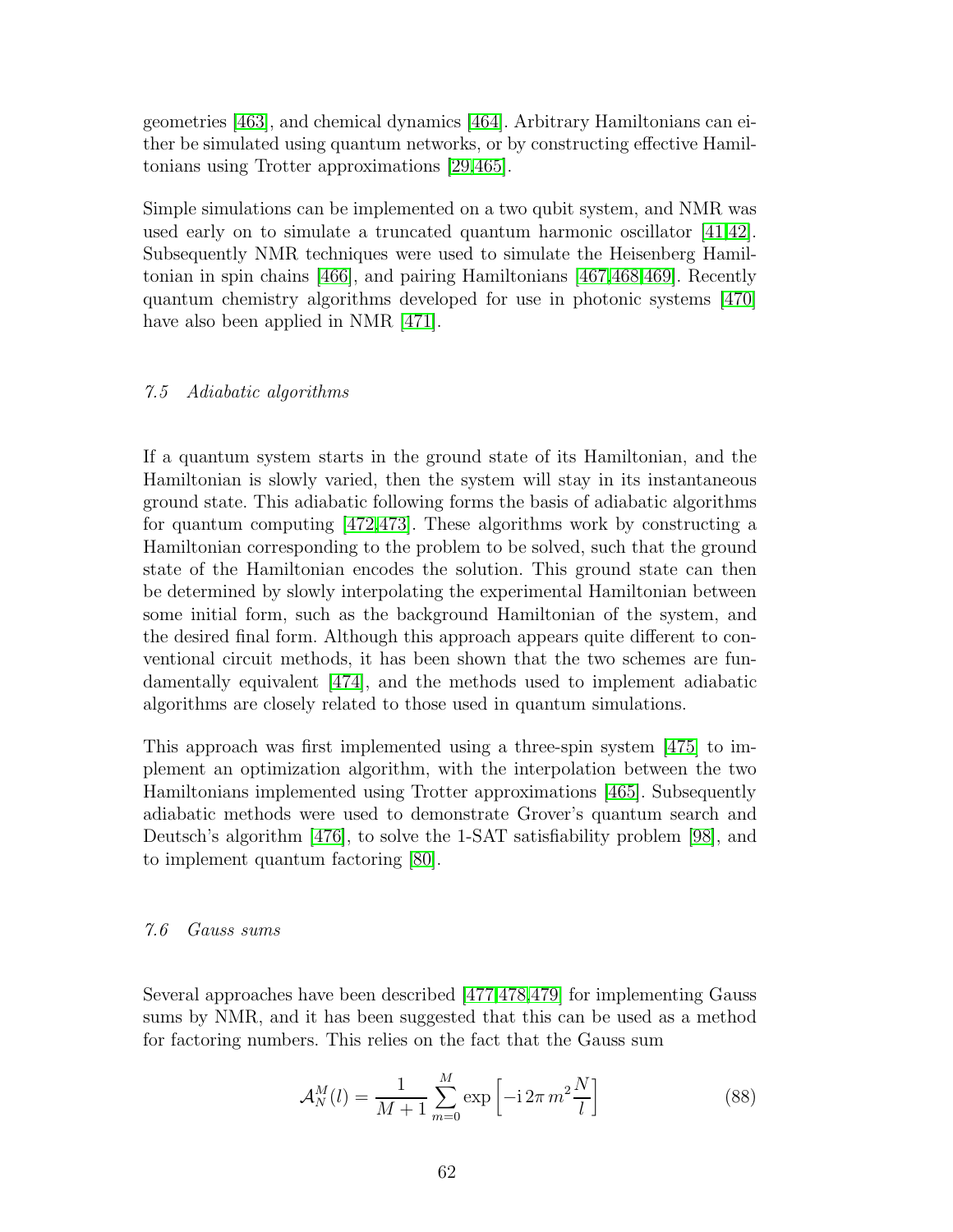(where N is an integer to be factored, and l is a trial factor) is equal to 1 if l is indeed a factor of  $N$ , and has an absolute value less than one otherwise, with the exact value depending on  $M$ . Several different methods for evaluating this sum have been described, but in essence they all involve applying a sequence of many pulses to a single isolated spin, with the phase of each pulse effectively encoding a single term from the Gauss sum. Related experiments have also been implemented with other techniques [\[480](#page-91-19)[,481\]](#page-91-20).

These NMR methods have generated considerable interest, as they can be applied to far larger numbers than current implementations of Shor's quantum factoring algorithm. It is, however, important to note that Gauss sums do not in themselves provide a factoring algorithm, but rather a factor checking algorithm, and it may be necessary to try all possible prime factors up to  $\sqrt{N}$ . Since the implementations only involve a single spin they cannot, of course, involve entangled states, raising further doubts as to their importance. However it has been previously noted that even single qubits using superpositions to integrate phase can outperform simple classical systems [\[482\]](#page-91-21). Unfortunately current NMR methods to evaluate Gauss sums require the initial computation of pulse phases, and this cannot be implemented without first implicitly determining whether or not the trial factor is indeed a factor [\[483\]](#page-92-0), and so these implementations are not interesting from a computational point of view. It is not yet clear to what extent these criticisms also apply to other techniques for implementing Gauss sums [\[484\]](#page-92-1).

### 8 Other quantum information phenomena

In this section I consider a range of phenomena and techniques from quantum information processing which have been demonstrated or explored using NMR techniques. As was the case for quantum computation NMR is a useful technique for *in-principle* demonstrations of many of these topics even though the lack of projective measurements and pure states means that the techniques cannot normally be used for anything genuinely useful.

### 8.1 Quantum communication protocols

Quantum communication protocols use quantum mechanical effects to transmit information between two or more parties in a way which is impossible with purely classical devices. Perhaps the most important example is *quan*tum cryptography [\[485\]](#page-92-2), which permits two parties, usually called Alice and Bob, to securely establish a random key which can be used to encrypt a subsequent message, but many other examples are known. NMR is peculiarly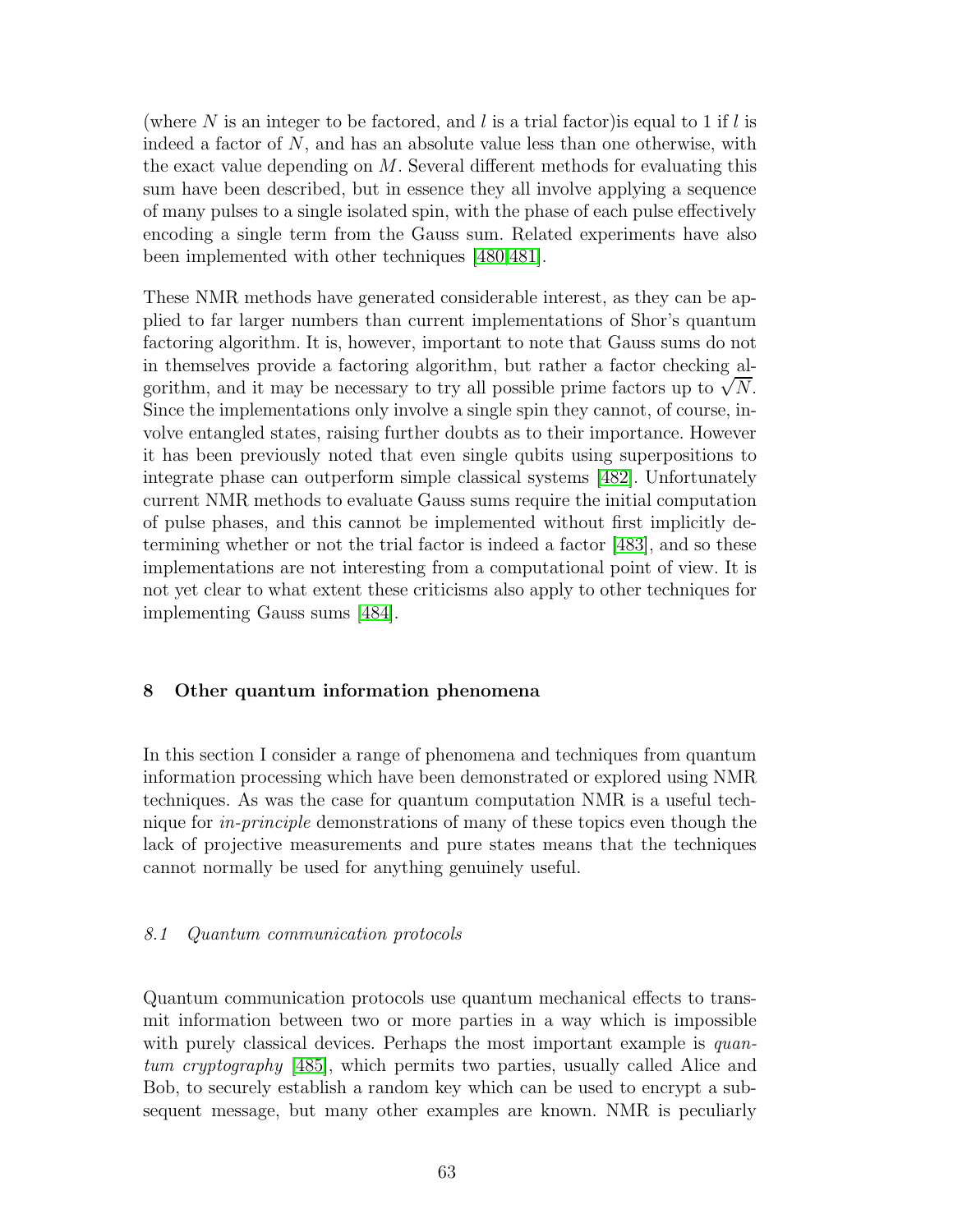ill-suited to such applications, not only due to the lack of projective measurements and pure states, but also because it is effectively impossible to spatially separate individual qubits which are encoded as nuclear spins in a single molecule, but this has not prevented simple demonstration experiments from being performed.

To begin with, note that a qubit only has two distinguishable states,  $|0\rangle$  and  $|1\rangle$ , and so it might seem that only a single bit of classical information could be reliably transmitted by a single qubit. (While superposition states appear to store more information, in that it takes more than a single bit of information to accurately describe them, this information cannot be accessed by measuring the state  $[486]$ .) Quantum dense coding  $[487]$  uses the peculiar properties of entangled states to enable two bits of classical information to be transmitted by a single quantum bit, which can normally only reliably transmit a single bit of information.

The protocol assumes that Alice and Bob each possess one of a pair of qubits in the entangled Bell state  $|\psi^{-}\rangle$ , and that Alice wishes to transmit a two bit message to Bob. She can do this by performing one of four transformations, 1, X, Y, or Z, to her qubit; as the two qubits are entangled this operation affects the whole two qubit state, converting it to  $|\psi^{-}\rangle$ ,  $|\phi^{-}\rangle$ ,  $|\phi^{+}\rangle$ , or  $|\psi^{+}\rangle$ respectively. If Alice then sends her qubit to Bob he can determine which of these four Bell states the two qubits are in, and thus which message Alice wished to send. This protocol has been implemented with a two qubit system [\[488\]](#page-92-5), and a generalisation has been demonstrated in a three qubit system [\[489\]](#page-92-6).

Quantum teleportation [\[490\]](#page-92-7) also uses entangled states, this time to transmit an unknown quantum state. Suppose Alice has a qubit in some unknown state, which she wishes to send to Bob. As she does not know the state she cannot simply send him a description, and it is furthermore impossible for her to obtain these details as it is impossible to accurately measure an unknown quantum state [\[486\]](#page-92-3). Thus it might seem that the only way in which she can transfer her state to Bob is to physically transfer the qubit carrying the state.

Quantum teleportation, however, enables her to achieve this without physically transferring the qubit as long as she shares an entangled state with Bob and is able to send him two bits of classical information; her original copy is destroyed in the process. This protocol was demonstrated in a three-spin system [\[75\]](#page-74-4), and was indeed one of the earliest quantum protocols to be demonstrated by NMR. This experiment relied on rapid  $T_2$  decoherence of two <sup>13</sup>C nuclei to simulate the effects of quantum measurement, and emulated Bob's final state transformation step by post-processing, thus greatly simplifying the implementation.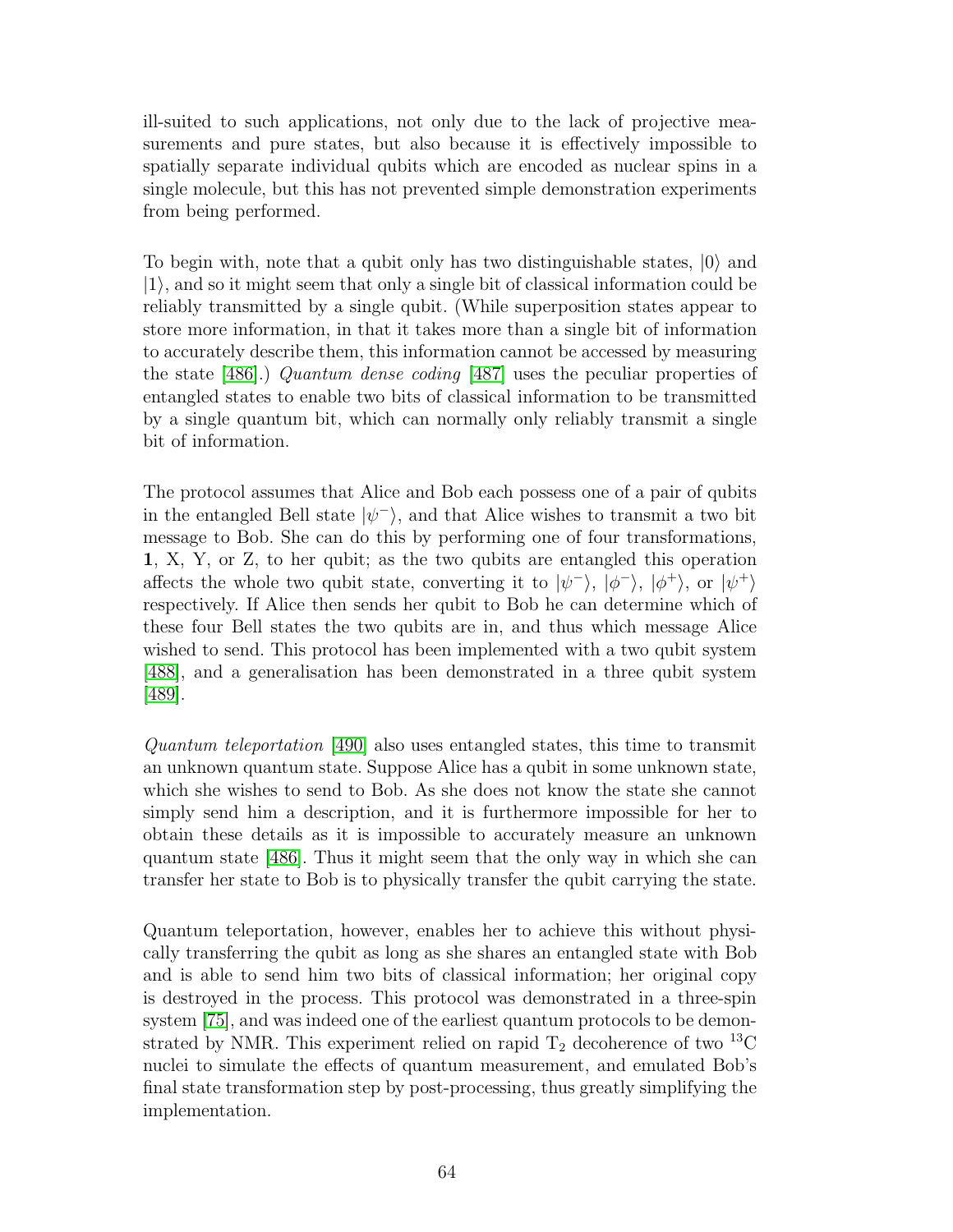Entanglement swapping [\[487](#page-92-4)[,491](#page-92-8)[,492\]](#page-92-9) is a close relative of quantum teleportation, in which the quantum state to be teleported is itself entangled with another qubit. As quantum teleportation transfers a perfect copy of the unknown quantum state, it will transfer this entanglement. Thus if Alice shares an entangled state with Bob, and another such state with Charlie, she can teleport her entanglement such that Bob and Charlie now share an entangled state. This approach can be generalised to distribute more complex forms of entanglement, sometimes called a quantum telephone exchange [\[493\]](#page-92-10). The scheme has been demonstrated in a four spin system [\[102\]](#page-75-2), using artificially imposed decoherence to implement the measurement step. Entanglement transfer can also be achieved by replacing the teleportation stage with a pair of quantum swap gates [\[101\]](#page-75-9), but this is not normally considered a communication protocol as it requires coherent interactions between the three parties.

Remote state preparation [\[494](#page-92-11)[,495\]](#page-92-12) is another generalisation of quantum teleportation, in which Alice wishes to transfer a known quantum state to Bob. As she knows the state she could simply transmit an accurate description, but this requires transmitting two real numbers, such as the  $\theta$  and  $\phi$  coordinates of the state on the Bloch sphere. She could instead teleport the state, requiring only two classical bits to be sent, as long as she shares an entangled state with Bob. As she knows the state, however, the process can be slightly simplified, and the state can be transmitted using a single classical bit. Furthermore it is not strictly necessary for Alice to even prepare a qubit in the known state, and the whole process can be performed using only the two qubits making up the entangled state; this simplified process has been demonstrated in a two qubit system [\[496\]](#page-92-13).

Quantum random walks [\[497,](#page-92-14)[498\]](#page-92-15) are quite different from their classical counterparts, as a result of quantum interference effects. Both continuous time [\[499\]](#page-92-16) and discrete time [\[232\]](#page-81-3) walks have been investigated by NMR.

Quantum chaos occurs when a quantum system evolves under a Hamiltonian in such a way that its final state is hypersensitive to small perturbations in the dynamics [\[500\]](#page-92-17). A simple example, the quantum Baker's map [\[500\]](#page-92-17), has been studied using a three-spin system [\[90\]](#page-75-10).

Many quantum communication protocols can be recast using the idea of quantum games [\[501](#page-92-18)[,502,](#page-92-19)[503](#page-92-20)[,504\]](#page-92-21), with the participants in the protocol, and sometimes nature itself, taking the role of players. There have been two explicit demonstrations of a traditional quantum game, the prisoner's dilemma, using two-spin [\[505\]](#page-92-22) and three-spin [\[506\]](#page-92-23) systems.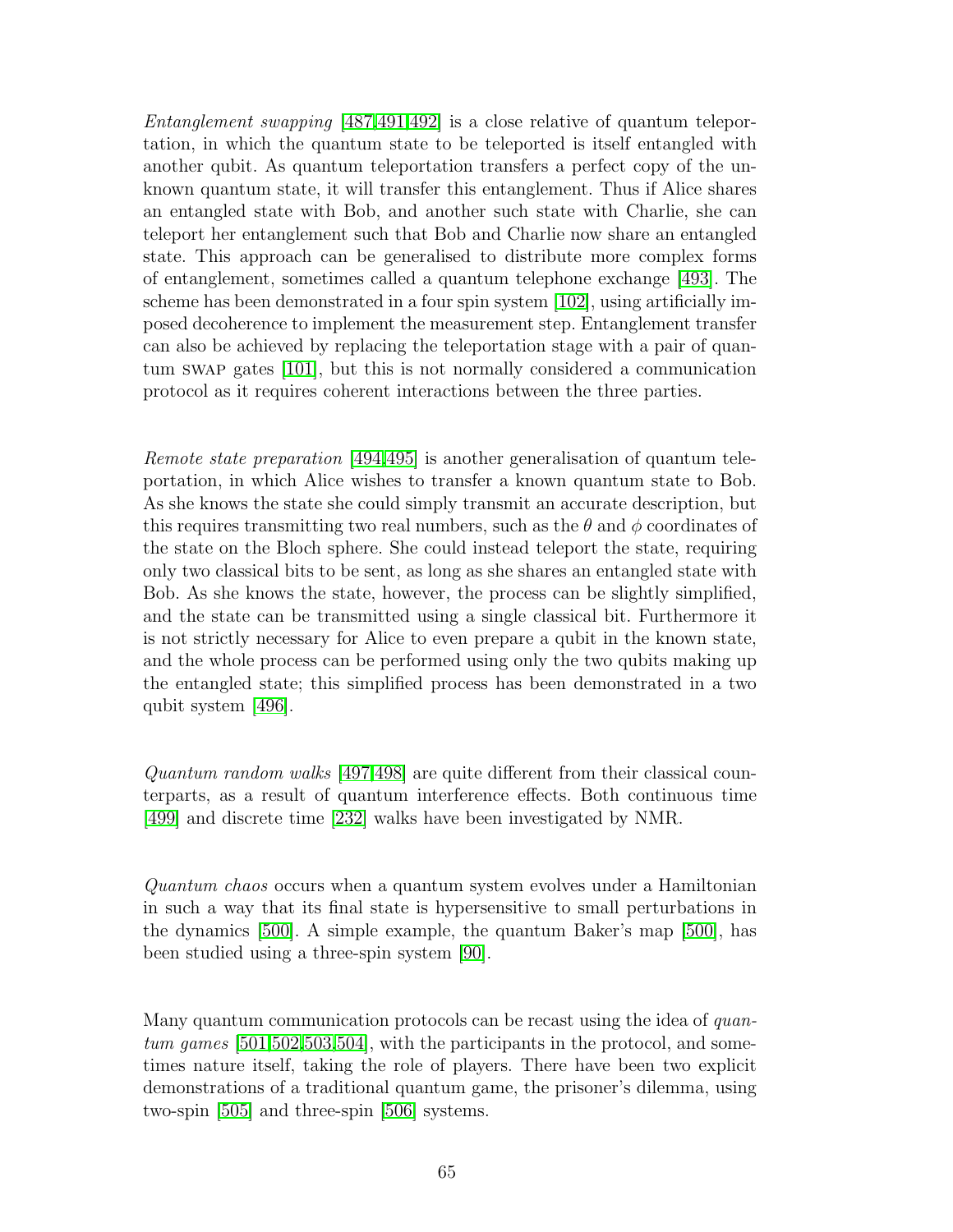#### 8.2 Quantum Cloning

It is a well known result in quantum information theory that a qubit in an unknown state cannot be accurately copied *(cloned)* [\[507\]](#page-93-0). It is, however, possible to prepare approximate copies [\[508\]](#page-93-1), and specific quantum networks for doing this have been described. For example an optimal one-to-two cloning network [\[509\]](#page-93-2) converts a single copy of a unknown quantum state  $|\psi\rangle$  into two approximate copies of the form

$$
\frac{5}{6}|\psi\rangle\langle\psi| + \frac{1}{6}|\psi^{\perp}\rangle\langle\psi^{\perp}| = \frac{2}{3}|\psi\rangle\langle\psi| + \frac{1}{3}\mathbf{1}/2\tag{89}
$$

where  $|\psi^{\perp}\rangle$  is the state orthogonal to  $|\psi\rangle$ . This description can be naturally generalised to mixed states, and such mixed state quantum cloning has been demonstrated by NMR [\[74\]](#page-74-0). This implementation used a three-spin system, in which the initial spin is cloned onto two ancilla spins. The initial spin is left in a mixed state corresponding to an optimal implementation of a transpose operation on the original state, which is closely related to a universal-not gate [\[510](#page-93-3)[,511\]](#page-93-4).

There are several other processes closely related to quantum cloning, such as cloning with prior partial information [\[512\]](#page-93-5), which permits more accurate copies to be made if the initial state is limited to a subset of states, such as states on the Bloch sphere, Eq. [12,](#page-6-0) with a fixed co-latitude but unknown azimuth angle. There has also been an implementation of asymmetric quantum cloning [\[293\]](#page-84-0) in a two-spin system; this process uses no ancilla spins, and allows the fidelity of the cloning to be arbitrarily divided between the two copies.

### 8.3 Decoherence, error correction, and fault tolerance

Decoherence processes, that is unwanted and uncontrolled interactions between individual qubits, or between qubits and the environment, will lead to errors in the values represented by these quantum states. Although decoherence effects can be minimised by careful control of such interactions, such errors cannot be entirely avoided, and must be either suppressed or cor-rected [\[513\]](#page-93-6). The two principal methods for doing this are the use of decoherence free subspaces [\[416,](#page-89-4)[417](#page-89-5)[,418](#page-89-6)[,419,](#page-89-7)[420\]](#page-89-8) and quantum error correction [\[421,](#page-89-9)[422,](#page-89-10)[423,](#page-89-11)[424\]](#page-89-12). These can be thought of as quantum communication protocols, allowing a quantum state to be accurately transmitted from the present to some later time. A further generalisation of this is fault tolerant computation [\[425](#page-89-13)[,426](#page-89-14)[,427\]](#page-89-15), which considers the effects of decoherence during the application of logic gates, particularly those logic gates used to implement decoherence free subspaces and error correction. All these methods rely on replacing a single physical qubit with a *logical qubit*, encoded with the help of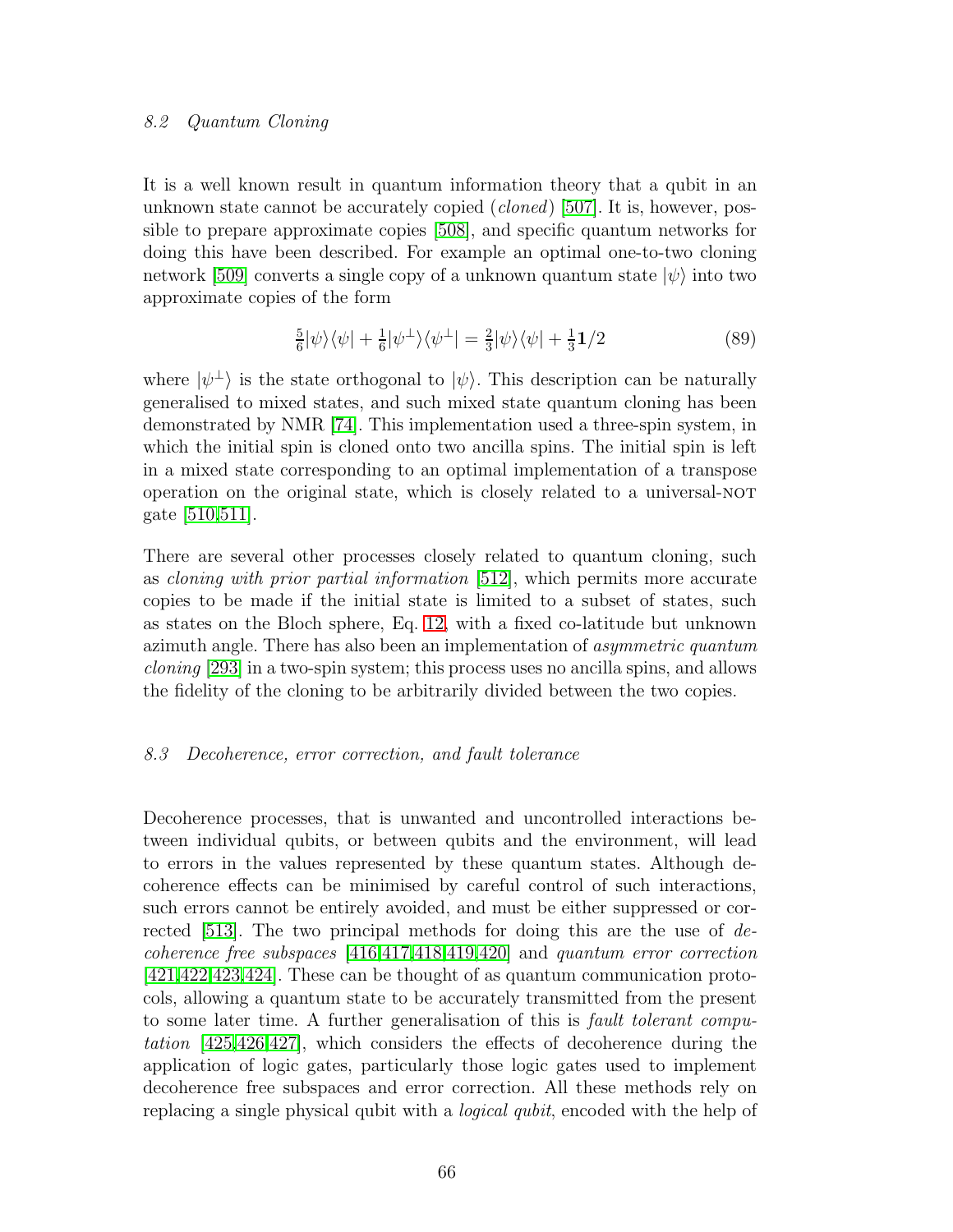multiple ancilla qubits.

When considering methods for handling decoherence it is useful to distinguish between two major types: phase decoherence, which can be considered as the random application of Z gates to the state, and spin flip decoherence, which arises from random X gates; more complex decoherence processes can be composed as a combination of these fundamental operations [\[23\]](#page-72-7), and so it normally suffices to protect a system against these two types of decoherence. (Note that phase decoherence is essentially equivalent to  $T_2$  relaxation, while spin flip decoherence is not quite the same as  $T_1$  relaxation.) The two processes are closely related, as a random X gate is equivalent to a random Z gate surrounded by Hadamard gates, and so a method which protects against phase decoherence can easily be converted to one that protects against spin flips, and vice versa. Protection against both sorts of decoherence simultaneously can be achieved either directly or by nesting methods that protect against the individual errors; the latter approach is often simpler to implement but requires a larger overhead in ancilla qubits.

Decoherence free subspaces use correlations between the decoherence of individual qubits to design multi-qubit states which are (ideally) unaffected by decoherence. Although it is common to assume that spins relax independently, this is rarely the case as discussed in Section [6.2](#page-53-0) above. These effects can be considered as implicit demonstrations of decoherence free subspaces, a clear example being the use of zero-quantum coherences to observe NMR signals in the presence of intense local magnetic field inhomogeneities [\[514\]](#page-93-7). These simple schemes usually only involve protection of the system against transverse relaxation. Using the theory of decoherence free subspaces [\[416](#page-89-4)[,417](#page-89-5)[,418](#page-89-6)[,419,](#page-89-7)[420\]](#page-89-8) it is possible to design systems which are simultaneously protected against correlated relaxation of all kinds by using multiple spins to encode a single qubit.

An explicit demonstration has been performed [\[84\]](#page-75-1) in which a single qubit encoded on three  $^{13}$ C nuclei was shown to be resistant against artificially imposed decoherence (see Section [5.2\)](#page-48-1), and this system was subsequently studied in detail [\[515\]](#page-93-8). A simpler system in which a qubit is encoded in two spins, providing resistance only to transverse relaxation, has also been studied [\[516\]](#page-93-9), and the use of identical spins in  $\mathrm{CH}_n$  systems has been explored [\[517\]](#page-93-10). However, decoherence free subspaces are only really useful when multiple qubits are simultaneously protected. To date a four-spin system has been used to protect two qubits against artificially applied spin flip decoherence [\[100\]](#page-75-11), and it was shown that the resulting device could perform a quantum algorithm, while a similar system not using decoherence free subspaces could not. The behaviour of systems of this kind has been studied in considerable detail [\[230](#page-81-4)[,260\]](#page-82-0).

While correlated errors can be suppressed using decoherence free subspaces, uncorrelated (independent) errors must be detected and corrected. In classical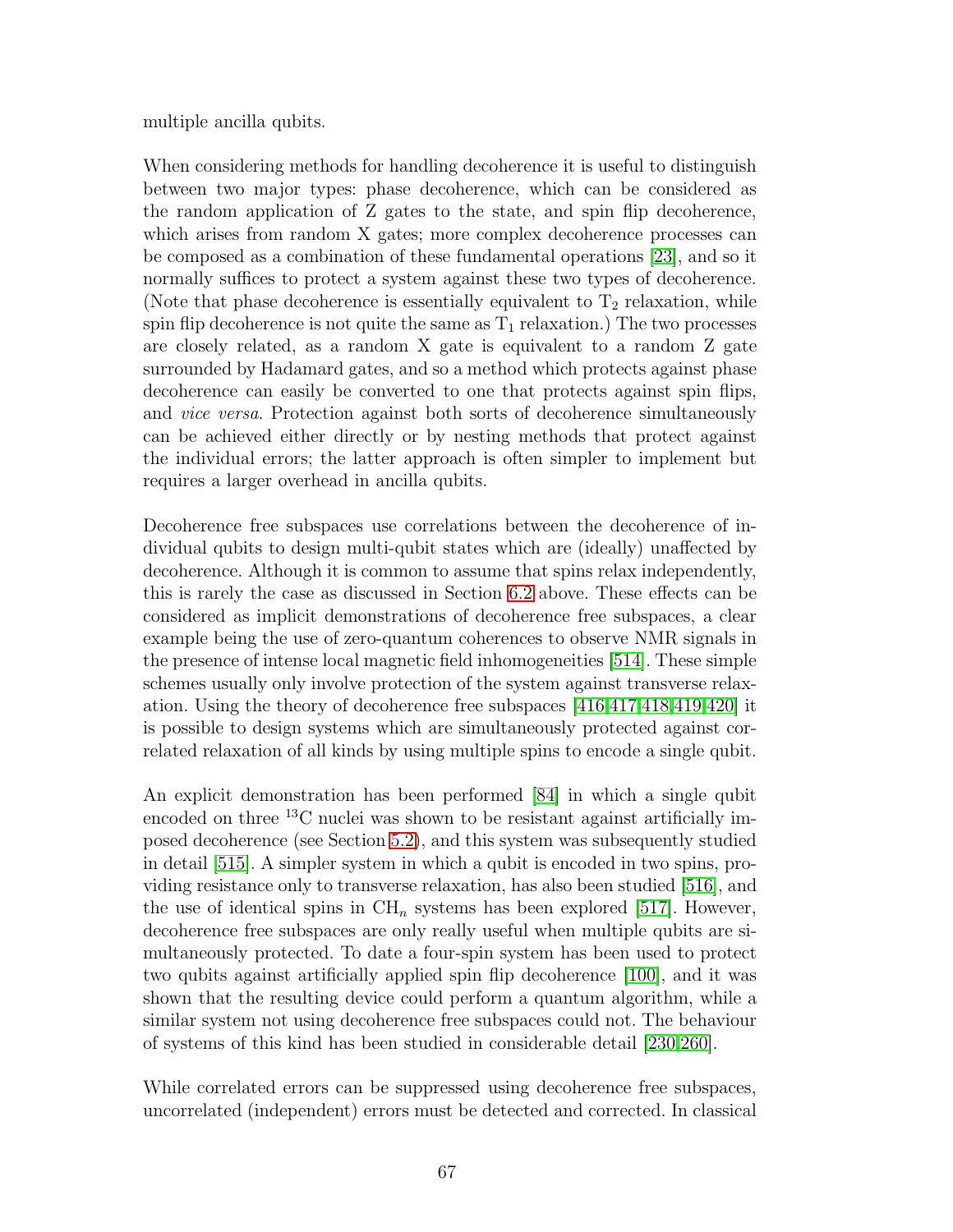information processing this problem is well understood [\[176\]](#page-79-1), and the solution relies on redundancy, keeping multiple copies of each bit so that disagreements between copies can be identified and reconciled. The simplest approach is to keep three copies of every bit; should these three copies ever disagree then the single disagreeing bit can be reset to the majority value. This approach assumes that the probability of two bits being wrong is negligible, which will be reasonable if the errors occur independently and infrequently, so that the probability of two errors is much smaller than the probability of one. If the error rate is too high for this approximation to be used then more sophisticated methods, using larger numbers of copies, can be used. Similarly, if the error rate is very low then it is possible to use parity checks to correct errors with a smaller number of ancilla bits.

At first sight it is difficult to see how these ideas could be used in quantum computation, as they appear to rely on measuring the bits to detect differences between copies, and this cannot be done for bits in superposition states without causing the superpositions to collapse. It is, however, not actually necessary to measure the bits to detect errors: it suffices to detect whether two bits are the same or different, without actually determining their states [\[421,](#page-89-9)[422,](#page-89-10)[423,](#page-89-11)[424\]](#page-89-12), and the erroneous copy can then be rotated back into place.

Quantum error correction has been implemented using a three-spin system [\[77\]](#page-74-2) to protect against phase decoherence. A related demonstration used a twospin system to implement detection (but not correction) of phase errors [\[60\]](#page-74-13), permitting a detailed characterisation of the process; a detailed analysis of the three-spin system was subsequently performed [\[518\]](#page-93-11). Protecting a single qubit against arbitrary decoherence requires four ancilla qubits [\[424\]](#page-89-12), and this has been demonstrated using a five-spin system [\[112\]](#page-76-12). Quantum error correction has also been successfully combined with decoherence free subspaces using a four-spin system [\[519\]](#page-93-12).

All these demonstrations have only implemented a *single round* of error correction. In order to preserve a qubit state indefinitely it is necessary that the qubit state be corrected repeatedly, and this in turn requires that the ancilla qubits used to detect errors be reset back to their initial state after each round. As previously noted, the ability to reset qubits during a computation is not available in NMR implementations, and so full error correction is currently impossible. Error correction has also been implemented in ion traps [\[520](#page-93-13)[,521\]](#page-93-14), where resetting qubits is theoretically possible; however as yet no complete demonstration of multiple round error correction has been performed.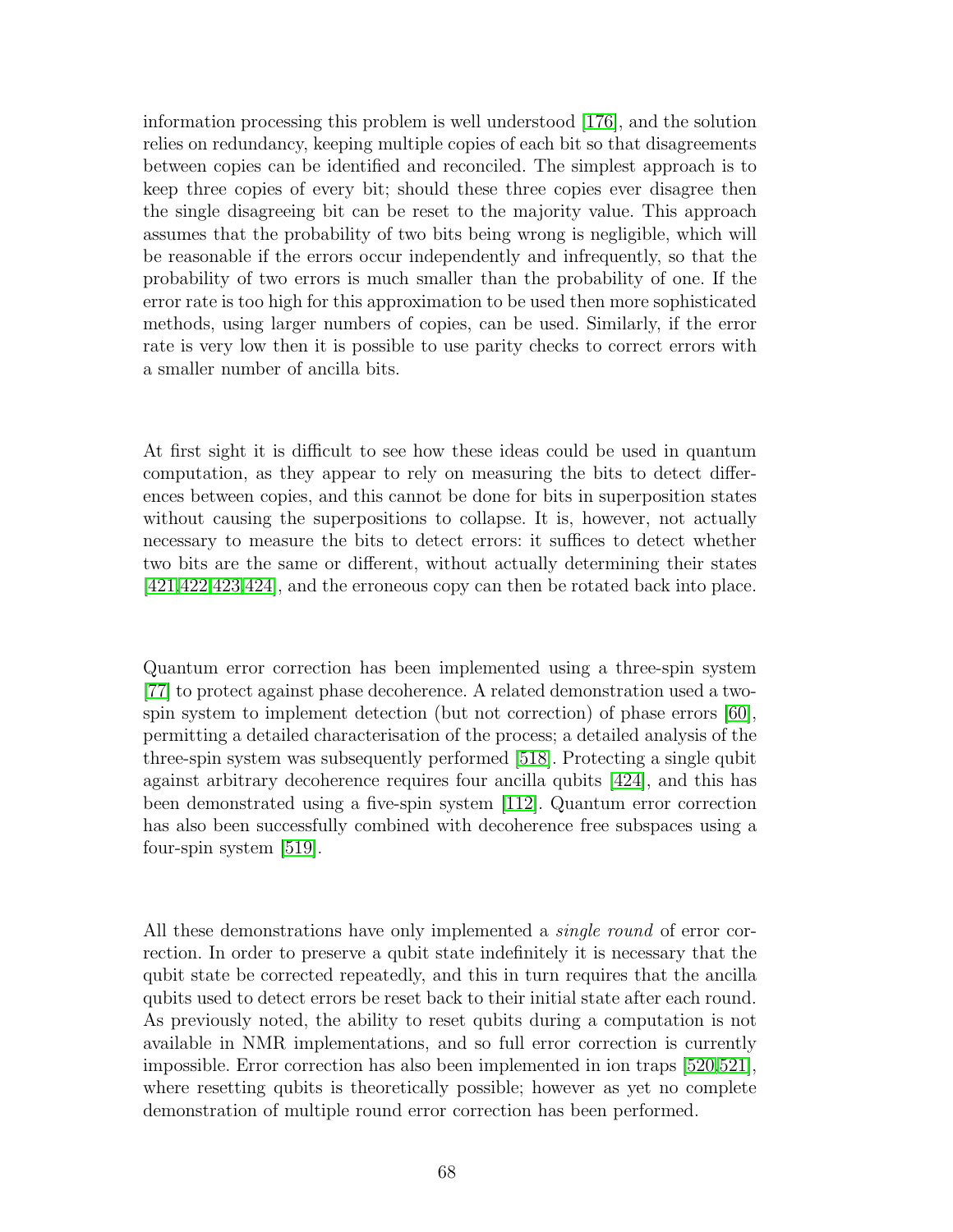### 8.4 The quantum Zeno effect

The quantum Zeno effect  $[522,523,524,525]$  $[522,523,524,525]$  $[522,523,524,525]$  $[522,523,524,525]$  refers to the fact it is possible to suppress the coherent evolution of a quantum system by making frequent measurements, which project the quantum system onto its eigenstates, during the evolution process. As an example consider a NOT gate applied to a qubit starting in state  $|0\rangle$ . (In NMR terms this corresponds to a 180<sup>°</sup><sub>c</sub> rotation applied to an isolated spin starting in the state  $I_z$ .) During the evolution the state is described by

$$
|\psi(t)\rangle = \cos(\omega t/2)|0\rangle + i\sin(\omega t/2)|1\rangle \tag{90}
$$

with nutation rate  $\omega = \pi/t_{180}$ . Suppose, however, that measurements are made in the  $\{|0\rangle, |1\rangle\}$  basis at time intervals  $\tau$ : each measurement will project the system onto either state  $|0\rangle$ , with probability  $\cos^2(\omega \tau/2)$ , or state  $|1\rangle$ , with probability  $\sin^2(\omega \tau/2)$ . If measurements are made rapidly, such that  $\omega \tau \ll 1$ , the system will almost always be found after the first measurement in the initial state  $|0\rangle$ . Subsequent evolution and measurements will have the same effect, with the system being returned to the initial state each time, so frequent measurements can effectively suppress the nutation.

It is not immediately obvious how NMR can be used to demonstrate a quantum Zeno effect, as the standard NMR measurement process is not a true projective measurement. It is, however, possible to simulate the effects of projective measurements by forced decoherence as described in Section [5.2](#page-48-1) above. This approach has been used to demonstrate the quantum Zeno effect using a single  $\rm{^1H}$  spin [\[62\]](#page-74-14). The effects of measurement strength were also explored in a two-spin system [\[62\]](#page-74-14). An analogy can be drawn between the Zeno effect and the behaviour of frequency selective pulses [\[62\]](#page-74-14), and more generally between Zeno effects and dynamical decoupling sequences [\[526\]](#page-93-19).

#### 8.5 Multi-spin entanglement

Although high temperature pseudo-pure spins states cannot be truly entangled, there has been interest in preparing pseudo-entangled states [\[21\]](#page-72-6), that is pseudo-pure states whose pure part is entangled. This is sometimes seen as a test of quantum computing [\[111\]](#page-76-1), as a general purpose quantum computer should, among other things, be able to produce highly entangled states in an n-qubit system.

In a two qubit system the maximally entangled states are the Bell states, but in larger systems the situation is less simple, as different entanglement measures can lead to different conclusions. With three qubits the states considered most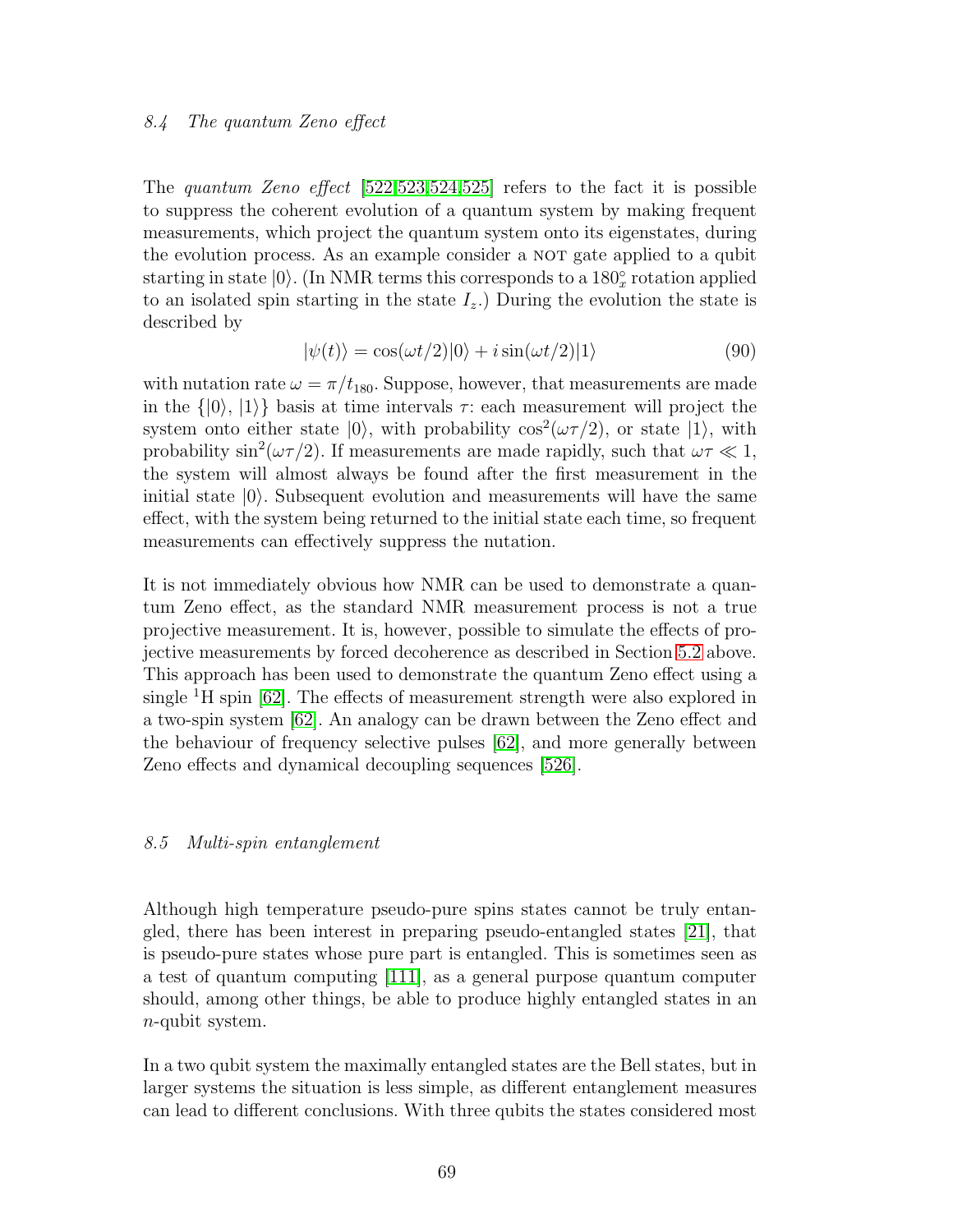frequently are the Greenberger–Horne–Zeilinger (GHZ) states [\[527,](#page-93-20)[528\]](#page-94-0)

$$
|\psi_{\text{GHZ}}\rangle = (|000\rangle \pm |111\rangle)/\sqrt{2}
$$
\n(91)

and the W state [\[529\]](#page-94-1)

$$
|\psi_W\rangle = (|001\rangle + |010\rangle + |100\rangle)/\sqrt{3}
$$
\n(92)

although a more complete classification of states is available [\[530\]](#page-94-2). GHZ states were produced in early experiments [\[76\]](#page-74-1), although in this case a pseudo-pure state was not initially prepared, with the presence of the GHZ component being detected by state tomography. W states have been produced for studying disentanglement erasers [\[86](#page-75-12)[,87,](#page-75-13)[88\]](#page-75-14).

Studies on larger spin system have mostly concentrated on cat states, which are analogous to GHZ states; notable results include 7-spin [\[111\]](#page-76-1) and 10-spin [\[40\]](#page-73-16) states, as well as partial control of a 12-spin cat state [\[40\]](#page-73-16). Cat states have also been explored in the context of entanglement assisted magnetic field sensing, where 10-spin [\[114\]](#page-76-2) and 13-spin [\[115\]](#page-76-3) states have been prepared with global control. The similarities between cat states and maximal quantum coherence have been explored in liquid crystal [\[132](#page-77-0)[,133,](#page-77-3)[134,](#page-77-4)[135\]](#page-77-5) and solid state [\[531,](#page-94-3)[532,](#page-94-4)[533\]](#page-94-5) systems.

## 9 Conclusions

Since the first tentative suggestions that NMR could be used to implement quantum computation [\[7\]](#page-71-1) there has been quite extraordinary progress. In this final section I consider briefly how the field has stood up to early predictions, what has been achieved on the way, and where the future might lie.

Since the very beginning of the field it has been understood that NMR cannot provide a practical technology for implementing genuinely useful quantum computations, partly because of the exponentially small signal size available as the size of the spin system is increased [\[16\]](#page-72-0), but also because of the sheer difficulty of implementing quantum circuits in larger molecules [\[534\]](#page-94-6). The general belief was that systems with less than five qubits would be straightforward, but that larger systems would become increasingly difficult, with a limit between ten and twenty (just possibly thirty) qubits, and this has proved broadly correct, with the largest spin-systems explored to date containing fourteen nuclei [\[40\]](#page-73-16).

As expected [\[534\]](#page-94-6), NMR remained the leading technology for implementing quantum algorithms for around five to ten years. This reflects the extreme experimental challenges involved in implementing quantum computations with,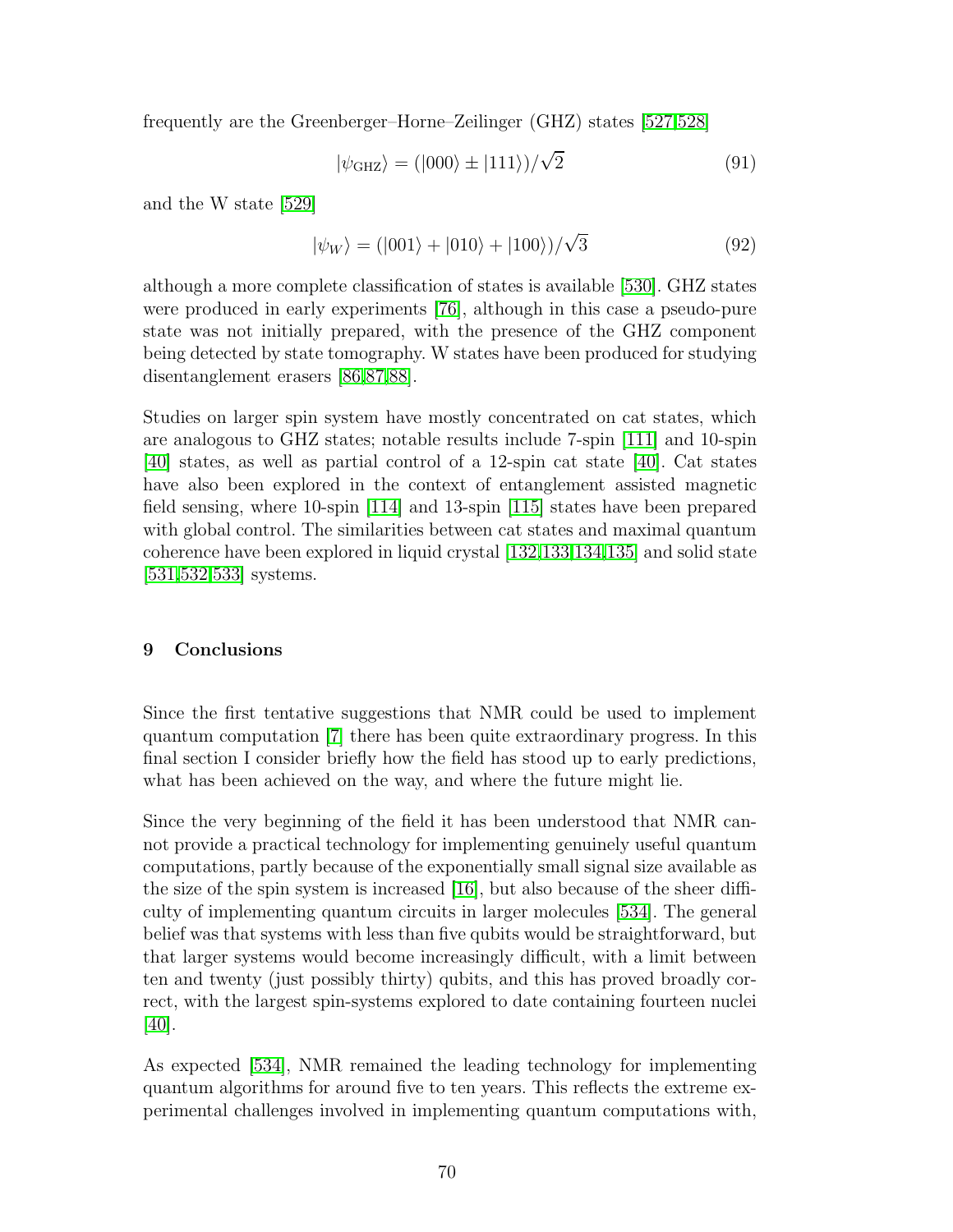for example, trapped ions. NMR remains by far the simplest technology for building small demonstration devices, and is so far the only technology used to implement Shor's quantum factoring algorithm. However the insurmountable difficulties in building genuinely useful computers with liquid state NMR have led some authors to question whether there is any point in pursuing the field. If we cannot possibly reach our desired destination, what is the point in setting out? This question might seem reasonable, but its premise is too restrictive: sometimes one walks not to reach a destination, but to observe the scenery along the way, and the pursuit of NMR quantum computation has thrown up some surprising sights.

Beyond the sheer interest of these ideas, one must also consider the potential role of NMR quantum computing in catalysing *technology transfer* between conventional NMR and quantum information processing. To date NMR has largely been the donor of ideas, with the use of composite pulses to suppress systematic errors being a particularly important example. Large scale quantum computers require single qubit rotations to be carried out with extremely high precision, and without the use of composite pulses it is hard to see how these could in fact be implemented experimentally. The quantum computing world has extended these ideas with the concept of arbitrarily accurate composite pulses [\[222\]](#page-81-5), but it seems unlikely that these will find application in conventional NMR where ultra-high precision rotations are unnecessary. However the near ubiquity of techniques to suppress pulse-length errors in NMR quantum computation should provide inspiration to more conventional work: the BB1 composite pulse [\[213\]](#page-80-1) is such a good replacement for a simple hard pulse that there is no reason why it should not be used completely routinely in most simple pulse-acquire experiments.

Dynamical decoupling [\[255\]](#page-82-1) is another area where the two fields may have much to offer one another, but it is perhaps not sensible to make too many firm and detailed predictions. Implementing quantum computing has enriched NMR by setting a series of challenging technical demands, which NMR has risen to magnificently. In return NMR has enriched quantum computation by proving that implementing complex unitary transformations can actually be quite straightforward, and by raising uncomfortable questions about the role of entanglement in mixed states. Most of the "easy" experiments have probably been performed by now, but there is still plenty to do, and the transfer of many of these experiments from liquid state NMR to more demanding fields, such as solid state ENDOR where high purity states can be reached directly by cooling, is likely to keep us busy for some time to come.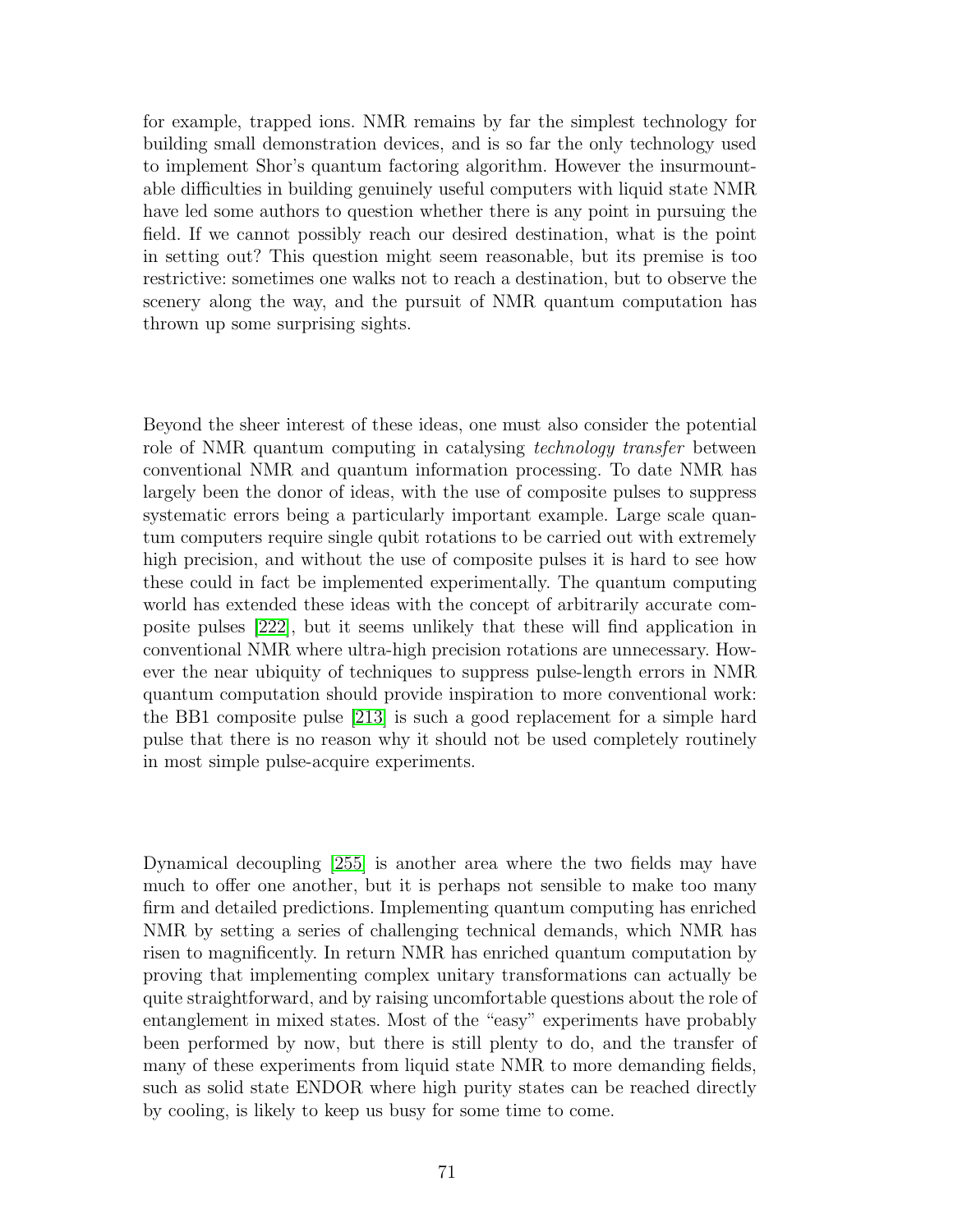#### Acknowledgements

I thank the UK EPSRC and BBSRC for financial support and Sabieh Anwar, Arzhang Ardavan, Jonathan Baugh, Ruth Dixon, Joe Fitzsimons, Dieter Jaksch, Minaru Kawamura, Michael Mehring, John Morton, Ben Rowland, Thomas Schulte-Herbrüggen, Stephanie Simmons, Andrew Steane, Chris Timpson, Vlatko Vedral and Li Xiao for helpful discussions.

### <span id="page-71-5"></span>References

- [1] D. Deutsch, Proc. Roy. Soc. Lond. A 400 (1985) 97–117.
- [2] C. H. Bennett, D. P. DiVincenzo, Nature 404 (2000) 247–255.
- [3] E. Knill, Nature 463 (2010) 441–443.
- <span id="page-71-8"></span>[4] T. D. Ladd, F. Jelezko, R. Laflamme, Y. Nakamura, C. Monroe, J. L. O'Brien, Nature 464 (2010) 45–53.
- [5] R. P. Feynman, Int. J. Theor. Phys. 21 (1982) 467–488.
- [6] S. Arora, B. Barak, Complexity Theory: A Modern Approach, Cambridge University Press, 2009.
- <span id="page-71-1"></span>[7] D. G. Cory, A. F. Fahmy, T. F. Havel, Nuclear magnetic resonance spectroscopy: an experimentally accessible paradigm for quantum computing, in: M. Toffoli, T. Biafore, J. Leão (Eds.), PhysComp96: Proceedings of the fourth workshop on physics and computation, New England Complex Systems Institute, 1996, pp. 87–91.
- <span id="page-71-2"></span>[8] D. G. Cory, A. F. Fahmy, T. F. Havel, Proc. Natl. Acad. Sci. USA 94 (1997) 1634–1639.
- <span id="page-71-0"></span>[9] D. G. Cory, M. D. Price, T. F. Havel, Physica D 120 (1998) 82–101.
- <span id="page-71-3"></span>[10] N. A. Gershenfeld, I. L. Chuang, Science 275 (1997) 350.
- [11] I. L. Chuang, N. Gershenfeld, M. G. Kubinec, D. W. Leung, Proc. Roy. Soc. Lond. A 454 (1998) 447–467.
- <span id="page-71-6"></span><span id="page-71-4"></span>[12] J. A. Jones, M. Mosca, J. Chem. Phys. 109 (1998) 1648–1653.
- [13] I. L. Chuang, L. M. K. Vandersypen, X. Zhou, D. W. Leung, S. Lloyd, Nature 393 (1998) 143–146.
- [14] C. Monroe, D. M. Meekhof, B. E. King, W. M. Itano, D. J. Wineland, Phys. Rev. Lett. 75 (1995) 4714–4717.
- <span id="page-71-7"></span>[15] S. Gulde, M. Riebe, G. P. T. Lancaster, C. Becher, J. Eschner, H. Haffner, F. Schmidt-Kaler, I. L. Chuang, R. Blatt, Nature 421 (2003) 48–50.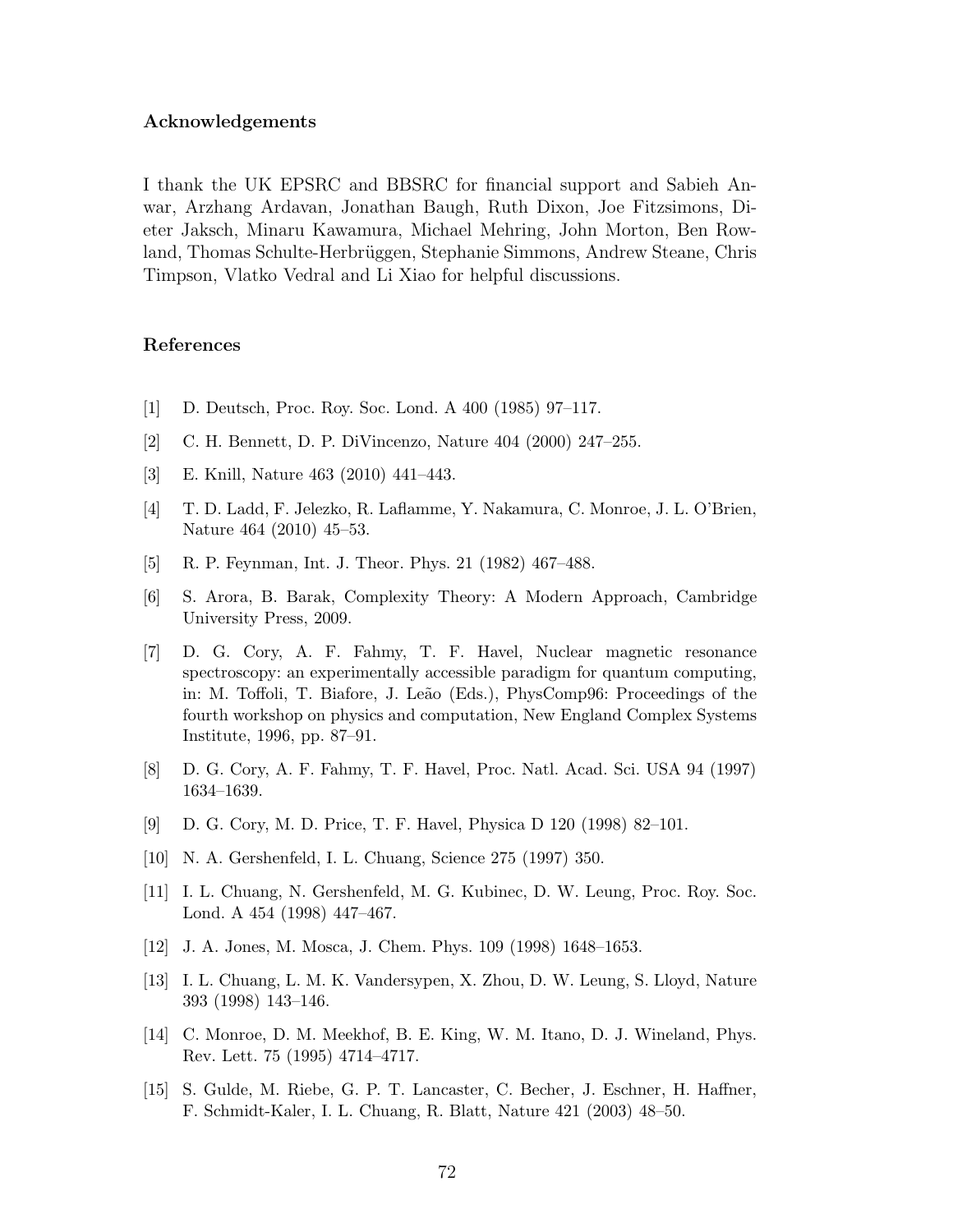- [16] W. S. Warren, Science 277 (1997) 1688.
- [17] N. A. Gershenfeld, I. L. Chuang, Science 277 (1997) 1689.
- [18] S. L. Braunstein, C. M. Caves, R. Jozsa, N. Linden, S. Popescu, R. Schack, Phys. Rev. Lett. 83 (1999) 1054–1057.
- [19] J. A. Jones, R. H. Hansen, M. Mosca, J. Magn. Reson. 135 (1998) 353–360.
- [20] J. A. Jones, Fort. der Physik 48 (2000) 909–924.
- [21] J. A. Jones, Prog. NMR Spectrosc. 38 (2001) 325–360.
- [22] J. A. Jones, PhysChemComm 11 (2001) 1–8.
- [23] M. A. Nielsen, I. L. Chuang, Quantum Computation and Quantum Information, Cambridge University Press, 2000.
- [24] N. D. Mermin, Quantum Computer Science, Cambridge University Press, 2007.
- [25] O. Morsch, Quantum Bits and Quantum Secrets: How Quantum Physics Is Revolutionizing Codes and Computers, Wiley VCH, 2008.
- [26] J. Stolze, D. Suter, Quantum Computing: A Short Course from Theory to Experiment, 2nd Edition, Wiley VCH, 2008.
- [27] M. Mehring, Appl. Magn. Reson. 17 (1999) 141–172.
- [28] D. G. Cory, R. Laflamme, E. Knill, L. Viola, T. F. Havel, N. Boulant, G. Boutis, E. Fortunato, S. Lloyd, R. Martinez, C. Negrevergne, M. Pravia, Y. Sharf, G. Teklemariam, Y. S. Weinstein, W. H. Zurek, Fort. der Physik 48 (2000) 875–907.
- [29] L. M. K. Vandersypen, I. L. Chuang, Rev. Mod. Phys. 76 (2004) 1037–1069.
- [30] A. Heidebrecht, J. Mende, M. Mehring, Fort. der Physik 54 (2006) 788–803.
- [31] C. A. Ryan, C. Negrevergne, M. Laforest, E. Knill, R. Laflamme, Phys. Rev. A 78 (2008) 012328.
- [32] D. Suter, T. S. Mahesh, J. Chem. Phys. 128 (2008) 052206.
- [33] D. P. DiVincenzo, Fort. der Physik 48 (2000) 771–783.
- [34] D. P. DiVincenzo, Quant. Info. Comp. 1S (2001) 1–6.
- [35] B. E. Kane, Nature 393 (1998) 133–137.
- [36] B. Schumacher, Phys. Rev. A 51 (1995) 2738–2747.
- [37] P. A. M. Dirac, The Principles of Quantum Mechanics, 4th Edition, Oxford University Press, 1958.
- [38] P. Kok, S. L. Braunstein, Phys. Rev. A 61 (2000) 042304.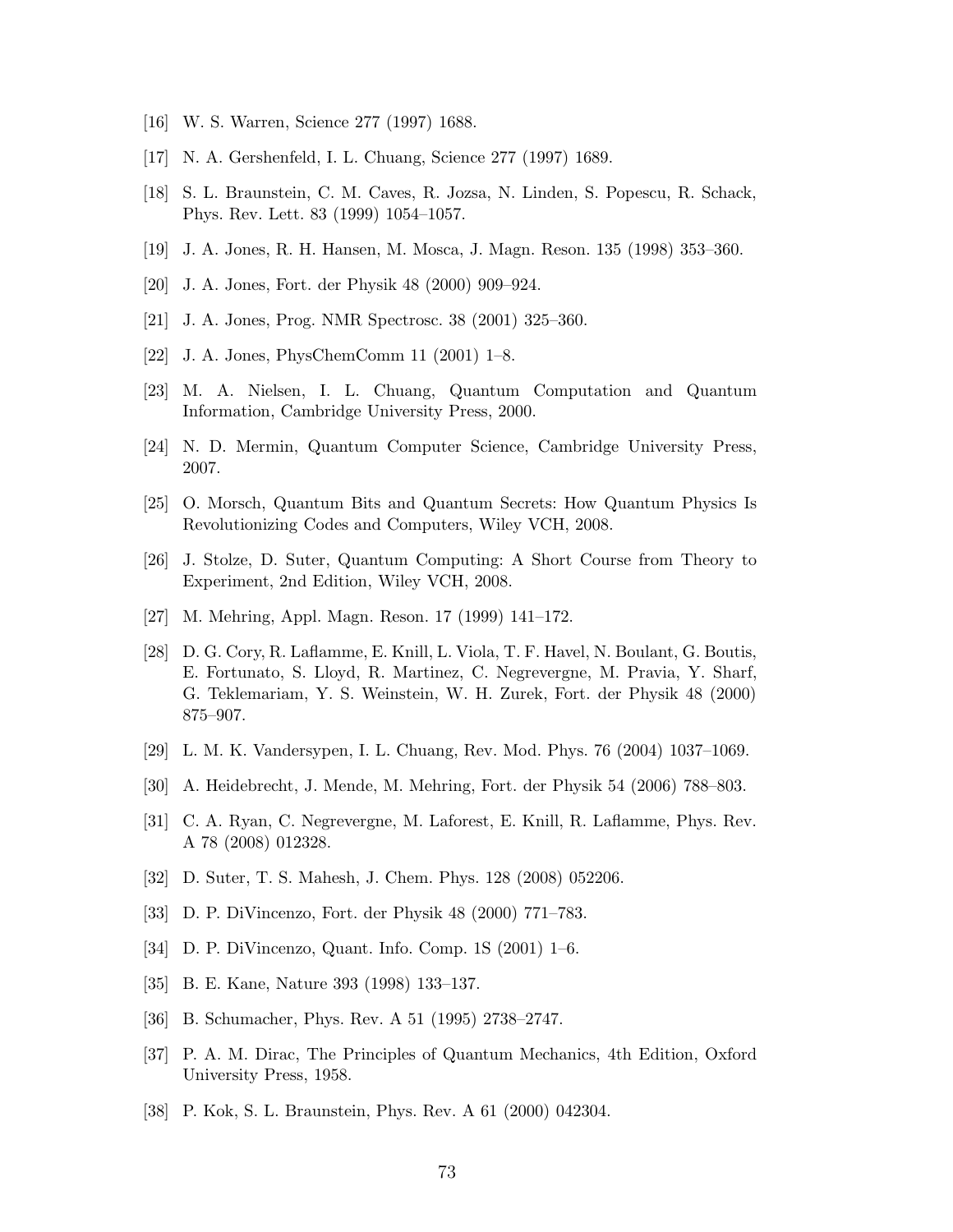- [39] R. R. Ernst, G. Bodenhausen, A. Wokaun, Principles of Nuclear Magnetic Resonance in One and Two Dimensions, Oxford University Press, 1987.
- [40] C. Negrevergne, T. S. Mahesh, C. A. Ryan, M. Ditty, F. Cyr-Racine, W. Power, N. Boulant, T. Havel, D. G. Cory, R. Laflamme, Phys. Rev. Lett. 96 (2006) 170501.
- [41] S. Somaroo, C. H. Tseng, T. F. Havel, R. Laflamme, D. G. Cory, Phys. Rev. Lett. 82 (1999) 5381–5384.
- [42] C. H. Tseng, S. Somaroo, Y. Sharf, E. Knill, R. Laflamme, T. F. Havel, D. G. Cory, Phys. Rev. A 62 (2000) 032309.
- [43] J. A. Jones, M. Mosca, R. H. Hansen, Nature 393 (1998) 344–346.
- [44] J. A. Jones, M. Mosca, Phys. Rev. Lett. 83 (1999) 1050–1053.
- [45] N. Linden, H. Barjat, E. Kupče, R. Freeman, Chem. Phys. Lett.  $307$  (1999) 198–204.
- [46] K. Dorai, Arvind, A. Kumar, Phys. Rev. A 61 (2000) 042306.
- [47] Arvind, K. Dorai, A. Kumar, Pramana J. Phys 56 (2001) L705–L713.
- [48] T. S. Mahesh, K. Dorai, Arvind, A. Kumar, J. Magn. Reson. 148 (2001) 95– 103.
- [49] P. Hübler, J. Bargon, S. J. Glaser, J. Chem. Phys. 113 (2000) 2056–2059.
- [50] M. S. Anwar, D. Blazina, H. A. Carteret, S. B. Duckett, T. K. Halstead, J. A. Jones, C. M. Kozak, R. J. K. Taylor, Phys. Rev. Lett. 93 (2004) 040501.
- [51] M. S. Anwar, J. A. Jones, D. Blazina, S. B. Duckett, H. A. Carteret, Phys. Rev. A 70 (2004) 032324.
- [52] M. S. Anwar, D. Blazina, H. A. Carteret, S. B. Duckett, J. A. Jones, Chem. Phys. Lett. 400 (2004) 94–97.
- [53] S. S. Roy, T. S. Mahesh, J. Magn. Reson. (in press).
- [54] I. L. Chuang, N. Gershenfeld, M. Kubinec, Phys. Rev. Lett. 80 (1998) 3408– 3411.
- [55] E. Knill, I. Chuang, R. Laflamme, Phys. Rev. A 57 (1998) 3348–3363.
- [56] C. S. Yannoni, M. H. Sherwood, D. C. Miller, I. L. Chuang, L. M. K. Vandersypen, M. G. Kubinec, Appl. Phys. Lett. 75 (1999) 3563–3565.
- [57] M. Marjanska, I. L. Chuang, M. G. Kubinec, J. Chem. Phys. 112 (2000) 5095– 5099.
- [58] J. A. Jones, V. Vedral, A. Ekert, G. Castagnoli, Nature 403 (2000) 869–871.
- [59] A. M. Childs, I. L. Chuang, D. W. Leung, Phys. Rev. A 64 (2001) 012314.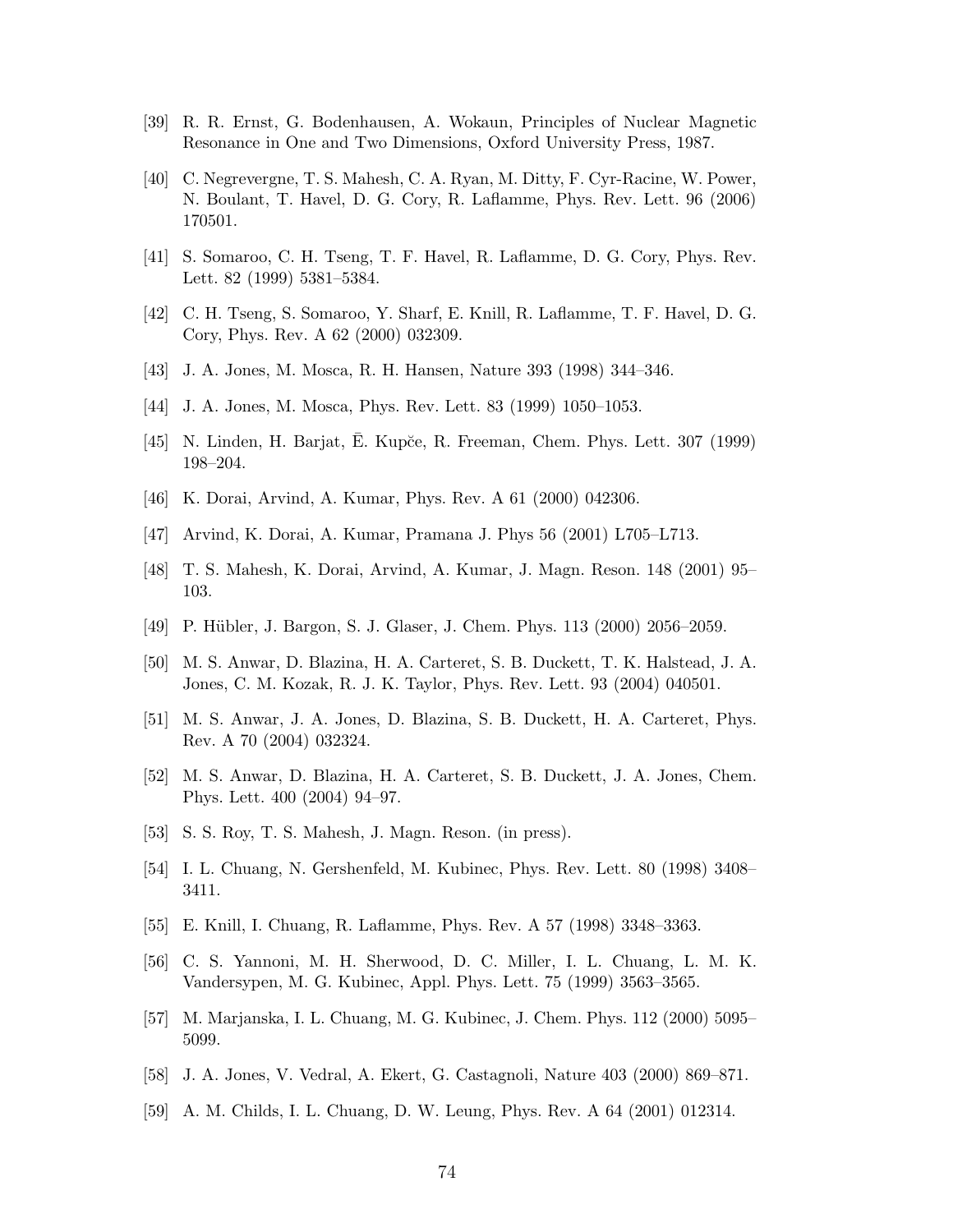- [60] D. Leung, L. Vandersypen, X. L. Zhou, M. Sherwood, C. Yannoni, M. Kubinec, I. Chuang, Phys. Rev. A 60 (1999) 1924–1943.
- [61] L. Xiao, J. A. Jones, Phys. Rev. A 72 (2005) 032326.
- [62] L. Xiao, J. A. Jones, Phys. Lett. A 359 (2006) 424–427.
- [63] Y. Zhang, J. Luo, L. Xiao, L. Fu, J. Qiu, X. Zeng, C. Ye, Chin. Phys. Lett. 16 (1999) 692–694.
- [64] R. Das, T. S. Mahesh, A. Kumar, Chem. Phys. Lett. 369 (2003) 8–15.
- [65] K. Dorai, Arvind, A. Kumar, Phys. Rev. A 63 (2001) 034101.
- [66] L. Fu, J. Luo, L. Xiao, X. Zeng, Appl. Magn. Reson. 19 (2000) 153–159.
- [67] G. L. Long, H. Y. Yan, Y. S. Li, C. C. Tu, J. X. Tao, H. M. Chen, M. L. Liu, X. Zhang, J. Luo, L. Xiao, X. Z. Zeng, Phys. Lett. A 286 (2001) 121–126.
- [68] S. Ito, T. Momozaki, Y. Kishimoto, J. Abe, F. Iwahori, Chem. Lett. 38 (2009) 1194–1195.
- [69] N. Linden, H. Barjat, R. Freeman, Chem. Phys. Lett. 296 (1998) 61–67.
- [70] N. Linden, B. Hervé, R. J. Carbajo, R. Freeman, Chem. Phys. Lett. 305 (1999) 28–34.
- [71] J. F. Du, M. J. Shi, X. Y. Zhou, Y. M. Fan, J. H. Wu, B. J. Ye, H. M. Weng, R. D. Han, Chin. Phys. Lett. 17 (2000) 859–861.
- [72] J. Du, M. Shi, J. Wu, X. Zhou, R. Han, Phys. Rev. A 63 (2001) 042302.
- [73] R. Das, A. Kumar, J. Chem. Phys. 121 (2004) 7601–7613.
- [74] H. K. Cummins, C. Jones, A. Furze, N. F. Soffe, M. Mosca, J. M. Peach, J. A. Jones, Phys. Rev. Lett. 88 (2002) 187901.
- [75] M. A. Nielsen, E. Knill, R. Laflamme, Nature 396 (1998) 52–55.
- [76] R. Laflamme, E. Knill, W. H. Zurek, P. Catasti, S. V. S. Mariappan, Phil. Trans. Roy. Soc. A 356 (1998) 1941–1948.
- [77] D. G. Cory, M. D. Price, W. Maas, E. Knill, R. Laflamme, W. H. Zurek, T. F. Havel, S. S. Somaroo, Phys. Rev. Lett. 81 (1998) 2152–2155.
- [78] M. K. Henry, J. Emerson, R. Martinez, D. G. Cory, Phys. Rev. A 74 (2006) 062317.
- [79] L. M. K. Vandersypen, M. Steffen, M. H. Sherwood, C. S. Yannoni, G. Breyta, I. L. Chuang, Appl. Phys. Lett. 76 (2000) 646–648.
- [80] X. Peng, Z. Liao, N. Xu, G. Qin, X. Zhou, D. Suter, J. Du, Phys. Rev. Lett. 101 (2008) 220405.
- [81] R. J. Nelson, D. G. Cory, S. Lloyd, Phys. Rev. A 61 (2000) 022106.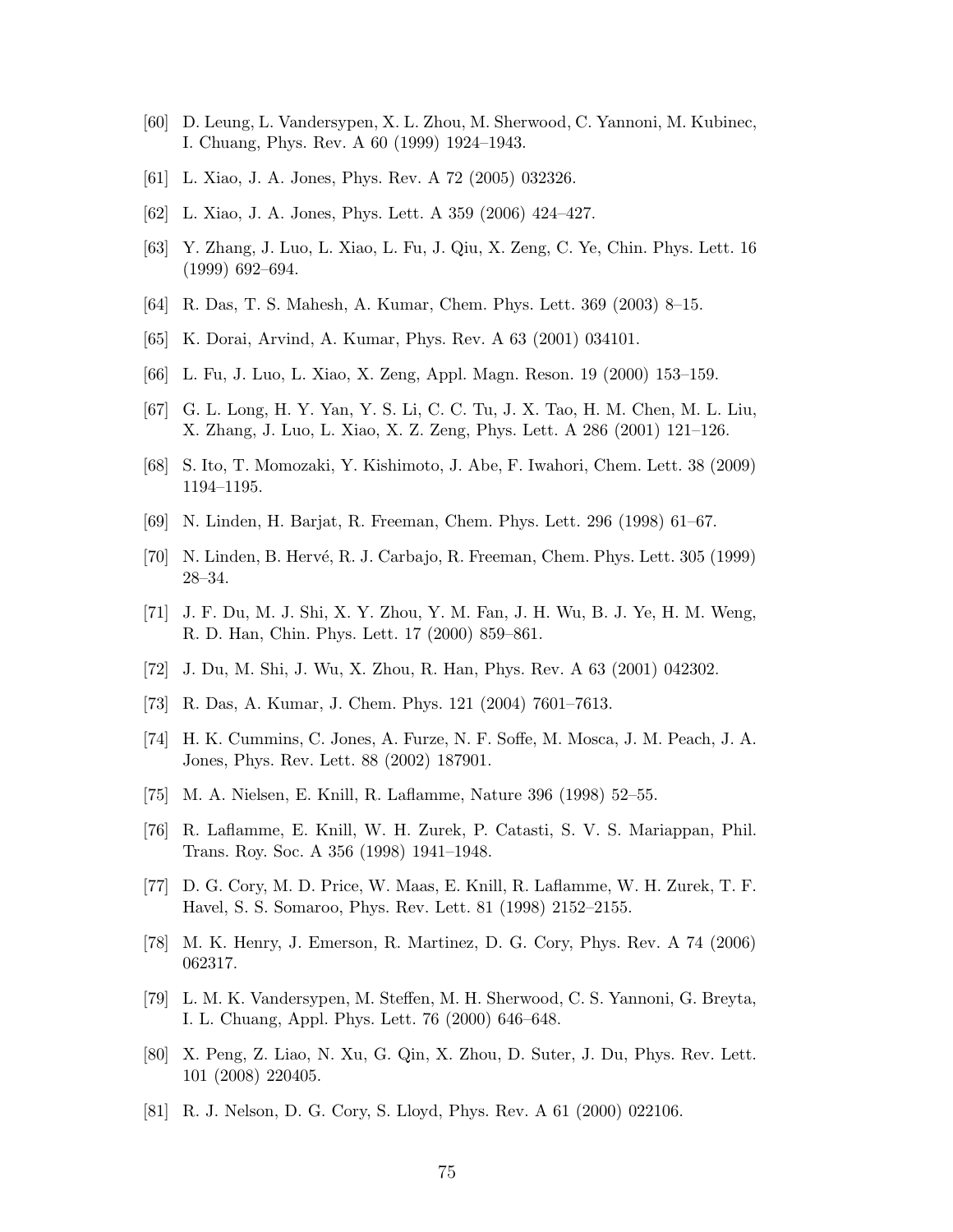- [82] D. Collins, K. W. Kim, W. C. Holton, H. Sierzputowska-Gracz, E. O. Stejskal, Phys. Rev. A 62 (2000) 022304.
- [83] J. Kim, J. S. Lee, S. Lee, C. Cheong, Phys. Rev. A 62 (2000) 022312.
- [84] L. Viola, E. M. Fortunato, M. A. Pravia, E. Knill, R. Laflamme, D. G. Cory, Science 293 (2001) 2059–2063.
- [85] Y. S. Weinstein, M. A. Pravia, E. M. Fortunato, S. Lloyd, D. G. Cory, Phys. Rev. Lett. 86 (2001) 1889–1891.
- [86] G. Teklemariam, E. M. Fortunato, M. A. Pravia, T. F. Havel, D. G. Cory, Phys. Rev. Lett. 86 (2001) 5845–5849.
- [87] G. Teklemariam, E. M. Fortunato, M. A. Pravia, Y. Sharf, T. F. Havel, D. G. Cory, A. Bhattaharyya, J. Hou, Phys. Rev. A 66 (2002) 12309.
- [88] G. Teklemariam, E. M. Fortunato, M. A. Pravia, T. F. Havel, D. G. Cory, Chaos, Solitons and Fractals 16 (2003) 457–465.
- [89] E. M. Fortunato, M. A. Pravia, N. Boulant, G. Teklemariam, T. F. Havel, D. G. Cory, J. Chem. Phys. 116 (2002) 7599–7606.
- [90] Y. S. Weinstein, S. Lloyd, J. Emerson, D. G. Cory, Phys. Rev. Lett. 89 (2002) 157902.
- [91] J. Kim, J. S. Lee, S. Lee, Phys. Rev. A 65 (2002) 054301.
- [92] L. Xiao, G. L. Long, H. Y. Yan, Y. Sun, J. Chem. Phys. 117 (2002) 3310–3315.
- [93] J. S. Lee, J. Kim, Y. Cheong, S. Lee, Phys. Rev. A 66 (2002) 042316.
- [94] J. Fitzsimons, L. Xiao, S. C. Benjamin, J. A. Jones, Phys. Rev. Lett. 99 (2007) 030501.
- [95] L. M. K. Vandersypen, C. S. Yannoni, M. H. Sherwood, I. L. Chuang, Phys. Rev. Lett. 83 (1999) 3085–3088.
- [96] O. Mangold, A. Heidebrecht, M. Mehring, Phys. Rev. A 70 (2004) 042307.
- [97] J. Du, J. Zhu, M. Shi, X. Peng, D. Suter, Phys. Rev. A 76 (2007) 042121.
- [98] A. Mitra, T. S. Mahesh, A. Kumar, J. Chem. Phys. 128 (2008) 124110.
- [99] R. Das, S. Chakraborty, K. Rukmani, A. Kumar, Phys. Rev. A 70 (2004) 012314.
- [100] J. E. Ollerenshaw, D. A. Lidar, L. E. Kay, Phys. Rev. Lett. 91 (2003) 217904.
- [101] N. Boulant, E. M. Fortunato, M. A. Pravia, G. Teklemariam, D. G. Cory, T. F. Havel, Phys. Rev. A 65 (2002) 024302.
- [102] N. Boulant, K. Edmonds, J. Yang, M. A. Pravia, D. G. Cory, Phys. Rev. A 68 (2003) 032305.
- [103] B. M. Fung, J. Chem. Phys. 115 (2001) 8044–8048.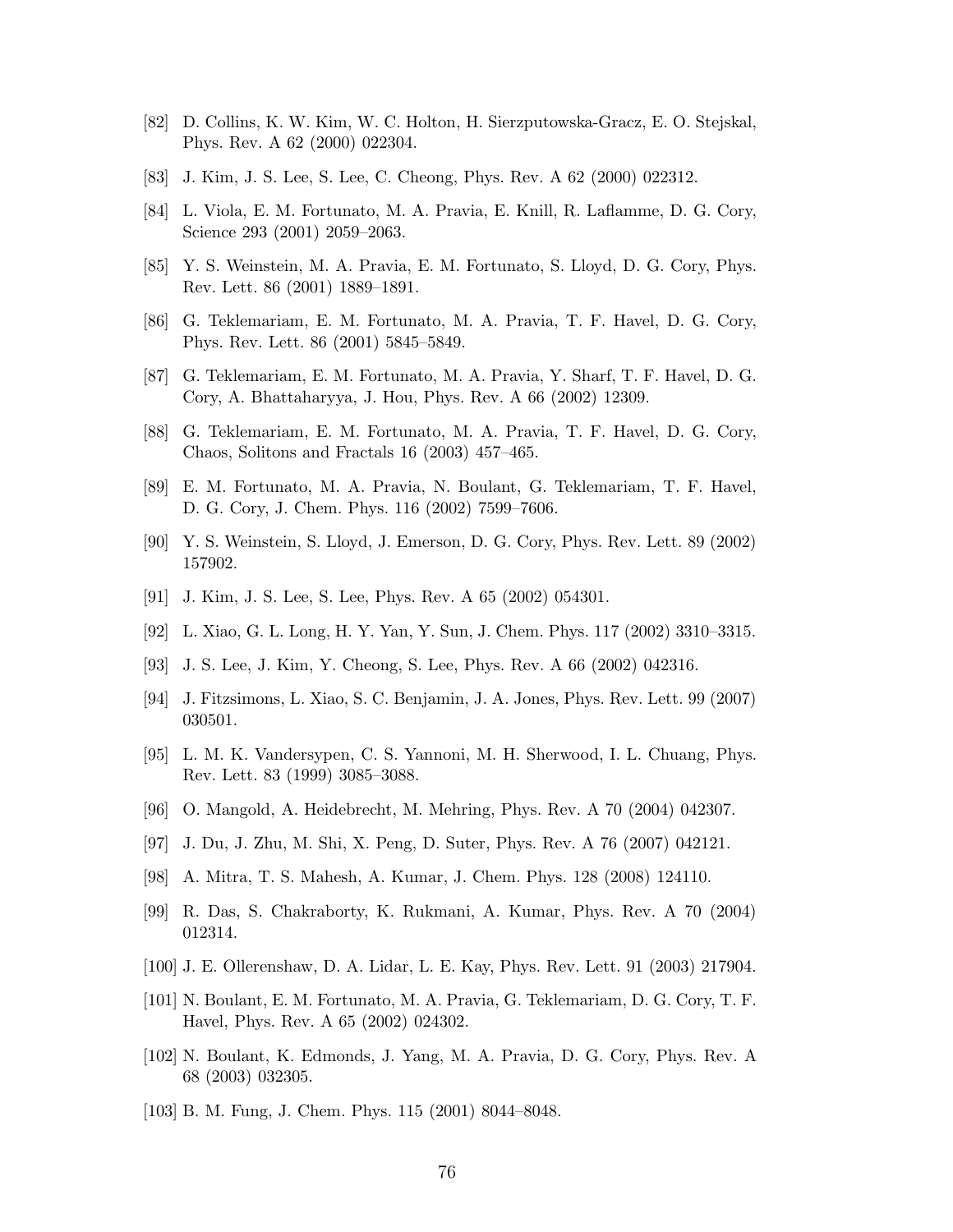- [104] V. L. Ermakov, B. M. Fung, J. Chem. Phys. 118 (2003) 10376–10381.
- [105] R. Marx, A. F. Fahmy, J. M. Myers, W. Bermel, S. J. Glaser, Phys. Rev. A 62 (2000) 012310.
- [106] M. Kawamura, T. Morimoto, T. Kumaya, R. Sawae, K. Takarabe, Y. Manmoto, Int. J. Quant. Chem. 105 (2005) 750.
- [107] M. Kawamura, T. Morimoto, Y. Mori, R. Sawae, K. Takarabe, Y. Manmoto, et al., Int. J. Quant. Chem. 106 (2006) 3108.
- [108] M. Kawamura, T. Morimoto, Y. Mori, R. Sawae, K. Takarabe, Y. Manmoto, T. Sakata, Int. J. Quant. Chem. 107 (2007) 3067.
- [109] L. M. K. Vandersypen, M. Steffen, G. Breyta, C. S. Yannoni, R. Cleve, I. L. Chuang, Phys. Rev. Lett. 85 (2000) 5452–5455.
- [110] N. Linden, E. Kupče, R. Freeman, Chem. Phys. Lett. 311 (1999) 321–327.
- [111] E. Knill, R. Laflamme, R. Martinez, C. H. Tseng, Nature 404 (2000) 368–370.
- [112] E. Knill, R. Laflamme, R. Martinez, C. Negrevergne, Phys. Rev. Lett. 86 (2001) 5811–5814.
- [113] L. M. K. Vandersypen, M. Steffen, G. Breyta, C. S. Yannoni, M. H. Sherwood, I. L. Chuang, Nature 414 (2001) 883–887.
- [114] J. A. Jones, S. D. Karlen, J. Fitzsimons, A. Ardavan, S. C. Benjamin, G. A. D. Briggs, J. J. L. Morton, Science 324 (2009) 1166–1168.
- [115] S. Simmons, J. A. Jones, S. D. Karlen, A. Ardavan, J. J. L. Morton, Phys. Rev. A 82 (2010) 022330.
- [116] O. W. Sørensen, G. W. Eich, M. H. Levitt, G. Bodenhausen, R. R. Ernst, Prog. NMR Spectrosc 16 (1983) 163–192.
- [117] C. P. Slichter, Principles of Magnetic Resonance, 3rd Edition, Springer, 1990.
- [118] K. Schmidt-Rohr, H. W. Spiess, Multidimensional solid-state NMR and polymers, Academic Press, 1994.
- [119] G. M. Leskowitz, N. Ghaderi, R. A. Olsen, L. J. Mueller, J. Chem. Phys. 119 (2003) 1643.
- [120] J. Baugh, O. Moussa, C. A. Ryan, A. Nayak, R. Laflamme, Nature 438 (2005) 470–473.
- [121] J. Baugh, O. Moussa, C. A. Ryan, R. Laflamme, C. Ramanathan, T. F. Havel, D. G. Cory, Phys. Rev. A 73 (2006) 022305.
- [122] C. A. Ryan, O. Moussa, J. Baugh, R. Laflamme, Phys. Rev. Lett. 100 (2008) 140501.
- [123] N. Khaneja, T. Reiss, C. Kehlet, T. Schulte-Herbrüggen, S. J. Glaser, J. Magn. Reson. 172 (2005) 296–305.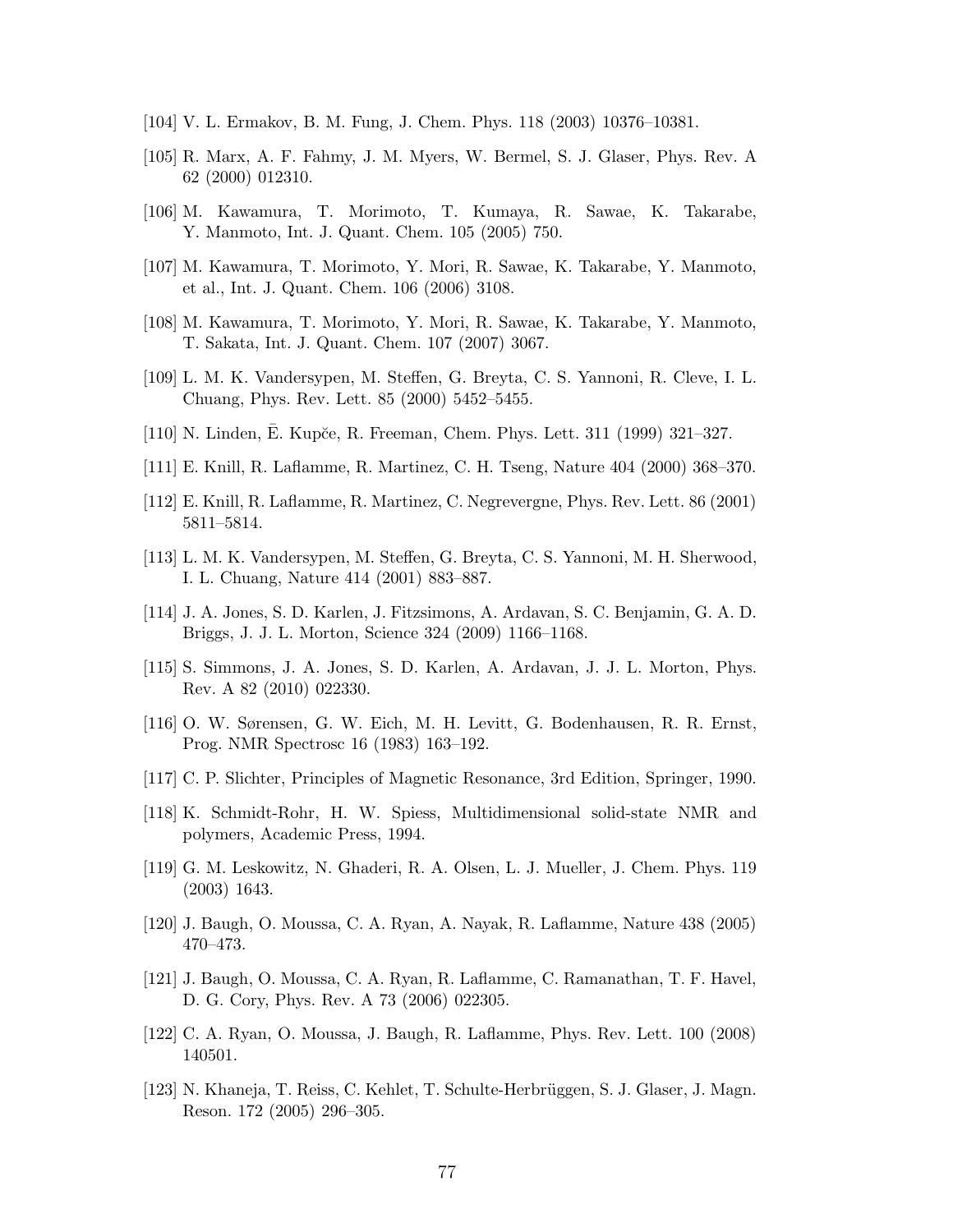- [124] S. W. Ding, C. A. McDowell, C. H. Ye, M. S. Zhan, X. W. Zhu, K. L. Gao, X. P. Sun, X. A. Mao, M. L. Liu, Eur. Phys. J. B 24 (2001) 23–35.
- [125] J. W. Emsley, J. C. Lindon, NMR spectroscopy using liquid crystal solvents, Pergamon Press Oxford, 1975.
- [126] K. Schmidt-Rohr, D. Nanz, L. Emsley, A. Pines, J. Phys. Chem. 98 (1994) 6668–6670.
- [127] R. Das, R. Bhattacharyya, A. Kumar, J. Magn. Reson. 170 (2004) 310–321.
- [128] T. S. Mahesh, D. Suter, Phys. Rev. A 74 (2006) 062312.
- [129] L. Emsley, A. Pines, Proceedings of the International School of Physics 'Enrico Fermi', Società Italiana di Fisica, 1992, Ch. Lectures on Pulsed NMR, pp. 123– 258.
- [130] B. M. Fung, Phys. Rev. A 63 (2001) 022304.
- [131] T. S. Mahesh, N. Sinha, K. V. Ramanathan, A. Kumar, Phys. Rev. A 65 (2002) 022312.
- [132] J.-S. Lee, A. K. Khitrin, Phys. Rev. A. 70 (2004) 022330.
- [133] J.-S. Lee, A. K. Khitrin, J. Chem. Phys. 122 (2005) 041101.
- [134] J.-S. Lee, A. K. Khitrin, Appl. Phys. Lett 87 (2005) 204109.
- [135] J.-S. Lee, A. K. Khitrin, Concept. Magn. Reson. A 30 (2007) 194–217.
- [136] G. B. Furman, J. Phys. A 39 (2006) 15197–15205.
- [137] R. V. Pound, Phys. Rev. 79 (1950) 685–702.
- [138] T. P. Das, E. L. Hahn, Nuclear Quadrupole Resonance Spectroscopy, Academic Press, 1958.
- [139] R. Das, A. Mitra, S. V. Kumar, A. Kumar, Int. J. Quant. Inf. 1 (2003) 387.
- [140] A. K. Khitrin, B. M. Fung, J. Chem. Phys. 112 (2000) 6963.
- [141] V. L. Ermakov, B. M. Fung, Phys. Rev. A 66 (2002) 042310.
- [142] R. S. Sarthour, E. R. deAzevedo, F. A. Bonk, E. L. G. Vidoto, T. J. Bonagamba, A. P. Guimaraes, J. C. C. Freitas, I. S. Oliveira, Phys. Rev. A 68 (2003) 022311.
- [143] R. Das, A. Kumar, Phys. Rev. A 68 (2003) 032304.
- [144] F. A. Bonk, R. S. Sarthour, E. R. deAzevedo, J. D. Bulnes, G. L. Mantovani, J. C. C. Freitas, T. J. Bonagamba, A. P. Guimaraes, I. S. Oliveira, Phys. Rev. A 69 (2004) 042322.
- [145] F. A. Bonk, E. R. deAzevedo, R. S. Sarthour, J. D. Bulnes, J. C. C. Freitas, A. P. Guimaraes, I. S. Oliveira, T. J. Bonagamba, J. Magn. Reson. 175 (2005) 226–234.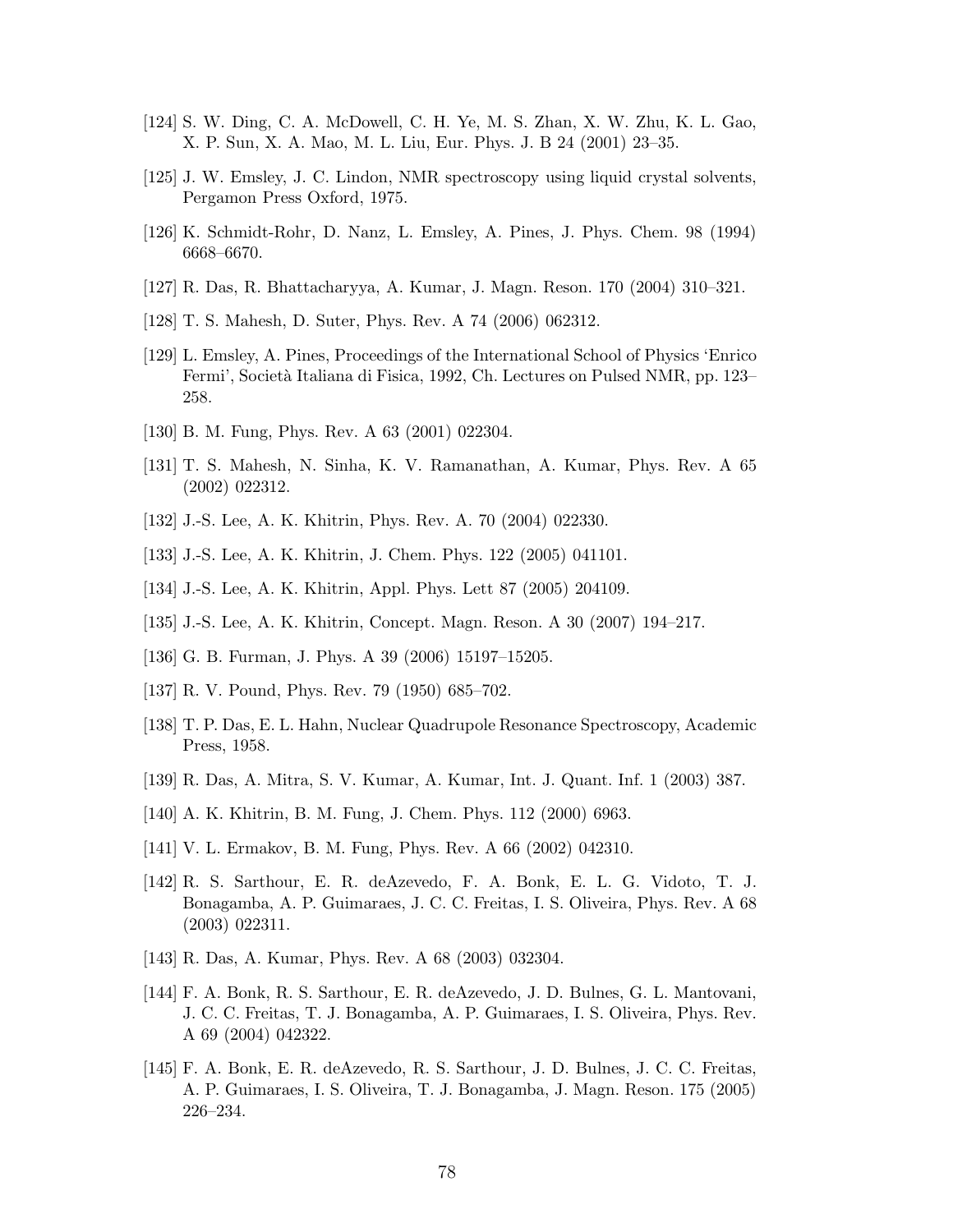- [146] J. D. Bulnes, F. A. Bonk, R. S. Sarthour, E. R. de Azevedo, J. C. C. Freitas, T. J. Bonagamba, I. S. Oliveira, Braz. J. Phys. 35 (2005) 617–625.
- [147] J. Teles, R. Auccaise, R. S. Sarthour, I. S. Oliveira, T. J. Bonagamba, J. Chem. Phys. 126 (2007) 154506.
- [148] N. Sinha, T. S. Mahesh, K. V. Ramanathan, A. Kumar, J. Chem. Phys. 114 (2001) 4415–4420.
- [149] A. K. Khitrin, B. M. Fung, Phys. Rev. A 64 (2001) 032306.
- [150] K. V. R. M. Murali, N. Sinha, T. S. Mahesh, M. H. Levitt, K. V. Ramanathan, A. Kumar, Phys. Rev. A 66 (2002) 022313.
- [151] R. Das, A. Kumar, Appl. Phys. Lett. 89 (2006) 024107.
- [152] T. Gopinath, A. Kumar, J. Magn. Reson. 193 (2008) 168–176.
- [153] H. Kampermann, W. S. Veeman, J. Chem. Phys. 122 (2005) 214108.
- [154] M. N. Leuenberger, D. Loss, Nature 410 (2001) 789–793.
- [155] A. Ardavan, O. Rival, J. J. L. Morton, S. J. Blundell, A. M. Tyryshkin, G. A. Timco, R. E. P. Winpenny, Phys. Rev. Lett. 98 (2007) 057201.
- [156] G. Burkard, H.-A. Engel, D. Loss, Fort. der Physik 48 (2000) 965–986.
- [157] A. Schweiger, G. Jeschke, Principles of pulse electron paramagnetic resonance, Oxford University Press, 2001.
- [158] M. Mehring, W. Scherer, A. Weidinger, Phys. Rev. Lett. 93 (2004) 206603.
- [159] J. J. L. Morton, A. M. Tyryshkin, A. Ardavan, K. Porfyrakis, S. A. Lyon, G. A. D. Briggs, Phys. Rev. A 71 (2005) 012332.
- [160] J. J. L. Morton, A. M. Tyryshkin, A. Ardavan, K. Porfyrakis, S. A. Lyon, G. A. D. Briggs, Phys. Rev. Lett 95 (2005) 200501.
- [161] J. J. L. Morton, A. M. Tyryshkin, A. Ardavan, S. C. Benjamin, K. Porfyrakis, S. A. Lyon, G. A. D. Briggs, Physica Status Solidi B 243 (2006) 3028–3031.
- [162] J. J. L. Morton, A. M. Tyryshkin, A. Ardavan, S. C. Benjamin, K. Porfyrakis, S. A. Lyon, G. A. D. Briggs, Nature Physics 2 (2006) 40–43.
- [163] A. Ardavan, J. J. L. Morton, S. C. Benjamin, K. Porfyrakis, G. A. D. Briggs, A. M. Tyryshkin, S. A. Lyon, Physica Status Solidi B 244 (2007) 3874–3878.
- [164] W. Scherer, M. Mehring, J. Chem. Phys. 128 (2008) 052305.
- [165] H. M. McConnell, C. Heller, T. Cole, R. W. Fessenden, J. Am. Chem. Soc. 82 (1960) 766–775.
- [166] M. Mehring, P. Höfer, A. Grupp, Phys. Rev. A 33 (1986) 3523–3526.
- [167] M. Mehring, J. Mende, W. Scherer, Phys. Rev. Lett. 90 (2003) 153001.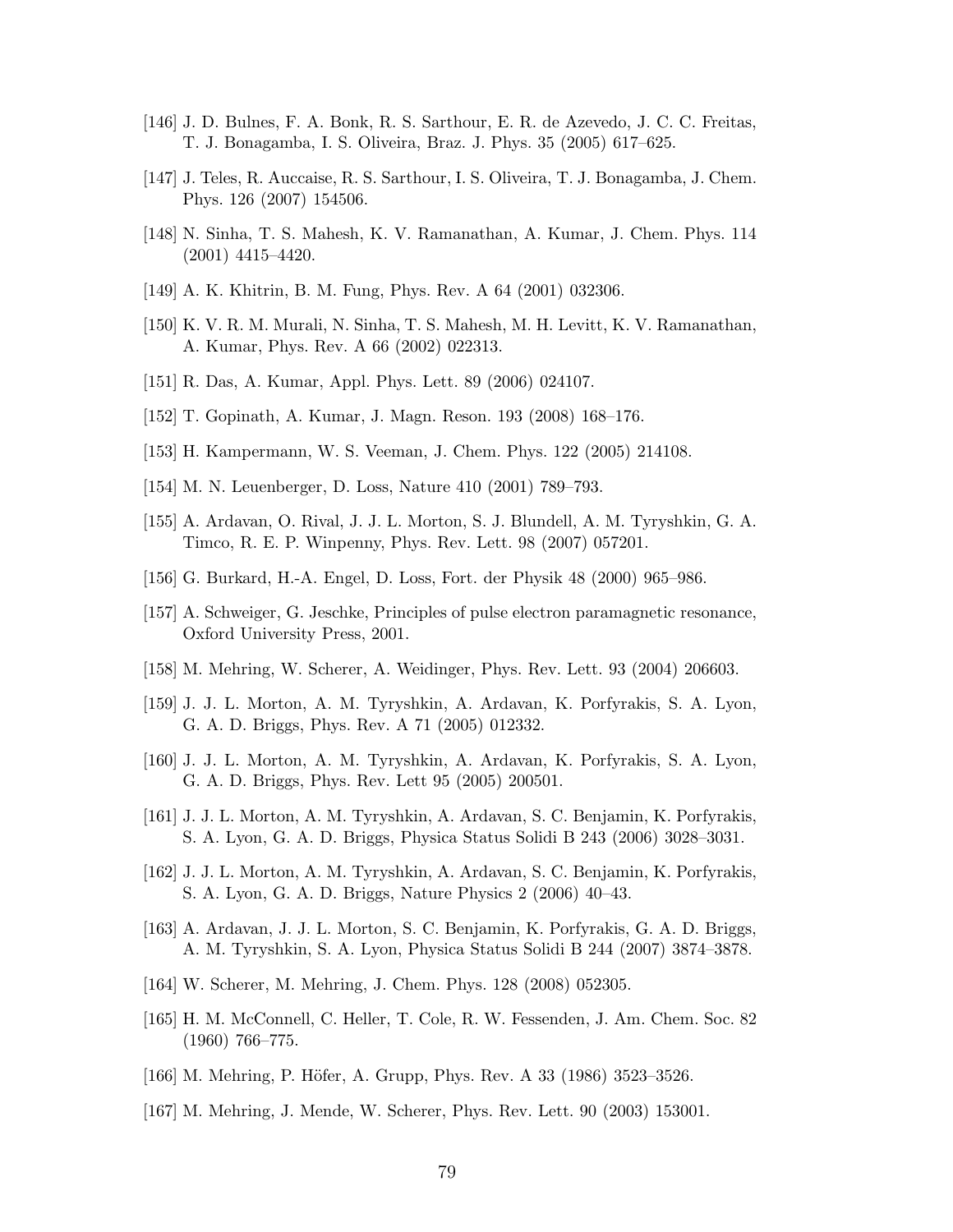- [168] M. Mehring, J. Mende, Phys. Rev. A 73 (2006) 052303.
- [169] J. J. L. Morton, A. M. Tyryshkin, R. M. Brown, S. Shankar, B. W. Lovett, A. Ardavan, T. Schenkel, E. E. Haller, J. W. Ager, S. A. Lyon, Nature 455 (2008) 1085–1088.
- [170] R. Blatt, D. Wineland, Nature 453 (2008) 1008–15.
- [171] I. Bloch, Nature 453 (2008) 1016–1022.
- [172] J. Clarke, F. K. Wilhelm, Nature 453 (2008) 1031–42.
- [173] R. Hanson, D. D. Awschalom, Nature 453 (2008) 1043–9.
- [174] H. J. Kimble, Nature 453 (2008) 1023–30.
- [175] D. P. DiVincenzo, Proc. Roy. Soc. Lond. A 454 (1998) 261–276.
- [176] R. P. Feynman, Feynman Lectures on Computation, Penguin Books, 1999.
- [177] D. Deutsch, Proc. Roy. Soc. Lond. A 425 (1989) 73–90.
- [178] A. Barenco, C. H. Bennett, R. Cleve, D. P. DiVincenzo, N. Margolus, P. Shor, T. Sleator, J. A. Smolin, H. Weinfurter, Phys. Rev. A 52 (1995) 3457–3467.
- [179] C. M. Dawson, M. A. Nielsen, Quantum Inf. Comput 6 (2006) 81–95.
- [180] A. Barenco, Proc. Roy. Soc. Lond. A 449 (1995) 679–683.
- [181] D. Deutsch, A. Barenco, A. Ekert, Proc. Roy. Soc. Lond. A 449 (1995) 669–677.
- [182] S. Lloyd, Phys. Rev. Lett. 75 (1995) 346–349.
- [183] Z. L. Mádi, R. Brüschweiler, R. R. Ernst, J. Chem. Phys. 109 (1998) 10603– 10611.
- [184] R. Freeman, T. A. Frenkiel, M. H. Levitt, J. Magn. Reson 44 (1981) 86.
- [185] R. Freeman, Prog. NMR Spectrosc. 32 (1998) 59–106.
- [186] C. Bauer, R. Freeman, T. Frenkiel, J. Keeler, A. J. Shaka, J. Magn. Reson. 58 (1984) 442–457.
- [187] W. S. Warren, J. Chem. Phys. 81 (1984) 5437.
- [188] H. Geen, R. Freeman, J. Magn. Reson. 93 (1991) 93–141.
- [189] P. Plateau, M. Guéron, J. Am. Chem. Soc. 104 (1982) 7310–7311.
- [190] P. J. Hore, J. Magn. Reson. 55 (1983) 283–300.
- [191] H. K. Cummins, J. A. Jones, J. Magn. Reson. 148 (2001) 338–342.
- [192] M. D. Bowdrey, J. A. Jones, Phys. Rev. A 74 (2006) 052324.
- [193] L. Emsley, G. Bodenhausen, Chem. Phys. Lett. 168 (1990) 297–303.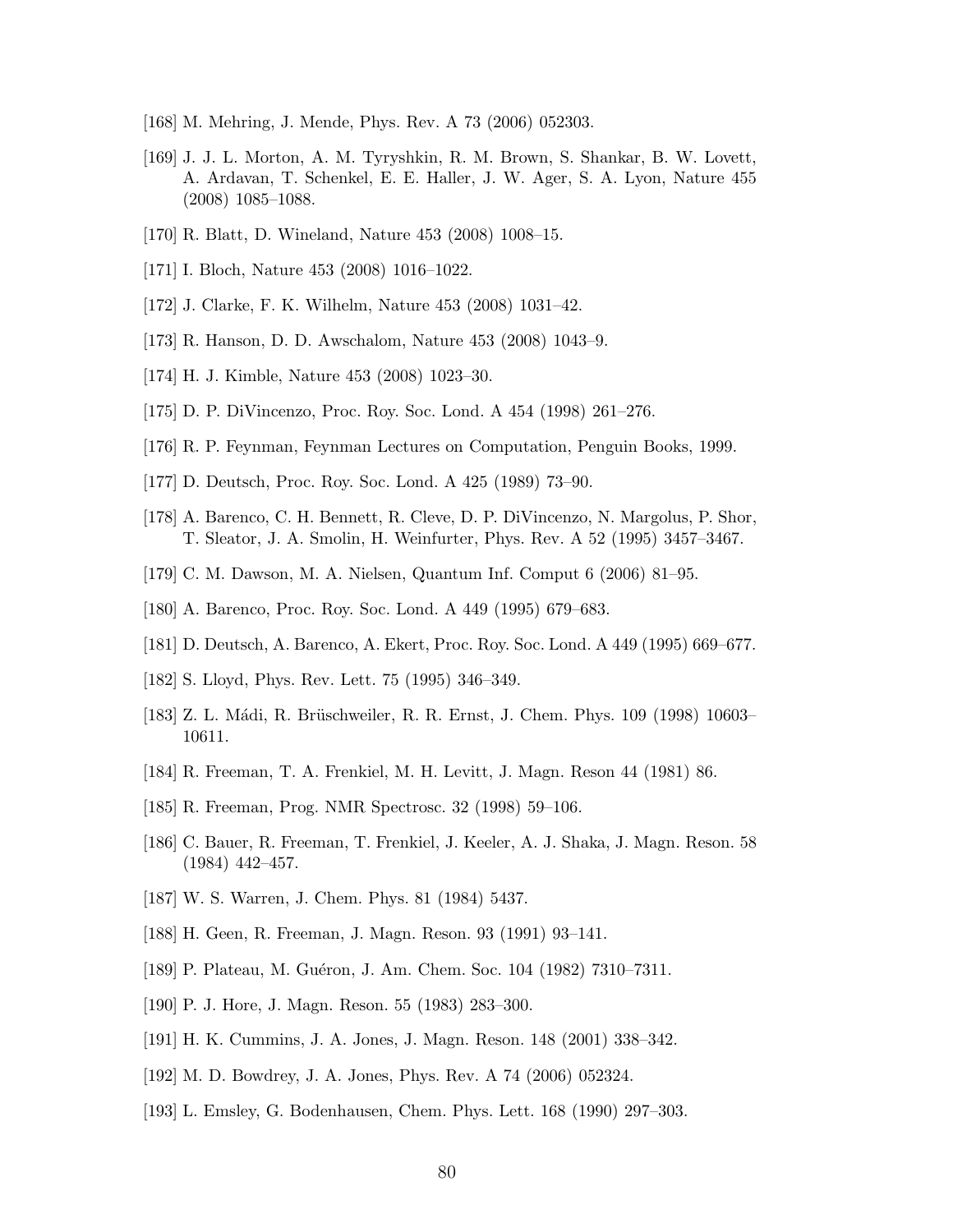- [194] M. D. Bowdrey, J. A. Jones, E. Knill, R. Laflamme, Phys. Rev. A 72 (2005) 032315.
- [195] A. Meissner, J. Ø. Duus, O. W. Sørensen, J. Magn. Reson. 128 (1997) 92–97.
- [196] A. Meissner, J. Ø. Duus, O. W. Sørensen, J. Biomol. NMR 10 (1997) 89–94.
- [197] J. A. Jones, E. Knill, J. Magn. Reson. 141 (1999) 322–325.
- [198] D. W. Leung, I. L. Chuang, F. Yamaguchi, Y. Yamamoto, Phys. Rev. A 61 (2000) 42310.
- [199] N. Khaneja, B. Heitmann, A. Spörl, H. Yuan, T. Schulte-Herbrüggen, S. J. Glaser, Phys. Rev. A 75 (2007) 012322.
- [200] M. D. Price, S. S. Somaroo, A. E. Dunlop, T. F. Havel, D. G. Cory, Phys. Rev. A 60 (1999) 2777–2780.
- [201] M. D. Price, T. F. Havel, D. G. Cory, New J. Phys. 2 (2000) 101–109.
- [202] A. Barenco, D. Deutsch, A. Ekert, R. Jozsa, Phys. Rev. Lett. 74 (1995) 4083– 4086.
- [203] T. F. Havel, S. S. Somaroo, W. R. Zhang, D. G. Cory, Concept. Magn. Reson. A 23A (2004) 49–62.
- [204] K. G. R. Pachler, P. L. Wessels, J. Magn. Reson. 12 (1973) 337–339.
- [205] G. A. Morris, R. Freeman, J. Am. Chem. Soc. 101 (1979) 760–762.
- [206] M. H. Levitt, Prog. NMR Spectrosc. 18 (1986) 61–122.
- [207] J. A. Jones, Phil. Trans. Roy. Soc. A 361 (2003) 1429–1440.
- [208] H. K. Cummins, G. Llewellyn, J. A. Jones, Phys. Rev. A 67 (2003) 042308.
- [209] B. Luy, K. Kobzar, T. E. Skinner, N. Khaneja, S. J. Glaser, J. Magn. Reson. 176 (2005) 179–186.
- [210] R. Tycko, H. M. Cho, E. Schneider, A. Pines, J. Magn. Reson. 61 (1985) 90–101.
- [211] H. K. Cummins, J. A. Jones, New J. Phys. 2 (2000) 1–12.
- [212] E. Collin, G. Ithier, A. Aassime, P. Joyez, D. Vion, D. Esteve, Phys. Rev. Lett. 93 (2004) 157005.
- [213] S. Wimperis, J. Magn. Reson. Ser. A 109 (1994) 221–231.
- [214] L. Xiao, J. A. Jones, Phys. Rev. A 73 (2006) 032334.
- [215] J. A. Jones, Phys. Rev. A 67 (2003) 012317.
- [216] J. A. Jones, Phys. Lett. A 316 (2003) 24–28.
- [217] D. McHugh, J. Twamley, Phys. Rev. A 71 (2005) 012327.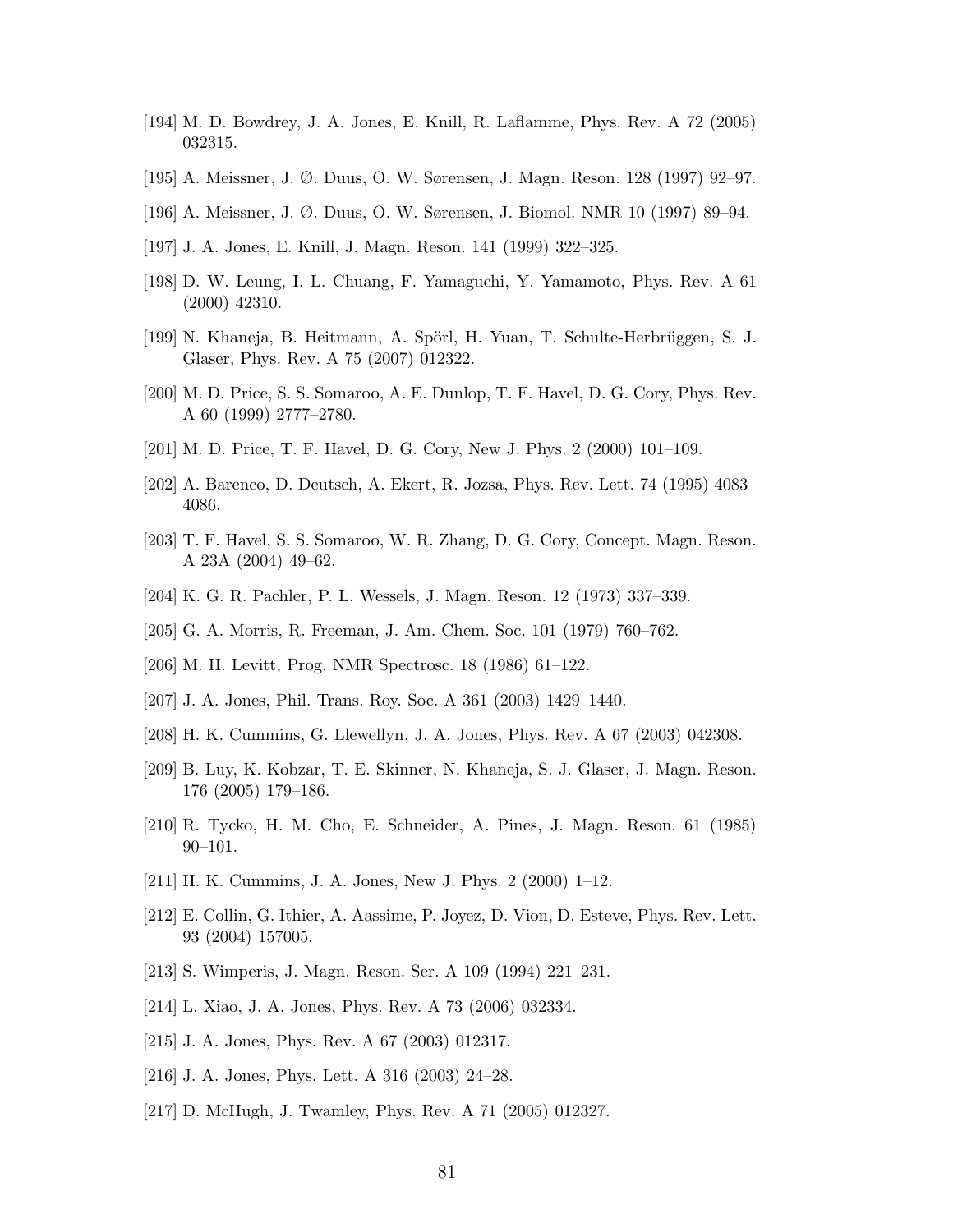- [218] J. Wesenberg, K. Mølmer, Phys. Rev. A 68 (2003) 012320.
- [219] A. Ardavan, New J. Phys. 9 (2007) 24.
- [220] M. J. Testolin, C. D. Hill, C. J. Wellard, L. C. L. Hollenberg, Phys. Rev. A 76 (2007) 012302.
- [221] N. Timoney, V. Elman, S. Glaser, C. Weiss, M. Johanning, W. Neuhauser, C. Wunderlich, Phys. Rev. A 77 (2008) 052334.
- [222] K. R. Brown, A. W. Harrow, I. L. Chuang, Phys. Rev. A 70 (2004) 052318.
- [223] K. R. Brown, A. W. Harrow, I. L. Chuang, Phys. Rev. A 72 (2005) 039905(E).
- [224] W. G. Alway, J. A. Jones, J. Magn. Reson. 189 (2007) 114–120.
- [225] Y. Tomita, J. T. Merrill, K. R. Brown, New J. Phys. 12 (2010) 015002.
- [226] Y. S. Weinstein, T. F. Havel, J. Emerson, N. Boulant, M. Saraceno, S. Lloyd, D. G. Cory, J. Chem. Phys. 121 (2004) 6117.
- [227] M. A. Pravia, N. Boulant, J. Emerson, A. Farid, E. M. Fortunato, T. F. Havel, R. Martinez, D. G. Cory, J. Chem. Phys. 119 (2003) 9993–10001.
- [228] P. Cappellaro, J. Emerson, N. Boulant, C. Ramanathan, S. Lloyd, D. G. Cory, Phys. Rev. Lett. 94 (2005) 020502.
- [229] M. S. Anwar, L. Xiao, A. J. Short, J. A. Jones, D. Blazina, S. B. Duckett, H. A. Carteret, Phys. Rev. A 71 (2005) 032327.
- [230] J. S. Hodges, P. Cappellaro, T. F. Havel, R. Martinez, D. G. Cory, Phys. Rev. A 75 (2007) 042320.
- [231] J. S. Hodges, J. C. Yang, C. Ramanathan, D. G. Cory, Phys. Rev. A 78 (2008)  $010303(R)$ .
- [232] C. A. Ryan, M. Laforest, J. C. Boileau, R. Laflamme, Phys. Rev. A 72 (2005) 062317.
- [233] S. J. Glaser, T. Schulte-Herbrüggen, M. Sieveking, O. Schedletzky, N. C. Nielsen, O. W. Sørensen, C. Griesinger, Science 280 (1998) 421–424.
- [234] G. Vidal, K. Hammerer, J. I. Cirac, Phys. Rev. Lett. 88 (2002) 237902.
- [235] A. Childs, H. Haselgrove, M. Nielsen, Phys. Rev. A 68 (2003) 052311.
- [236] R. Zeier, M. Grassl, T. Beth, Phys. Rev. A 70 (2004) 032319.
- [237] M. Grace, C. Brif, H. Rabitz, I. A. Walmsley, R. L. Kosut, D. A. Lidar, J. Phys. B 40 (2007) S103–S125.
- [238] H. Rabitz, New J. Phys. 11 (2009) 105030.
- [239] C. Brif, R. Chakrabarti, H. Rabitz, New J. Phys. 12 (2010) 075008.
- [240] N. Khaneja, R. Brockett, S. J. Glaser, Phys. Rev. A 63 (2001) 032308.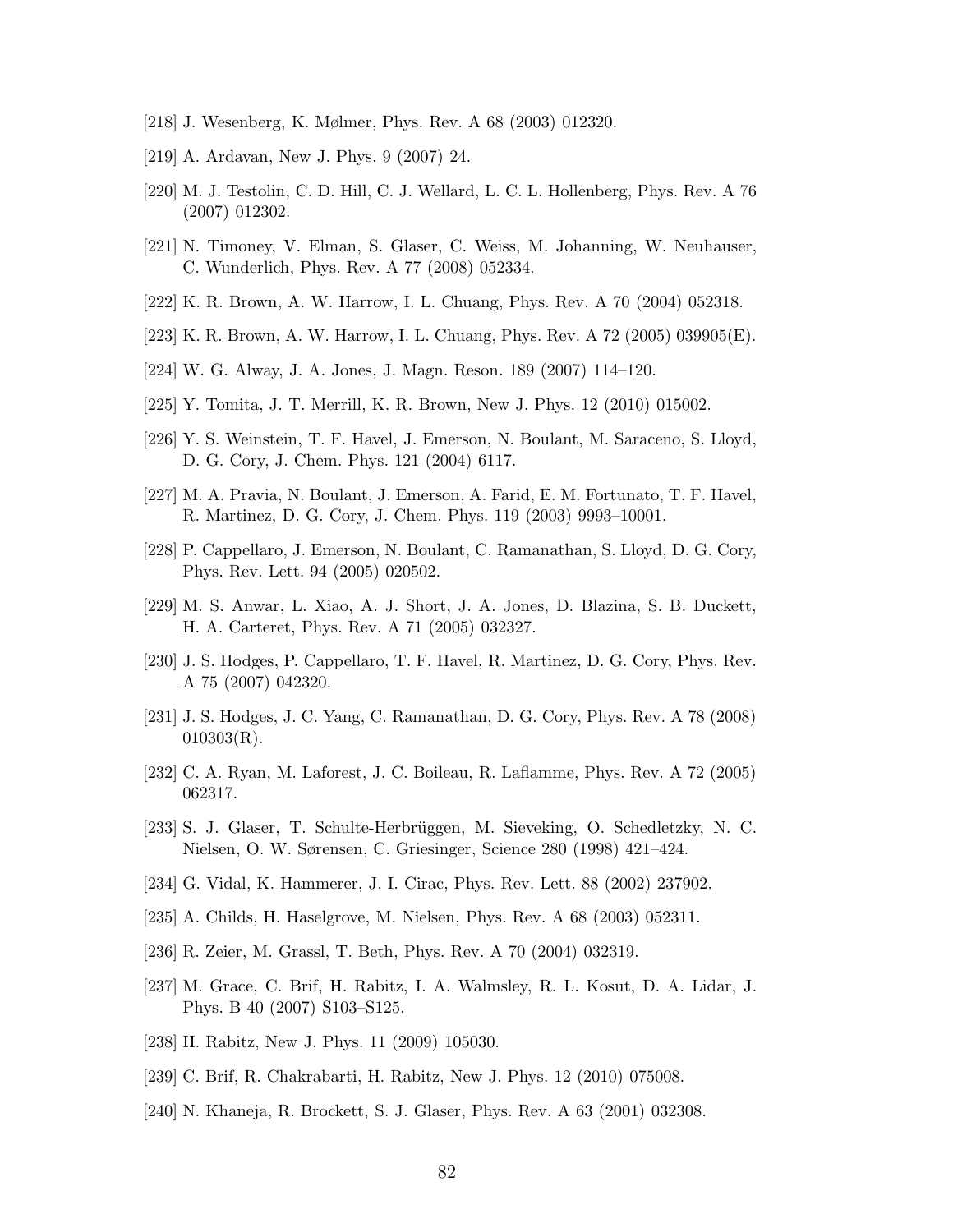- [241] T. O. Reiss, N. Khaneja, S. J. Glaser, J. Magn. Reson. 154 (2002) 192–195.
- [242] N. Khaneja, F. Kramer, S. J. Glaser, J. Magn. Reson. 173 (2005) 116–124.
- [243] N. Khaneja, S. J. Glaser, R. Brockett, Phys. Rev. A 65 (2002) 032301.
- [244] N. Khaneja, T. Reiss, B. Luy, S. J. Glaser, J. Magn. Reson. 162 (2003) 311–319.
- [245] D. Stefanatos, S. J. Glaser, N. Khaneja, Phys. Rev. A 72 (2005) 062320.
- [246] N. I. Gershenzon, K. Kobzar, B. Luy, S. J. Glaser, T. E. Skinner, J. Magn. Reson. 188 (2007) 330–336.
- $[247]$  T. Schulte-Herbrüggen, A. Spörl, N. Khaneja, S. J. Glaser, Phys. Rev. A 72 (2005) 042331.
- [248] K. Kobzar, B. Luy, N. Khaneja, S. J. Glaser, J. Magn. Reson. 173 (2005) 229–235.
- [249] T. Vosegaard, C. T. Kehlet, N. Khaneja, S. J. Glaser, N. C. Nielsen, J. Am. Chem. Soc. 127 (2005) 13768–13769.
- [250] T. E. Skinner, K. Kobzar, B. Luy, M. R. Bendall, W. Bermel, N. Khaneja, S. J. Glaser, J. Magn. Reson. 179 (2006) 241–249.
- [251] C. Kehlet, M. Bjerring, A. C. Sivertsen, T. Kristensen, J. J. Enghild, S. J. Glaser, N. Khaneja, N. C. Nielsen, J. Magn. Reson. 188 (2007) 216–230.
- $[252]$  M. Möttönen, R. de Sousa, J. Zhang, K. B. Whaley, Phys. Rev. A 73 (2006) 022332.
- [253] M. K. Henry, C. Ramanathan, J. S. Hodges, C. A. Ryan, M. J. Ditty, R. Laflamme, D. G. Cory, Phys. Rev. Lett. 99 (2007) 220501.
- [254] A. Spörl, T. Schulte-Herbrüggen, S. J. Glaser, V. Bergholm, M. J. Storcz, J. Ferber, F. K. Wilhelm, Phys. Rev. A 75 (2007) 012302.
- [255] L. Viola, E. Knill, S. Lloyd, Phys. Rev. Lett. 82 (1999) 2417–2421.
- [256] L. Viola, E. Knill, S. Lloyd, Phys. Rev. Lett. 85 (2000) 3520–3523.
- [257] L. Viola, S. Lloyd, E. Knill, Phys. Rev. Lett. 83 (1999) 4888–4891.
- [258] L. Viola, Phys. Rev. A 66 (2002) 12307.
- [259] K. Khodjasteh, D. A. Lidar, Phys. Rev. Lett. 95 (2005) 180501.
- [260] P. Cappellaro, J. S. Hodges, T. F. Havel, D. G. Cory, J. Chem. Phys. 125 (2006) 044514.
- [261] K. Khodjasteh, D. A. Lidar, Phys. Rev. A 75 (2007) 62310.
- [262] G. S. Uhrig, Phys. Rev. Lett. 98 (2007) 100504.
- [263] G. S. Uhrig, Phys. Rev. Lett. 102 (2009) 120502.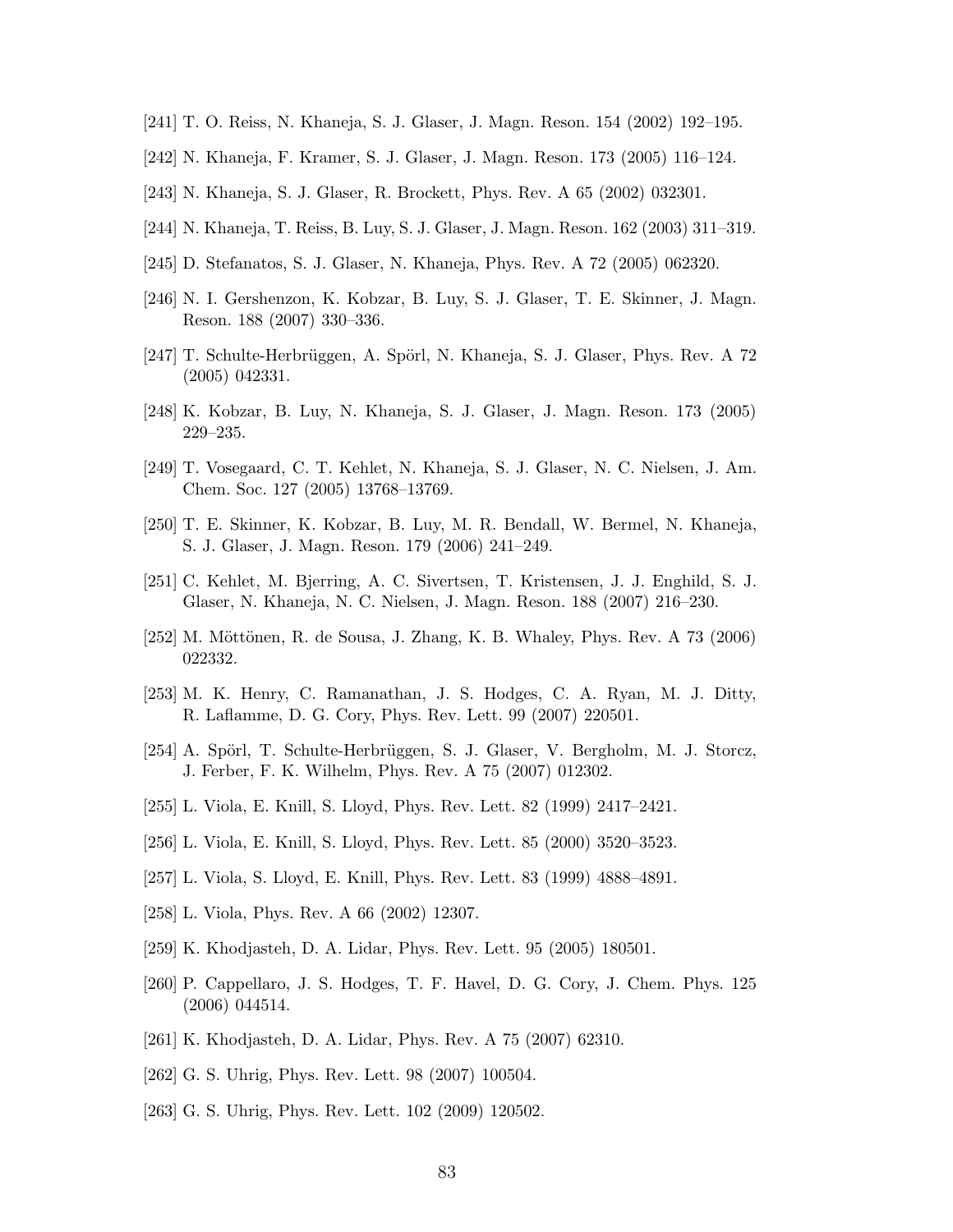- [264] H. G. Krojanski, D. Suter, Phys. Rev. Lett. 97 (2006) 150503.
- [265] A. Shapere, F. Wilczek, Geometric Phases in Physics, World Scientific, 1989.
- [266] M. V. Berry, Proc. Roy. Soc. Lond. A 392 (1984) 45–57.
- [267] J. W. Zwanziger, M. Koenig, A. Pines, Ann. Rev. Phys. Chem. 41 (1990) 601–646.
- [268] J. Anandan, Nature 360 (1992) 307–313.
- [269] E. Sjöqvist, A. K. Pati, A. Ekert, J. S. Anandan, M. Ericsson, D. K. L. Oi, V. Vedral, Phys. Rev. Lett. 85 (2000) 2845–2849.
- [270] D. Suter, G. C. Chingas, R. A. Harris, A. Pines, Mol. Phys. 61 (1987) 1327– 1340.
- [271] D. Suter, K. T. Mueller, A. Pines, Phys. Rev. Lett. 60 (1988) 1218–1220.
- [272] N. R. Skrynnikov, B. C. Sanctuary, Mol. Phys. 83 (1994) 1133–1144.
- [273] M. Goldman, V. Fleury, M. Guéron, J. Magn. Reson. A 118 (1996) 11–20.
- [274] D. Gamliel, J. H. Freed, Phys. Rev. A 39 (1989) 3238–3255.
- [275] M. Goldman, Eur. Phys. J. B 2 (1998) 147–156.
- [276] R. Tycko, Phys. Rev. Lett. 58 (1987) 2281–2284.
- [277] A. Zee, Phys. Rev. A 38 (1988) 1–6.
- [278] J. W. Zwanziger, M. Koenig, A. Pines, Phys. Rev. A 42 (1990) 3107–3110.
- [279] P. Härle, G. Wäckerle, M. Mehring, Appl. Magn. Reson. 5 (1993) 207–207.
- [280] S. Appelt, G. Wäckerle, M. Mehring, Phys. Rev. Lett. 72 (1994) 3921–3924.
- [281] S. Appelt, G. Wäckerle, M. Mehring, Phys. Lett. A 204 (1995) 210-216.
- [282] J. A. Jones, A. Pines, Chem. Phys. Lett. 247 (1995) 215–220.
- [283] J. A. Jones, A. Pines, J. Chem. Phys. 106 (1997) 3007–3016.
- [284] Y. Aharonov, J. Anandan, Phys. Rev. Lett. 58 (1987) 1593–1596.
- [285] R. G. Unanyan, M. Fleischhauer, Phys. Rev. A 69 (2004) 050302.
- [286] A. Ekert, M. Ericsson, P. Hayden, H. Inamori, J. A. Jones, D. K. L. Oi, V. Vedral, J. Mod. Opt. 47 (2000) 2501–2513.
- [287] X. B. Wang, K. Matsumoto, J. Phys. A 34 (2001) L631–L634.
- [288] S. L. Zhu, Z. D. Wang, Phys. Rev. A 67 (2003) 022319.
- [289] J. F. Du, P. Zou, M. J. Shi, L. C. Kwek, J.-W. Pan, C. H. Oh, A. Ekert, D. K. L. Oi, M. Ericsson, Phys. Rev. Lett. 91 (2003) 100403.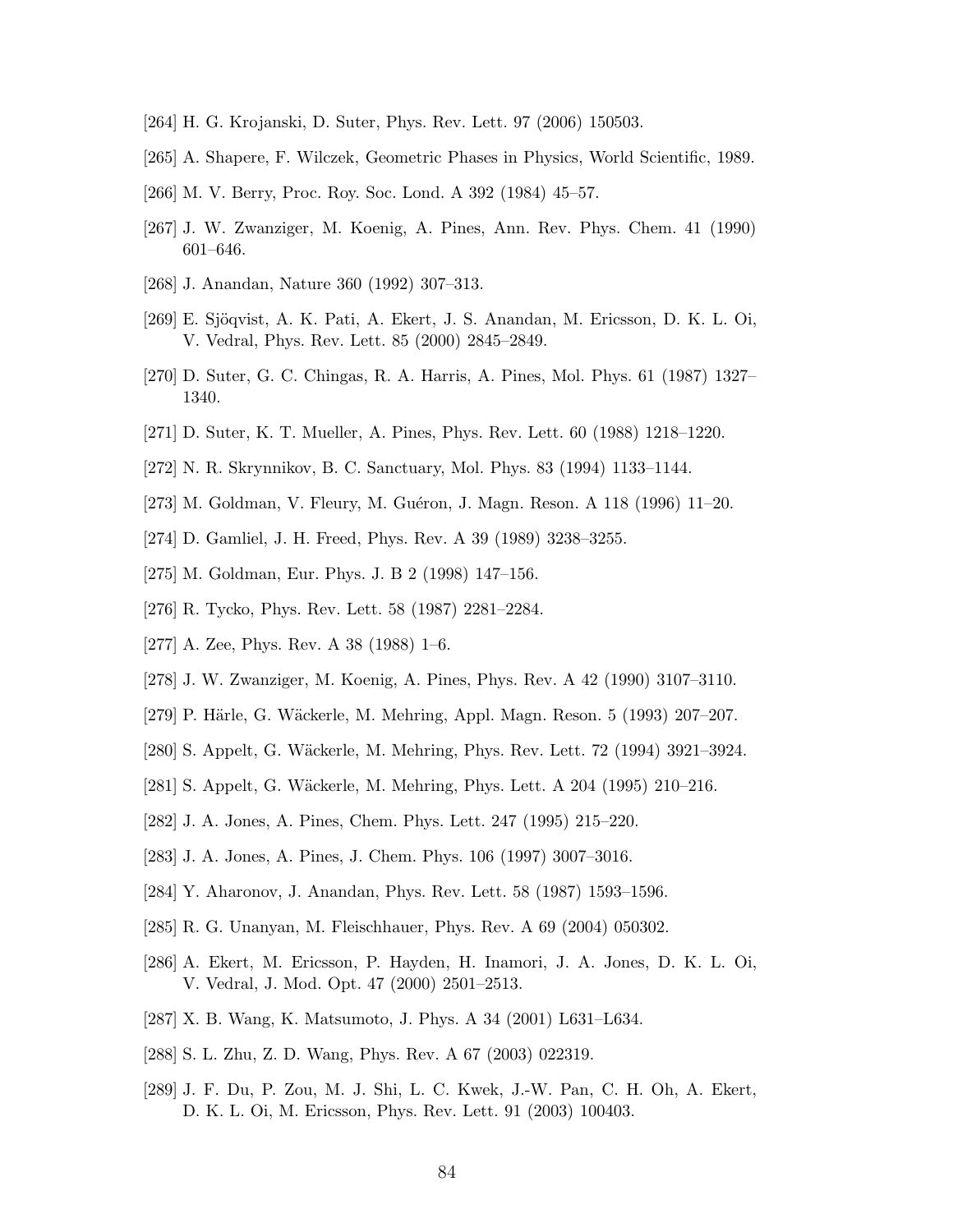- [290] R. Das, S. K. K. Kumar, A. Kumar, J. Magn. Reson. 177 (2005) 318–328.
- [291] T. Gopinath, A. Kumar, Phys. Rev. A 73 (2006) 022326.
- [292] J. Du, P. Zou, Z. D. Wang, Phys. Rev. A 74 (2006) 020302(R).
- [293] H. Chen, X. Zhou, D. Suter, J. Du, Phys. Rev. A 75 (2007) 012317.
- [294] G. Falci, R. Fazio, G. M. Palma, J. Siewert, V. Vedral, Nature 407 (2000) 355–358.
- [295] L. M. Duan, J. I. Cirac, P. Zoller, Science 292 (2001) 1695–1697.
- [296] S. Lloyd, Science 292 (2001) 1669.
- [297] A. Recati, T. Calarco, P. Zanardi, J. I. Cirac, P. Zoller, Phys. Rev. A 66 (2002) 032309.
- [298] J. J. García-Ripoll, J. I. Cirac, Phys. Rev. Lett. 90.
- [299] D. Leibfried, B. DeMarco, V. Meyer, D. Lucas, M. Barrett, J. Britton, W. M. Itano, B. Jelenkovic, C. Langer, T. Rosenband, D. J. Wineland, Nature 422 (2003) 412–415.
- [300] P. J. Leek, J. M. Fink, A. Blais, R. Bianchetti, M. Göppl, J. M. Gambetta, D. I. Schuster, L. Frunzio, R. J. Schoelkopf, A. Wallraff, Science 318 (2007) 1889–1892.
- [301] P. Zanardi, M. Rasetti, Phys. Lett. A 264 (1999) 94–99.
- [302] A. Nazir, T. P. Spiller, W. J. Munro, Phys. Rev. A 65 (2002) 042303.
- [303] A. Blais, A. M. S. Tremblay, Phys. Rev. A 67 (2003) 012308.
- [304] G. De Chiara, G. M. Palma, Phys. Rev. Lett. 91 (2003) 090404.
- [305] S. L. Zhu, P. Zanardi, Phys. Rev. A 72 (2005) 020301.
- [306] J.-X. Hou, Phys. Rev. A 75 (2007) 024103.
- [307] A. Friedenauer, E. Sjöqvist, Phys. Rev. A 67 (2003) 024303.
- [308] S. Lloyd, Science 261 (1993) 1569–1571.
- [309] S. Lloyd, Science 263 (1994) 695–695.
- [310] S. C. Benjamin, N. F. Johnson, Phys. Rev. A 60 (1999) 4334–4337.
- [311] S. C. Benjamin, Phys. Rev. A 61 (2000) 020301.
- [312] S. C. Benjamin, Phys. Rev. A 64 (2001) 054303.
- [313] J. Levy, Phys. Rev. Lett. 89 (2002) 147902.
- [314] S. C. Benjamin, Phys. Rev. Lett. 88 (2002) 017904.
- [315] J. Twamley, Phys. Rev. A 67 (2003) 052318.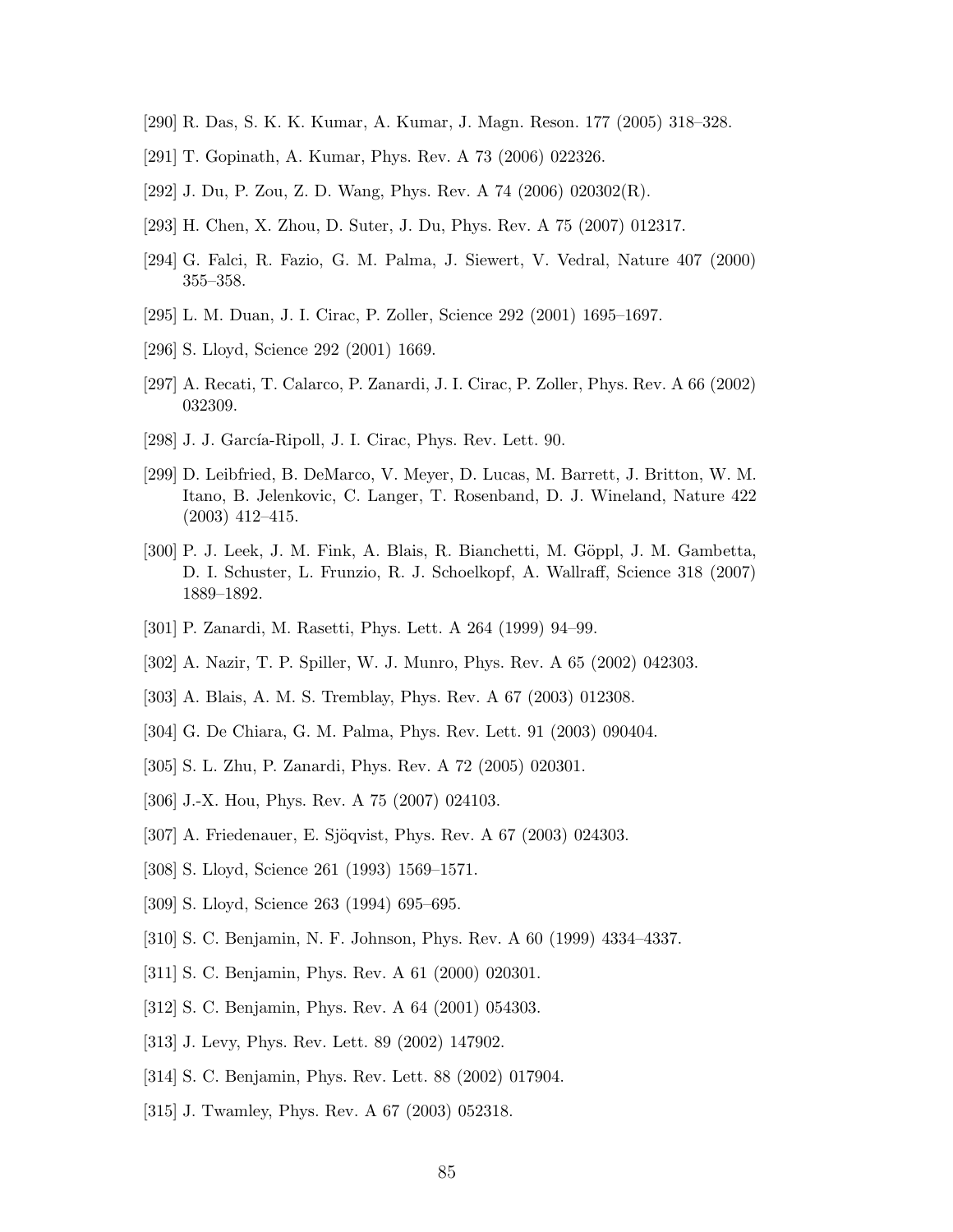- [316] R. Raussendorf, Phys. Rev. A 72 (2005) 022301.
- [317] R. Raussendorf, Phys. Rev. A 72 (2005) 052301.
- [318] J. Fitzsimons, J. Twamley, Phys. Rev. Lett. 97 (2006) 090502.
- [319] G. Grössing, A. Zeilinger, Physica D 31 (1988) 70–77.
- [320] C. S. Lent, P. D. Tougaw, W. Porod, G. H. Bernstein, Nanotechnology 4 (1993) 49–49.
- [321] M. Biafore, Physica D 70 (1994) 415–433.
- [322] A. O. Orlov, I. Amlani, G. H. Bernstein, C. S. Lent, G. L. Snider, Science 277 (1997) 928.
- [323] S. C. Benjamin, N. F. Johnson, Appl. Phys. Lett. 70 (1997) 2321.
- [324] R. P. Cowburn, M. E. Welland, Science 287 (2000) 1466.
- [325] C. S. Lent, B. Isaksen, M. Lieberman, J. Am. Chem. Soc. 125 (2003) 1056– 1063.
- [326] G. Tóth, C. S. Lent, Phys. Rev. A 63 (2001) 052315.
- [327] J. Joo, Y. L. Lim, A. Beige, P. L. Knight, Phys. Rev. A 74 (2006) 042344.
- [328] N. Khaneja, S. J. Glaser, Phys. Rev. A 66 (2002) 060301.
- [329] M. Christandl, N. Datta, A. Ekert, A. J. Landahl, Phys. Rev. Lett. 92 (2004) 187902.
- [330] M. H. Yung, S. C. Benjamin, S. Bose, Phys. Rev. Lett. 96 (2006) 220501.
- [331] P. Cappellaro, C. Ramanathan, D. G. Cory, Phys. Rev. A 76 (2007) 032317.
- [332] C. A. Pérez-Delgado, M. Mosca, P. Cappellaro, D. G. Cory, Phys. Rev. Lett. 97 (2006) 100501.
- [333] R. Landauer, IBM J. Res. Dev. 5 (1961) 183–191.
- [334] N. D. Mermin, Quant. Inf. Proc. 5 (2006) 239–260.
- [335] M. D. Bird, J. E. Crow, P. Schlottmann, J. Low Temp. Phys. 133 (2003) 203–225.
- [336] C. R. Bowers, D. P. Weitekamp, Phys. Rev. Lett. 57 (1986) 2645–2648.
- [337] J. Natterer, J. Bargon, Prog. NMR Spectrosc. 31 (1997) 293–315.
- [338] S. B. Duckett, C. J. Sleigh, Prog. NMR Spectrosc. 34 (1999) 71–92.
- [339] S. Takahashi, R. Hanson, J. van Tol, M. S. Sherwin, D. D. Awschalom, Phys. Rev. Lett. 101 (2008) 047601.
- [340] A. Ekert, R. Jozsa, Phil. Trans. Roy. Soc. A 356 (1998) 1769–1782.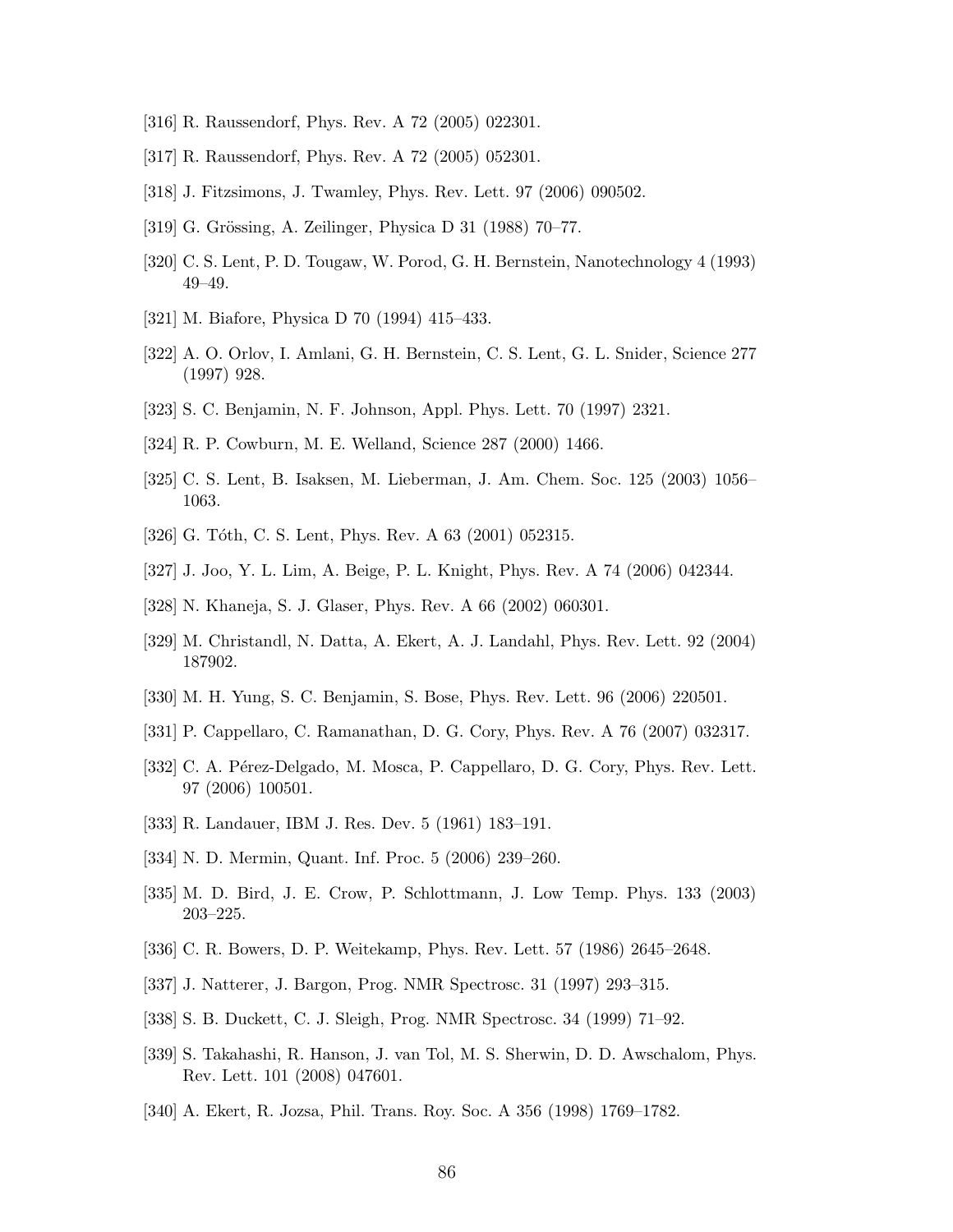- [341] N. Linden, S. Popescu, Phys. Rev. Lett. 87 (2001) 047901.
- [342] R. Schack, C. M. Caves, Phys. Rev. A 60 (1999) 4354–4362.
- [343] R. F. Werner, Phys. Rev. A 40 (1989) 4277–4281.
- [344] A. Peres, Phys. Rev. Lett. 77 (1996) 1413–1415.
- [345] L. Gurvits, H. Barnum, Phys. Rev. A 68 (2003) 042312.
- [346] G. Aubrun, S. J. Szarek, Phys. Rev. A 73 (2006) 022109.
- [347] R. Hildebrand, Phys. Rev. A 75 (2007) 062330.
- [348] M. Kawamura, R. Sawae, T. Kumaya, K. Takarabe, Y. Manmoto, T. Sakata, Int. J. Quant. Chem. 100 (2004) 1033–1037.
- [349] Y. Mori, R. Sawae, M. Kawamura, T. Sakata, K. Takarabe, Int. J. Quant. Comp. 105 (2005) 758.
- [350] M. Pravia, E. Fortunato, Y. Weinstein, M. D. Price, G. Teklemariam, R. J. Nelson, Y. Sharf, S. Somaroo, C. H. Tseng, T. F. Havel, D. G. Cory, Concept. Magn. Reson. 11 (1999) 225–238.
- [351] U. Sakaguchi, H. Ozawa, T. Fukumi, Phys. Rev. A 61 (2000) 042313.
- [352] M. Kawamura, B. Rowland, J. A. Jones, Phys. Rev. A 82 (2010) 032315.
- [353] X. Peng, X. Zhu, X. Fang, M. Feng, K. Gao, X. Yang, M. Liu, Chem. Phys. Lett. 340 (2001) 509–516.
- [354] X. Yang, D. Wei, J. Luo, X. Miao, Chin. Sci. Bull. 47 (2002) 1856–1860.
- [355] K. Dorai, T. S. Mahesh, Arvind, A. Kumar, Current Science 79 (2000) 1447– 1458.
- [356] T. S. Mahesh, A. Kumar, Phys. Rev. A 64 (2001) 012307.
- [357] Y. Sharf, T. F. Havel, D. G. Cory, Phys. Rev. A 62 (2000) 052314.
- [358] B. M. Fung, V. L. Ermakov, J. Chem. Phys. 121 (2004) 8410–8414.
- [359] X. H. Peng, X. W. Zhu, X. M. Fang, M. Feng, M. L. Liu, K. L. Gao, J. Chem. Phys. 120 (2004) 3579–3585.
- [360] A. W. Overhauser, Phys. Rev. 92 (1953) 411–415.
- [361] O. W. Sørensen, Prog. NMR Spectrosc. 21 (1989) 503–569.
- [362] P. J. Hore, R. W. Broadhurst, Prog. NMR Spectrosc 25 (1993) 345–402.
- [363] L. Frydman, D. Blazina, Nature Physics 3 (2007) 415–419.
- [364] T. G. Walker, W. Happer, Rev. Mod. Phys. 69 (1997) 629–642.
- [365] M. S. Albert, G. D. Cates, B. Driehuys, W. Happer, B. Saam, C. S. Springer, A. Wishnia, Nature 370 (1994) 199–201.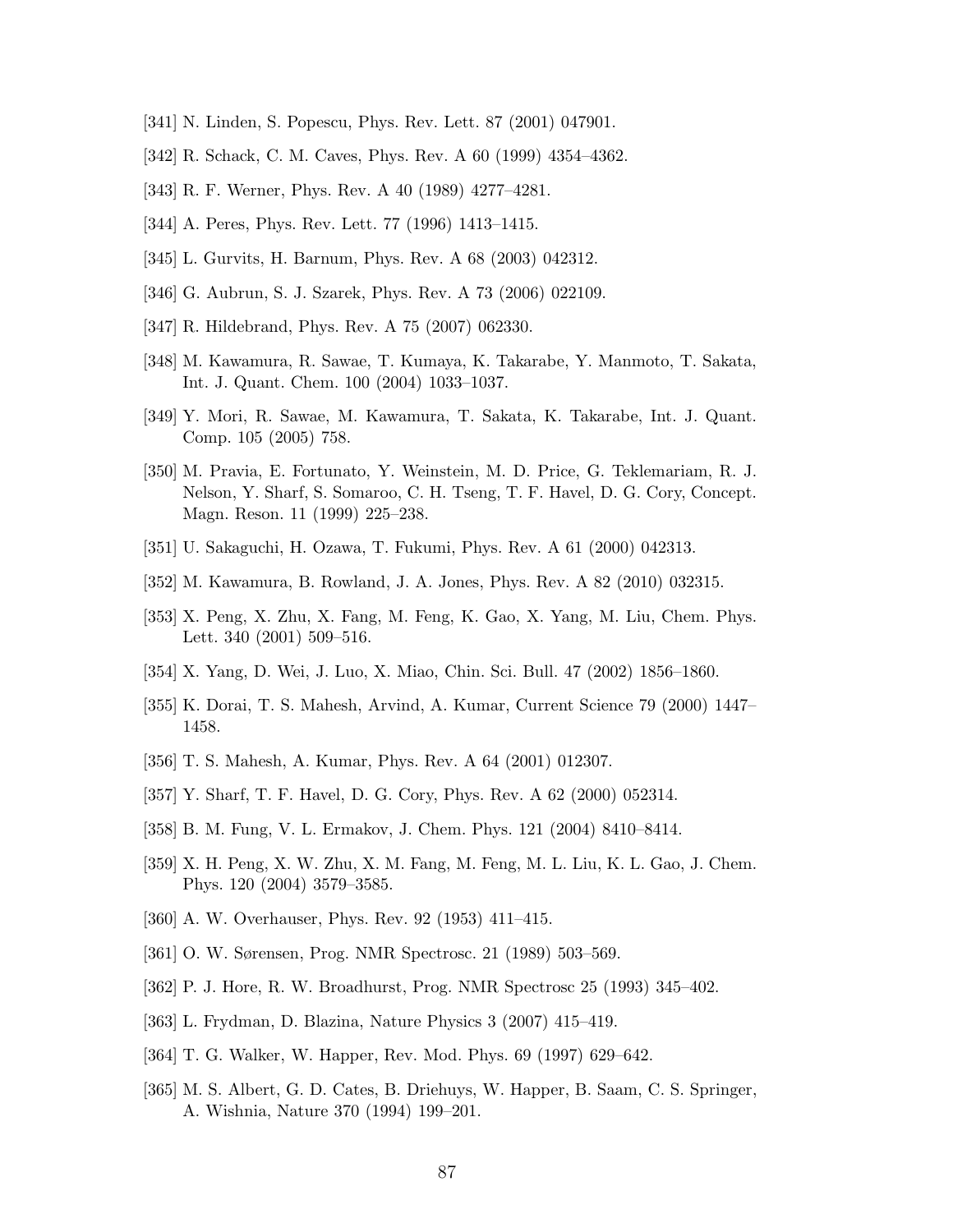- [366] G. Navon, Y.-Q. Song, T. Rõõm, S. Appelt, R. E. Taylor, A. Pines, Science 271 (1996) 1848.
- [367] A. S. Verhulst, O. Liivak, M. H. Sherwood, H. M. Vieth, I. L. Chuang, Appl. Phys. Lett. 79 (2001) 2480–2482.
- [368] G. Lampel, Phys. Rev. Lett. 20 (1968) 491–493.
- [369] D. Blazina, S. B. Duckett, T. K. Halstead, C. M. Kozak, R. J. K. Taylor, M. S. Anwar, J. A. Jones, H. A. Carteret, Magn. Reson. Chem. 43 (2005) 200–208.
- [370] M. S. Anwar, J. A. Jones, S. B. Duckett, Phys. Rev. A 73 (2006) 022322.
- [371] L. J. Schulman, U. V. Vazirani, Molecular scale heat engines and scalable quantum computation, in: J. S. Vitter, L. Larmore, T. Leighton (Eds.), Proc. 31st ACM Symp. Theor. Comput., ACM Press, New York, 1999, pp. 322–329.
- [372] D. E. Chang, L. M. K. Vandersypen, M. Steffen, Chem. Phys. Lett. 338 (2001) 337–344.
- [373] P. O. Boykin, T. Mor, V. Roychowdhury, F. Vatan, R. Vrijen, Proc. Natl. Acad. Sci. USA 99 (2002) 3388–3393.
- [374] J. M. Fernandez, S. Lloyd, T. Mor, V. Roychowdhury, Int. J. Quant. Inf. 2 (2004) 461–477.
- [375] L. J. Schulman, T. Mor, Y. Weinstein, Phys. Rev. Lett. 94 (2005) 120501.
- [376] Y. Elias, J. M. Fernandez, Y. Mor, Y. Weinstein, Israel J. Chem. 46 (2006) 371–391.
- [377] L. J. Schulman, T. Mor, Y. Weinstein, SIAM J. Comput. 36 (2007) 1729–1747.
- [378] Y. Elias, J. M. Fernandez, Y. Mor, Y. Weinstein, Lect. Not. Comp. Sci. 4618 (2007) 2–26.
- [379] P. Cappellaro, J. S. Hodges, T. F. Havel, D. G. Cory, Phys. Rev. A 75 (2007) 042321.
- [380] E. Knill, R. Laflamme, Phys. Rev. Lett. 81 (1998) 5672–5675.
- [381] D. Poulin, R. Blume-Kohout, R. Laflamme, H. Ollivier, Phys. Rev. Lett. 92 (2004) 177906.
- [382] A. Datta, S. T. Flammia, C. M. Caves, Phys. Rev. A 72 (2005) 042316.
- [383] A. Datta, G. Vidal, Phys. Rev. A 75 (2007) 042310.
- [384] A. Datta, A. Shaji, C. M. Caves, Phys. Rev. Lett. 100 (2008) 050502.
- [385] S. Parker, M. B. Plenio, Phys. Rev. Lett. 85 (2000) 3049–3052.
- [386] Y. Aharonov, L. Vaidman, Phys. Rev. A 41 (1990) 11–20.
- [387] W. H. Zurek, Physics Today 44.10 (1991) 36–44.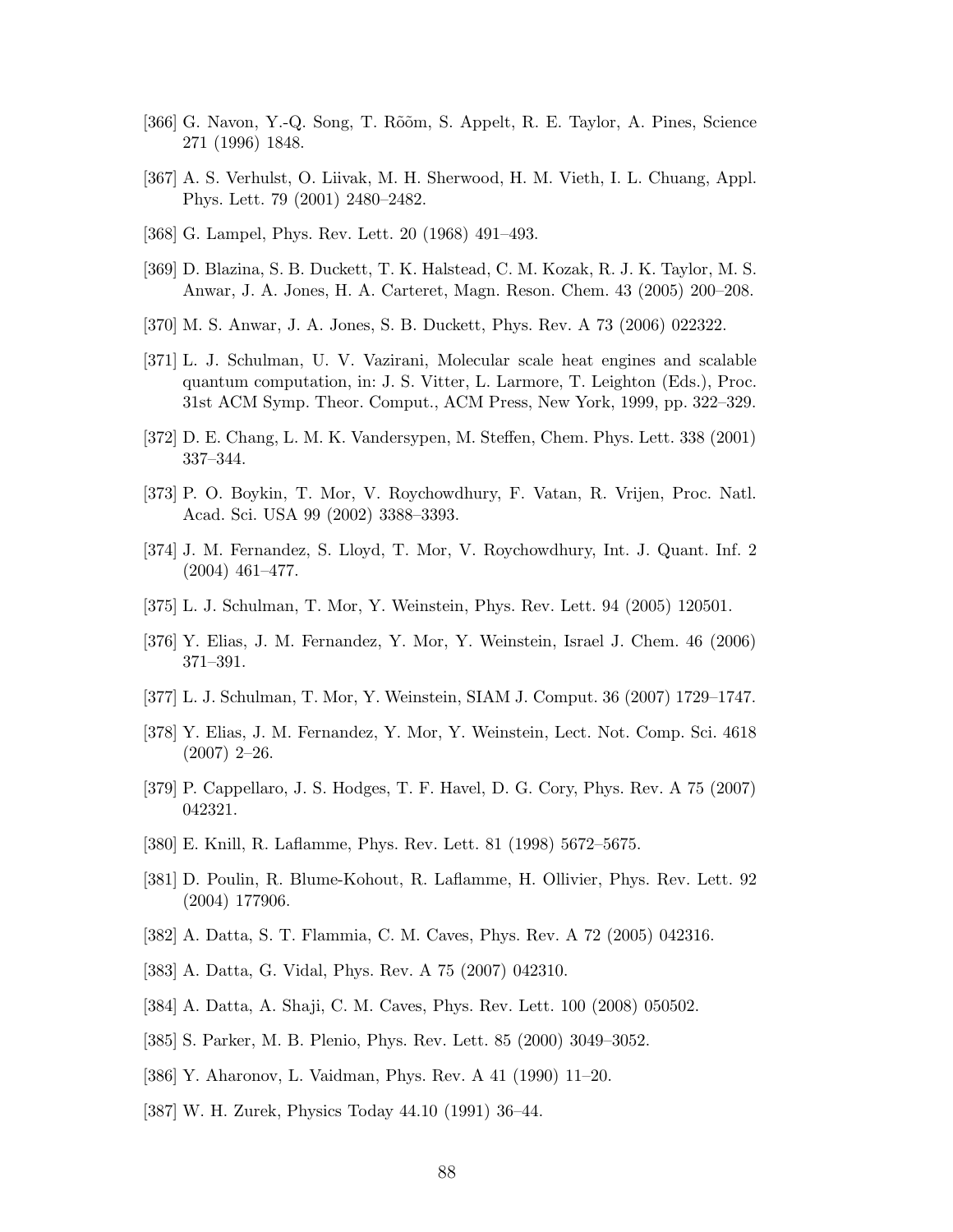- [388] A. Sodickson, D. G. Cory, Prog. NMR Spectrosc. 33 (1998) 77–108.
- [389] T. F. Havel, Y. Sharf, L. Viola, D. G. Cory, Phys. Lett. A 280 (2001) 282–288.
- [390] M. G. Raymer, M. Beck, D. McAlister, Phys. Rev. Lett. 72 (1994) 1137–1140.
- [391] J. S. Lee, Phys. Lett. A 305 (2002) 349–353.
- [392] G. M. Leskowitz, L. J. Mueller, Phys. Rev. A 69 (2004) 052302.
- [393] R. Das, T. S. Mahesh, A. Kumar, Phys. Rev. A 67 (2003) 062304.
- [394] R. Auccaise, J. Teles, R. S. Sarthour, T. J. Bonagamba, I. S. Oliveira, E. R. de Azevedo, J. Magn. Reson. 192 (2008) 17–26.
- [395] I. L. Chuang, M. A. Nielsen, J. Mod. Opt. 44 (1997) 2455 2467.
- [396] J. F. Poyatos, J. I. Cirac, P. Zoller, Phys. Rev. Lett. 78 (1997) 390–393.
- [397] V. Bužek, Phys. Rev. A 58 (1998) 1723–1727.
- [398] J. Emerson, M. Silva, O. Moussa, C. Ryan, M. Laforest, J. Baugh, D. G. Cory, R. Laflamme, Science 317 (2007) 1893–1896.
- [399] B. Lévi, C. C. López, J. Emerson, D. G. Cory, Phys. Rev. A 75 (2007) 022314.
- [400] E. Knill, D. Leibfried, R. Reichle, J. Britton, R. B. Blakestad, J. D. Jost, C. Langer, R. Ozeri, S. Seidelin, D. J. Wineland, Phys. Rev. A 77 (2008) 012307.
- [401] J. Wrachtrup, A. Gruber, L. Fleury, C. von Borczyskowski, Chem. Phys. Lett. 267 (1997) 179–185.
- [402] F. Jelezko, I. Popa, A. Gruber, C. Tietz, J. Wrachtrup, A. Nizovtsev, S. Kilin, Appl. Phys. Lett. 81 (2002) 2160.
- [403] J. A. Sidles, Appl. Phys. Lett. 58 (1991) 2854–2856.
- [404] D. Rugar, C. S. Yannoni, J. A. Sidles, Nature 360 (1992) 563–566.
- [405] D. Rugar, R. Budakian, H. J. Mamin, B. W. Chui, Nature 430 (2004) 329–332.
- [406] G. P. Berman, G. D. Doolen, P. C. Hammel, V. I. Tsifrinovich, Phys. Rev. B 61 (2000) 14694–14699.
- [407] G. P. Berman, G. D. Doolen, P. C. Hammel, V. I. Tsifrinovich, Phys. Rev. Lett. 86 (2001) 2894–2896.
- [408] T. D. Ladd, J. R. Goldman, F. Yamaguchi, Y. Yamamoto, E. Abe, K. M. Itoh, Phys. Rev. Lett. 89 (2002) 017901.
- [409] J. A. Jones, P. J. Hore, Chem. Phys. Lett. 488 (2010) 90–93.
- [410] J.-S. Lee, A. K. Khitrin, Phys. Rev. A 71 (2005) 062338.
- [411] A. Kay, Phys. Rev. Lett. 98 (2007) 010501.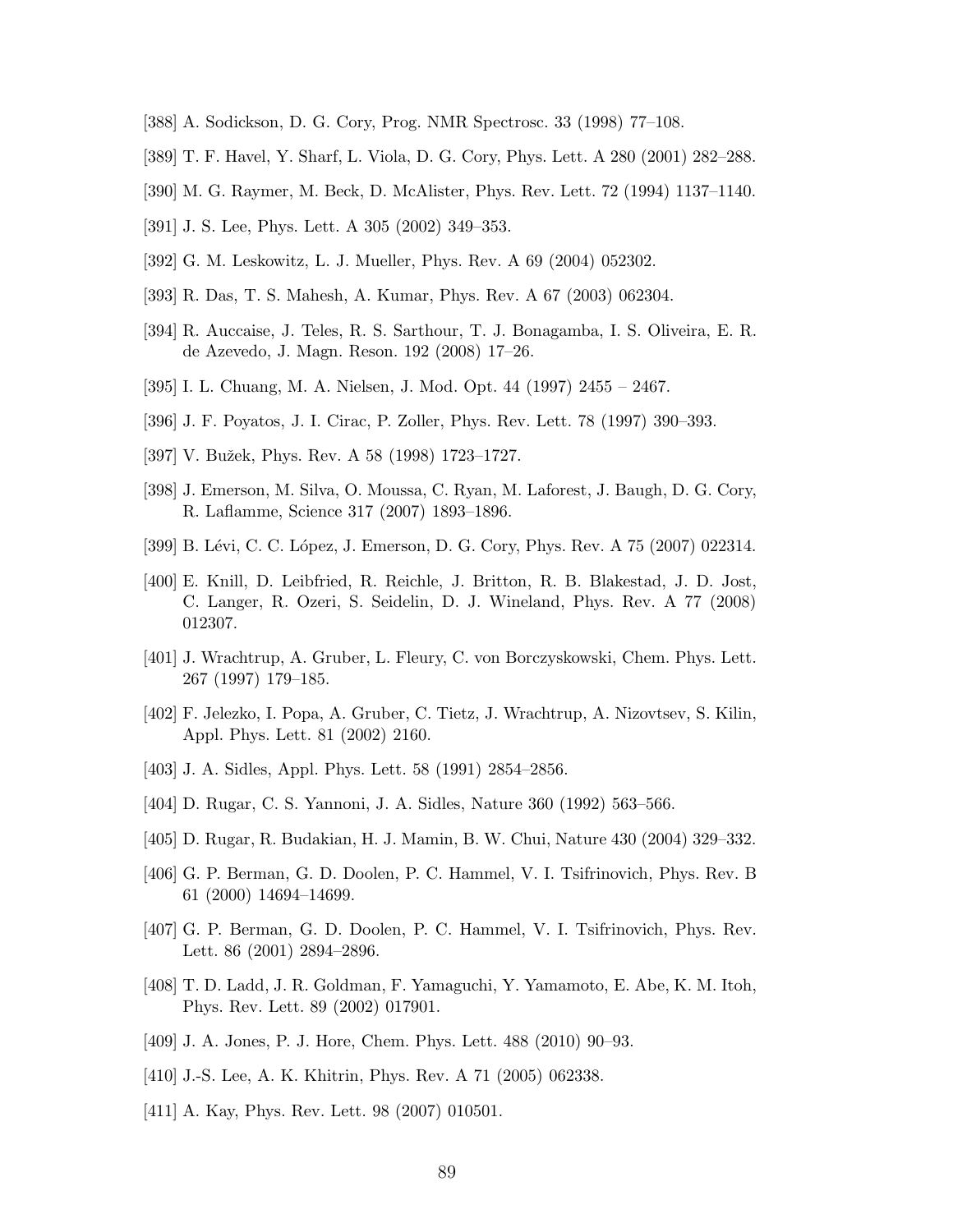- [412] J. S. Lee, T. Adams, A. K. Khitrin, New J. Phys. 9 (2007) 83.
- [413] H.-L. Deng, X.-M. Fang, Chin. Phys. Lett. 25 (2008) 375–378.
- [414] V. Balachandran, J. Gong, Phys. Rev. A 79 (2009) 012317.
- [415] I. L. Chuang, R. Laflamme, P. W. Shor, W. H. Zurek, Science 270 (1995) 1633–1635.
- [416] P. Zanardi, M. Rasetti, Phys. Rev. Lett. 79 (1997) 3306–3309.
- [417] L. M. Duan, G. C. Guo, Phys. Rev. Lett. 79 (1997) 1953–1956.
- [418] D. A. Lidar, I. L. Chuang, K. B. Whaley, Phys. Rev. Lett. 81 (1998) 2594–2597.
- [419] D. A. Lidar, D. Bacon, J. Kempe, K. B. Whaley, Phys. Rev. A 63 (2001) 022306.
- [420] D. A. Lidar, D. Bacon, J. Kempe, K. B. Whaley, Phys. Rev. A 63 (2001) 022307.
- [421] P. W. Shor, Phys. Rev. A 52 (1995) 2493-2496.
- [422] A. M. Steane, Phys. Rev. Lett. 77 (1996) 793–797.
- [423] A. R. Calderbank, P. W. Shor, Phys. Rev. A 54 (1996) 1098–1105.
- [424] R. Laflamme, C. Miquel, J. P. Paz, W. H. Zurek, Phys. Rev. Lett. 77 (1996) 198–201.
- [425] E. Knill, R. Laflamme, W. H. Zurek, Science 279 (1998) 342.
- [426] D. Gottesman, Phys. Rev. A 57 (1998) 127–137.
- [427] D. Bacon, J. Kempe, D. A. Lidar, K. B. Whaley, Phys. Rev. Lett. 85 (2000) 1758–1761.
- [428] J. H. Noggle, R. E. Schirmer, The Nuclear Overhasuer Effect, Academic Press, 1971.
- [429] K. Pervushin, R. Riek, G. Wider, K. Wuthrich, Proc. Natl. Acad. Sci. USA 94 (1997) 12366–12371.
- [430] A. Wokaun, R. R. Ernst, Mol. Phys. 36 (1978) 317–341.
- [431] M. Tei, Y. Mizuno, Y. Manmoto, R. Sawae, K. Takarabe, Int. J. Quant. Chem. 95 (2003) 554–557.
- [432] H. G. Krojanski, D. Suter, Phys. Rev. Lett. 93 (2004) 090501.
- [433] M. Lovrić, H. G. Krojanski, D. Suter, Phys. Rev. A 75 (2007) 042305.
- [434] R. Cleve, A. Ekert, C. Macchiavello, M. Mosca, Proc. Roy. Soc. Lond. A 454 (1998) 339–354.
- [435] M. S. Tame, R. Prevedel, M. Paternostro, P. Boehi, M. S. Kim, A. Zeilinger, Phys. Rev. Lett. 98 (2007) 140501.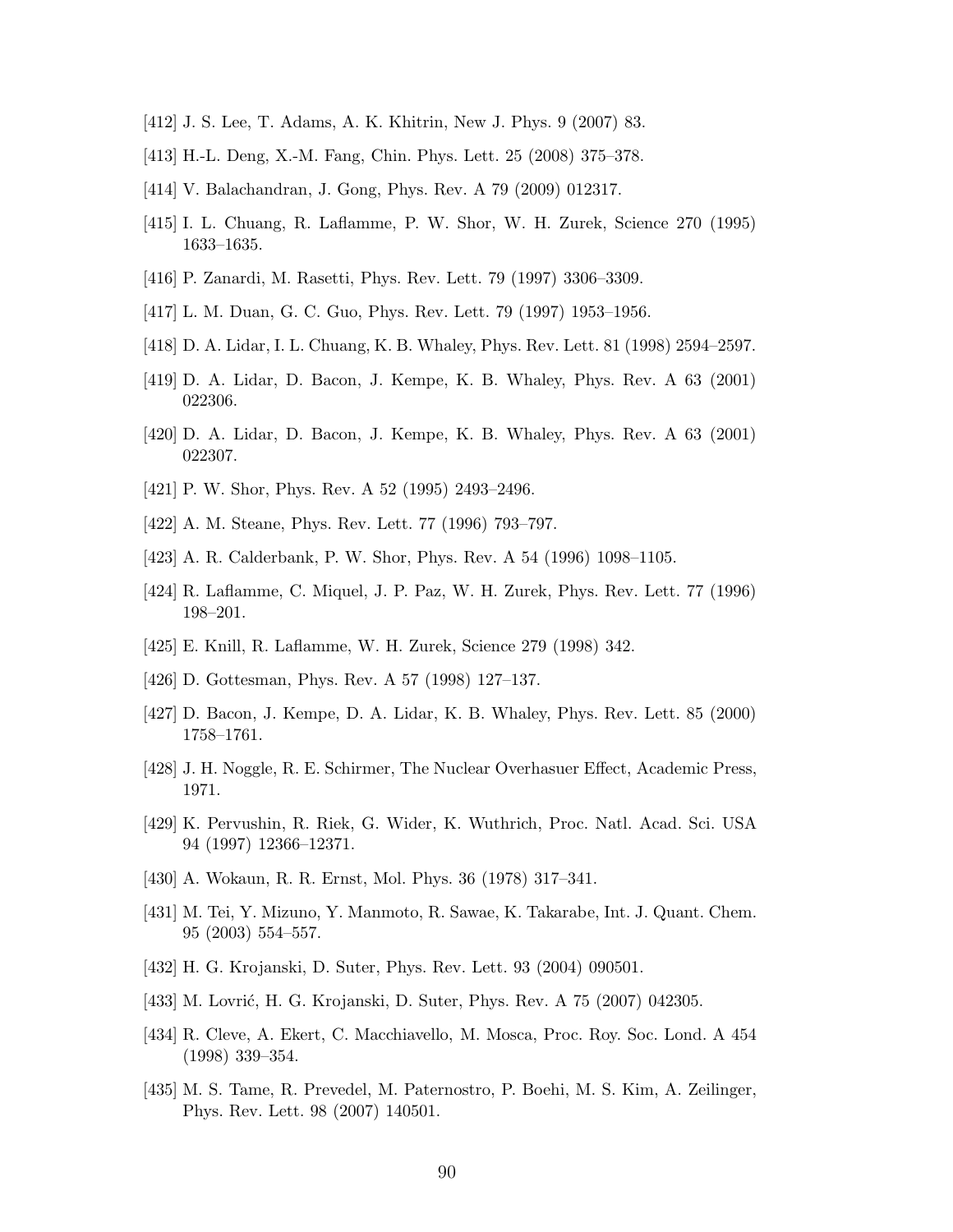- [436] D. Deutsch, R. Jozsa, Proc. Roy. Soc. Lond. A 439 (1992) 553–558.
- [437] D. Collins, K. W. Kim, W. C. Holton, Phys. Rev. A 58 (1998) 1633–1636.
- [438] L. K. Grover, Phys. Rev. Lett. 79 (1997) 325–328.
- [439] J. A. Jones, Science 280 (1998) 229.
- [440] M. Boyer, G. Brassard, P. Høyer, A. Tapp, Fort. der Physik 46 (1996) 493–505.
- [441] M. Mosca, Theor. Comp. Sci. 264 (2001) 139–153.
- [442] L. K. Grover, Phys. Rev. Lett. 95 (2005) 150501.
- [443] J. F. Du, M. J. Shi, X. Y. Zhou, Y. M. Fan, B. J. Ye, R. D. Han, J. H. Wu, Phys. Rev. A 6404.
- [444] X. Zhu, X. Fang, M. Feng, F. Du, K. Gao, X. Mao, Physica D 156 (2001) 179–185.
- [445] X. H. Peng, X. W. Zhu, X. M. Fang, M. Feng, M. L. Liu, K. L. Gao, Phys. Rev. A 65.
- [446] R. Bruschweiler, Phys. Rev. Lett. 85 (2000) 4815–4818.
- [447] G. L. Long, L. Xiao, J. Chem. Phys. 119 (2003) 8473–8481.
- [448] P. W. Shor, Proceedings of the 35th Annual Symposium on the Foundations of Computer Science, 1994, pp. 124–134.
- [449] A. Ekert, R. Jozsa, Rev. Mod. Phys. 68 (1996) 733–753.
- [450] R. Jozsa, Proc. Roy. Soc. Lond. A 454 (1998) 323–337.
- [451] P. W. Shor, SIAM Review 41 (1999) 303–332.
- [452] J. C. Graff, Cryptography and E-Commerce, Wiley, 2001.
- [453] R. J. Anderson, Security Engineering: A Guide to Building Dependable Distributed Systems, Wiley, 2001.
- [454] B. Schneier, Applied Cryptography: Protocols, Algorithms and Source Code in C, Wiley, 1995.
- [455] J. Jones, Physics World 15.4 (2002) 21–22.
- [456] T. Toffoli, Int. J. Theor. Phys. 21 (1982) 165–175.
- [457] S. Lloyd, Programming the Universe: A Quantum Computer Scientist Takes On the Cosmos, Jonathan Cape Ltd, 2006.
- [458] S. Lloyd, Science 273 (1996) 1073.
- [459] D. S. Abrams, S. Lloyd, Phys. Rev. Lett. 79 (1997) 2586–2589.
- [460] C. Zalka, Proc. Roy. Soc. Lond. A 454 (1998) 313–322.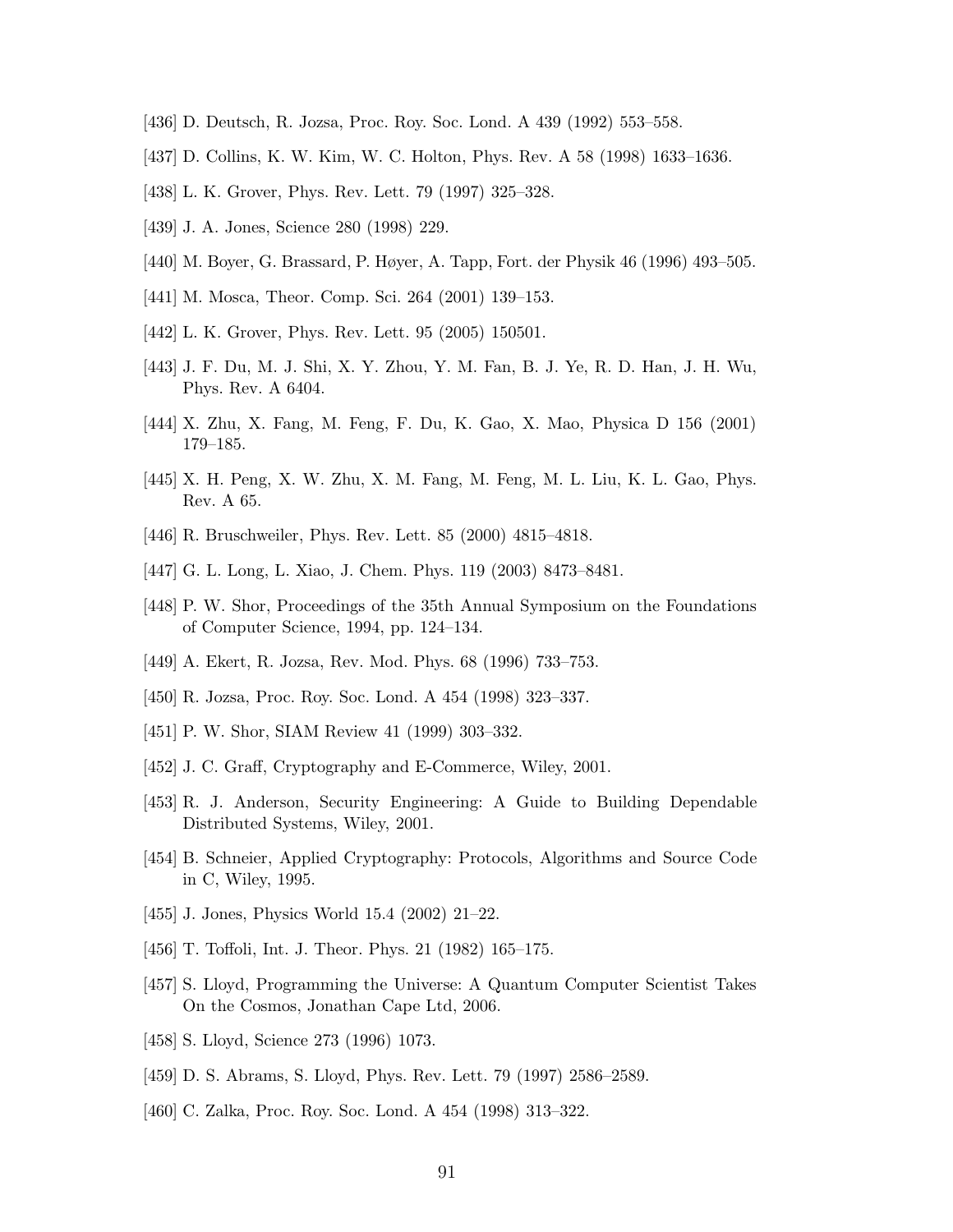- [461] D. A. Lidar, H. Wang, Phys. Rev. E 59 (1999) 2429–2438.
- [462] A. Aspuru-Guzik, A. D. Dutoi, P. J. Love, M. Head-Gordon, Science 309 (2005) 1704–1707.
- [463] I. Kassal, A. Aspuru-Guzik, J. Chem. Phys. 131 (2009) 224102.
- [464] I. Kassal, S. P. Jordan, P. J. Love, M. Mohseni, A. Aspuru-Guzik, Proc. Natl. Acad. Sci USA 105 (2008) 18681–18686.
- [465] H. F. Trotter, Pacific J. Math 8 (1958) 887–919.
- [466] X. Peng, J. Du, D. Suter, Phys. Rev. A 71 (2005) 012307.
- [467] A. M. Wang, X. D. Yang, Phys. Lett. A 352 (2006) 304–308.
- [468] X. Yang, A. M. Wang, F. Xu, J. Du, Chem. Phys. Lett. 422 (2006) 20–24.
- [469] K. R. Brown, R. J. Clark, I. L. Chuang, Phys. Rev. Lett. 97 (2006) 050504.
- [470] B. P. Lanyon, J. D. Whitfield, G. G. Gillett, M. E. Goggin, M. P. Almeida, I. Kassal, J. D. Biamonte, M. Mohseni, B. J. Powell, M. Barbieri, A. Aspuru-Guzik, A. G. White, Nature Chemistry 2 (2010) 106–111.
- [471] J. Du, N. Xu, X. Peng, P. Wang, S. Wu, D. Lu, Phys. Rev. Lett. 104 (2010) 030502.
- [472] E. Farhi, J. Goldstone, S. Gutmann, J. Lapan, A. Lundgren, D. Preda, Science 292 (2001) 472–476.
- [473] A. M. Childs, E. Farhi, J. Preskill, Phys. Rev. A 65 (2001) 012322.
- [474] D. Aharonov, W. Van Dam, J. Kempe, Z. Landau, S. Lloyd, O. Regev, SIAM J. Comput. 37 (2007) 166–194.
- [475] M. Steffen, W. van Dam, T. Hogg, G. Breyta, I. Chuang, Phys. Rev. Lett. 90 (2003) 067903.
- [476] A. Mitra, A. Ghosh, R. Das, A. Patel, A. Kumar, J. Magn. Reson. 177 (2005) 285–298.
- [477] M. Mehring, K. Müller, I. S. Averbukh, W. Merkel, W. P. Schleich, Phys. Rev. Lett. 98 (2007) 120502.
- [478] T. S. Mahesh, N. Rajendran, X. Peng, D. Suter, Phys. Rev. A 75 (2007) 062303.
- [479] X. Peng, D. Suter, Europhys. Lett. 84 (2008) 40006.
- [480] M. Gilowski, T. Wendrich, T. M¨uller, C. Jentsch, W. Ertmer, E. M. Rasel, W. P. Schleich, Phys. Rev. Lett. 100 (2008) 30201.
- [481] D. Bigourd, B. Chatel, W. P. Schleich, B. Girard, Phys. Rev. Lett. 100 (2008) 30202.
- [482] E. F. Galvão, L. Hardy, Phys. Rev. Lett. 90 (2003) 087902.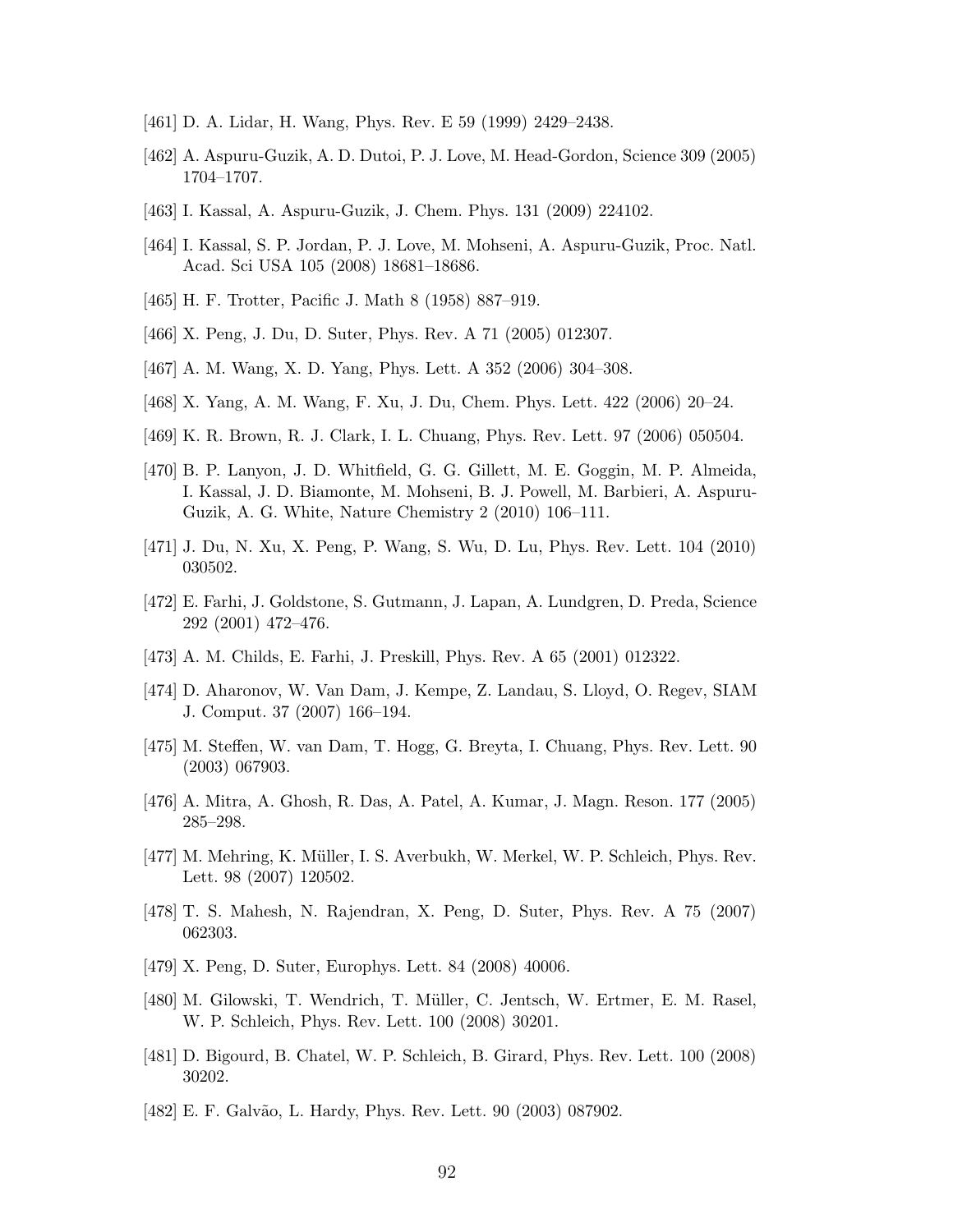- [483] J. A. Jones, Phys. Lett. A 373 (2008) 5758–5759.
- [484] S. Wölk, C. Feiler, W. P. Schleich, J. Mod. Opt. 56 (2009) 2118–2124.
- [485] N. Gisin, G. Ribordy, W. Tittel, H. Zbinden, Rev. Mod. Phys. 74 (2002) 145– 195.
- [486] A. Chefles, Contemp. Phys. 41 (2000) 401–424.
- [487] C. H. Bennett, S. J. Wiesner, Phys. Rev. Lett. 69 (1992) 2881–2884.
- [488] X. Fang, X. Zhu, M. Feng, X. Mao, F. Du, Phys. Rev. A 61 (2000) 022307.
- [489] D. Wei, X. Yang, J. Luo, X. Sun, X. Zeng, M. Liu, Chin. Sci. Bull. 49 (2004) 423–426.
- [490] C. H. Bennett, G. Brassard, C. Crépeau, R. Jozsa, A. Peres, W. K. Wootters, Phys. Rev. Lett. 70 (1993) 1895–1899.
- $[491]$  M. Zukowski, A. Zeilinger, M. A. Horne, A. K. Ekert, Phys. Rev. Lett. 71 (1993) 4287–4290.
- [492] J.-W. Pan, D. Bouwmeester, H. Weinfurter, A. Zeilinger, Phys. Rev. Lett. 80 (1998) 3891–3894.
- [493] S. Bose, V. Vedral, P. L. Knight, Phys. Rev. A 57 (1998) 822–829.
- [494] A. K. Pati, Phys. Rev. A 63 (2000) 014302.
- [495] C. H. Bennett, D. P. DiVincenzo, P. W. Shor, J. A. Smolin, B. M. Terhal, W. K. Wootters, Phys. Rev. Lett. 87 (2001) 077902.
- [496] X. H. Peng, X. W. Zhu, X. M. Fang, M. Feng, M. L. Liu, K. L. Gao, Phys. Lett. A 306 (2003) 271–276.
- [497] Y. Aharonov, L. Davidovich, N. Zagury, Phys. Rev. A 48 (1993) 1687–1690.
- [498] J. Kempe, Contemp. Phys. 44 (2003) 307–327.
- [499] J. F. Du, H. Li, X. D. Xu, M. J. Shi, J. H. Wu, X. Y. Zhou, R. D. Han, Phys Rev. A 67 (2003) 042316.
- [500] R. Schack, C. M. Caves, Phys. Rev. Lett. 71 (1993) 525–528.
- [501] D. A. Meyer, Phys. Rev. Lett. 82 (1999) 1052–1055.
- [502] J. Eisert, M. Wilkens, M. Lewenstein, Phys. Rev. Lett. 83 (1999) 3077–3080.
- [503] S. C. Benjamin, P. M. Hayden, Phys. Rev. A 64 (2001) 030301.
- [504] N. Patel, Nature 445 (2007) 144–146.
- [505] J. Du, H. Li, X. Xu, M. Shi, J. Wu, X. Zhou, R. Han, Phys. Rev. Lett. 88 (2002) 137902.
- [506] A. Mitra, K. Sivapriya, A. Kumar, J. Magn. Reson. 187 (2007) 306–313.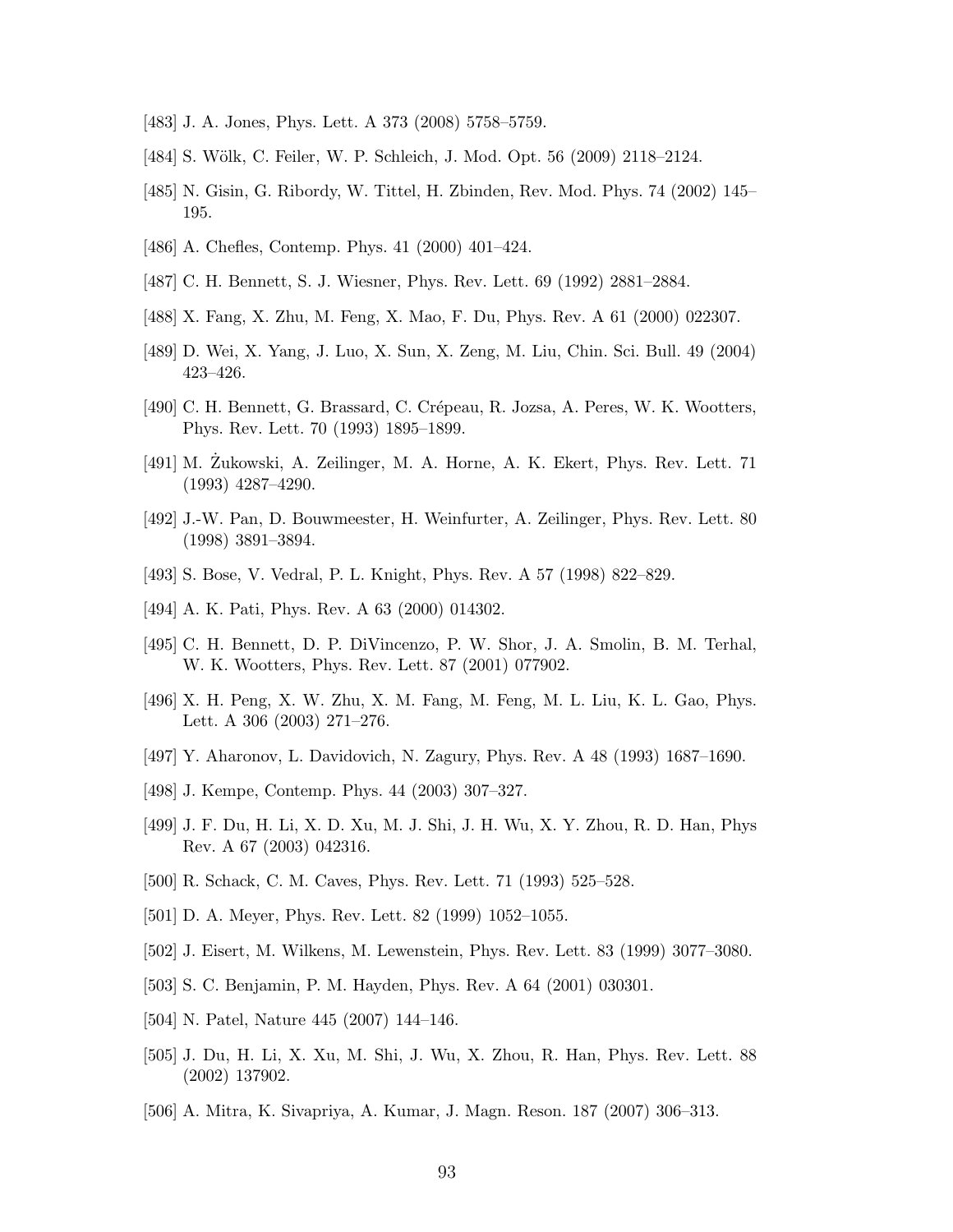- [507] W. K. Wooters, W. H. Zurek, Nature 299 (1982) 802–803.
- [508] V. Bužek, M. Hillery, Phys. Rev. A 54 (1996) 1844–1852.
- $[509]$  V. Bužek, S. L. Braunstein, M. Hillery, D. Bruß, Phys. Rev. A 56 (1997) 3446–3452.
- [510] V. Bužek, M. Hillery, R. F. Werner, Phys. Rev. A 60 (1999) R2626-R2629.
- [511] V. Bužek, M. Hillery, F. Werner, J. Mod. Opt. 47 (2000) 211–232.
- [512] J. Du, T. Durt, P. Zou, H. Li, L. C. Kwek, C. H. Lai, C. H. Oh, A. Ekert, Phys. Rev. Lett. 94 (2005) 040505.
- [513] J. Preskill, Physics Today 52 (1999) 24–30.
- [514] R. M. Dixon, J. L. Allis, B. Rajagopalan, J. Magn. Reson. Ser. B 103 (1994) 68–71.
- [515] E. M. Fortunato, L. Viola, M. A. Pravia, E. Knill, R. Laflamme, T. F. Havel, D. G. Cory, Phys. Rev. A 67 (2003) 062303.
- [516] E. M. Fortunato, L. Viola, J. Hodges, G. Teklemariam, D. G. Cory, New J. Phys. 4 (2002) 5.
- [517] D. X. Wei, J. Luo, X. P. Sun, X. Z. Zeng, M. S. Zhan, M. L. Liu, Phys. Rev. Lett. 95.
- [518] Y. Sharf, D. G. Cory, S. S. Somaroo, T. F. Havel, E. Knill, R. Laflamme, W. H. Zurek, Mol. Phys. 98 (2000) 1347–1363.
- [519] N. Boulant, L. Viola, E. M. Fortunato, D. G. Cory, Phys. Rev. Lett. 94 (2005) 130501.
- [520] J. Chiaverini, D. Leibfried, T. Schaetz, M. D. Barrett, R. B. Blakestad, J. Britton, W. M. Itano, J. D. Jost, E. Knill, C. Langer, R. Ozeri, D. J. Wineland, Nature 432 (2004) 602–605.
- [521] A. Steane, Nature 432 (2004) 560–561.
- [522] B. Misra, E. C. G. Sudarshan, J. Math. Phys. 18 (1977) 756–763.
- [523] W. M. Itano, D. J. Heinzen, J. J. Bollinger, D. J. Wineland, Phys. Rev. A 41 (1990) 2295–2300.
- [524] H. Nakazato, M. Namiki, S. Pascazio, H. Rauch, Phys. Lett. A 217 (1996) 203–208.
- [525] D. Home, M. A. B. Whitaker, Ann. Phys. 258 (1997) 237–285.
- [526] P. Facchi, D. A. Lidar, S. Pascazio, Phys. Rev. A 69 (2004) 032314.
- [527] D. M. Greenberger, M. A. Horne, A. Zeilinger, Going beyond Bell's theorem, in: M. Kafatos (Ed.), Bells Theorem, Quantum Theory, and Conceptions of the Universe, Kluwer Academic, 1989, pp. 69–71.